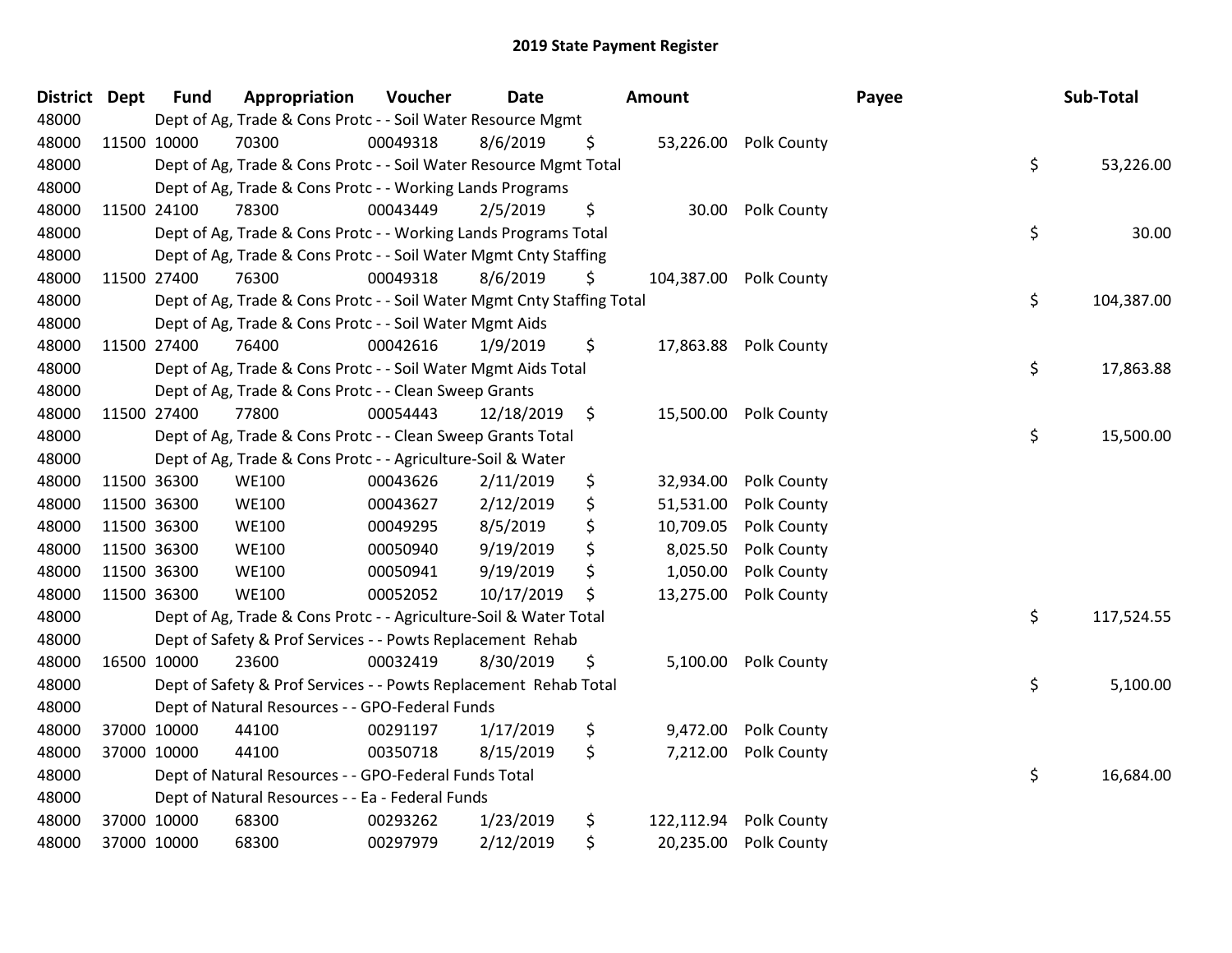| <b>District</b> | <b>Dept</b> | <b>Fund</b> | Appropriation                                                     | Voucher  | Date       | <b>Amount</b>  |             | Payee | Sub-Total        |
|-----------------|-------------|-------------|-------------------------------------------------------------------|----------|------------|----------------|-------------|-------|------------------|
| 48000           | 37000 10000 |             | 68300                                                             | 00353804 | 8/29/2019  | \$<br>5,088.00 | Polk County |       |                  |
| 48000           |             |             | Dept of Natural Resources - - Ea - Federal Funds Total            |          |            |                |             |       | \$<br>147,435.94 |
| 48000           |             |             | Dept of Natural Resources - - Gen Program Ops-State Funds         |          |            |                |             |       |                  |
| 48000           | 37000 21200 |             | 16100                                                             | 00296108 | 2/7/2019   | \$<br>49.71    | Polk County |       |                  |
| 48000           | 37000 21200 |             | 16100                                                             | 00296111 | 2/7/2019   | \$<br>88.90    | Polk County |       |                  |
| 48000           | 37000 21200 |             | 16100                                                             | 00307032 | 3/29/2019  | \$<br>985.32   | Polk County |       |                  |
| 48000           | 37000 21200 |             | 16100                                                             | 00315494 | 4/24/2019  | \$<br>275.00   | Polk County |       |                  |
| 48000           | 37000 21200 |             | 16100                                                             | 00319297 | 5/15/2019  | \$<br>193.00   | Polk County |       |                  |
| 48000           | 37000 21200 |             | 16100                                                             | 00319324 | 5/16/2019  | \$<br>1,444.70 | Polk County |       |                  |
| 48000           | 37000 21200 |             | 16100                                                             | 00324529 | 6/6/2019   | \$<br>275.00   | Polk County |       |                  |
| 48000           | 37000 21200 |             | 16100                                                             | 00325783 | 6/21/2019  | \$<br>690.41   | Polk County |       |                  |
| 48000           | 37000 21200 |             | 16100                                                             | 00326131 | 6/3/2019   | \$<br>336.00   | Polk County |       |                  |
| 48000           | 37000 21200 |             | 16100                                                             | 00336161 | 7/26/2019  | \$<br>3,380.00 | Polk County |       |                  |
| 48000           |             |             | Dept of Natural Resources - - Gen Program Ops-State Funds Total   |          |            |                |             |       | \$<br>7,718.04   |
| 48000           |             |             | Dept of Natural Resources - - General Program Operations --       |          |            |                |             |       |                  |
| 48000           | 37000 21200 |             | 25400                                                             | 00290055 | 1/10/2019  | \$<br>168.75   | Polk County |       |                  |
| 48000           | 37000 21200 |             | 25400                                                             | 00291063 | 1/17/2019  | \$<br>30.00    | Polk County |       |                  |
| 48000           | 37000 21200 |             | 25400                                                             | 00311021 | 4/12/2019  | \$<br>168.75   | Polk County |       |                  |
| 48000           | 37000 21200 |             | 25400                                                             | 00318449 | 5/8/2019   | \$<br>450.00   | Polk County |       |                  |
| 48000           | 37000 21200 |             | 25400                                                             | 00331735 | 6/21/2019  | \$<br>1,320.00 | Polk County |       |                  |
| 48000           | 37000 21200 |             | 25400                                                             | 00345372 | 7/26/2019  | \$<br>168.75   | Polk County |       |                  |
| 48000           | 37000 21200 |             | 25400                                                             | 00351105 | 8/22/2019  | \$<br>480.00   | Polk County |       |                  |
| 48000           | 37000 21200 |             | 25400                                                             | 00351109 | 8/22/2019  | \$<br>120.00   | Polk County |       |                  |
| 48000           | 37000 21200 |             | 25400                                                             | 00353953 | 9/11/2019  | \$<br>90.00    | Polk County |       |                  |
| 48000           | 37000 21200 |             | 25400                                                             | 00375391 | 12/13/2019 | \$<br>168.75   | Polk County |       |                  |
| 48000           |             |             | Dept of Natural Resources - - General Program Operations -- Total |          |            |                |             |       | \$<br>3,165.00   |
| 48000           |             |             | Dept of Natural Resources - - GPO -Federal Funds                  |          |            |                |             |       |                  |
| 48000           | 37000 21200 |             | 38100                                                             | 00307386 | 3/27/2019  | \$<br>4,527.28 | Polk County |       |                  |
| 48000           |             |             | Dept of Natural Resources - - GPO -Federal Funds Total            |          |            |                |             |       | \$<br>4,527.28   |
| 48000           |             |             | Dept of Natural Resources - - Venison Processing                  |          |            |                |             |       |                  |
| 48000           | 37000 21200 |             | 54900                                                             | 00286925 | 1/2/2019   | \$<br>400.00   | Polk County |       |                  |
| 48000           | 37000 21200 |             | 54900                                                             | 00302816 | 3/6/2019   | \$<br>650.00   | Polk County |       |                  |
| 48000           |             |             | Dept of Natural Resources - - Venison Processing Total            |          |            |                |             |       | \$<br>1,050.00   |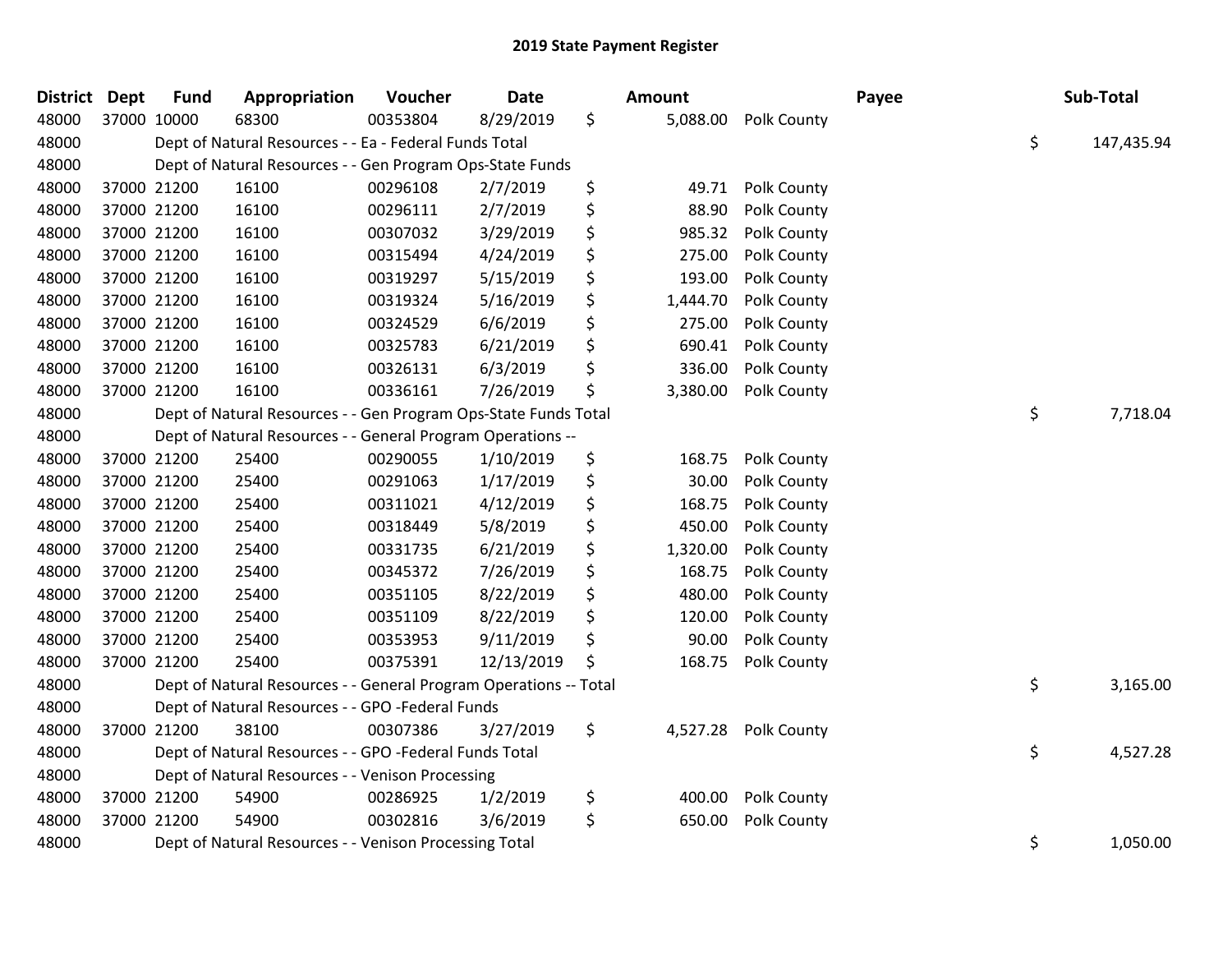| District Dept |             | <b>Fund</b> | Appropriation                                                      | Voucher  | <b>Date</b> | <b>Amount</b>   |                       | Payee | Sub-Total |           |
|---------------|-------------|-------------|--------------------------------------------------------------------|----------|-------------|-----------------|-----------------------|-------|-----------|-----------|
| 48000         |             |             | Dept of Natural Resources - - Enf A - Boating Enforcement          |          |             |                 |                       |       |           |           |
| 48000         | 37000 21200 |             | 55000                                                              | 00307386 | 3/27/2019   | \$              | 8,525.56 Polk County  |       |           |           |
| 48000         |             |             | Dept of Natural Resources - - Enf A - Boating Enforcement Total    |          |             |                 |                       | \$    |           | 8,525.56  |
| 48000         |             |             | Dept of Natural Resources - - Enf A - Atv & Utv Enforcement        |          |             |                 |                       |       |           |           |
| 48000         | 37000 21200 |             | 55100                                                              | 00359154 | 9/18/2019   | \$              | 9,139.90 Polk County  |       |           |           |
| 48000         |             |             | Dept of Natural Resources - - Enf A - Atv & Utv Enforcement Total  |          |             |                 |                       | \$    |           | 9,139.90  |
| 48000         |             |             | Dept of Natural Resources - - Enf A - Snow Enforcement             |          |             |                 |                       |       |           |           |
| 48000         | 37000 21200 |             | 55200                                                              | 00359491 | 9/20/2019   | \$<br>10,667.57 | Polk County           |       |           |           |
| 48000         |             |             | Dept of Natural Resources - - Enf A - Snow Enforcement Total       |          |             |                 |                       | \$    |           | 10,667.57 |
| 48000         |             |             | Dept of Natural Resources - - Wildlife Damage Claims & Abat        |          |             |                 |                       |       |           |           |
| 48000         | 37000 21200 |             | 55300                                                              | 00286925 | 1/2/2019    | \$<br>19,083.55 | Polk County           |       |           |           |
| 48000         | 37000 21200 |             | 55300                                                              | 00302816 | 3/6/2019    | \$<br>9,629.89  | Polk County           |       |           |           |
| 48000         | 37000 21200 |             | 55300                                                              | 00315354 | 5/10/2019   | \$<br>7,404.16  | Polk County           |       |           |           |
| 48000         | 37000 21200 |             | 55300                                                              | 00352186 | 8/30/2019   | \$<br>9,751.72  | Polk County           |       |           |           |
| 48000         | 37000 21200 |             | 55300                                                              | 00369478 | 11/4/2019   | \$<br>14,836.68 | Polk County           |       |           |           |
| 48000         |             |             | Dept of Natural Resources - - Wildlife Damage Claims & Abat Total  |          |             |                 |                       | \$    |           | 60,706.00 |
| 48000         |             |             | Dept of Natural Resources - - Resaids - County Cons Aids           |          |             |                 |                       |       |           |           |
| 48000         | 37000 21200 |             | 56300                                                              | 00346755 | 8/2/2019    | \$<br>10,750.00 | Polk County           |       |           |           |
| 48000         | 37000 21200 |             | 56300                                                              | 00360394 | 9/26/2019   | \$<br>2,200.00  | Polk County           |       |           |           |
| 48000         |             |             | Dept of Natural Resources - - Resaids - County Cons Aids Total     |          |             |                 |                       | \$    |           | 12,950.00 |
| 48000         |             |             | Dept of Natural Resources - - Ra- Fish, WI & Forestry              |          |             |                 |                       |       |           |           |
| 48000         | 37000 21200 |             | 56400                                                              | 00301427 | 2/28/2019   | \$<br>804.06    | Polk County           |       |           |           |
| 48000         |             |             | Dept of Natural Resources - - Ra- Fish, WI & Forestry Total        |          |             |                 |                       | \$    |           | 804.06    |
| 48000         |             |             | Dept of Natural Resources - - Resaids - Forest Croplnd & Mfl       |          |             |                 |                       |       |           |           |
| 48000         | 37000 21200 |             | 56600                                                              | 00359798 | 9/23/2019   | \$<br>19,274.49 | Polk County           |       |           |           |
| 48000         |             |             | Dept of Natural Resources - - Resaids - Forest CropInd & Mfl Total |          |             |                 |                       | \$    |           | 19,274.49 |
| 48000         |             |             | Dept of Natural Resources - - Resaids - County Forest Loans        |          |             |                 |                       |       |           |           |
| 48000         | 37000 21200 |             | 56700                                                              | 00289640 | 1/9/2019    | \$<br>8,222.86  | Polk County           |       |           |           |
| 48000         |             |             | Dept of Natural Resources - - Resaids - County Forest Loans Total  |          |             |                 |                       | \$    |           | 8,222.86  |
| 48000         |             |             | Dept of Natural Resources - - Resaids - Cnty Forst & Admin         |          |             |                 |                       |       |           |           |
| 48000         | 37000 21200 |             | 57200                                                              | 00301299 | 3/1/2019    | \$              | 50,036.52 Polk County |       |           |           |
| 48000         |             |             | Dept of Natural Resources - - Resaids - Cnty Forst & Admin Total   |          |             |                 |                       | \$    |           | 50,036.52 |
| 48000         |             |             | Dept of Natural Resources - - Ra- Cnty Snow Trail & Area Aid       |          |             |                 |                       |       |           |           |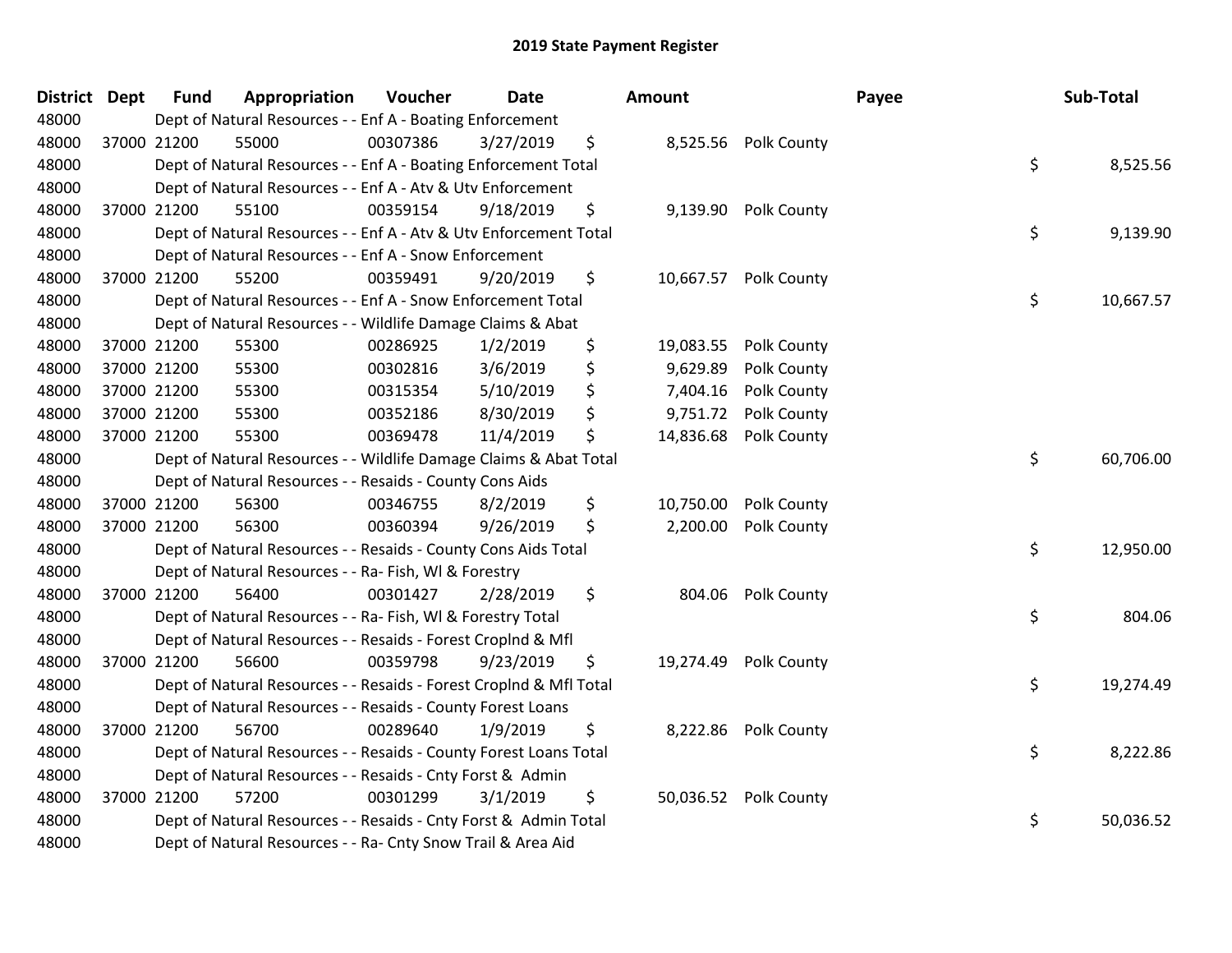| District Dept | <b>Fund</b> | Appropriation                                                      | Voucher  | <b>Date</b> | Amount          |                        | Payee | Sub-Total        |
|---------------|-------------|--------------------------------------------------------------------|----------|-------------|-----------------|------------------------|-------|------------------|
| 48000         | 37000 21200 | 57400                                                              | 00351181 | 8/22/2019   | \$<br>51,510.00 | Polk County            |       |                  |
| 48000         | 37000 21200 | 57400                                                              | 00359527 | 9/20/2019   | \$<br>51,810.00 | Polk County            |       |                  |
| 48000         | 37000 21200 | 57400                                                              | 00364223 | 10/11/2019  | \$<br>15,649.00 | Polk County            |       |                  |
| 48000         |             | Dept of Natural Resources - - Ra- Cnty Snow Trail & Area Aid Total |          |             |                 |                        |       | \$<br>118,969.00 |
| 48000         |             | Dept of Natural Resources - - Ra- Snowmobile Trail Areas           |          |             |                 |                        |       |                  |
| 48000         | 37000 21200 | 57500                                                              | 00330875 | 6/27/2019   | \$<br>18,914.36 | Polk County            |       |                  |
| 48000         | 37000 21200 | 57500                                                              | 00360486 | 10/7/2019   | \$<br>21,282.13 | Polk County            |       |                  |
| 48000         |             | Dept of Natural Resources - - Ra- Snowmobile Trail Areas Total     |          |             |                 |                        |       | \$<br>40,196.49  |
| 48000         |             | Dept of Natural Resources - - Ra- Atv Prj Aids, Gas Tax Pymt       |          |             |                 |                        |       |                  |
| 48000         | 37000 21200 | 57600                                                              | 00359514 | 9/20/2019   | \$<br>2,660.00  | Polk County            |       |                  |
| 48000         | 37000 21200 | 57600                                                              | 00359627 | 9/25/2019   | \$<br>11,150.00 | Polk County            |       |                  |
| 48000         | 37000 21200 | 57600                                                              | 00364337 | 10/15/2019  | \$<br>22,300.00 | Polk County            |       |                  |
| 48000         | 37000 21200 | 57600                                                              | 00364340 | 10/15/2019  | \$<br>5,280.00  | Polk County            |       |                  |
| 48000         |             | Dept of Natural Resources - - Ra- Atv Prj Aids, Gas Tax Pymt Total |          |             |                 |                        |       | \$<br>41,390.00  |
| 48000         |             | Dept of Natural Resources - - Ra- Atv Project Aids                 |          |             |                 |                        |       |                  |
| 48000         | 37000 21200 | 57700                                                              | 00364224 | 10/11/2019  | \$<br>15,649.00 | Polk County            |       |                  |
| 48000         |             | Dept of Natural Resources - - Ra- Atv Project Aids Total           |          |             |                 |                        |       | \$<br>15,649.00  |
| 48000         |             | Dept of Natural Resources - - Resaids - Pymt In Lieu Tax Fed       |          |             |                 |                        |       |                  |
| 48000         | 37000 21200 | 58400                                                              | 00364671 | 10/15/2019  | \$<br>8,827.00  | Polk County            |       |                  |
| 48000         |             | Dept of Natural Resources - - Resaids - Pymt In Lieu Tax Fed Total |          |             |                 |                        |       | \$<br>8,827.00   |
| 48000         |             | Dept of Natural Resources - - Ea - Lake Protection                 |          |             |                 |                        |       |                  |
| 48000         | 37000 21200 | 66300                                                              | 00334946 | 6/27/2019   | \$<br>5,960.49  | Polk County            |       |                  |
| 48000         | 37000 21200 | 66300                                                              | 00373303 | 11/22/2019  | \$<br>3,000.00  | Polk County            |       |                  |
| 48000         | 37000 21200 | 66300                                                              | 00373309 | 11/25/2019  | \$<br>3,000.00  | Polk County            |       |                  |
| 48000         |             | Dept of Natural Resources - - Ea - Lake Protection Total           |          |             |                 |                        |       | \$<br>11,960.49  |
| 48000         |             | Dept of Natural Resources - - Fin Asst For Responsible Units       |          |             |                 |                        |       |                  |
| 48000         | 37000 27400 | 67000                                                              | 00323322 | 5/22/2019   | \$              | 148,033.21 Polk County |       |                  |
| 48000         |             | Dept of Natural Resources - - Fin Asst For Responsible Units Total |          |             |                 |                        |       | \$<br>148,033.21 |
| 48000         |             | Dept of Natural Resources - - Recycling Consolidation Grants       |          |             |                 |                        |       |                  |
| 48000         | 37000 27400 | 67300                                                              | 00323322 | 5/22/2019   | \$              | 11,268.32 Polk County  |       |                  |
| 48000         |             | Dept of Natural Resources - - Recycling Consolidation Grants Total |          |             |                 |                        |       | \$<br>11,268.32  |
| 48000         |             | Dept of Natural Resources - - Land Acquisition                     |          |             |                 |                        |       |                  |
| 48000         | 37000 36300 | TA100                                                              | 00366125 | 10/21/2019  | \$<br>30.00     | Polk County            |       |                  |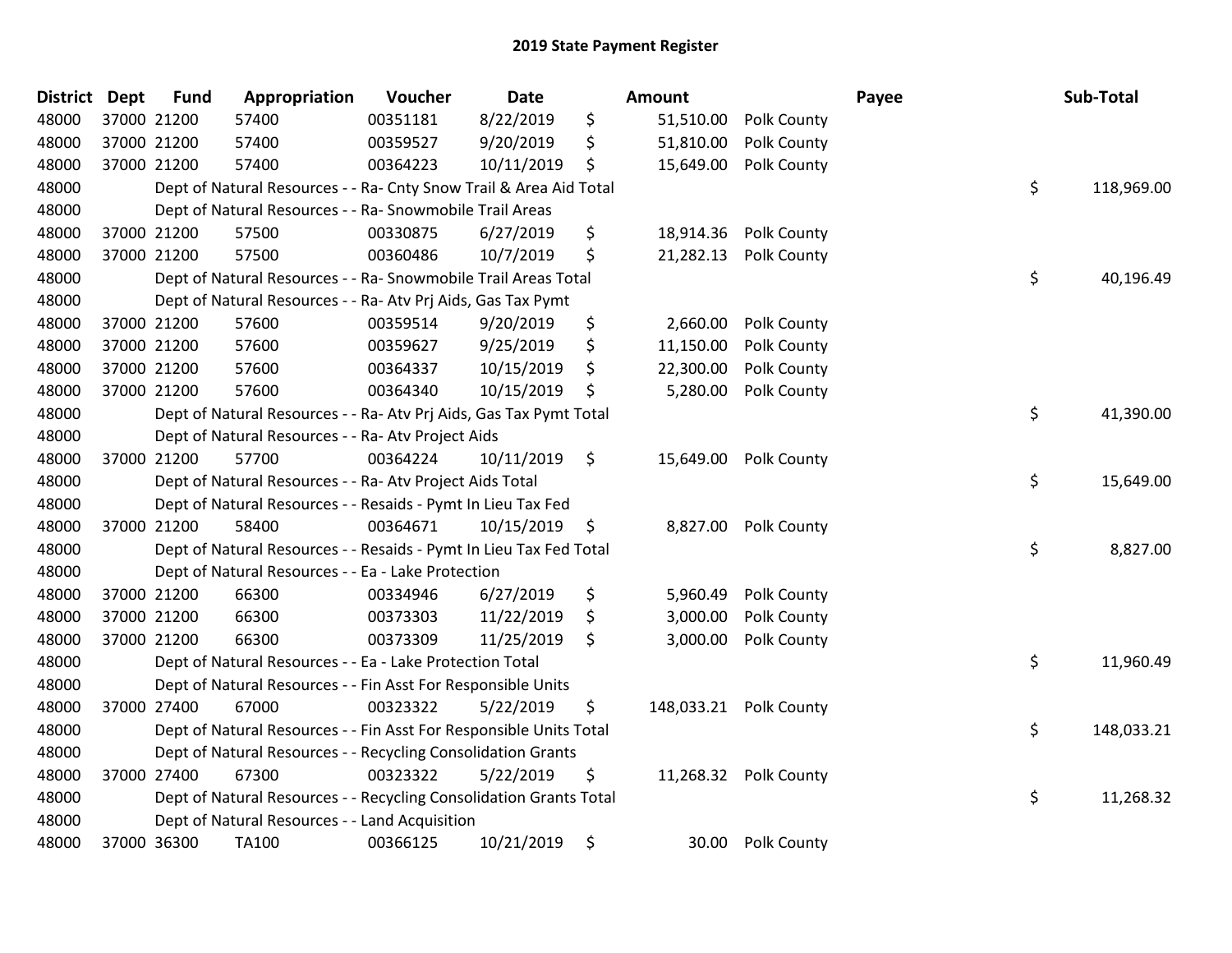| <b>District Dept</b> |             | <b>Fund</b> | Appropriation                                                     | Voucher  | <b>Date</b> | <b>Amount</b> |            |                        | Payee | Sub-Total        |
|----------------------|-------------|-------------|-------------------------------------------------------------------|----------|-------------|---------------|------------|------------------------|-------|------------------|
| 48000                |             |             | Dept of Natural Resources - - Land Acquisition Total              |          |             |               |            |                        |       | \$<br>30.00      |
| 48000                |             |             | Dept of Natural Resources - - Dnr-Nonpoint Source                 |          |             |               |            |                        |       |                  |
| 48000                |             | 37000 36300 | TF100                                                             | 00297976 | 2/12/2019   | \$            |            | 124,677.00 Polk County |       |                  |
| 48000                |             |             | Dept of Natural Resources - - Dnr-Nonpoint Source Total           |          |             |               |            |                        |       | \$<br>124,677.00 |
| 48000                |             |             | Dept of Natural Resources - - GPO - Sd Water Loan Prog, Fed       |          |             |               |            |                        |       |                  |
| 48000                | 37000 57300 |             | 48200                                                             | 00298848 | 2/15/2019   | \$            | 20,199.00  | Polk County            |       |                  |
| 48000                |             | 37000 57300 | 48200                                                             | 00310968 | 4/30/2019   | \$            | 14,965.50  | Polk County            |       |                  |
| 48000                | 37000 57300 |             | 48200                                                             | 00329982 | 7/5/2019    | \$            | 14,965.50  | Polk County            |       |                  |
| 48000                | 37000 57300 |             | 48200                                                             | 00373467 | 11/27/2019  | \$            | 14,965.50  | Polk County            |       |                  |
| 48000                |             |             | Dept of Natural Resources - - GPO - Sd Water Loan Prog, Fed Total |          |             |               |            |                        |       | \$<br>65,095.50  |
| 48000                |             |             | WI Dept of Transportation - - Eldly&Disa Co/Aid Sf                |          |             |               |            |                        |       |                  |
| 48000                | 39500 21100 |             | 16800                                                             | 00350671 | 2/12/2019   | \$            |            | 120,183.00 Polk County |       |                  |
| 48000                |             |             | WI Dept of Transportation - - Eldly&Disa Co/Aid Sf Total          |          |             |               |            |                        |       | \$<br>120,183.00 |
| 48000                |             |             | WI Dept of Transportation - - County Forest Aids                  |          |             |               |            |                        |       |                  |
| 48000                | 39500 21100 |             | 17000                                                             | 00357949 | 3/8/2019    | \$            | 2,372.24   | Polk County            |       |                  |
| 48000                |             |             | WI Dept of Transportation - - County Forest Aids Total            |          |             |               |            |                        |       | \$<br>2,372.24   |
| 48000                |             |             | WI Dept of Transportation - - Hwy Sfty Loc Aid Ffd                |          |             |               |            |                        |       |                  |
| 48000                |             | 39500 21100 | 18500                                                             | 00347701 | 2/4/2019    | \$            | 4,412.38   | Polk County            |       |                  |
| 48000                | 39500 21100 |             | 18500                                                             | 00347704 | 2/4/2019    | \$            | 1,975.08   | Polk County            |       |                  |
| 48000                |             | 39500 21100 | 18500                                                             | 00355330 | 2/25/2019   | \$            | 2,540.28   | Polk County            |       |                  |
| 48000                | 39500 21100 |             | 18500                                                             | 00360370 | 3/15/2019   | \$            | 2,502.46   | Polk County            |       |                  |
| 48000                |             | 39500 21100 | 18500                                                             | 00374730 | 4/24/2019   | \$            | 4,294.42   | Polk County            |       |                  |
| 48000                | 39500 21100 |             | 18500                                                             | 00384916 | 5/29/2019   | \$            | 2,618.93   | Polk County            |       |                  |
| 48000                | 39500 21100 |             | 18500                                                             | 00409190 | 7/5/2019    | \$            | 2,323.46   | Polk County            |       |                  |
| 48000                | 39500 21100 |             | 18500                                                             | 00422384 | 8/14/2019   | \$            | 1,443.10   | Polk County            |       |                  |
| 48000                | 39500 21100 |             | 18500                                                             | 00429714 | 9/6/2019    | \$            | 1,970.21   | Polk County            |       |                  |
| 48000                | 39500 21100 |             | 18500                                                             | 00437714 | 9/25/2019   | \$            | 2,935.33   | Polk County            |       |                  |
| 48000                | 39500 21100 |             | 18500                                                             | 00449351 | 10/22/2019  | \$            | 1,209.24   | Polk County            |       |                  |
| 48000                |             |             | WI Dept of Transportation - - Hwy Sfty Loc Aid Ffd Total          |          |             |               |            |                        |       | \$<br>28,224.89  |
| 48000                |             |             | WI Dept of Transportation - - Trans Aids To Co.-Sf                |          |             |               |            |                        |       |                  |
| 48000                |             | 39500 21100 | 19000                                                             | 00335820 | 1/7/2019    | \$            | 456,835.76 | Polk County            |       |                  |
| 48000                | 39500 21100 |             | 19000                                                             | 00401145 | 7/1/2019    | \$            | 913,671.52 | Polk County            |       |                  |
| 48000                | 39500 21100 |             | 19000                                                             | 00443963 | 10/7/2019   | \$            | 456,835.77 | Polk County            |       |                  |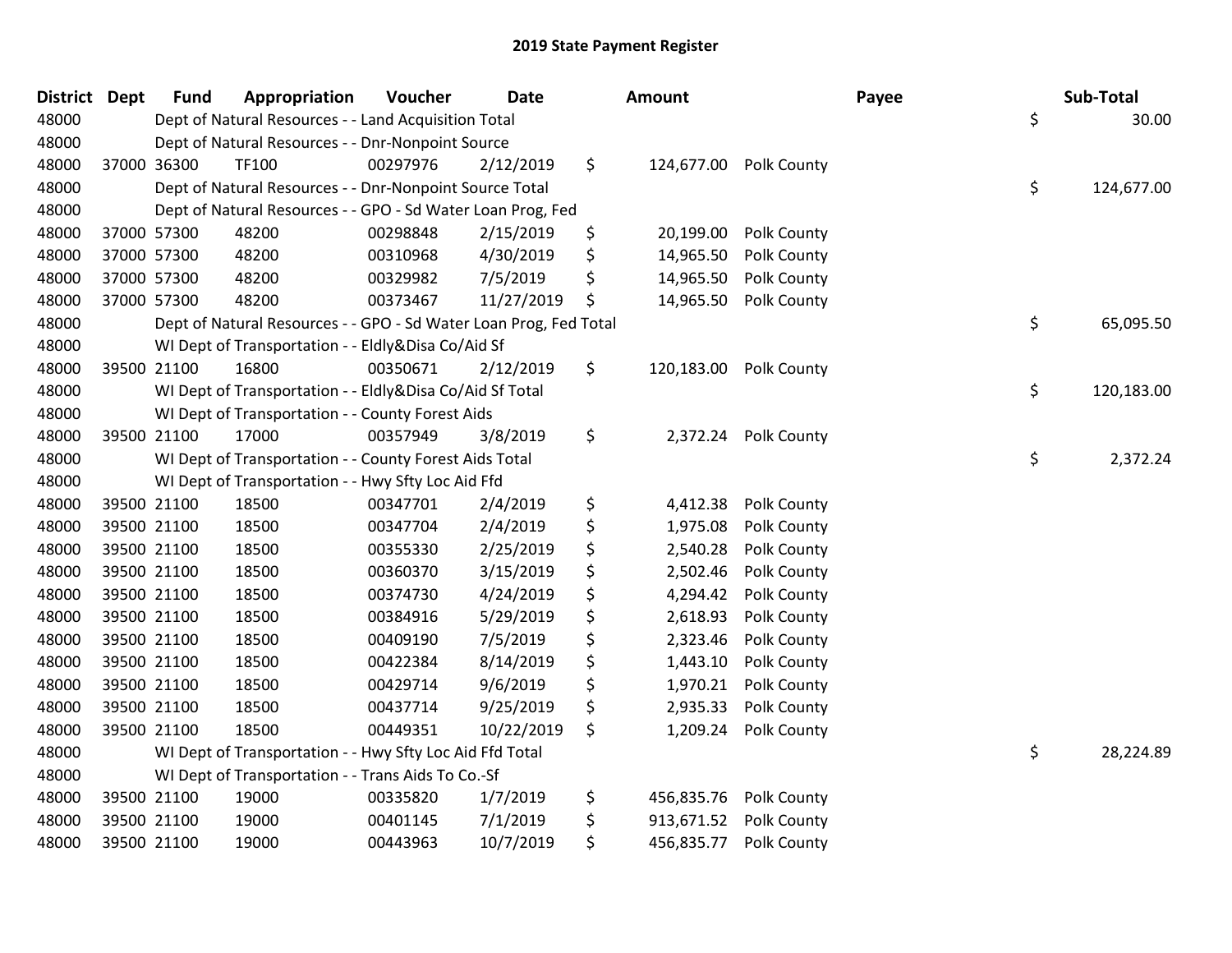| <b>District Dept</b> |             | <b>Fund</b> | Appropriation                                            | Voucher  | <b>Date</b> | Amount           |                      | Payee | Sub-Total          |
|----------------------|-------------|-------------|----------------------------------------------------------|----------|-------------|------------------|----------------------|-------|--------------------|
| 48000                |             |             | WI Dept of Transportation - - Trans Aids To Co.-Sf Total |          |             |                  |                      |       | \$<br>1,827,343.05 |
| 48000                |             |             | WI Dept of Transportation - - Loc Rd Imp Prg St Fd       |          |             |                  |                      |       |                    |
| 48000                | 39500 21100 |             | 27800                                                    | 00465331 | 11/29/2019  | \$               | 6,761.57 Polk County |       |                    |
| 48000                |             |             | WI Dept of Transportation - - Loc Rd Imp Prg St Fd Total |          |             |                  |                      |       | \$<br>6,761.57     |
| 48000                |             |             | WI Dept of Transportation - - St Hwy Rehab, Sf           |          |             |                  |                      |       |                    |
| 48000                | 39500 21100 |             | 36300                                                    | 00341709 | 2/8/2019    | \$<br>30.00      | Polk County          |       |                    |
| 48000                |             | 39500 21100 | 36300                                                    | 00376274 | 5/23/2019   | \$<br>7.00       | Polk County          |       |                    |
| 48000                |             | 39500 21100 | 36300                                                    | 00388614 | 6/21/2019   | \$<br>15.00      | Polk County          |       |                    |
| 48000                | 39500 21100 |             | 36300                                                    | 00451933 | 10/23/2019  | \$<br>2.00       | Polk County          |       |                    |
| 48000                |             |             | WI Dept of Transportation - - St Hwy Rehab, Sf Total     |          |             |                  |                      |       | \$<br>54.00        |
| 48000                |             |             | WI Dept of Transportation - - Hwy Mgmt & Opers Sf        |          |             |                  |                      |       |                    |
| 48000                |             | 39500 21100 | 36500                                                    | 00335164 | 1/11/2019   | \$<br>162.00     | Polk County          |       |                    |
| 48000                |             | 39500 21100 | 36500                                                    | 00340791 | 1/10/2019   | \$<br>162.00     | Polk County          |       |                    |
| 48000                | 39500 21100 |             | 36500                                                    | 00340793 | 1/10/2019   | \$<br>2,307.19   | Polk County          |       |                    |
| 48000                | 39500 21100 |             | 36500                                                    | 00340795 | 1/10/2019   | \$<br>324.00     | Polk County          |       |                    |
| 48000                | 39500 21100 |             | 36500                                                    | 00349756 | 2/21/2019   | \$<br>324.00     | Polk County          |       |                    |
| 48000                | 39500 21100 |             | 36500                                                    | 00380892 | 5/24/2019   | \$<br>162.00     | Polk County          |       |                    |
| 48000                |             | 39500 21100 | 36500                                                    | 00391748 | 6/10/2019   | \$<br>324.00     | Polk County          |       |                    |
| 48000                | 39500 21100 |             | 36500                                                    | 00418783 | 7/31/2019   | \$<br>162.00     | Polk County          |       |                    |
| 48000                |             |             | WI Dept of Transportation - - Hwy Mgmt & Opers Sf Total  |          |             |                  |                      |       | \$<br>3,927.19     |
| 48000                |             |             | WI Dept of Transportation - - Routine Maint Sf           |          |             |                  |                      |       |                    |
| 48000                | 39500 21100 |             | 36800                                                    | 00335164 | 1/11/2019   | \$<br>95,935.32  | Polk County          |       |                    |
| 48000                |             | 39500 21100 | 36800                                                    | 00340795 | 1/10/2019   | \$<br>7,274.21   | Polk County          |       |                    |
| 48000                |             | 39500 21100 | 36800                                                    | 00349756 | 2/21/2019   | \$<br>164,044.42 | Polk County          |       |                    |
| 48000                | 39500 21100 |             | 36800                                                    | 00361915 | 3/19/2019   | \$<br>131,158.84 | Polk County          |       |                    |
| 48000                | 39500 21100 |             | 36800                                                    | 00367754 | 4/3/2019    | \$<br>46,730.00  | Polk County          |       |                    |
| 48000                | 39500 21100 |             | 36800                                                    | 00377908 | 5/2/2019    | \$<br>180,950.36 | Polk County          |       |                    |
| 48000                | 39500 21100 |             | 36800                                                    | 00380892 | 5/24/2019   | \$<br>281,408.37 | Polk County          |       |                    |
| 48000                |             | 39500 21100 | 36800                                                    | 00391748 | 6/10/2019   | \$<br>183,923.99 | Polk County          |       |                    |
| 48000                | 39500 21100 |             | 36800                                                    | 00418783 | 7/31/2019   | \$<br>86,625.54  | Polk County          |       |                    |
| 48000                | 39500 21100 |             | 36800                                                    | 00436593 | 9/23/2019   | \$<br>165,662.42 | Polk County          |       |                    |
| 48000                | 39500 21100 |             | 36800                                                    | 00446820 | 10/8/2019   | \$<br>167.87     | Polk County          |       |                    |
| 48000                | 39500 21100 |             | 36800                                                    | 00453495 | 10/25/2019  | \$<br>2,431.05   | Polk County          |       |                    |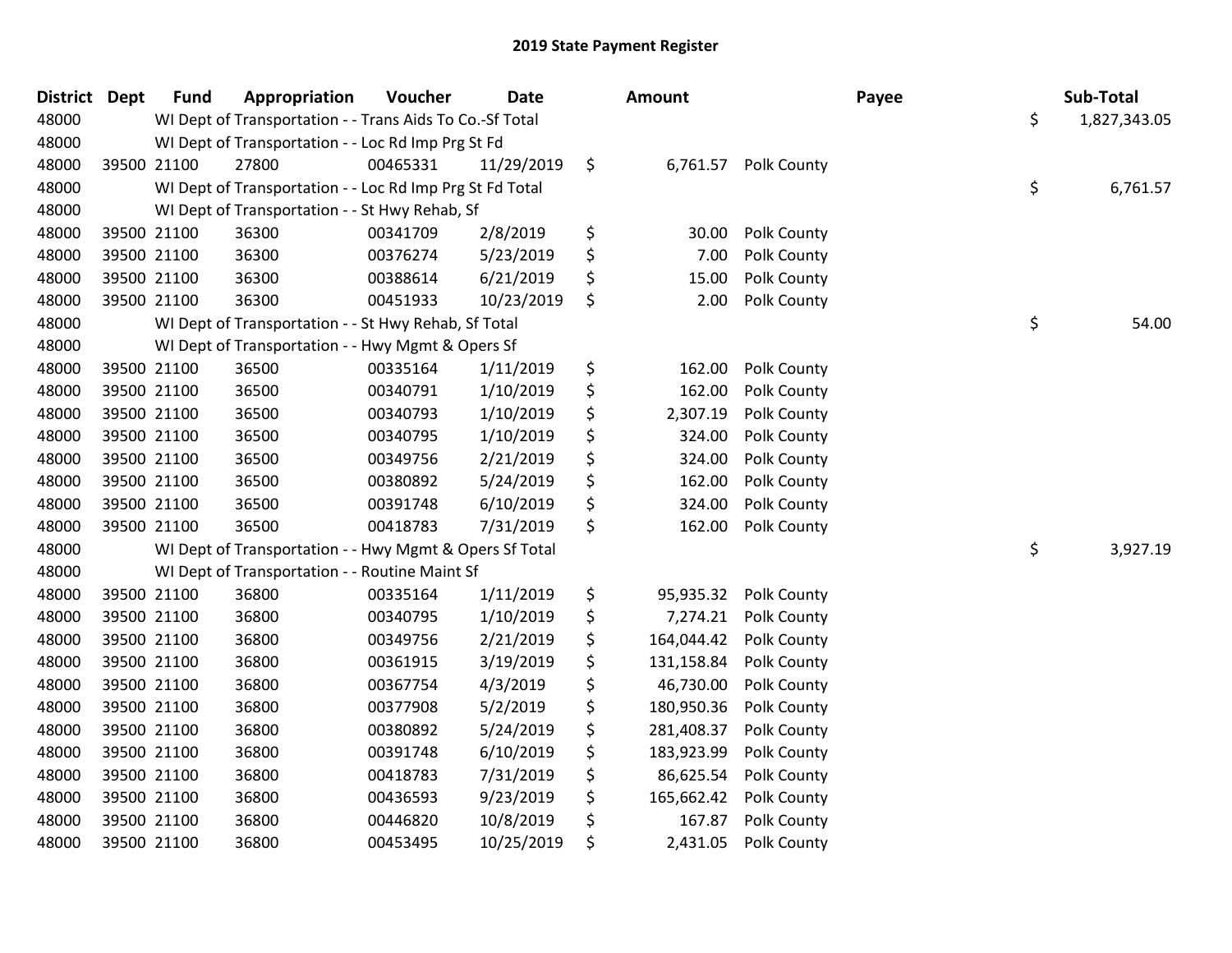| District Dept |             | <b>Fund</b> | Appropriation                                                      | Voucher  | <b>Date</b> | Amount |          |             | Payee | Sub-Total          |
|---------------|-------------|-------------|--------------------------------------------------------------------|----------|-------------|--------|----------|-------------|-------|--------------------|
| 48000         |             |             | WI Dept of Transportation - - Routine Maint Sf Total               |          |             |        |          |             |       | \$<br>1,346,312.39 |
| 48000         |             |             | WI Dept of Transportation - - Hwy Mgmt & Opers Lf                  |          |             |        |          |             |       |                    |
| 48000         | 39500 21100 |             | 37500                                                              | 00418783 | 7/31/2019   | \$     | 377.63   | Polk County |       |                    |
| 48000         |             |             | WI Dept of Transportation - - Hwy Mgmt & Opers Lf Total            |          |             |        |          |             |       | \$<br>377.63       |
| 48000         |             |             | WI Dept of Transportation - - Veh Insp, Trf EnfSf                  |          |             |        |          |             |       |                    |
| 48000         | 39500 21100 |             | 56400                                                              | 00366509 | 3/28/2019   | \$     | 125.00   | Polk County |       |                    |
| 48000         |             |             | WI Dept of Transportation - - Veh Insp, Trf EnfSf Total            |          |             |        |          |             |       | \$<br>125.00       |
| 48000         |             |             | Department of Corrections - - Services For Community Correct       |          |             |        |          |             |       |                    |
| 48000         | 41000 10000 |             | 10200                                                              | 00309129 | 10/4/2019   | \$     | 173.20   | Polk County |       |                    |
| 48000         |             |             | Department of Corrections - - Services For Community Correct Total |          |             |        |          |             |       | \$<br>173.20       |
| 48000         |             |             | Department of Corrections - - Purchased Services For Offende       |          |             |        |          |             |       |                    |
| 48000         | 41000 10000 |             | 11100                                                              | 00269443 | 2/27/2019   | \$     | 133.00   | Polk County |       |                    |
| 48000         | 41000 10000 |             | 11100                                                              | 00269444 | 2/27/2019   | \$     | 99.75    | Polk County |       |                    |
| 48000         | 41000 10000 |             | 11100                                                              | 00269447 | 2/27/2019   | \$     | 133.00   | Polk County |       |                    |
| 48000         | 41000 10000 |             | 11100                                                              | 00269449 | 2/27/2019   | \$     | 133.00   | Polk County |       |                    |
| 48000         | 41000 10000 |             | 11100                                                              | 00269451 | 2/27/2019   | \$     | 66.50    | Polk County |       |                    |
| 48000         | 41000 10000 |             | 11100                                                              | 00269452 | 2/27/2019   | \$     | 319.75   | Polk County |       |                    |
| 48000         | 41000 10000 |             | 11100                                                              | 00269454 | 2/27/2019   | \$     | 286.50   | Polk County |       |                    |
| 48000         | 41000 10000 |             | 11100                                                              | 00269455 | 2/27/2019   | \$     | 220.00   | Polk County |       |                    |
| 48000         | 41000 10000 |             | 11100                                                              | 00274339 | 3/21/2019   | \$     | 33.25    | Polk County |       |                    |
| 48000         | 41000 10000 |             | 11100                                                              | 00283249 | 5/1/2019    | \$     | 133.00   | Polk County |       |                    |
| 48000         |             |             | Department of Corrections - - Purchased Services For Offende Total |          |             |        |          |             |       | \$<br>1,557.75     |
| 48000         |             |             | Department of Corrections - - Corrections Contracts And Agre       |          |             |        |          |             |       |                    |
| 48000         | 41000 10000 |             | 11400                                                              | 00260421 | 1/15/2019   | \$     | 6,432.50 | Polk County |       |                    |
| 48000         | 41000 10000 |             | 11400                                                              | 00264043 | 2/4/2019    | \$     | 7,770.46 | Polk County |       |                    |
| 48000         | 41000 10000 |             | 11400                                                              | 00264044 | 2/4/2019    | \$     | 6,483.96 | Polk County |       |                    |
| 48000         | 41000 10000 |             | 11400                                                              | 00268884 | 2/26/2019   | \$     | 6,123.74 | Polk County |       |                    |
| 48000         | 41000 10000 |             | 11400                                                              | 00268954 | 2/26/2019   | \$     | 2,830.30 | Polk County |       |                    |
| 48000         | 41000 10000 |             | 11400                                                              | 00275136 | 3/28/2019   | \$     | 3,121.98 | Polk County |       |                    |
| 48000         | 41000 10000 |             | 11400                                                              | 00280247 | 4/18/2019   | \$     | 4,374.10 | Polk County |       |                    |
| 48000         | 41000 10000 |             | 11400                                                              | 00287495 | 5/23/2019   | \$     | 771.90   | Polk County |       |                    |
| 48000         | 41000 10000 |             | 11400                                                              | 00293922 | 6/24/2019   | \$     | 1,595.26 | Polk County |       |                    |
| 48000         | 41000 10000 |             | 11400                                                              | 00296960 | 7/9/2019    | \$     | 1,543.80 | Polk County |       |                    |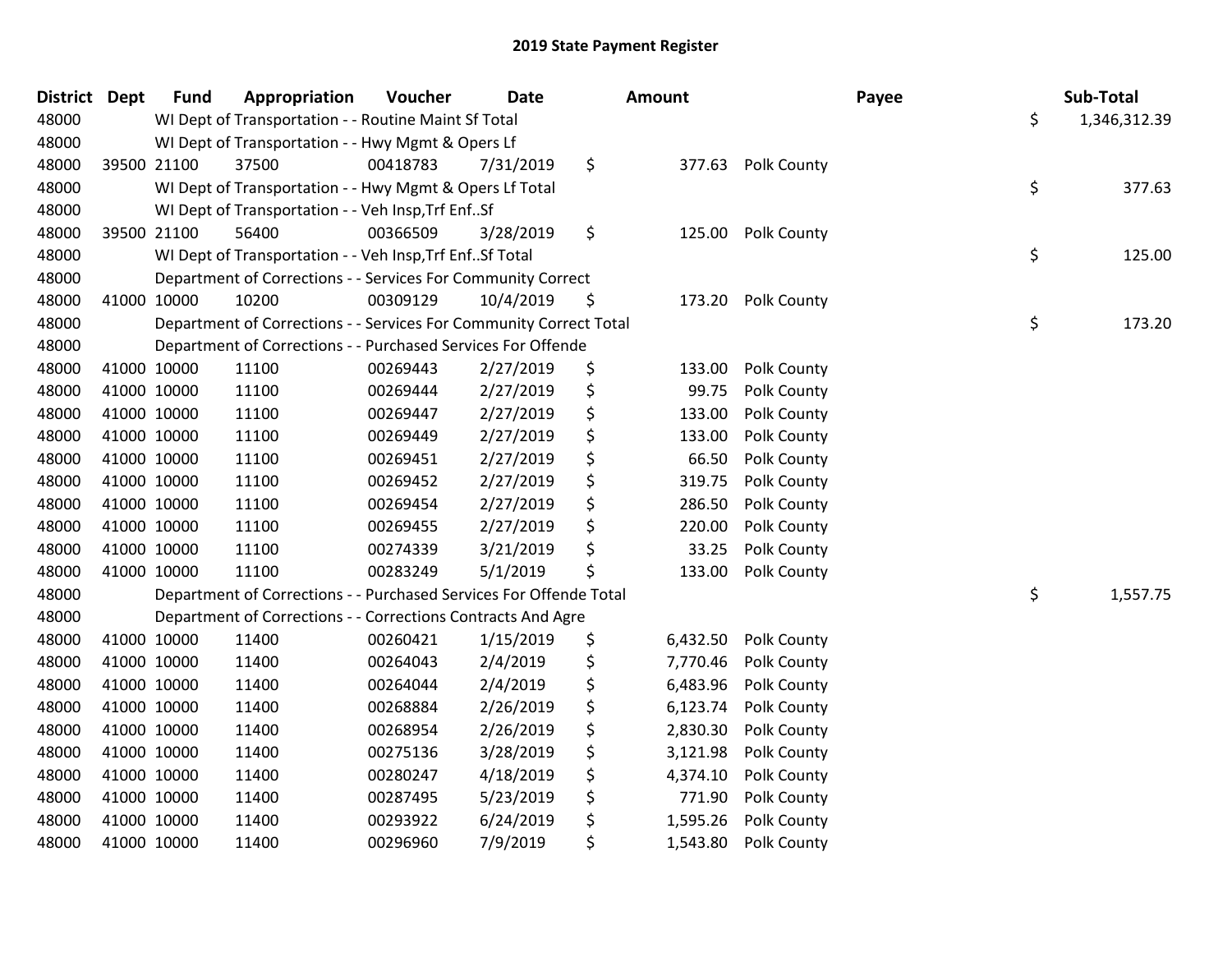| <b>District</b> | <b>Dept</b> | <b>Fund</b> | Appropriation                                                          | Voucher  | <b>Date</b> | Amount |              | Payee                                                                                                         | Sub-Total          |
|-----------------|-------------|-------------|------------------------------------------------------------------------|----------|-------------|--------|--------------|---------------------------------------------------------------------------------------------------------------|--------------------|
| 48000           |             | 41000 10000 | 11400                                                                  | 00308259 | 9/6/2019    | \$     | 3,859.50     | Polk County                                                                                                   |                    |
| 48000           |             | 41000 10000 | 11400                                                                  | 00314418 | 10/4/2019   | \$     | 6,123.74     | Polk County                                                                                                   |                    |
| 48000           |             | 41000 10000 | 11400                                                                  | 00320357 | 10/31/2019  | \$     | 3,499.28     | Polk County                                                                                                   |                    |
| 48000           | 41000 10000 |             | 11400                                                                  | 00328430 | 12/11/2019  | \$     | 2,624.46     | Polk County                                                                                                   |                    |
| 48000           |             |             | Department of Corrections - - Corrections Contracts And Agre Total     |          |             |        |              |                                                                                                               | \$<br>57,154.98    |
| 48000           |             |             |                                                                        |          |             |        |              | Department of Corrections - - Reimbursing Counties For Probation, Extended Supervision And Parole Holds       |                    |
| 48000           |             | 41000 10000 | 11600                                                                  | 00320811 | 11/4/2019   | \$     |              | 77,607.72 Polk County                                                                                         |                    |
| 48000           |             |             |                                                                        |          |             |        |              | Department of Corrections - - Reimbursing Counties For Probation, Extended Supervision And Parole Holds Total | \$<br>77,607.72    |
| 48000           |             |             | Department of Corrections - - Probation, Parole And Extended           |          |             |        |              |                                                                                                               |                    |
| 48000           |             | 41000 10000 | 18700                                                                  | 00320811 | 11/4/2019   | \$     |              | 32,552.28 Polk County                                                                                         |                    |
| 48000           |             |             | Department of Corrections - - Probation, Parole And Extended Total     |          |             |        |              |                                                                                                               | \$<br>32,552.28    |
| 48000           |             |             | Department of Health Services - - State/Federal Aids                   |          |             |        |              |                                                                                                               |                    |
| 48000           |             | 43500 10000 | 00000                                                                  | 90906    | 1/2/2019    | \$     | 134,945.00   | Polk County                                                                                                   |                    |
| 48000           |             | 43500 10000 | 00000                                                                  | 90907    | 2/1/2019    | \$     | 33,220.00    | Polk County                                                                                                   |                    |
| 48000           |             | 43500 10000 | 00000                                                                  | 90909    | 3/1/2019    | \$     | 257,273.00   | Polk County                                                                                                   |                    |
| 48000           |             | 43500 10000 | 00000                                                                  | 90910    | 4/1/2019    | \$     | 801,102.00   | Polk County                                                                                                   |                    |
| 48000           |             | 43500 10000 | 00000                                                                  | 90911    | 5/1/2019    | \$     | 211,282.00   | Polk County                                                                                                   |                    |
| 48000           |             | 43500 10000 | 00000                                                                  | 90913    | 6/3/2019    | \$     | 356,350.00   | Polk County                                                                                                   |                    |
| 48000           |             | 43500 10000 | 00000                                                                  | 92000    | 7/1/2019    | \$     | 2,414,139.00 | Polk County                                                                                                   |                    |
| 48000           |             | 43500 10000 | 00000                                                                  | 92001    | 8/1/2019    | \$     | 222,914.00   | Polk County                                                                                                   |                    |
| 48000           |             | 43500 10000 | 00000                                                                  | 92002    | 9/3/2019    | \$     | 415,763.00   | Polk County                                                                                                   |                    |
| 48000           |             | 43500 10000 | 00000                                                                  | 92003    | 10/1/2019   | \$     | 26,142.00    | Polk County                                                                                                   |                    |
| 48000           |             | 43500 10000 | 00000                                                                  | 92004    | 11/1/2019   | \$     | 198,749.00   | Polk County                                                                                                   |                    |
| 48000           |             | 43500 10000 | 00000                                                                  | 92005    | 12/2/2019   | \$     | 205,178.00   | Polk County                                                                                                   |                    |
| 48000           |             |             | Department of Health Services - - State/Federal Aids Total             |          |             |        |              |                                                                                                               | \$<br>5,277,057.00 |
| 48000           |             |             | Department of Health Services - - Federal Wic Operations               |          |             |        |              |                                                                                                               |                    |
| 48000           |             | 43500 10000 | 14800                                                                  | 00262194 | 2/15/2019   | \$     | 263.00       | Polk County                                                                                                   |                    |
| 48000           |             |             | Department of Health Services - - Federal Wic Operations Total         |          |             |        |              |                                                                                                               | \$<br>263.00       |
| 48000           |             |             | Department of Health Services - - Emergency Dispatcher Cardiopul       |          |             |        |              |                                                                                                               |                    |
| 48000           |             | 43500 10000 | 18500                                                                  | 00297848 | 8/9/2019    | \$     |              | 14,585.74 Polk County                                                                                         |                    |
| 48000           |             |             | Department of Health Services - - Emergency Dispatcher Cardiopul Total |          |             |        |              |                                                                                                               | \$<br>14,585.74    |
| 48000           |             |             | Department of Health Services - - General Program Operations           |          |             |        |              |                                                                                                               |                    |
| 48000           |             | 43500 10000 | 40100                                                                  | 00274568 | 4/3/2019    | \$     |              | 1.50 Polk County                                                                                              |                    |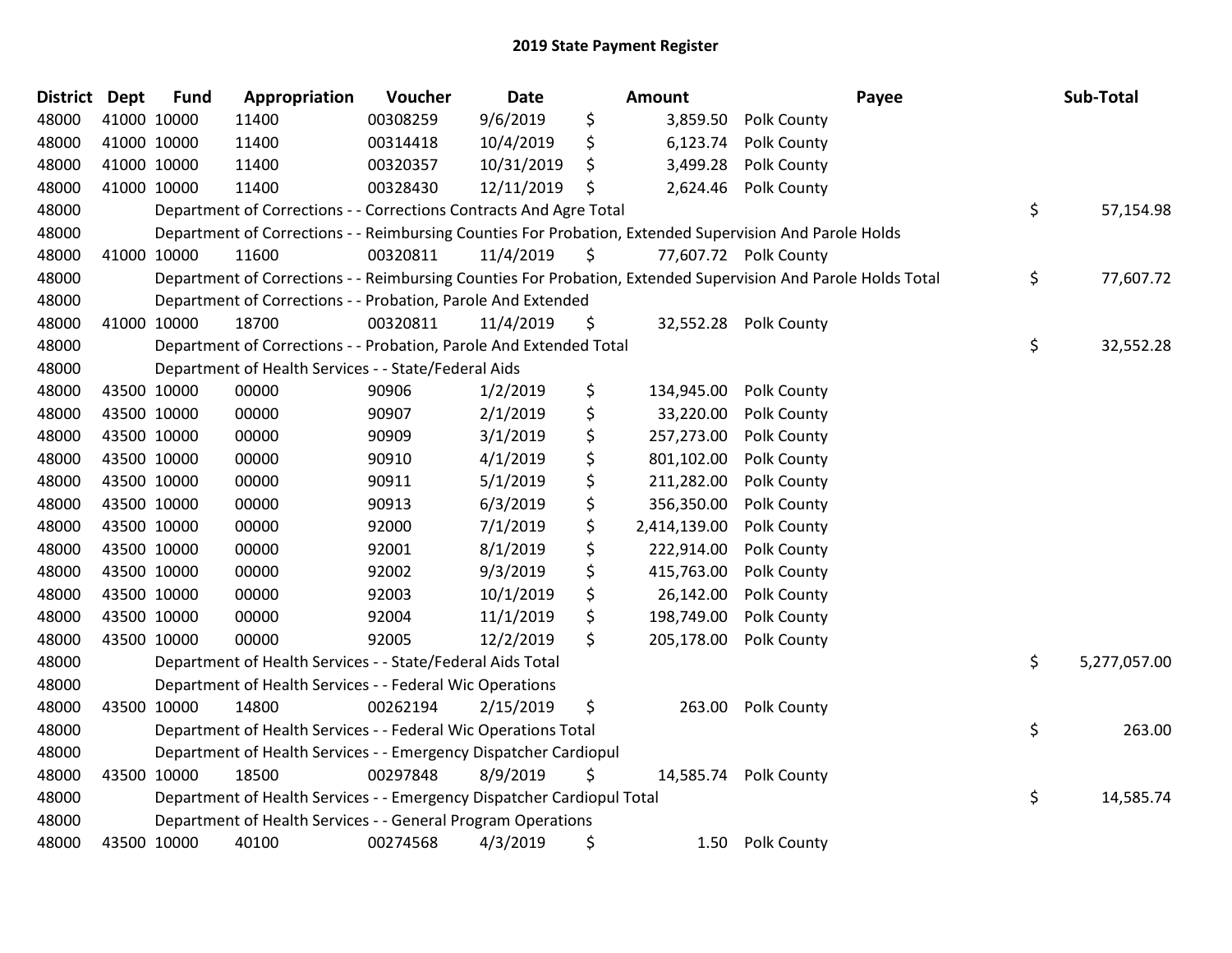| <b>District Dept</b> |             | <b>Fund</b> | Appropriation                                                          | Voucher  | Date       | Amount           |             | Payee | Sub-Total       |
|----------------------|-------------|-------------|------------------------------------------------------------------------|----------|------------|------------------|-------------|-------|-----------------|
| 48000                |             | 43500 10000 | 40100                                                                  | 00281030 | 5/1/2019   | \$<br>1.50       | Polk County |       |                 |
| 48000                |             | 43500 10000 | 40100                                                                  | 00281045 | 5/1/2019   | \$<br>1.50       | Polk County |       |                 |
| 48000                |             | 43500 10000 | 40100                                                                  | 00287227 | 5/29/2019  | \$<br>1.50       | Polk County |       |                 |
| 48000                | 43500 10000 |             | 40100                                                                  | 00291864 | 6/19/2019  | \$<br>1.50       | Polk County |       |                 |
| 48000                |             | 43500 10000 | 40100                                                                  | 00291881 | 6/19/2019  | \$<br>1.50       | Polk County |       |                 |
| 48000                |             |             | Department of Health Services - - General Program Operations Total     |          |            |                  |             |       | \$<br>9.00      |
| 48000                |             |             | Department of Health Services - - Medical Assistance State Admin       |          |            |                  |             |       |                 |
| 48000                |             | 43500 10000 | 44000                                                                  | 00274568 | 4/3/2019   | \$<br>1.50       | Polk County |       |                 |
| 48000                | 43500 10000 |             | 44000                                                                  | 00281030 | 5/1/2019   | \$<br>1.50       | Polk County |       |                 |
| 48000                |             | 43500 10000 | 44000                                                                  | 00281045 | 5/1/2019   | \$<br>1.50       | Polk County |       |                 |
| 48000                |             | 43500 10000 | 44000                                                                  | 00287227 | 5/29/2019  | \$<br>1.50       | Polk County |       |                 |
| 48000                |             | 43500 10000 | 44000                                                                  | 00291864 | 6/19/2019  | \$<br>1.50       | Polk County |       |                 |
| 48000                | 43500 10000 |             | 44000                                                                  | 00291881 | 6/19/2019  | \$<br>1.50       | Polk County |       |                 |
| 48000                |             |             | Department of Health Services - - Medical Assistance State Admin Total |          |            |                  |             |       | \$<br>9.00      |
| 48000                |             |             | Dept of Children and Families - - Tribal High Cost And Guard Pay       |          |            |                  |             |       |                 |
| 48000                |             | 43700 10000 | 16900                                                                  | 00057682 | 7/16/2019  | \$<br>26,646.45  | Polk County |       |                 |
| 48000                |             |             | Dept of Children and Families - - Tribal High Cost And Guard Pay Total |          |            |                  |             |       | \$<br>26,646.45 |
| 48000                |             |             | Dept of Children and Families - - Fees For Administrative Servic       |          |            |                  |             |       |                 |
| 48000                |             | 43700 10000 | 23100                                                                  | 00049874 | 2/5/2019   | \$<br>35.00      | Polk County |       |                 |
| 48000                |             | 43700 10000 | 23100                                                                  | 00054494 | 4/30/2019  | \$<br>65.00      | Polk County |       |                 |
| 48000                |             | 43700 10000 | 23100                                                                  | 00058417 | 7/26/2019  | \$<br>80.00      | Polk County |       |                 |
| 48000                |             | 43700 10000 | 23100                                                                  | 00062309 | 10/31/2019 | \$<br>85.00      | Polk County |       |                 |
| 48000                |             |             | Dept of Children and Families - - Fees For Administrative Servic Total |          |            |                  |             |       | \$<br>265.00    |
| 48000                |             |             | Dept of Children and Families - - General Aids                         |          |            |                  |             |       |                 |
| 48000                |             | 43700 10000 | 99000                                                                  | 00048545 | 1/7/2019   | \$<br>8,409.33   | Polk County |       |                 |
| 48000                |             | 43700 10000 | 99000                                                                  | 00049432 | 2/1/2019   | \$<br>113,931.52 | Polk County |       |                 |
| 48000                | 43700 10000 |             | 99000                                                                  | 00049500 | 2/5/2019   | \$<br>9,608.60   | Polk County |       |                 |
| 48000                |             | 43700 10000 | 99000                                                                  | 00049669 | 2/5/2019   | \$<br>351.10     | Polk County |       |                 |
| 48000                |             | 43700 10000 | 99000                                                                  | 00049741 | 2/5/2019   | \$<br>8.00       | Polk County |       |                 |
| 48000                |             | 43700 10000 | 99000                                                                  | 00050961 | 3/6/2019   | \$<br>14,523.00  | Polk County |       |                 |
| 48000                |             | 43700 10000 | 99000                                                                  | 00050962 | 3/5/2019   | \$<br>70,251.78  | Polk County |       |                 |
| 48000                |             | 43700 10000 | 99000                                                                  | 00052894 | 4/5/2019   | \$<br>215,993.54 | Polk County |       |                 |
| 48000                |             | 43700 10000 | 99000                                                                  | 00053277 | 4/16/2019  | \$<br>2,557.00   | Polk County |       |                 |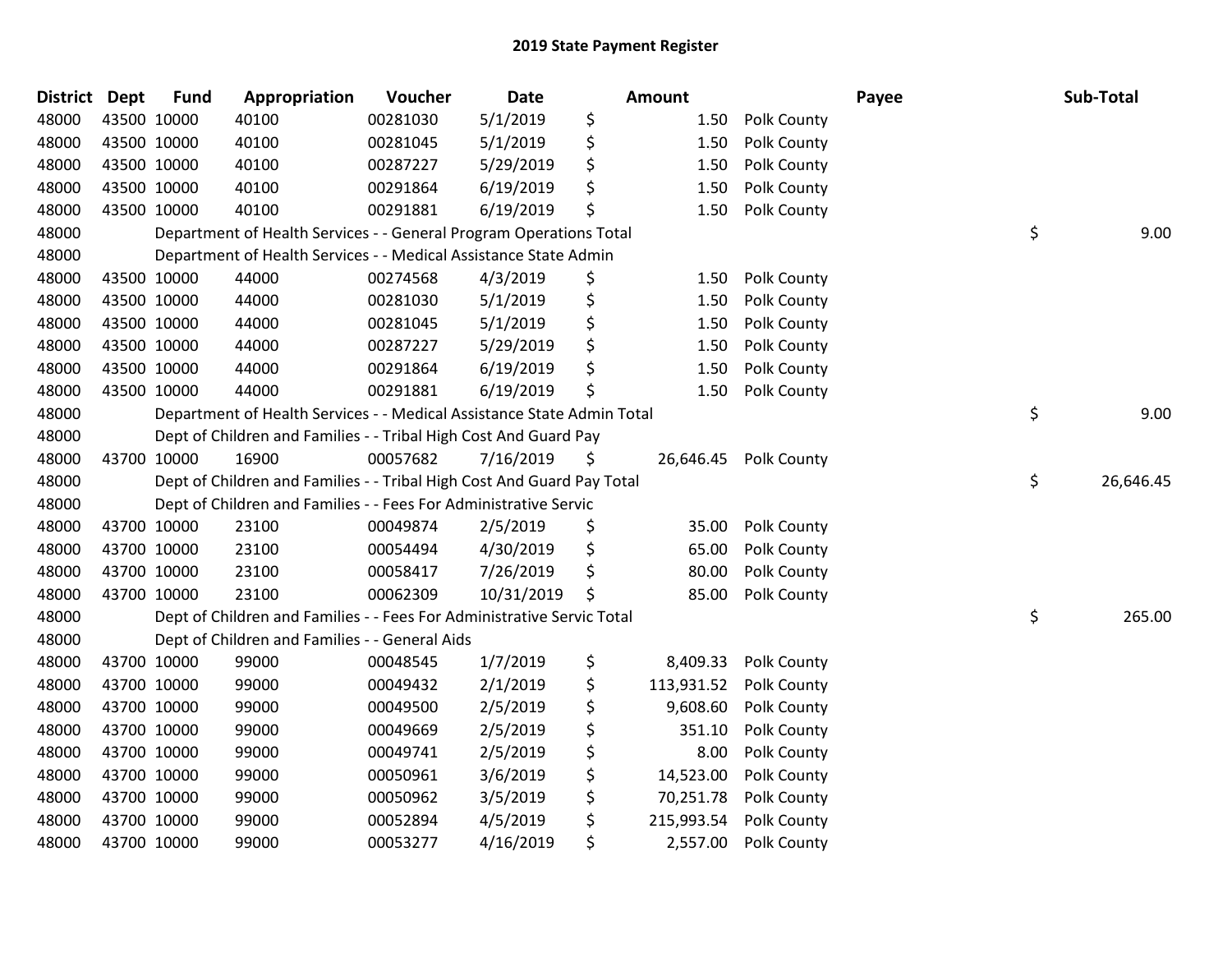| <b>District</b> | Dept        | <b>Fund</b> | Appropriation                                        | Voucher  | <b>Date</b> | Amount           |             | Payee | Sub-Total          |
|-----------------|-------------|-------------|------------------------------------------------------|----------|-------------|------------------|-------------|-------|--------------------|
| 48000           | 43700 10000 |             | 99000                                                | 00054019 | 4/30/2019   | \$<br>28.00      | Polk County |       |                    |
| 48000           | 43700 10000 |             | 99000                                                | 00054373 | 4/30/2019   | \$<br>108,142.83 | Polk County |       |                    |
| 48000           | 43700 10000 |             | 99000                                                | 00054685 | 5/6/2019    | \$<br>88,463.64  | Polk County |       |                    |
| 48000           | 43700 10000 |             | 99000                                                | 00055456 | 5/24/2019   | \$<br>24,196.93  | Polk County |       |                    |
| 48000           | 43700 10000 |             | 99000                                                | 00056118 | 6/5/2019    | \$<br>76,792.37  | Polk County |       |                    |
| 48000           | 43700 10000 |             | 99000                                                | 00057383 | 7/5/2019    | \$<br>26,184.70  | Polk County |       |                    |
| 48000           | 43700 10000 |             | 99000                                                | 00058187 | 7/25/2019   | \$<br>9,498.65   | Polk County |       |                    |
| 48000           | 43700 10000 |             | 99000                                                | 00058491 | 7/30/2019   | \$<br>91,974.83  | Polk County |       |                    |
| 48000           | 43700 10000 |             | 99000                                                | 00058711 | 8/6/2019    | \$<br>21,533.00  | Polk County |       |                    |
| 48000           | 43700 10000 |             | 99000                                                | 00058796 | 8/5/2019    | \$<br>15,942.44  | Polk County |       |                    |
| 48000           | 43700 10000 |             | 99000                                                | 00059918 | 9/5/2019    | \$<br>21,888.60  | Polk County |       |                    |
| 48000           | 43700 10000 |             | 99000                                                | 00060367 | 9/18/2019   | \$<br>647,542.47 | Polk County |       |                    |
| 48000           | 43700 10000 |             | 99000                                                | 00060794 | 9/27/2019   | \$<br>131.00     | Polk County |       |                    |
| 48000           | 43700 10000 |             | 99000                                                | 00060795 | 9/27/2019   | \$<br>617.44     | Polk County |       |                    |
| 48000           | 43700 10000 |             | 99000                                                | 00061181 | 10/7/2019   | \$<br>54,549.97  | Polk County |       |                    |
| 48000           | 43700 10000 |             | 99000                                                | 00061990 | 10/30/2019  | \$<br>78,799.35  | Polk County |       |                    |
| 48000           | 43700 10000 |             | 99000                                                | 00062404 | 11/5/2019   | \$<br>23,559.78  | Polk County |       |                    |
| 48000           | 43700 10000 |             | 99000                                                | 00062564 | 11/8/2019   | \$<br>22,440.00  | Polk County |       |                    |
| 48000           | 43700 10000 |             | 99000                                                | 00063571 | 12/5/2019   | \$<br>18,220.96  | Polk County |       |                    |
| 48000           | 43700 10000 |             | 99000                                                | 00063650 | 12/5/2019   | \$<br>717.16     | Polk County |       |                    |
| 48000           |             |             | Dept of Children and Families - - General Aids Total |          |             |                  |             |       | \$<br>1,766,857.99 |
| 48000           |             |             | Dept of Workforce Development - - Ui Admin Fed       |          |             |                  |             |       |                    |
| 48000           | 44500 10000 |             | 15100                                                | 00204058 | 1/3/2019    | \$<br>20.00      | Polk County |       |                    |
| 48000           | 44500 10000 |             | 15100                                                | 00208797 | 2/4/2019    | \$<br>40.00      | Polk County |       |                    |
| 48000           | 44500 10000 |             | 15100                                                | 00213498 | 3/4/2019    | \$<br>40.00      | Polk County |       |                    |
| 48000           | 44500 10000 |             | 15100                                                | 00218429 | 4/2/2019    | \$<br>30.00      | Polk County |       |                    |
| 48000           |             | 44500 10000 | 15100                                                | 00223386 | 5/2/2019    | \$<br>25.00      | Polk County |       |                    |
| 48000           |             | 44500 10000 | 15100                                                | 00225648 | 5/17/2019   | \$<br>75.00      | Polk County |       |                    |
| 48000           | 44500 10000 |             | 15100                                                | 00228674 | 6/4/2019    | \$<br>50.00      | Polk County |       |                    |
| 48000           | 44500 10000 |             | 15100                                                | 00233361 | 7/2/2019    | \$<br>40.00      | Polk County |       |                    |
| 48000           | 44500 10000 |             | 15100                                                | 00238730 | 8/2/2019    | \$<br>40.00      | Polk County |       |                    |
| 48000           |             | 44500 10000 | 15100                                                | 00244434 | 9/4/2019    | \$<br>40.00      | Polk County |       |                    |
| 48000           | 44500 10000 |             | 15100                                                | 00249271 | 10/2/2019   | \$<br>35.00      | Polk County |       |                    |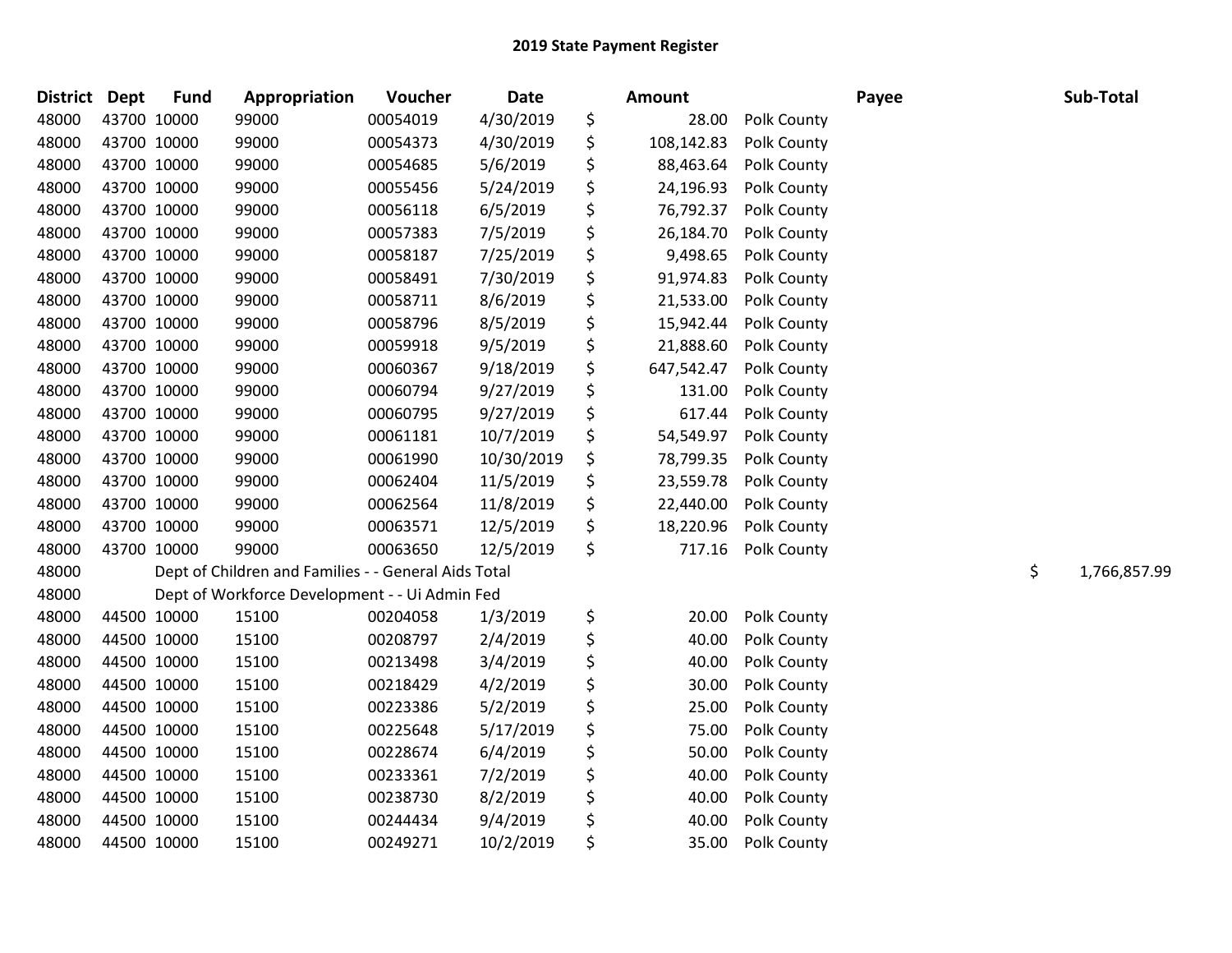| <b>District</b> | <b>Dept</b> | <b>Fund</b> | Appropriation                                                          | Voucher  | <b>Date</b> |    | Amount    |             | Payee | Sub-Total       |
|-----------------|-------------|-------------|------------------------------------------------------------------------|----------|-------------|----|-----------|-------------|-------|-----------------|
| 48000           |             | 44500 10000 | 15100                                                                  | 00255659 | 11/4/2019   | \$ | 30.00     | Polk County |       |                 |
| 48000           |             | 44500 10000 | 15100                                                                  | 00261220 | 12/3/2019   | \$ | 25.00     | Polk County |       |                 |
| 48000           |             |             | Dept of Workforce Development - - Ui Admin Fed Total                   |          |             |    |           |             |       | \$<br>490.00    |
| 48000           |             |             | Dept of Workforce Development - - Wc Ops Uninsured Emplyr Admin        |          |             |    |           |             |       |                 |
| 48000           |             | 44500 22700 | 17700                                                                  | 00217305 | 3/28/2019   | \$ | 5.00      | Polk County |       |                 |
| 48000           |             | 44500 22700 | 17700                                                                  | 00217307 | 3/28/2019   | Ś  | 10.00     | Polk County |       |                 |
| 48000           |             |             | Dept of Workforce Development - - Wc Ops Uninsured Emplyr Admin Total  |          |             |    |           |             |       | \$<br>15.00     |
| 48000           |             |             | Department of Justice - - Crime Laboratories, Dna                      |          |             |    |           |             |       |                 |
| 48000           |             | 45500 10000 | 22100                                                                  | 00068586 | 7/19/2019   | \$ | 2,580.00  | Polk County |       |                 |
| 48000           |             |             | Department of Justice - - Crime Laboratories, Dna Total                |          |             |    |           |             |       | \$<br>2,580.00  |
| 48000           |             |             | Department of Justice - - Law Enforcement Train, Local                 |          |             |    |           |             |       |                 |
| 48000           |             | 45500 10000 | 23100                                                                  | 00074313 | 11/7/2019   | \$ | 7,520.00  | Polk County |       |                 |
| 48000           |             |             | Department of Justice - - Law Enforcement Train, Local Total           |          |             |    |           |             |       | \$<br>7,520.00  |
| 48000           |             |             | Department of Justice - - County-Tribal Programs, Local                |          |             |    |           |             |       |                 |
| 48000           |             | 45500 10000 | 26300                                                                  | 00058253 | 1/15/2019   | \$ | 18,646.00 | Polk County |       |                 |
| 48000           |             |             | Department of Justice - - County-Tribal Programs, Local Total          |          |             |    |           |             |       | \$<br>18,646.00 |
| 48000           |             |             | Department of Justice - - Alt Prosecution Alcohol Drugs                |          |             |    |           |             |       |                 |
| 48000           |             | 45500 10000 | 27100                                                                  | 00060668 | 3/1/2019    | \$ | 33,150.00 | Polk County |       |                 |
| 48000           |             | 45500 10000 | 27100                                                                  | 00064976 | 5/15/2019   | \$ | 7,230.16  | Polk County |       |                 |
| 48000           |             |             | Department of Justice - - Alt Prosecution Alcohol Drugs Total          |          |             |    |           |             |       | \$<br>40,380.16 |
| 48000           |             |             | Department of Justice - - Crime Victim Witness Assist                  |          |             |    |           |             |       |                 |
| 48000           |             | 45500 10000 | 53200                                                                  | 00060587 | 2/28/2019   | \$ | 35,547.55 | Polk County |       |                 |
| 48000           |             | 45500 10000 | 53200                                                                  | 00068347 | 7/18/2019   | \$ | 35,077.04 | Polk County |       |                 |
| 48000           |             |             | Department of Justice - - Crime Victim Witness Assist Total            |          |             |    |           |             |       | \$<br>70,624.59 |
| 48000           |             |             | Department of Military Affairs - - Federal Aid, Local Assistance       |          |             |    |           |             |       |                 |
| 48000           |             | 46500 10000 | 34200                                                                  | 00055147 | 1/23/2019   | \$ | 250.72    | Polk County |       |                 |
| 48000           |             | 46500 10000 | 34200                                                                  | 00055148 | 1/23/2019   | \$ | 268.88    | Polk County |       |                 |
| 48000           |             | 46500 10000 | 34200                                                                  | 00055558 | 1/31/2019   | \$ | 22,085.10 | Polk County |       |                 |
| 48000           |             | 46500 10000 | 34200                                                                  | 00058642 | 4/3/2019    | \$ | 667.14    | Polk County |       |                 |
| 48000           |             | 46500 10000 | 34200                                                                  | 00058643 | 4/3/2019    | \$ | 465.92    | Polk County |       |                 |
| 48000           |             | 46500 10000 | 34200                                                                  | 00060942 | 5/22/2019   | \$ | 353.98    | Polk County |       |                 |
| 48000           |             | 46500 10000 | 34200                                                                  | 00066869 | 9/16/2019   | \$ | 1,624.18  | Polk County |       |                 |
| 48000           |             |             | Department of Military Affairs - - Federal Aid, Local Assistance Total |          |             |    |           |             |       | \$<br>25,715.92 |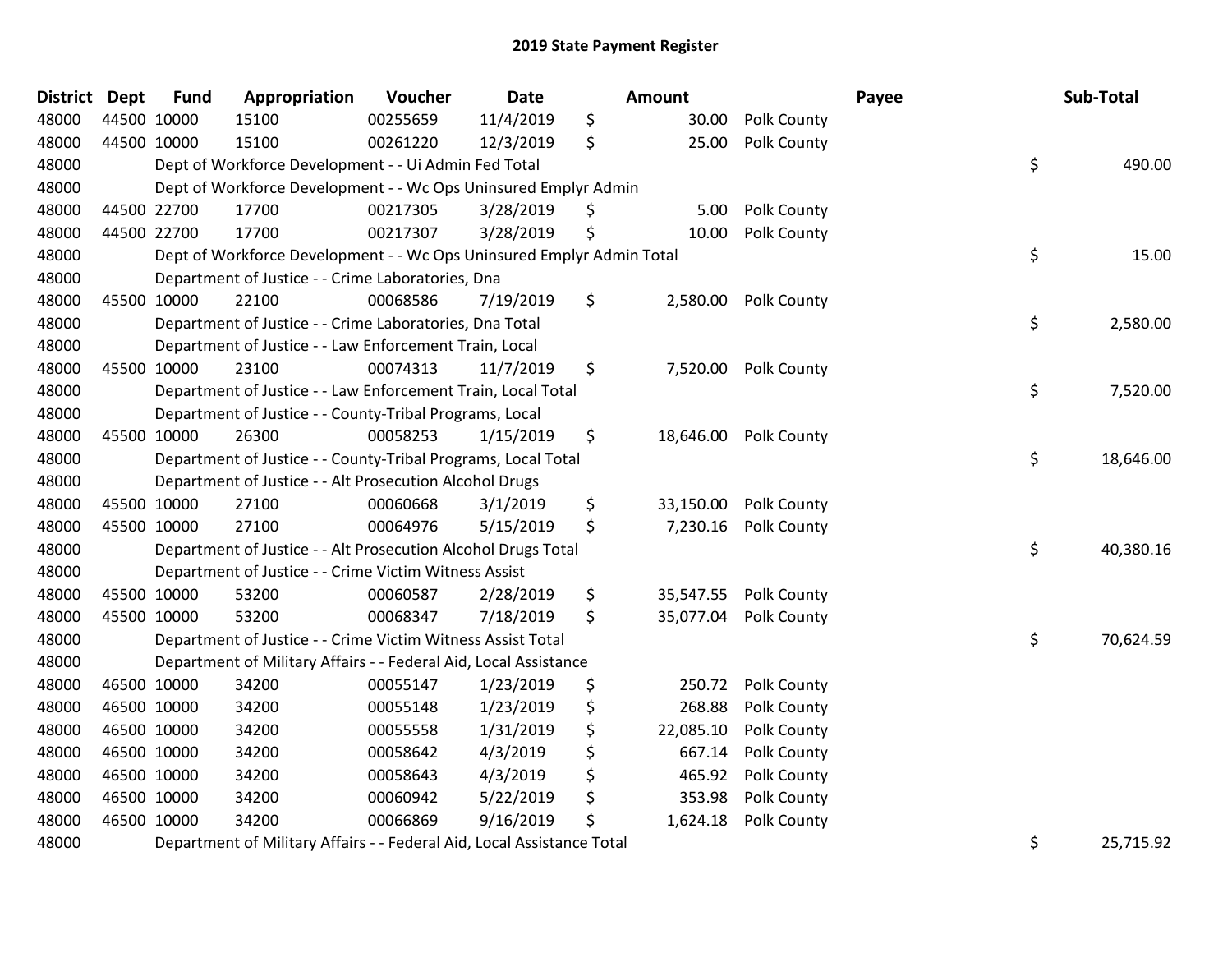| District Dept | <b>Fund</b> | Appropriation                                                           | Voucher  | <b>Date</b>     | Amount |          |                      | Payee | Sub-Total       |
|---------------|-------------|-------------------------------------------------------------------------|----------|-----------------|--------|----------|----------------------|-------|-----------------|
| 48000         |             | Department of Military Affairs - - St Emerg Response Bd Grant Pif       |          |                 |        |          |                      |       |                 |
| 48000         | 46500 27200 | 36400                                                                   | 00055494 | 1/31/2019       | \$     |          | 4,411.14 Polk County |       |                 |
| 48000         |             | Department of Military Affairs - - St Emerg Response Bd Grant Pif Total |          |                 |        |          |                      |       | \$<br>4,411.14  |
| 48000         |             | Department of Veterans Affairs - - Grants To Counties                   |          |                 |        |          |                      |       |                 |
| 48000         | 48500 15200 | 12700                                                                   | 00060710 | 2/22/2019       | \$     | 1,000.00 | Polk County          |       |                 |
| 48000         |             | Department of Veterans Affairs - - Grants To Counties Total             |          |                 |        |          |                      |       | \$<br>1,000.00  |
| 48000         |             | Department of Veterans Affairs - - County Grants                        |          |                 |        |          |                      |       |                 |
| 48000         | 48500 58200 | 26700                                                                   | 00060710 | 2/22/2019       | \$     | 4,500.00 | Polk County          |       |                 |
| 48000         |             | Department of Veterans Affairs - - County Grants Total                  |          |                 |        |          |                      |       | \$<br>4,500.00  |
| 48000         |             | Department of Veterans Affairs - - Veterans Transportation Grant        |          |                 |        |          |                      |       |                 |
| 48000         | 48500 58200 | 28000                                                                   | 00074101 | $12/10/2019$ \$ |        |          | 4,771.75 Polk County |       |                 |
| 48000         |             | Department of Veterans Affairs - - Veterans Transportation Grant Total  |          |                 |        |          |                      |       | \$<br>4,771.75  |
| 48000         |             | Department of Veterans Affairs - - County Grants                        |          |                 |        |          |                      |       |                 |
| 48000         | 48500 58300 | 37000                                                                   | 00060710 | 2/22/2019       | \$     | 4,500.00 | Polk County          |       |                 |
| 48000         |             | Department of Veterans Affairs - - County Grants Total                  |          |                 |        |          |                      |       | \$<br>4,500.00  |
| 48000         |             | Department of Administration - - Federal Aid, Local Assistance          |          |                 |        |          |                      |       |                 |
| 48000         | 50500 10000 | 15500                                                                   | 00095304 | 1/14/2019       | \$     | 3,691.52 | Polk County          |       |                 |
| 48000         | 50500 10000 | 15500                                                                   | 00097047 | 2/14/2019       | \$     | 4,505.70 | Polk County          |       |                 |
| 48000         | 50500 10000 | 15500                                                                   | 00098881 | 3/14/2019       | \$     | 7,707.63 | Polk County          |       |                 |
| 48000         | 50500 10000 | 15500                                                                   | 00102309 | 5/14/2019       | \$     | 3,163.45 | Polk County          |       |                 |
| 48000         | 50500 10000 | 15500                                                                   | 00103195 | 5/28/2019       | \$     | 3,337.26 | Polk County          |       |                 |
| 48000         | 50500 10000 | 15500                                                                   | 00104155 | 6/14/2019       | \$     | 3,643.21 | Polk County          |       |                 |
| 48000         | 50500 10000 | 15500                                                                   | 00106464 | 7/30/2019       | \$     | 3,222.41 | Polk County          |       |                 |
| 48000         | 50500 10000 | 15500                                                                   | 00107979 | 8/30/2019       | \$     | 2,743.04 | Polk County          |       |                 |
| 48000         | 50500 10000 | 15500                                                                   | 00109289 | 9/20/2019       | \$     | 2,559.86 | Polk County          |       |                 |
| 48000         | 50500 10000 | 15500                                                                   | 00110766 | 10/16/2019      | \$     | 2,569.09 | Polk County          |       |                 |
| 48000         | 50500 10000 | 15500                                                                   | 00112577 | 11/15/2019      | \$     | 2,083.29 | Polk County          |       |                 |
| 48000         |             | Department of Administration - - Federal Aid, Local Assistance Total    |          |                 |        |          |                      |       | \$<br>39,226.46 |
| 48000         |             | Department of Administration - - Low-Income Assistance Grants           |          |                 |        |          |                      |       |                 |
| 48000         | 50500 23500 | 37100                                                                   | 00095304 | 1/14/2019       | \$     | 2,783.14 | Polk County          |       |                 |
| 48000         | 50500 23500 | 37100                                                                   | 00097047 | 2/14/2019       | \$     | 3,678.14 | Polk County          |       |                 |
| 48000         | 50500 23500 | 37100                                                                   | 00098881 | 3/14/2019       | \$     | 1,767.65 | Polk County          |       |                 |
| 48000         | 50500 23500 | 37100                                                                   | 00102309 | 5/14/2019       | \$     | 2,698.85 | Polk County          |       |                 |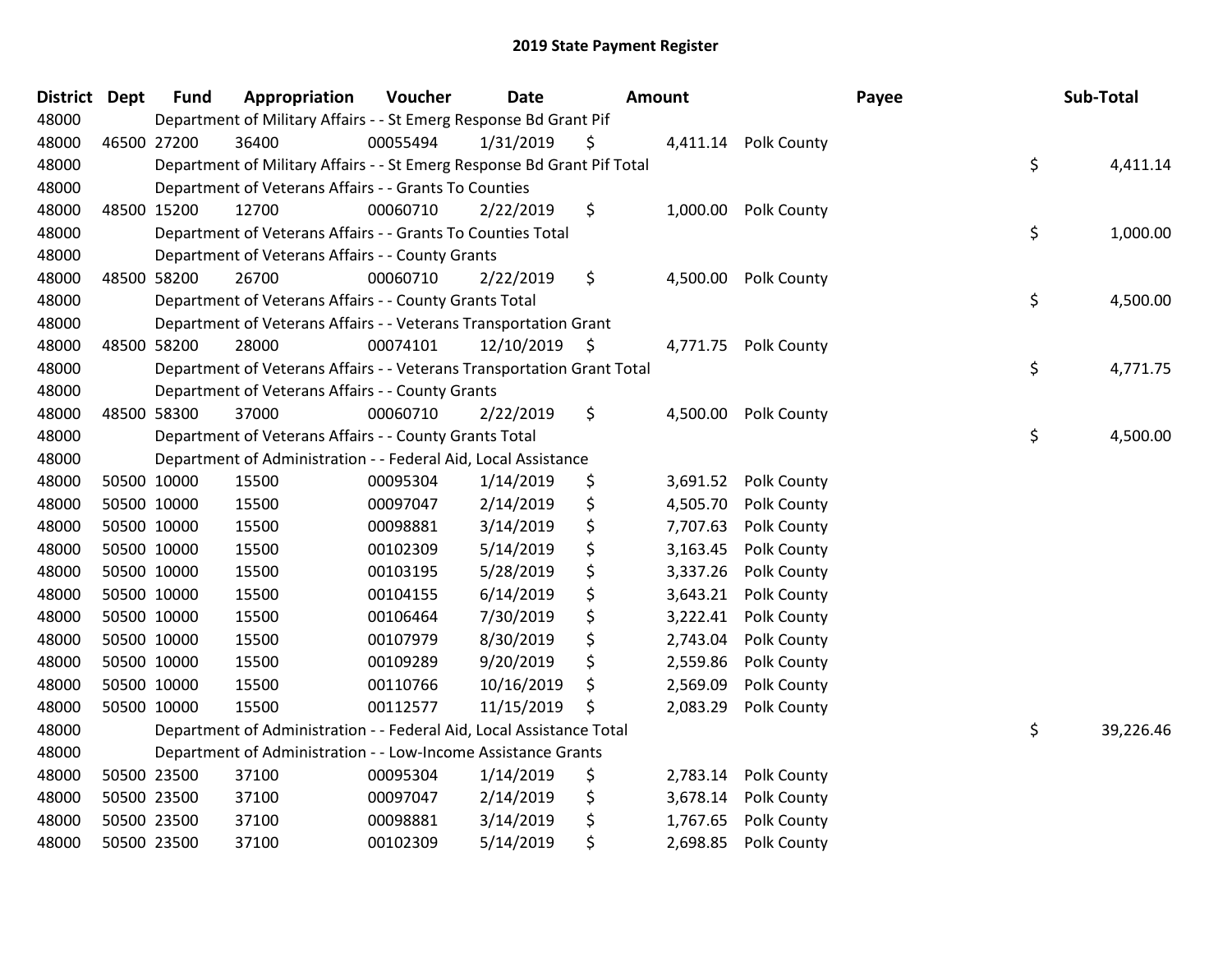| <b>District</b> | <b>Dept</b> | <b>Fund</b> | Appropriation                                                         | Voucher  | Date       | <b>Amount</b>   |             | Payee | Sub-Total       |
|-----------------|-------------|-------------|-----------------------------------------------------------------------|----------|------------|-----------------|-------------|-------|-----------------|
| 48000           |             | 50500 23500 | 37100                                                                 | 00103195 | 5/28/2019  | \$<br>2,282.42  | Polk County |       |                 |
| 48000           |             | 50500 23500 | 37100                                                                 | 00104155 | 6/14/2019  | \$<br>4,670.50  | Polk County |       |                 |
| 48000           |             | 50500 23500 | 37100                                                                 | 00106464 | 7/30/2019  | \$<br>3,160.61  | Polk County |       |                 |
| 48000           |             | 50500 23500 | 37100                                                                 | 00107979 | 8/30/2019  | \$<br>2,963.83  | Polk County |       |                 |
| 48000           |             | 50500 23500 | 37100                                                                 | 00109289 | 9/20/2019  | \$<br>2,997.46  | Polk County |       |                 |
| 48000           |             | 50500 23500 | 37100                                                                 | 00110766 | 10/16/2019 | \$<br>2,976.43  | Polk County |       |                 |
| 48000           |             | 50500 23500 | 37100                                                                 | 00112577 | 11/15/2019 | \$<br>1,355.37  | Polk County |       |                 |
| 48000           |             | 50500 23500 | 37100                                                                 | 00114398 | 12/17/2019 | \$<br>9,068.99  | Polk County |       |                 |
| 48000           |             |             | Department of Administration - - Low-Income Assistance Grants Total   |          |            |                 |             |       | \$<br>40,403.39 |
| 48000           |             |             | Department of Administration - - Land Information Program; Loca       |          |            |                 |             |       |                 |
| 48000           |             | 50500 26900 | 17300                                                                 | 00095153 | 1/17/2019  | \$<br>1,000.00  | Polk County |       |                 |
| 48000           |             | 50500 26900 | 17300                                                                 | 00097384 | 2/26/2019  | \$<br>19,688.00 | Polk County |       |                 |
| 48000           |             | 50500 26900 | 17300                                                                 | 00099317 | 3/21/2019  | \$<br>25,000.00 | Polk County |       |                 |
| 48000           |             | 50500 26900 | 17300                                                                 | 00107277 | 8/19/2019  | \$<br>25,000.00 | Polk County |       |                 |
| 48000           |             |             | Department of Administration - - Land Information Program; Loca Total |          |            |                 |             |       | \$<br>70,688.00 |
| 48000           |             |             | Public Defender Board - - Trial Representation                        |          |            |                 |             |       |                 |
| 48000           |             | 55000 10000 | 10300                                                                 | 00181177 | 2/11/2019  | \$<br>95.00     | Polk County |       |                 |
| 48000           |             | 55000 10000 | 10300                                                                 | 00182426 | 2/19/2019  | \$<br>240.66    | Polk County |       |                 |
| 48000           |             | 55000 10000 | 10300                                                                 | 00207091 | 7/24/2019  | \$<br>123.25    | Polk County |       |                 |
| 48000           |             |             | Public Defender Board - - Trial Representation Total                  |          |            |                 |             |       | \$<br>458.91    |
| 48000           |             |             | Public Defender Board - - Transcript, Discovery And Int               |          |            |                 |             |       |                 |
| 48000           |             | 55000 10000 | 10600                                                                 | 00180548 | 2/7/2019   | \$<br>2,146.56  | Polk County |       |                 |
| 48000           |             | 55000 10000 | 10600                                                                 | 00181177 | 2/11/2019  | \$<br>6.60      | Polk County |       |                 |
| 48000           |             | 55000 10000 | 10600                                                                 | 00193416 | 5/3/2019   | \$<br>2,548.46  | Polk County |       |                 |
| 48000           |             | 55000 10000 | 10600                                                                 | 00206021 | 7/18/2019  | \$<br>2,323.44  | Polk County |       |                 |
| 48000           |             | 55000 10000 | 10600                                                                 | 00216622 | 10/7/2019  | \$<br>1,744.50  | Polk County |       |                 |
| 48000           |             |             | Public Defender Board - - Transcript, Discovery And Int Total         |          |            |                 |             |       | \$<br>8,769.56  |
| 48000           |             |             | Department of Revenue - - Warrants and Satisfactions                  |          |            |                 |             |       |                 |
| 48000           |             | 56600 10000 | 10100                                                                 | 00139664 | 7/12/2019  | \$<br>60.00     | Polk County |       |                 |
| 48000           |             | 56600 10000 | 10100                                                                 | 00140927 | 7/19/2019  | \$<br>12.00     | Polk County |       |                 |
| 48000           |             | 56600 10000 | 10100                                                                 | 00144294 | 8/23/2019  | \$<br>75.00     | Polk County |       |                 |
| 48000           |             | 56600 10000 | 10100                                                                 | 00149492 | 11/1/2019  | \$<br>15.00     | Polk County |       |                 |
| 48000           |             |             | Department of Revenue - - Warrants and Satisfactions Total            |          |            |                 |             |       | \$<br>162.00    |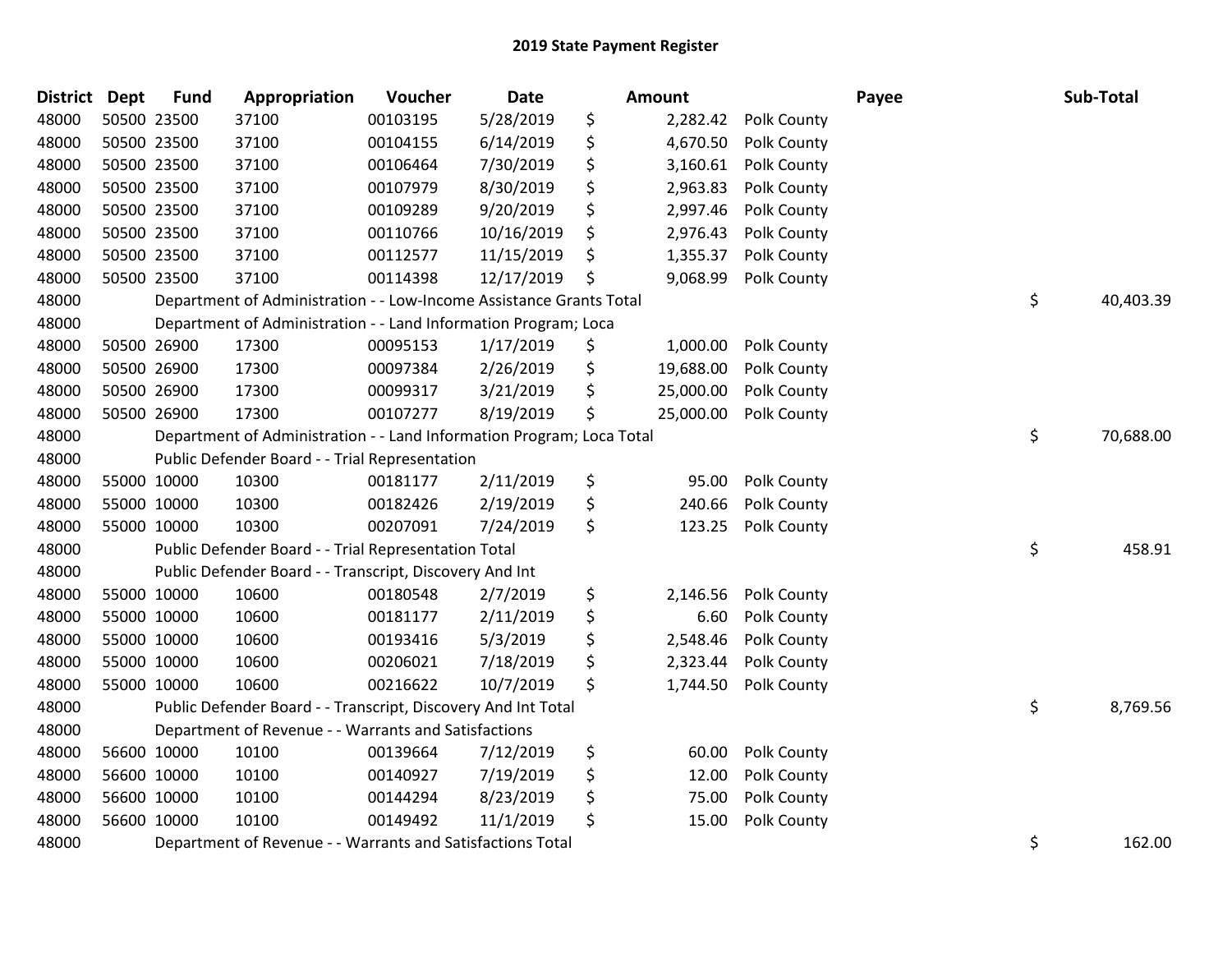| <b>District</b> | <b>Dept</b> | <b>Fund</b> | Appropriation                                                         | Voucher  | Date       | <b>Amount</b>                  |             | Payee | Sub-Total     |
|-----------------|-------------|-------------|-----------------------------------------------------------------------|----------|------------|--------------------------------|-------------|-------|---------------|
| 48000           |             |             | Circuit Courts - - Circuit Court Costs                                |          |            |                                |             |       |               |
| 48000           | 62500 10000 |             | 10500                                                                 | 00001252 | 1/17/2019  | \$<br>78,119.84                | Polk County |       |               |
| 48000           | 62500 10000 |             | 10500                                                                 | 00001459 | 7/5/2019   | \$<br>5,307.00                 | Polk County |       |               |
| 48000           | 62500 10000 |             | 10500                                                                 | 00001562 | 8/1/2019   | \$<br>121,799.00               | Polk County |       |               |
| 48000           |             |             | Circuit Courts - - Circuit Court Costs Total                          |          |            |                                |             | \$    | 205,225.84    |
| 48000           |             |             | Supreme Court - - Office Of Lawyer Regulation                         |          |            |                                |             |       |               |
| 48000           | 68000 10000 |             | 33300                                                                 | 00006605 | 6/25/2019  | \$<br>140.00                   | Polk County |       |               |
| 48000           |             |             | Supreme Court - - Office Of Lawyer Regulation Total                   |          |            |                                |             | \$    | 140.00        |
| 48000           |             |             | Shared Revenue and Tax Relief - - County And Municipal Aid            |          |            |                                |             |       |               |
| 48000           | 83500 10000 |             | 10500                                                                 | 00049507 | 7/22/2019  | \$<br>63,463.78                | Polk County |       |               |
| 48000           | 83500 10000 |             | 10500                                                                 | 00053806 | 11/18/2019 | \$<br>359,628.07               | Polk County |       |               |
| 48000           |             |             | Shared Revenue and Tax Relief - - County And Municipal Aid Total      |          |            |                                |             | \$    | 423,091.85    |
| 48000           |             |             | Shared Revenue and Tax Relief - - Exempt Computer Aid                 |          |            |                                |             |       |               |
| 48000           | 83500 10000 |             | 10900                                                                 | 00045417 | 7/22/2019  | \$<br>12,362.99                | Polk County |       |               |
| 48000           |             |             | Shared Revenue and Tax Relief - - Exempt Computer Aid Total           |          |            |                                |             | \$    | 12,362.99     |
| 48000           |             |             | Shared Revenue and Tax Relief - - Utility Aid                         |          |            |                                |             |       |               |
| 48000           | 83500 10000 |             | 11000                                                                 | 00049507 | 7/22/2019  | \$<br>25,124.11                | Polk County |       |               |
| 48000           | 83500 10000 |             | 11000                                                                 | 00053806 | 11/18/2019 | \$<br>158,264.13               | Polk County |       |               |
| 48000           |             |             | Shared Revenue and Tax Relief - - Utility Aid Total                   |          |            |                                |             | \$    | 183,388.24    |
| 48000           |             |             | Shared Revenue and Tax Relief - - Personal Property Aid               |          |            |                                |             |       |               |
| 48000           |             | 83500 10000 | 11100                                                                 | 00039940 | 5/6/2019   | \$<br>90,454.75                | Polk County |       |               |
| 48000           |             |             | Shared Revenue and Tax Relief - - Personal Property Aid Total         |          |            |                                |             | \$    | 90,454.75     |
| 48000           |             |             | Shared Revenue and Tax Relief - - School Lvy Tx/First Dollar Cr       |          |            |                                |             |       |               |
| 48000           |             | 83500 10000 | 30200                                                                 | 00045311 | 7/22/2019  | \$<br>8,459,392.44             | Polk County |       |               |
| 48000           | 83500 10000 |             | 30200                                                                 | 00048194 | 7/22/2019  | \$<br>1,568,245.90             | Polk County |       |               |
| 48000           |             |             | Shared Revenue and Tax Relief - - School Lvy Tx/First Dollar Cr Total |          |            |                                |             | \$    | 10,027,638.34 |
| 48000           |             |             | Shared Revenue and Tax Relief - - Lottery & Gaming Credit             |          |            |                                |             |       |               |
| 48000           | 83500 52100 |             | 36300                                                                 | 00038680 | 3/25/2019  | \$<br>1,836,511.51 Polk County |             |       |               |
| 48000           |             |             | Shared Revenue and Tax Relief - - Lottery & Gaming Credit Total       |          |            |                                |             | \$    | 1,836,511.51  |
| 48000 Total     |             |             |                                                                       |          |            |                                |             | \$    | 24,974,731.13 |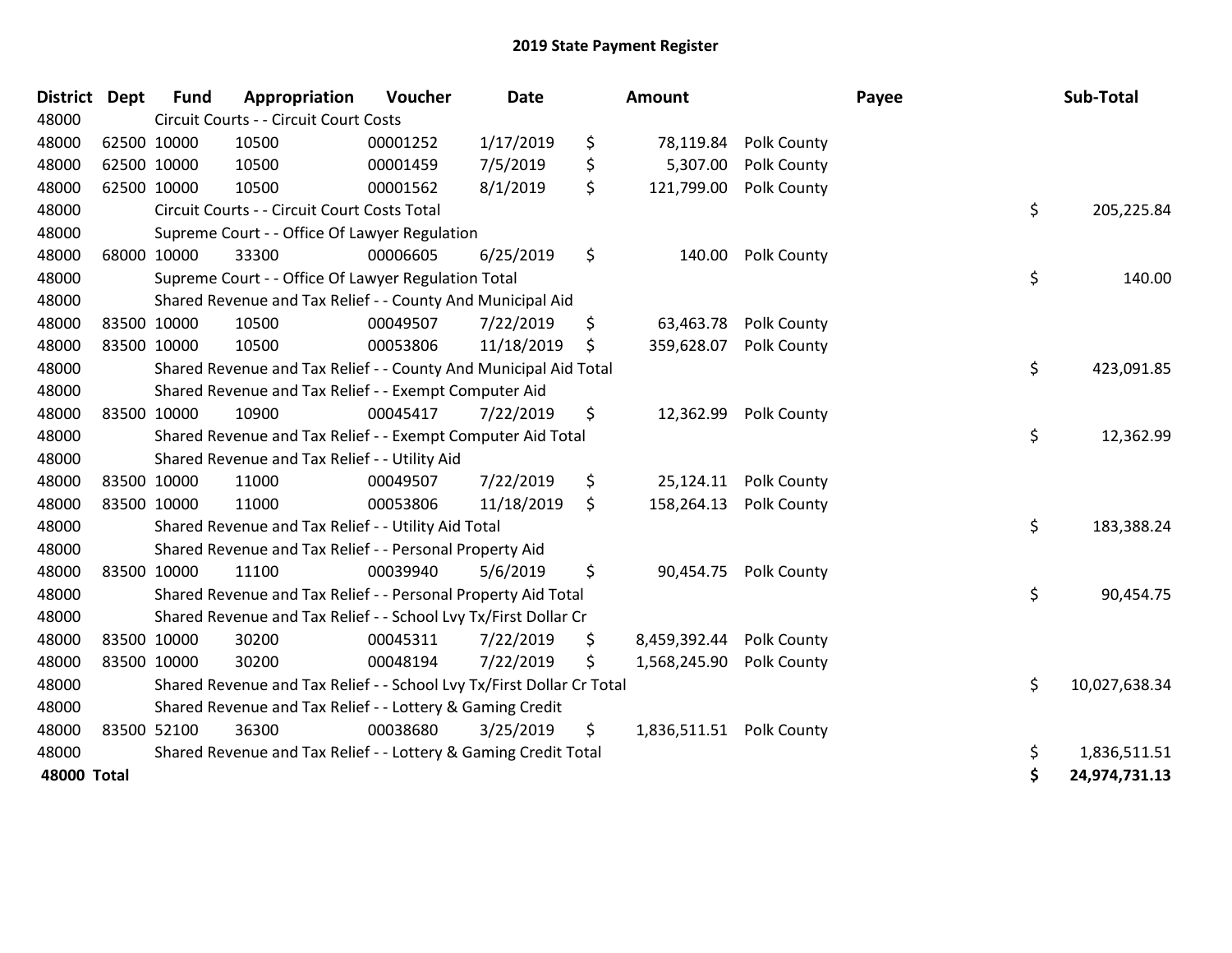| District Dept | <b>Fund</b> | Appropriation                                                      | Voucher  | <b>Date</b> |    | Amount    |                          | Payee | Sub-Total  |
|---------------|-------------|--------------------------------------------------------------------|----------|-------------|----|-----------|--------------------------|-------|------------|
| 48002         |             | Dept of Safety & Prof Services - - Fire Dues Distribution          |          |             |    |           |                          |       |            |
| 48002         | 16500 10000 | 22500                                                              | 00030089 | 7/15/2019   | \$ |           | 14,020.71 Town Of Alden  |       |            |
| 48002         |             | Dept of Safety & Prof Services - - Fire Dues Distribution Total    |          |             |    |           |                          | \$    | 14,020.71  |
| 48002         |             | Dept of Natural Resources - - Aids In Lieu Of Taxes - Gener        |          |             |    |           |                          |       |            |
| 48002         | 37000 10000 | 50300                                                              | 00297896 | 2/12/2019   | \$ | 611.49    | Town Of Alden            |       |            |
| 48002         | 37000 10000 | 50300                                                              | 00297897 | 2/12/2019   | \$ | 20,730.92 | Town Of Alden            |       |            |
| 48002         | 37000 10000 | 50300                                                              | 00314181 | 4/19/2019   | \$ | 74.98     | Town Of Alden            |       |            |
| 48002         | 37000 10000 | 50300                                                              | 00314182 | 4/19/2019   | \$ | 42.00     | Town Of Alden            |       |            |
| 48002         |             | Dept of Natural Resources - - Aids In Lieu Of Taxes - Gener Total  |          |             |    |           |                          | \$    | 21,459.39  |
| 48002         |             | Dept of Natural Resources - - Resaids - Cnty Forst, Cl & Mfl       |          |             |    |           |                          |       |            |
| 48002         | 37000 21200 | 57100                                                              | 00333022 | 6/21/2019   | \$ |           | 372.25 Town Of Alden     |       |            |
| 48002         |             | Dept of Natural Resources - - Resaids - Cnty Forst, CI & Mfl Total |          |             |    |           |                          | \$    | 372.25     |
| 48002         |             | Dept of Natural Resources - - Aids In Lieu Of Taxes - Sum S        |          |             |    |           |                          |       |            |
| 48002         | 37000 21200 | 57900                                                              | 00314183 | 4/19/2019   | \$ | 89.40     | Town Of Alden            |       |            |
| 48002         |             | Dept of Natural Resources - - Aids In Lieu Of Taxes - Sum S Total  |          |             |    |           |                          | \$    | 89.40      |
| 48002         |             | WI Dept of Transportation - - Trns Aids To Mnc.-Sf                 |          |             |    |           |                          |       |            |
| 48002         | 39500 21100 | 19100                                                              | 00337033 | 1/7/2019    | \$ |           | 58,166.17 Town Of Alden  |       |            |
| 48002         | 39500 21100 | 19100                                                              | 00364347 | 4/1/2019    | \$ |           | 58,166.17 Town Of Alden  |       |            |
| 48002         | 39500 21100 | 19100                                                              | 00402356 | 7/1/2019    | \$ |           | 58,166.17 Town Of Alden  |       |            |
| 48002         | 39500 21100 | 19100                                                              | 00445174 | 10/7/2019   | \$ |           | 58,166.20 Town Of Alden  |       |            |
| 48002         |             | WI Dept of Transportation - - Trns Aids To Mnc.-Sf Total           |          |             |    |           |                          | \$    | 232,664.71 |
| 48002         |             | WI Dept of Transportation - - Local Rds, Grants Sf                 |          |             |    |           |                          |       |            |
| 48002         | 39500 21100 | 27000                                                              | 00446819 | 10/8/2019   | \$ |           | 417,067.76 Town Of Alden |       |            |
| 48002         |             | WI Dept of Transportation - - Local Rds, Grants Sf Total           |          |             |    |           |                          | \$    | 417,067.76 |
| 48002         |             | WI Dept of Transportation - - Loc Rd Imp Prg St Fd                 |          |             |    |           |                          |       |            |
| 48002         | 39500 21100 | 27800                                                              | 00446818 | 10/8/2019   | \$ |           | 15,875.88 Town Of Alden  |       |            |
| 48002         |             | WI Dept of Transportation - - Loc Rd Imp Prg St Fd Total           |          |             |    |           |                          | \$    | 15,875.88  |
| 48002         |             | Shared Revenue and Tax Relief - - County And Municipal Aid         |          |             |    |           |                          |       |            |
| 48002         | 83500 10000 | 10500                                                              | 00049472 | 7/22/2019   | \$ |           | 5,484.20 Town Of Alden   |       |            |
| 48002         | 83500 10000 | 10500                                                              | 00053771 | 11/18/2019  | \$ |           | 31,077.11 Town Of Alden  |       |            |
| 48002         |             | Shared Revenue and Tax Relief - - County And Municipal Aid Total   |          |             |    |           |                          | \$    | 36,561.31  |
| 48002         |             | Shared Revenue and Tax Relief - - Exempt Computer Aid              |          |             |    |           |                          |       |            |
| 48002         | 83500 10000 | 10900                                                              | 00046569 | 7/22/2019   | \$ | 1.03      | Town Of Alden            |       |            |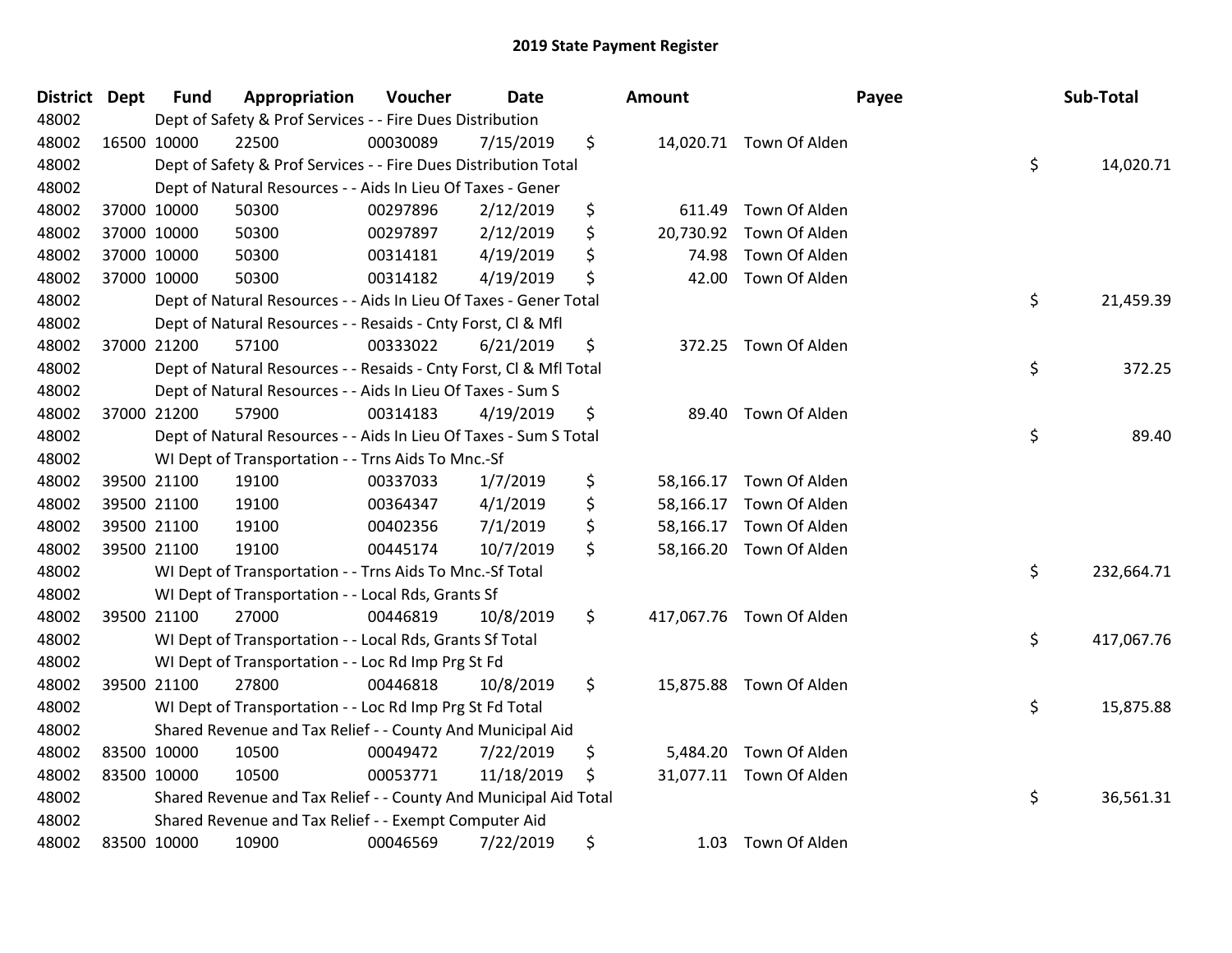| <b>District</b> | <b>Dept</b> | Fund        | Appropriation                                                 | <b>Voucher</b> | Date       |   | Amount |               | Payee | Sub-Total  |
|-----------------|-------------|-------------|---------------------------------------------------------------|----------------|------------|---|--------|---------------|-------|------------|
| 48002           |             |             | Shared Revenue and Tax Relief - - Exempt Computer Aid Total   |                |            |   |        |               |       | 1.03       |
| 48002           |             |             | Shared Revenue and Tax Relief - - Utility Aid                 |                |            |   |        |               |       |            |
| 48002           | 83500 10000 |             | 11000                                                         | 00049472       | 7/22/2019  |   | 22.91  | Town Of Alden |       |            |
| 48002           |             | 83500 10000 | 11000                                                         | 00053771       | 11/18/2019 | S | 132.57 | Town Of Alden |       |            |
| 48002           |             |             | Shared Revenue and Tax Relief - - Utility Aid Total           |                |            |   |        |               |       | 155.48     |
| 48002           |             |             | Shared Revenue and Tax Relief - - Personal Property Aid       |                |            |   |        |               |       |            |
| 48002           | 83500 10000 |             | 11100                                                         | 00041126       | 5/6/2019   |   | 18.19  | Town Of Alden |       |            |
| 48002           |             |             | Shared Revenue and Tax Relief - - Personal Property Aid Total |                |            |   |        |               |       | 18.19      |
| 48002 Total     |             |             |                                                               |                |            |   |        |               |       | 738,286.11 |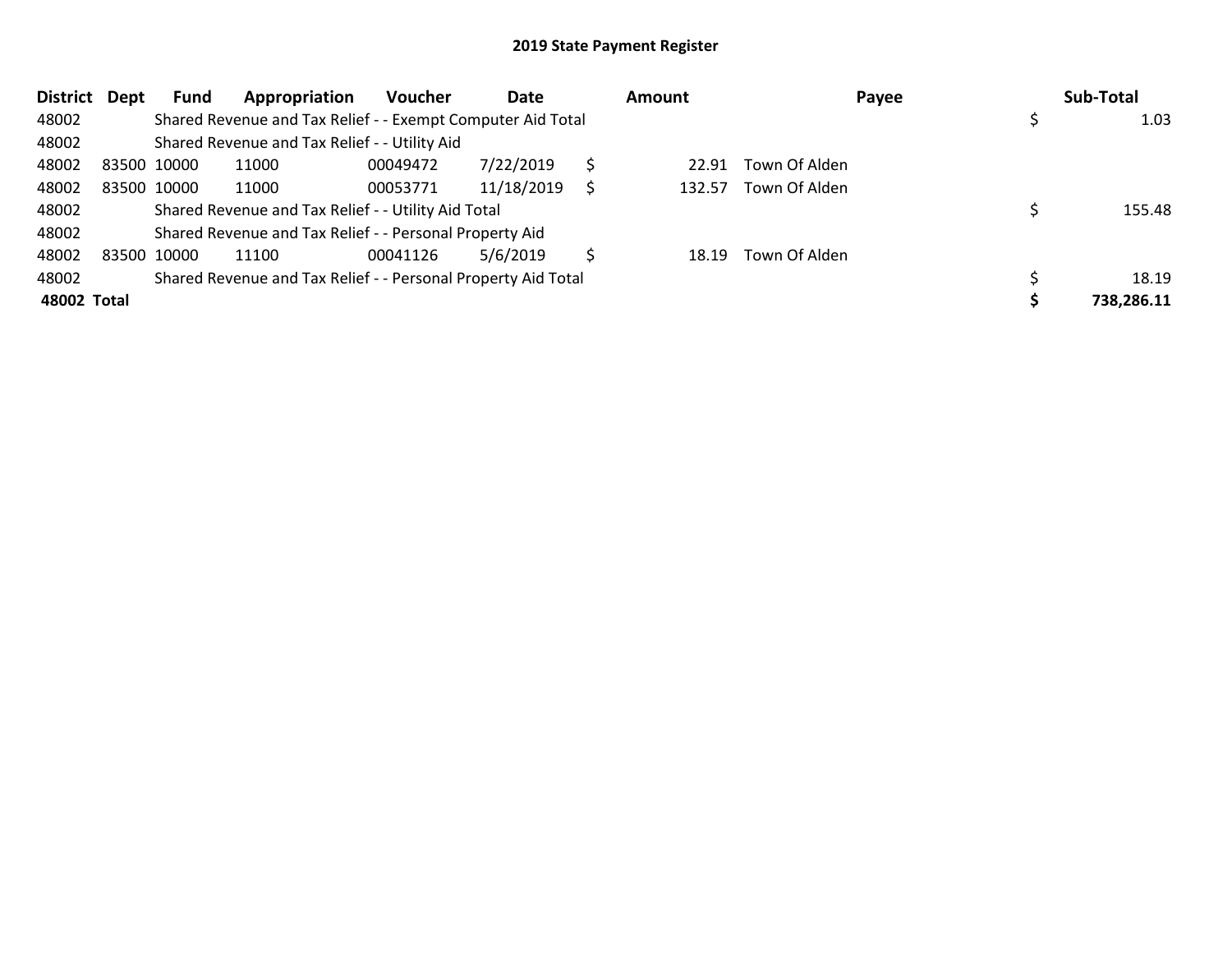| <b>District</b> | <b>Dept</b> | <b>Fund</b> | Appropriation                                                      | Voucher  | Date       |     | <b>Amount</b> | Payee                        | Sub-Total        |
|-----------------|-------------|-------------|--------------------------------------------------------------------|----------|------------|-----|---------------|------------------------------|------------------|
| 48004           |             |             | Dept of Safety & Prof Services - - Fire Dues Distribution          |          |            |     |               |                              |                  |
| 48004           |             | 16500 10000 | 22500                                                              | 00030510 | 7/16/2019  | \$  |               | 5,081.57 Town Of Apple River |                  |
| 48004           |             |             | Dept of Safety & Prof Services - - Fire Dues Distribution Total    |          |            |     |               |                              | \$<br>5,081.57   |
| 48004           |             |             | Dept of Natural Resources - - Aids In Lieu Of Taxes - Gener        |          |            |     |               |                              |                  |
| 48004           |             | 37000 10000 | 50300                                                              | 00313340 | 4/19/2019  | \$  | 29.84         | Town Of Apple River          |                  |
| 48004           |             |             | Dept of Natural Resources - - Aids In Lieu Of Taxes - Gener Total  |          |            |     |               |                              | \$<br>29.84      |
| 48004           |             |             | Dept of Natural Resources - - Resaids - Cnty Forst, Cl & Mfl       |          |            |     |               |                              |                  |
| 48004           |             | 37000 21200 | 57100                                                              | 00333023 | 6/21/2019  | \$  | 548.21        | Town Of Apple River          |                  |
| 48004           |             |             | Dept of Natural Resources - - Resaids - Cnty Forst, CI & Mfl Total |          |            |     |               |                              | \$<br>548.21     |
| 48004           |             |             | Dept of Natural Resources - - Aids In Lieu Of Taxes - Sum S        |          |            |     |               |                              |                  |
| 48004           |             | 37000 21200 | 57900                                                              | 00313339 | 4/19/2019  | \$  | 42.66         | Town Of Apple River          |                  |
| 48004           |             | 37000 21200 | 57900                                                              | 00313341 | 4/19/2019  | \$  | 35.20         | Town Of Apple River          |                  |
| 48004           |             |             | Dept of Natural Resources - - Aids In Lieu Of Taxes - Sum S Total  |          |            |     |               |                              | \$<br>77.86      |
| 48004           |             |             | WI Dept of Transportation - - Trns Aids To Mnc.-Sf                 |          |            |     |               |                              |                  |
| 48004           |             | 39500 21100 | 19100                                                              | 00337034 | 1/7/2019   | \$  | 30,065.56     | Town Of Apple River          |                  |
| 48004           |             | 39500 21100 | 19100                                                              | 00364348 | 4/1/2019   | \$  | 30,065.56     | Town Of Apple River          |                  |
| 48004           |             | 39500 21100 | 19100                                                              | 00402357 | 7/1/2019   | \$  | 30,065.56     | Town Of Apple River          |                  |
| 48004           |             | 39500 21100 | 19100                                                              | 00445175 | 10/7/2019  | \$  | 30,065.58     | Town Of Apple River          |                  |
| 48004           |             |             | WI Dept of Transportation - - Trns Aids To Mnc.-Sf Total           |          |            |     |               |                              | \$<br>120,262.26 |
| 48004           |             |             | Elections Commission - - 2018 Hava Election Security               |          |            |     |               |                              |                  |
| 48004           |             | 51000 22000 | 18200                                                              | 00002945 | 11/27/2019 | \$  |               | 600.00 Town Of Apple River   |                  |
| 48004           |             |             | Elections Commission - - 2018 Hava Election Security Total         |          |            |     |               |                              | \$<br>600.00     |
| 48004           |             |             | Shared Revenue and Tax Relief - - County And Municipal Aid         |          |            |     |               |                              |                  |
| 48004           |             | 83500 10000 | 10500                                                              | 00053772 | 11/18/2019 | \$, | 6,862.13      | Town Of Apple River          |                  |
| 48004           |             |             | Shared Revenue and Tax Relief - - County And Municipal Aid Total   |          |            |     |               |                              | \$<br>6,862.13   |
| 48004           |             |             | Shared Revenue and Tax Relief - - Exempt Computer Aid              |          |            |     |               |                              |                  |
| 48004           |             | 83500 10000 | 10900                                                              | 00046570 | 7/22/2019  | \$  | 5.19          | Town Of Apple River          |                  |
| 48004           |             |             | Shared Revenue and Tax Relief - - Exempt Computer Aid Total        |          |            |     |               |                              | \$<br>5.19       |
| 48004           |             |             | Shared Revenue and Tax Relief - - Utility Aid                      |          |            |     |               |                              |                  |
| 48004           |             | 83500 10000 | 11000                                                              | 00049473 | 7/22/2019  | \$  | 80.89         | Town Of Apple River          |                  |
| 48004           |             | 83500 10000 | 11000                                                              | 00053772 | 11/18/2019 | \$  | 496.81        | Town Of Apple River          |                  |
| 48004           |             |             | Shared Revenue and Tax Relief - - Utility Aid Total                |          |            |     |               |                              | \$<br>577.70     |
| 48004           |             |             | Shared Revenue and Tax Relief - - Personal Property Aid            |          |            |     |               |                              |                  |

| Sub-Total  | Payee                                                                                    | ount                                             |
|------------|------------------------------------------------------------------------------------------|--------------------------------------------------|
| 5,081.57   | \$<br>Town Of Apple River                                                                | 5,081.57                                         |
| 29.84      | \$<br>Town Of Apple River                                                                | 29.84                                            |
| 548.21     | \$<br>Town Of Apple River                                                                | 548.21                                           |
| 77.86      | \$<br>Town Of Apple River<br>Town Of Apple River                                         | 42.66<br>35.20                                   |
|            | Town Of Apple River<br>Town Of Apple River<br>Town Of Apple River<br>Town Of Apple River | 30,065.56<br>30,065.56<br>30,065.56<br>30,065.58 |
| 120,262.26 | \$                                                                                       |                                                  |
| 600.00     | \$<br>Town Of Apple River                                                                | 600.00                                           |
| 6,862.13   | \$<br>Town Of Apple River                                                                | 6,862.13                                         |
| 5.19       | \$<br>Town Of Apple River                                                                | 5.19                                             |
| 577.70     | \$<br>Town Of Apple River<br>Town Of Apple River                                         | 80.89<br>496.81                                  |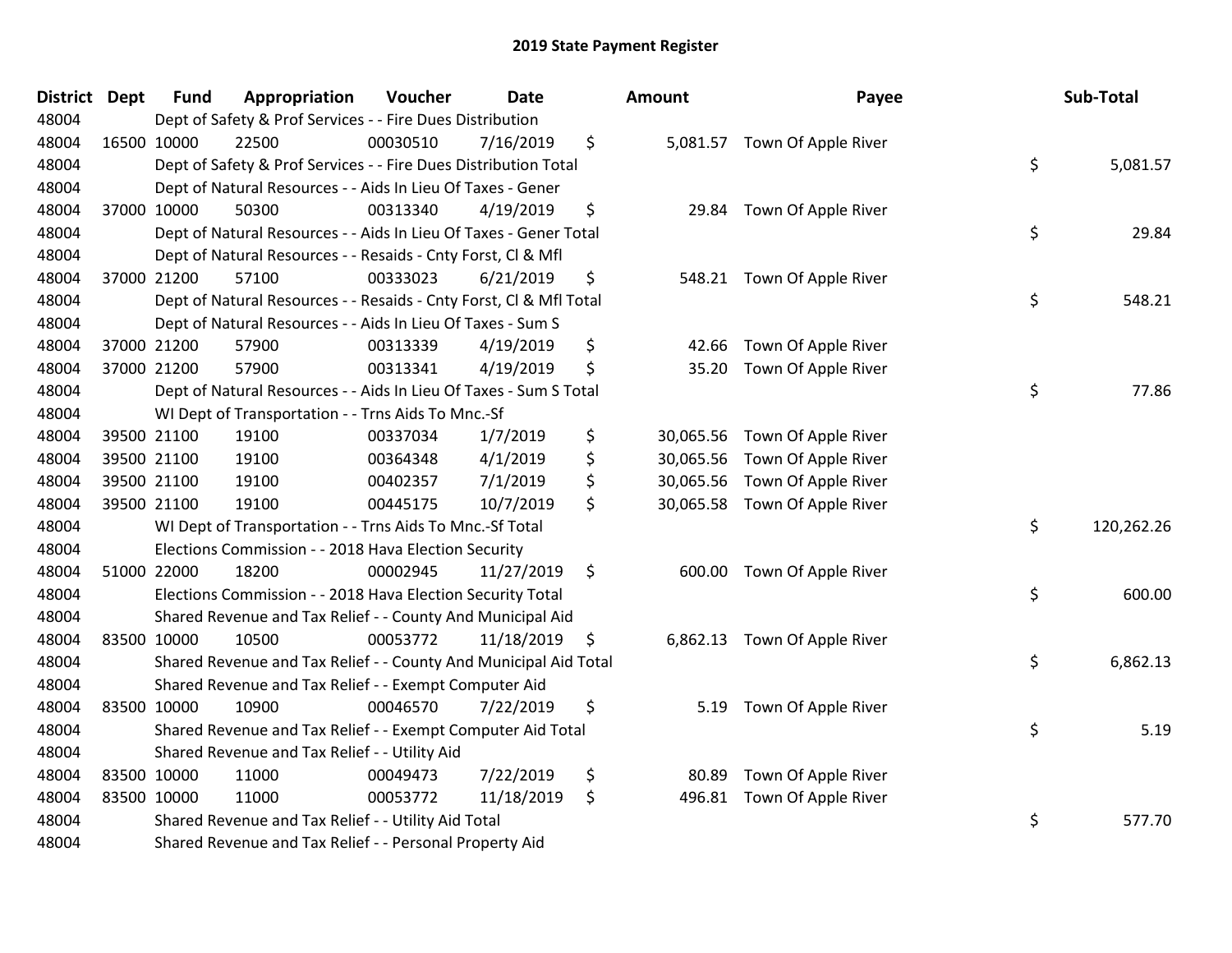| District Dept |             | Fund | <b>Appropriation</b>                                          | <b>Voucher</b> | Date     | Amount | Pavee                        | Sub-Total  |
|---------------|-------------|------|---------------------------------------------------------------|----------------|----------|--------|------------------------------|------------|
| 48004         | 83500 10000 |      | 11100                                                         | 00041127       | 5/6/2019 |        | 4,228.52 Town Of Apple River |            |
| 48004         |             |      | Shared Revenue and Tax Relief - - Personal Property Aid Total |                |          |        |                              | 4.228.52   |
| 48004 Total   |             |      |                                                               |                |          |        |                              | 138.273.28 |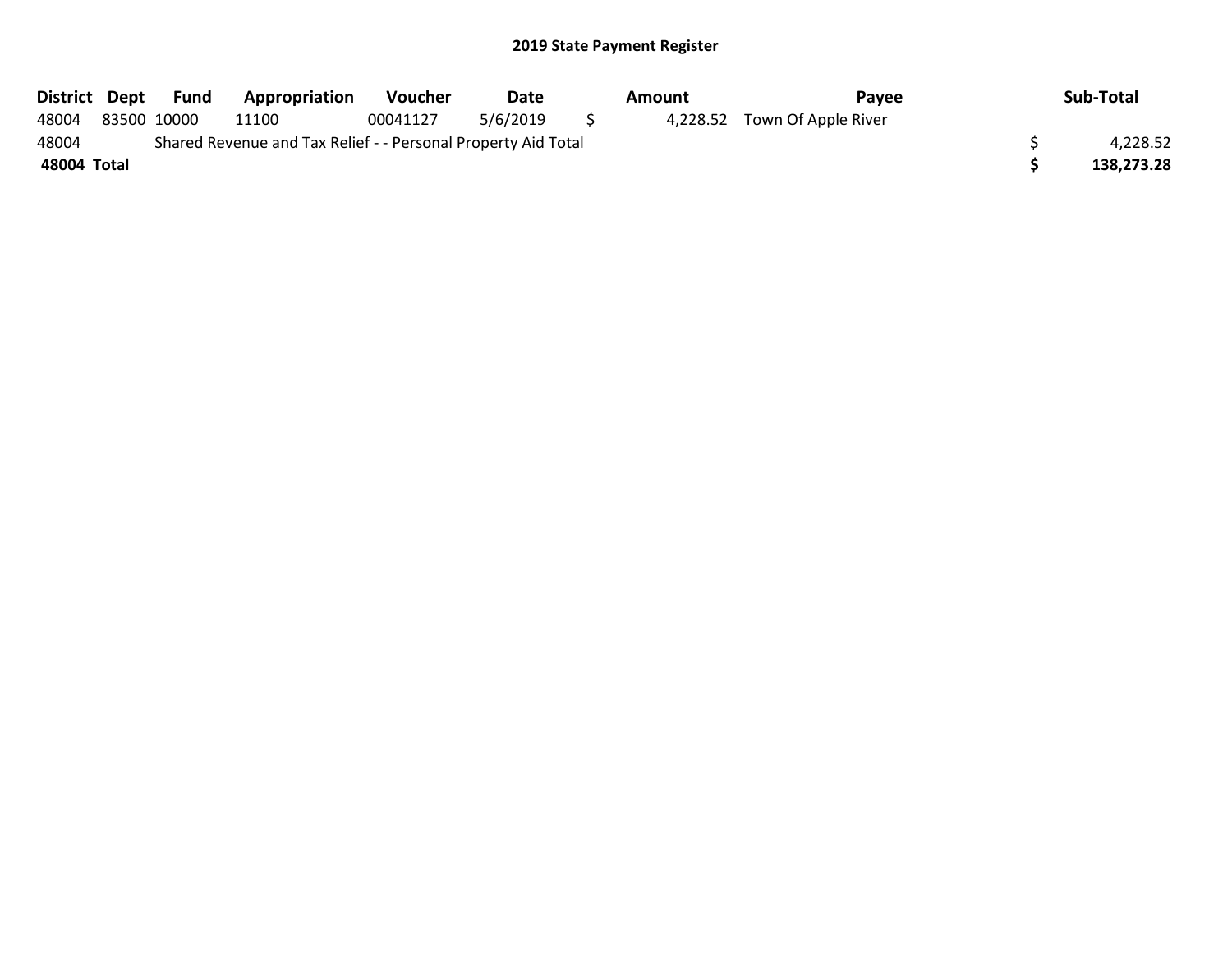| <b>District</b> | <b>Dept</b> | <b>Fund</b> | Appropriation                                                      | <b>Voucher</b> | <b>Date</b> | <b>Amount</b>   | Payee                         | Sub-Total        |
|-----------------|-------------|-------------|--------------------------------------------------------------------|----------------|-------------|-----------------|-------------------------------|------------------|
| 48006           |             |             | Dept of Safety & Prof Services - - Fire Dues Distribution          |                |             |                 |                               |                  |
| 48006           |             | 16500 10000 | 22500                                                              | 00030265       | 7/16/2019   | \$              | 8,276.65 Town Of Balsam Lake  |                  |
| 48006           |             |             | Dept of Safety & Prof Services - - Fire Dues Distribution Total    |                |             |                 |                               | \$<br>8,276.65   |
| 48006           |             |             | Dept of Natural Resources - - Resaids - Cnty Forst, CI & Mfl       |                |             |                 |                               |                  |
| 48006           |             | 37000 21200 | 57100                                                              | 00333024       | 6/21/2019   | \$<br>130.59    | Town Of Balsam Lake           |                  |
| 48006           |             |             | Dept of Natural Resources - - Resaids - Cnty Forst, CI & Mfl Total |                |             |                 |                               | \$<br>130.59     |
| 48006           |             |             | Dept of Natural Resources - - Aids In Lieu Of Taxes - Sum S        |                |             |                 |                               |                  |
| 48006           |             | 37000 21200 | 57900                                                              | 00314200       | 4/19/2019   | \$<br>4.31      | Town Of Balsam Lake           |                  |
| 48006           |             |             | Dept of Natural Resources - - Aids In Lieu Of Taxes - Sum S Total  |                |             |                 |                               | \$<br>4.31       |
| 48006           |             |             | WI Dept of Transportation - - Trns Aids To Mnc.-Sf                 |                |             |                 |                               |                  |
| 48006           |             | 39500 21100 | 19100                                                              | 00337035       | 1/7/2019    | \$<br>31,504.93 | Town Of Balsam Lake           |                  |
| 48006           |             | 39500 21100 | 19100                                                              | 00364349       | 4/1/2019    | \$<br>31,504.93 | Town Of Balsam Lake           |                  |
| 48006           |             | 39500 21100 | 19100                                                              | 00402358       | 7/1/2019    | \$<br>31,504.93 | Town Of Balsam Lake           |                  |
| 48006           |             | 39500 21100 | 19100                                                              | 00445176       | 10/7/2019   | \$              | 31,504.96 Town Of Balsam Lake |                  |
| 48006           |             |             | WI Dept of Transportation - - Trns Aids To Mnc.-Sf Total           |                |             |                 |                               | \$<br>126,019.75 |
| 48006           |             |             | Shared Revenue and Tax Relief - - County And Municipal Aid         |                |             |                 |                               |                  |
| 48006           |             | 83500 10000 | 10500                                                              | 00049474       | 7/22/2019   | \$<br>2,161.19  | Town Of Balsam Lake           |                  |
| 48006           |             | 83500 10000 | 10500                                                              | 00053773       | 11/18/2019  | \$<br>12,246.75 | Town Of Balsam Lake           |                  |
| 48006           |             |             | Shared Revenue and Tax Relief - - County And Municipal Aid Total   |                |             |                 |                               | \$<br>14,407.94  |
| 48006           |             |             | Shared Revenue and Tax Relief - - Exempt Computer Aid              |                |             |                 |                               |                  |
| 48006           |             | 83500 10000 | 10900                                                              | 00046571       | 7/22/2019   | \$              | 3.11 Town Of Balsam Lake      |                  |
| 48006           |             |             | Shared Revenue and Tax Relief - - Exempt Computer Aid Total        |                |             |                 |                               | \$<br>3.11       |
| 48006           |             |             | Shared Revenue and Tax Relief - - Utility Aid                      |                |             |                 |                               |                  |
| 48006           |             | 83500 10000 | 11000                                                              | 00049474       | 7/22/2019   | \$<br>27.22     | Town Of Balsam Lake           |                  |
| 48006           |             | 83500 10000 | 11000                                                              | 00053773       | 11/18/2019  | \$<br>147.21    | Town Of Balsam Lake           |                  |
| 48006           |             |             | Shared Revenue and Tax Relief - - Utility Aid Total                |                |             |                 |                               | \$<br>174.43     |
| 48006           |             |             | Shared Revenue and Tax Relief - - Personal Property Aid            |                |             |                 |                               |                  |
| 48006           |             | 83500 10000 | 11100                                                              | 00041128       | 5/6/2019    | \$              | 246.70 Town Of Balsam Lake    |                  |
| 48006           |             |             | Shared Revenue and Tax Relief - - Personal Property Aid Total      |                |             |                 |                               | \$<br>246.70     |
| 48006 Total     |             |             |                                                                    |                |             |                 |                               | \$<br>149,263.48 |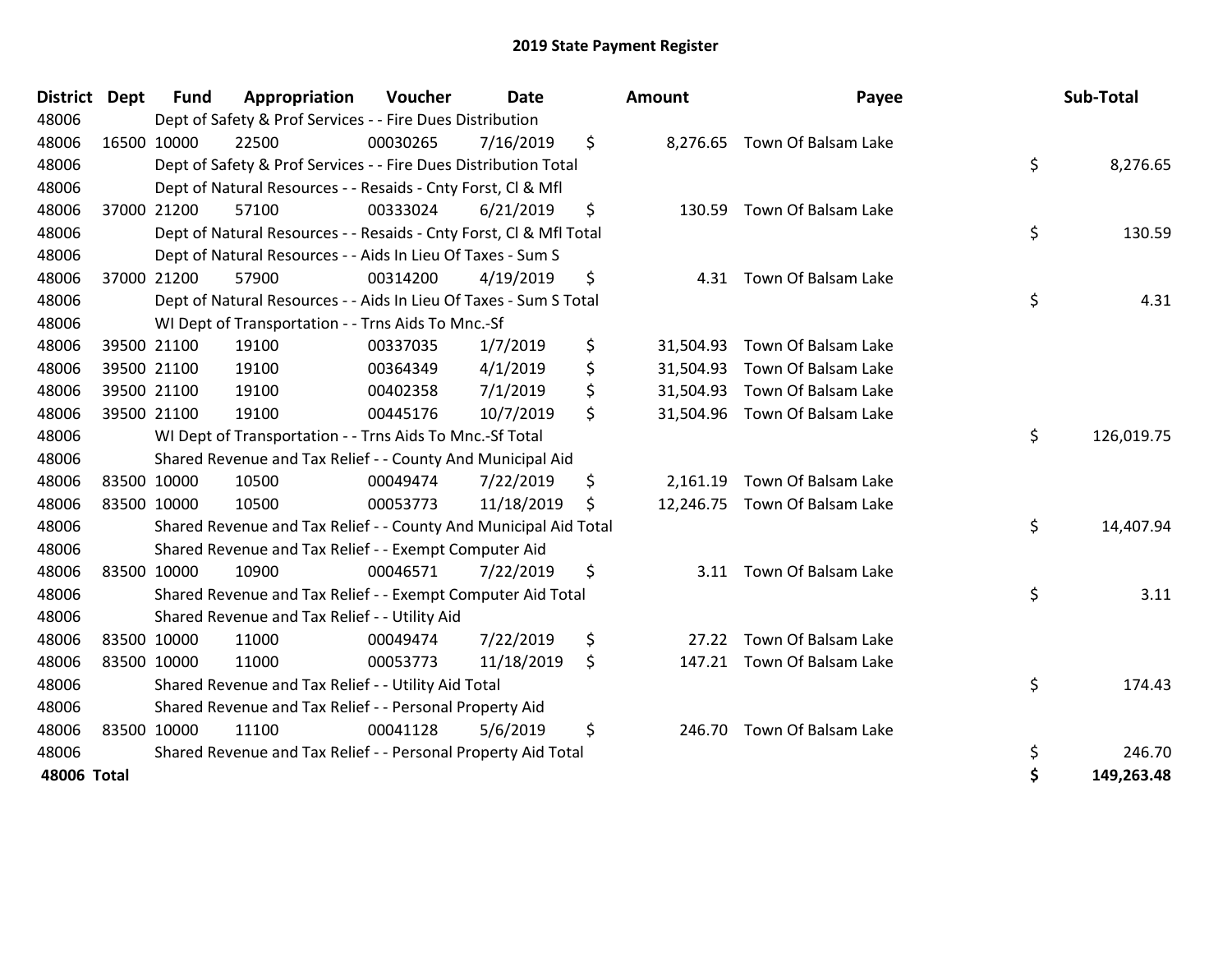| <b>District</b> | <b>Dept</b> | <b>Fund</b> | Appropriation                                                      | Voucher  | <b>Date</b> |    | <b>Amount</b> |                          | Payee | Sub-Total  |
|-----------------|-------------|-------------|--------------------------------------------------------------------|----------|-------------|----|---------------|--------------------------|-------|------------|
| 48008           |             |             | Dept of Safety & Prof Services - - Fire Dues Distribution          |          |             |    |               |                          |       |            |
| 48008           | 16500 10000 |             | 22500                                                              | 00030753 | 7/17/2019   | \$ |               | 3,307.01 Town of Beaver  |       |            |
| 48008           |             |             | Dept of Safety & Prof Services - - Fire Dues Distribution Total    |          |             |    |               |                          | \$    | 3,307.01   |
| 48008           |             |             | Dept of Natural Resources - - Aids In Lieu Of Taxes - Gener        |          |             |    |               |                          |       |            |
| 48008           | 37000 10000 |             | 50300                                                              | 00297835 | 2/12/2019   | \$ | 137.19        | Town of Beaver           |       |            |
| 48008           | 37000 10000 |             | 50300                                                              | 00297836 | 2/12/2019   | \$ | 11,277.56     | Town of Beaver           |       |            |
| 48008           | 37000 10000 |             | 50300                                                              | 00313229 | 4/19/2019   | \$ | 567.46        | Town of Beaver           |       |            |
| 48008           |             |             | Dept of Natural Resources - - Aids In Lieu Of Taxes - Gener Total  |          |             |    |               |                          | \$    | 11,982.21  |
| 48008           |             |             | Dept of Natural Resources - - Resaids - Cnty Forst, Cl & Mfl       |          |             |    |               |                          |       |            |
| 48008           | 37000 21200 |             | 57100                                                              | 00333025 | 6/21/2019   | \$ | 441.06        | Town of Beaver           |       |            |
| 48008           |             |             | Dept of Natural Resources - - Resaids - Cnty Forst, Cl & Mfl Total |          |             |    |               |                          | \$    | 441.06     |
| 48008           |             |             | Dept of Natural Resources - - Aids In Lieu Of Taxes - Sum S        |          |             |    |               |                          |       |            |
| 48008           | 37000 21200 |             | 57900                                                              | 00313230 | 4/19/2019   | \$ | 382.92        | Town of Beaver           |       |            |
| 48008           | 37000 21200 |             | 57900                                                              | 00313231 | 4/19/2019   | \$ | 5.63          | Town of Beaver           |       |            |
| 48008           |             |             | Dept of Natural Resources - - Aids In Lieu Of Taxes - Sum S Total  |          |             |    |               |                          | \$    | 388.55     |
| 48008           |             |             | WI Dept of Transportation - - Trns Aids To Mnc.-Sf                 |          |             |    |               |                          |       |            |
| 48008           | 39500 21100 |             | 19100                                                              | 00337036 | 1/7/2019    | \$ |               | 27,467.52 Town of Beaver |       |            |
| 48008           | 39500 21100 |             | 19100                                                              | 00364350 | 4/1/2019    | \$ |               | 27,467.52 Town of Beaver |       |            |
| 48008           | 39500 21100 |             | 19100                                                              | 00402359 | 7/1/2019    | \$ |               | 27,467.52 Town of Beaver |       |            |
| 48008           | 39500 21100 |             | 19100                                                              | 00445177 | 10/7/2019   | \$ |               | 27,467.55 Town of Beaver |       |            |
| 48008           |             |             | WI Dept of Transportation - - Trns Aids To Mnc.-Sf Total           |          |             |    |               |                          | \$    | 109,870.11 |
| 48008           |             |             | Elections Commission - - 2018 Hava Election Security               |          |             |    |               |                          |       |            |
| 48008           | 51000 22000 |             | 18200                                                              | 00002625 | 11/19/2019  | \$ | 1,200.00      | Town of Beaver           |       |            |
| 48008           |             |             | Elections Commission - - 2018 Hava Election Security Total         |          |             |    |               |                          | \$    | 1,200.00   |
| 48008           |             |             | Shared Revenue and Tax Relief - - County And Municipal Aid         |          |             |    |               |                          |       |            |
| 48008           | 83500 10000 |             | 10500                                                              | 00049475 | 7/22/2019   | \$ | 1,915.66      | Town of Beaver           |       |            |
| 48008           | 83500 10000 |             | 10500                                                              | 00053774 | 11/18/2019  | \$ |               | 10,855.40 Town of Beaver |       |            |
| 48008           |             |             | Shared Revenue and Tax Relief - - County And Municipal Aid Total   |          |             |    |               |                          | \$    | 12,771.06  |
| 48008           |             |             | Shared Revenue and Tax Relief - - Exempt Computer Aid              |          |             |    |               |                          |       |            |
| 48008           | 83500 10000 |             | 10900                                                              | 00046572 | 7/22/2019   | \$ | 12.47         | Town of Beaver           |       |            |
| 48008           |             |             | Shared Revenue and Tax Relief - - Exempt Computer Aid Total        |          |             |    |               |                          | \$    | 12.47      |
| 48008           |             |             | Shared Revenue and Tax Relief - - Personal Property Aid            |          |             |    |               |                          |       |            |
| 48008           | 83500 10000 |             | 11100                                                              | 00041129 | 5/6/2019    | \$ |               | 486.33 Town of Beaver    |       |            |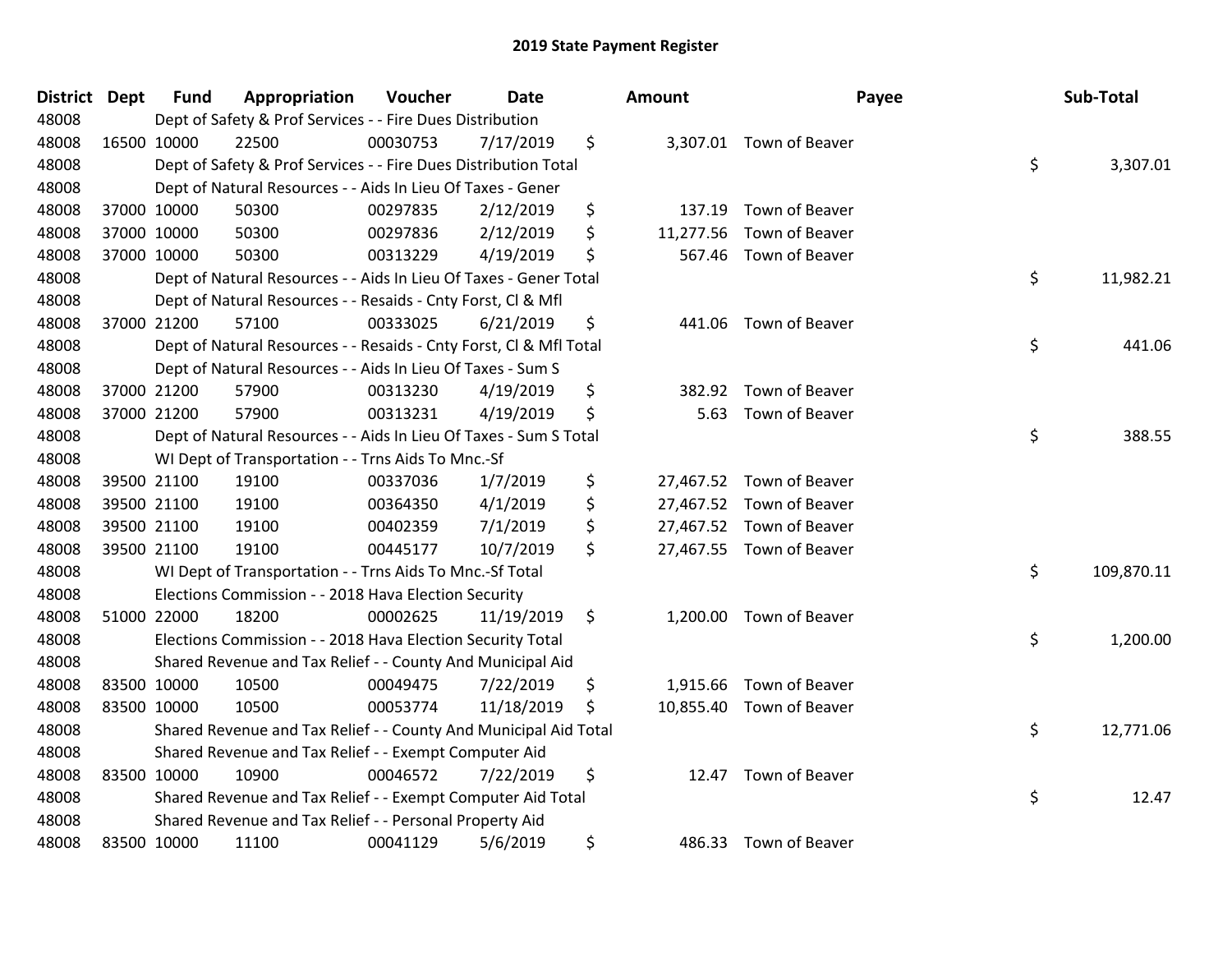| District Dept | Fund | <b>Appropriation</b>                                          | Voucher | Date | Amount | Payee | Sub-Total  |
|---------------|------|---------------------------------------------------------------|---------|------|--------|-------|------------|
| 48008         |      | Shared Revenue and Tax Relief - - Personal Property Aid Total |         |      |        |       | 486.33     |
| 48008 Total   |      |                                                               |         |      |        |       | 140,458.80 |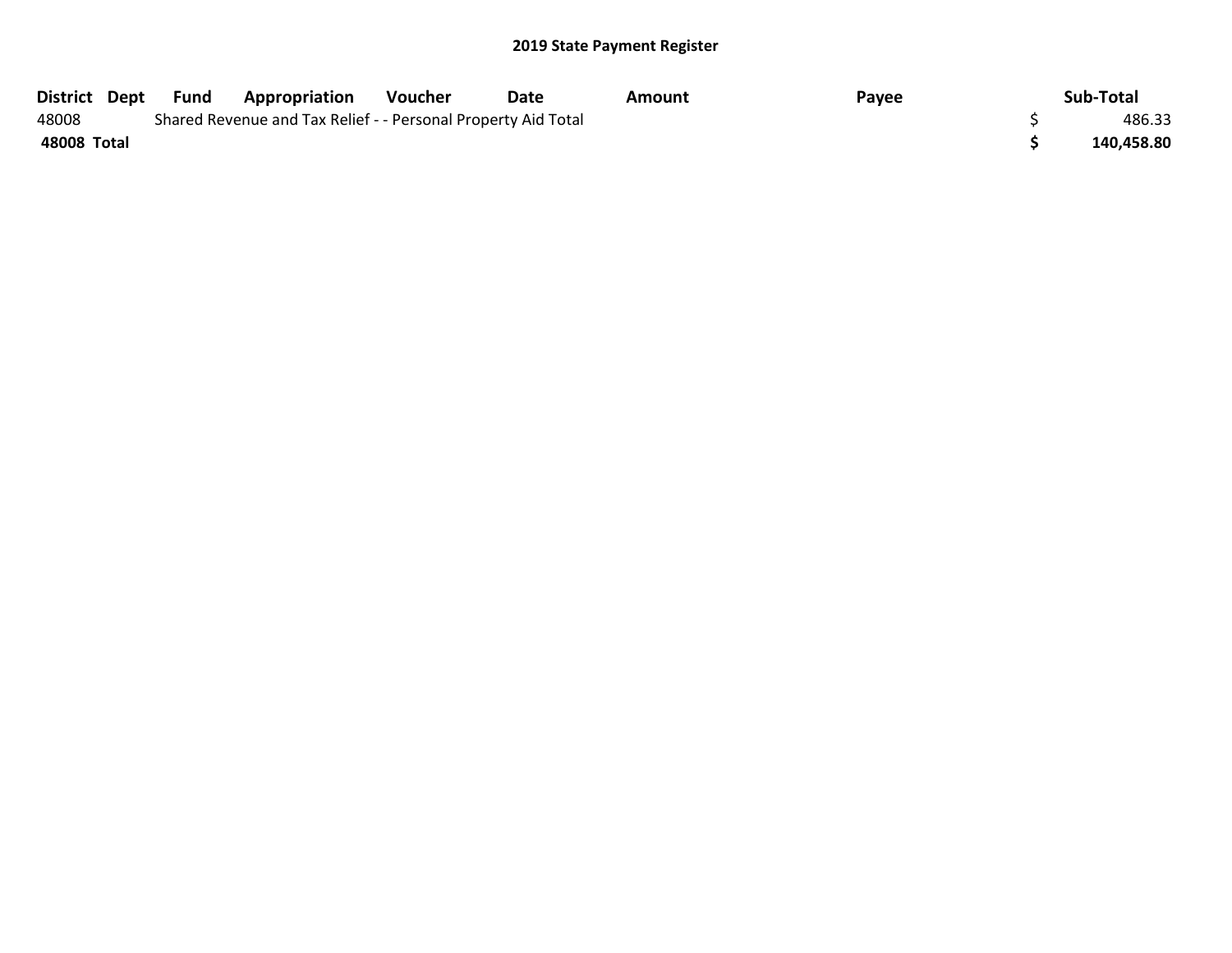| District Dept | Fund        | Appropriation                                                      | Voucher  | <b>Date</b> | Amount          | Payee                         | Sub-Total        |
|---------------|-------------|--------------------------------------------------------------------|----------|-------------|-----------------|-------------------------------|------------------|
| 48010         |             | Dept of Safety & Prof Services - - Fire Dues Distribution          |          |             |                 |                               |                  |
| 48010         | 16500 10000 | 22500                                                              | 00030565 | 7/16/2019   | \$              | 4,551.08 Town Of Black Brook  |                  |
| 48010         |             | Dept of Safety & Prof Services - - Fire Dues Distribution Total    |          |             |                 |                               | \$<br>4,551.08   |
| 48010         |             | Dept of Natural Resources - - Aids In Lieu Of Taxes - Gener        |          |             |                 |                               |                  |
| 48010         | 37000 10000 | 50300                                                              | 00313494 | 4/19/2019   | \$<br>111.57    | <b>Town Of Black Brook</b>    |                  |
| 48010         | 37000 10000 | 50300                                                              | 00313496 | 4/19/2019   | \$<br>160.00    | Town Of Black Brook           |                  |
| 48010         |             | Dept of Natural Resources - - Aids In Lieu Of Taxes - Gener Total  |          |             |                 |                               | \$<br>271.57     |
| 48010         |             | Dept of Natural Resources - - Resaids - Cnty Forst, Cl & Mfl       |          |             |                 |                               |                  |
| 48010         | 37000 21200 | 57100                                                              | 00333026 | 6/21/2019   | \$              | 206.97 Town Of Black Brook    |                  |
| 48010         |             | Dept of Natural Resources - - Resaids - Cnty Forst, CI & Mfl Total |          |             |                 |                               | \$<br>206.97     |
| 48010         |             | Dept of Natural Resources - - Aids In Lieu Of Taxes - Sum S        |          |             |                 |                               |                  |
| 48010         | 37000 21200 | 57900                                                              | 00313495 | 4/19/2019   | \$              | 104.81 Town Of Black Brook    |                  |
| 48010         |             | Dept of Natural Resources - - Aids In Lieu Of Taxes - Sum S Total  |          |             |                 |                               | \$<br>104.81     |
| 48010         |             | WI Dept of Transportation - - Trns Aids To Mnc.-Sf                 |          |             |                 |                               |                  |
| 48010         | 39500 21100 | 19100                                                              | 00337037 | 1/7/2019    | \$<br>32,233.58 | Town Of Black Brook           |                  |
| 48010         | 39500 21100 | 19100                                                              | 00364351 | 4/1/2019    | \$<br>32,233.58 | <b>Town Of Black Brook</b>    |                  |
| 48010         | 39500 21100 | 19100                                                              | 00402360 | 7/1/2019    | \$<br>32,233.58 | Town Of Black Brook           |                  |
| 48010         | 39500 21100 | 19100                                                              | 00445178 | 10/7/2019   | \$              | 32,233.59 Town Of Black Brook |                  |
| 48010         |             | WI Dept of Transportation - - Trns Aids To Mnc.-Sf Total           |          |             |                 |                               | \$<br>128,934.33 |
| 48010         |             | Elections Commission - - General Program Ops, GPR                  |          |             |                 |                               |                  |
| 48010         | 51000 10000 | 10100                                                              | 00001590 | 2/4/2019    | \$              | 300.00 Town Of Black Brook    |                  |
| 48010         |             | Elections Commission - - General Program Ops, GPR Total            |          |             |                 |                               | \$<br>300.00     |
| 48010         |             | Elections Commission - - 2018 Hava Election Security               |          |             |                 |                               |                  |
| 48010         | 51000 22000 | 18200                                                              | 00002487 | 11/14/2019  | \$<br>1,200.00  | <b>Town Of Black Brook</b>    |                  |
| 48010         |             | Elections Commission - - 2018 Hava Election Security Total         |          |             |                 |                               | \$<br>1,200.00   |
| 48010         |             | Shared Revenue and Tax Relief - - County And Municipal Aid         |          |             |                 |                               |                  |
| 48010         | 83500 10000 | 10500                                                              | 00049476 | 7/22/2019   | \$<br>6,364.84  | Town Of Black Brook           |                  |
| 48010         | 83500 10000 | 10500                                                              | 00053775 | 11/18/2019  | \$              | 36,067.45 Town Of Black Brook |                  |
| 48010         |             | Shared Revenue and Tax Relief - - County And Municipal Aid Total   |          |             |                 |                               | \$<br>42,432.29  |
| 48010         |             | Shared Revenue and Tax Relief - - Exempt Computer Aid              |          |             |                 |                               |                  |
| 48010         | 83500 10000 | 10900                                                              | 00046573 | 7/22/2019   | \$<br>40.53     | Town Of Black Brook           |                  |
| 48010         |             | Shared Revenue and Tax Relief - - Exempt Computer Aid Total        |          |             |                 |                               | \$<br>40.53      |
| 48010         |             | Shared Revenue and Tax Relief - - Utility Aid                      |          |             |                 |                               |                  |

| ıount     | Payee                         | Sub-Total        |
|-----------|-------------------------------|------------------|
| 4,551.08  | Town Of Black Brook           | \$<br>4,551.08   |
| 111.57    | Town Of Black Brook           |                  |
| 160.00    | <b>Town Of Black Brook</b>    | \$<br>271.57     |
| 206.97    | <b>Town Of Black Brook</b>    | \$<br>206.97     |
| 104.81    | <b>Town Of Black Brook</b>    | \$<br>104.81     |
| 32,233.58 | <b>Town Of Black Brook</b>    |                  |
|           | 32,233.58 Town Of Black Brook |                  |
|           | 32,233.58 Town Of Black Brook |                  |
| 32,233.59 | <b>Town Of Black Brook</b>    |                  |
|           |                               | \$<br>128,934.33 |
| 300.00    | <b>Town Of Black Brook</b>    | \$<br>300.00     |
| 1,200.00  | Town Of Black Brook           | \$<br>1,200.00   |
|           | 6,364.84 Town Of Black Brook  |                  |
| 36,067.45 | <b>Town Of Black Brook</b>    |                  |
|           |                               | \$<br>42,432.29  |
| 40.53     | <b>Town Of Black Brook</b>    | \$<br>40.53      |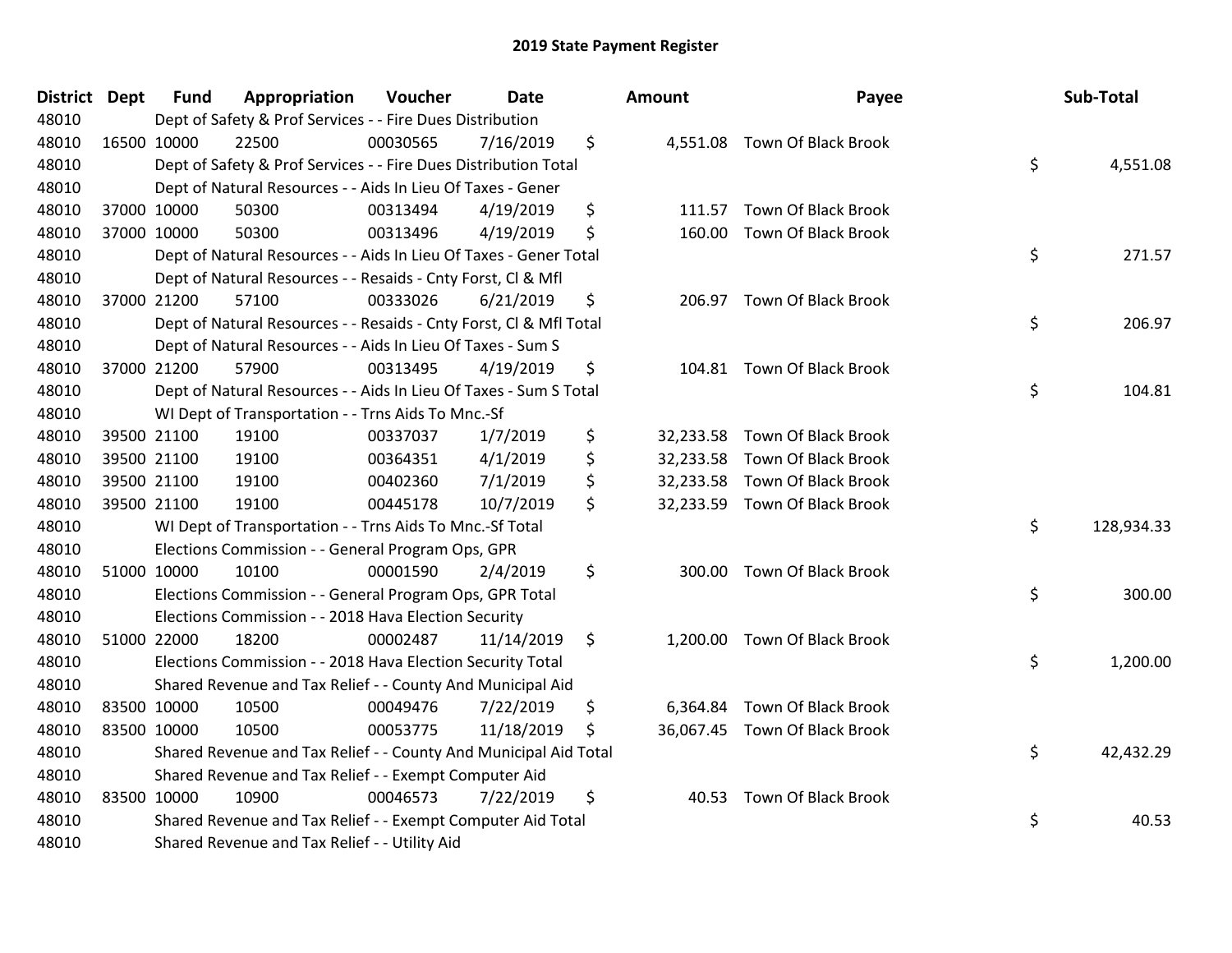| <b>District</b> | Dept        | Fund        | Appropriation                                                 | Voucher  | Date       | Amount | Pavee                        | Sub-Total  |
|-----------------|-------------|-------------|---------------------------------------------------------------|----------|------------|--------|------------------------------|------------|
| 48010           | 83500 10000 |             | 11000                                                         | 00049476 | 7/22/2019  | 137.06 | <b>Town Of Black Brook</b>   |            |
| 48010           |             | 83500 10000 | 11000                                                         | 00053775 | 11/18/2019 | 779.58 | <b>Town Of Black Brook</b>   |            |
| 48010           |             |             | Shared Revenue and Tax Relief - - Utility Aid Total           |          |            |        |                              | 916.64     |
| 48010           |             |             | Shared Revenue and Tax Relief - - Personal Property Aid       |          |            |        |                              |            |
| 48010           |             | 83500 10000 | 11100                                                         | 00041130 | 5/6/2019   |        | 1,041.00 Town Of Black Brook |            |
| 48010           |             |             | Shared Revenue and Tax Relief - - Personal Property Aid Total |          |            |        |                              | 1,041.00   |
| 48010 Total     |             |             |                                                               |          |            |        |                              | 179,999.22 |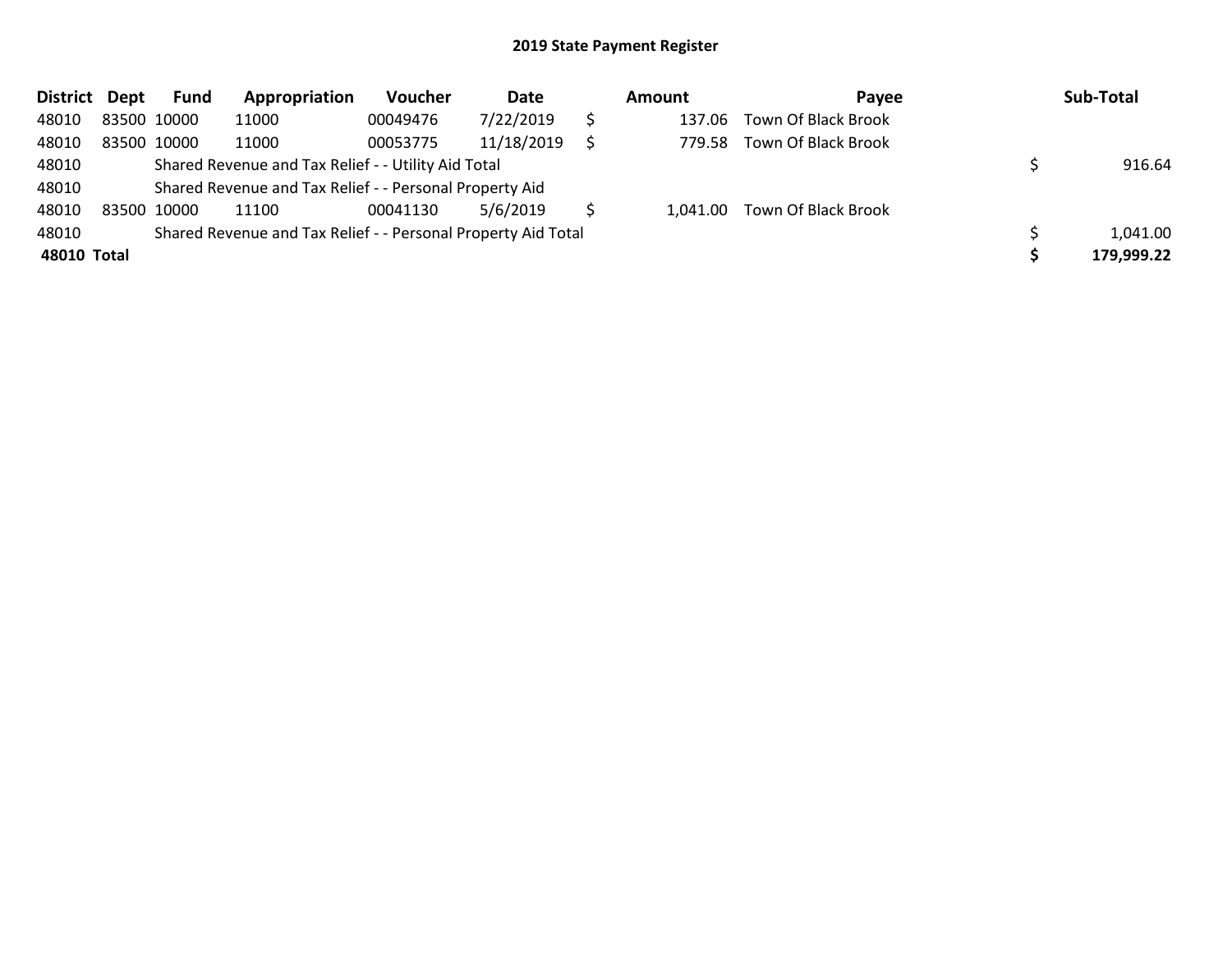| District Dept | <b>Fund</b> | Appropriation                                                      | Voucher  | Date       | <b>Amount</b>   | Payee                    | Sub-Total       |
|---------------|-------------|--------------------------------------------------------------------|----------|------------|-----------------|--------------------------|-----------------|
| 48012         |             | Dept of Safety & Prof Services - - Fire Dues Distribution          |          |            |                 |                          |                 |
| 48012         | 16500 10000 | 22500                                                              | 00030778 | 7/17/2019  | \$<br>3,183.84  | Town Of Bone Lake        |                 |
| 48012         |             | Dept of Safety & Prof Services - - Fire Dues Distribution Total    |          |            |                 |                          | \$<br>3,183.84  |
| 48012         |             | Dept of Natural Resources - - Aids In Lieu Of Taxes - Gener        |          |            |                 |                          |                 |
| 48012         | 37000 10000 | 50300                                                              | 00297860 | 2/12/2019  | \$<br>56,156.03 | Town Of Bone Lake        |                 |
| 48012         | 37000 10000 | 50300                                                              | 00297861 | 2/12/2019  | \$<br>38,601.24 | Town Of Bone Lake        |                 |
| 48012         | 37000 10000 | 50300                                                              | 00313633 | 4/19/2019  | \$<br>530.10    | Town Of Bone Lake        |                 |
| 48012         | 37000 10000 | 50300                                                              | 00313634 | 4/19/2019  | \$<br>43.88     | Town Of Bone Lake        |                 |
| 48012         |             | Dept of Natural Resources - - Aids In Lieu Of Taxes - Gener Total  |          |            |                 |                          | \$<br>95,331.25 |
| 48012         |             | Dept of Natural Resources - - Resaids - Cnty Forst, Cl & Mfl       |          |            |                 |                          |                 |
| 48012         | 37000 21200 | 57100                                                              | 00333027 | 6/21/2019  | \$              | 220.15 Town Of Bone Lake |                 |
| 48012         |             | Dept of Natural Resources - - Resaids - Cnty Forst, Cl & Mfl Total |          |            |                 |                          | \$<br>220.15    |
| 48012         |             | Dept of Natural Resources - - Aids In Lieu Of Taxes - Sum S        |          |            |                 |                          |                 |
| 48012         | 37000 21200 | 57900                                                              | 00313635 | 4/19/2019  | \$<br>0.35      | Town Of Bone Lake        |                 |
| 48012         | 37000 21200 | 57900                                                              | 00313636 | 4/19/2019  | \$<br>1,012.53  | Town Of Bone Lake        |                 |
| 48012         | 37000 21200 | 57900                                                              | 00313637 | 4/19/2019  | \$<br>9.88      | Town Of Bone Lake        |                 |
| 48012         |             | Dept of Natural Resources - - Aids In Lieu Of Taxes - Sum S Total  |          |            |                 |                          | \$<br>1,022.76  |
| 48012         |             | WI Dept of Transportation - - Trns Aids To Mnc.-Sf                 |          |            |                 |                          |                 |
| 48012         | 39500 21100 | 19100                                                              | 00337038 | 1/7/2019   | \$<br>23,806.38 | Town Of Bone Lake        |                 |
| 48012         | 39500 21100 | 19100                                                              | 00364352 | 4/1/2019   | \$<br>23,806.38 | Town Of Bone Lake        |                 |
| 48012         | 39500 21100 | 19100                                                              | 00402361 | 7/1/2019   | \$<br>23,806.38 | Town Of Bone Lake        |                 |
| 48012         | 39500 21100 | 19100                                                              | 00445179 | 10/7/2019  | \$<br>23,806.40 | Town Of Bone Lake        |                 |
| 48012         |             | WI Dept of Transportation - - Trns Aids To Mnc.-Sf Total           |          |            |                 |                          | \$<br>95,225.54 |
| 48012         |             | Elections Commission - - 2018 Hava Election Security               |          |            |                 |                          |                 |
| 48012         | 51000 22000 | 18200                                                              | 00002280 | 11/6/2019  | \$<br>1,200.00  | Town Of Bone Lake        |                 |
| 48012         |             | Elections Commission - - 2018 Hava Election Security Total         |          |            |                 |                          | \$<br>1,200.00  |
| 48012         |             | Shared Revenue and Tax Relief - - County And Municipal Aid         |          |            |                 |                          |                 |
| 48012         | 83500 10000 | 10500                                                              | 00049477 | 7/22/2019  | \$<br>1,045.67  | Town Of Bone Lake        |                 |
| 48012         | 83500 10000 | 10500                                                              | 00053776 | 11/18/2019 | \$<br>5,925.44  | Town Of Bone Lake        |                 |
| 48012         |             | Shared Revenue and Tax Relief - - County And Municipal Aid Total   |          |            |                 |                          | \$<br>6,971.11  |
| 48012         |             | Shared Revenue and Tax Relief - - Exempt Computer Aid              |          |            |                 |                          |                 |
| 48012         | 83500 10000 | 10900                                                              | 00046574 | 7/22/2019  | \$<br>1.03      | Town Of Bone Lake        |                 |
| 48012         |             | Shared Revenue and Tax Relief - - Exempt Computer Aid Total        |          |            |                 |                          | \$<br>1.03      |

| nount     | Payee                      | Sub-Total       |
|-----------|----------------------------|-----------------|
| 3,183.84  | Town Of Bone Lake          | \$<br>3,183.84  |
| 56,156.03 | Town Of Bone Lake          |                 |
| 38,601.24 | Town Of Bone Lake          |                 |
| 530.10    | Town Of Bone Lake          |                 |
| 43.88     | Town Of Bone Lake          |                 |
|           |                            | \$<br>95,331.25 |
| 220.15    | Town Of Bone Lake          |                 |
|           |                            | \$<br>220.15    |
| 0.35      | Town Of Bone Lake          |                 |
| 1,012.53  | Town Of Bone Lake          |                 |
| 9.88      | Town Of Bone Lake          |                 |
|           |                            | \$<br>1,022.76  |
| 23,806.38 | Town Of Bone Lake          |                 |
| 23,806.38 | Town Of Bone Lake          |                 |
| 23,806.38 | Town Of Bone Lake          |                 |
| 23,806.40 | Town Of Bone Lake          |                 |
|           |                            | \$<br>95,225.54 |
| 1,200.00  | Town Of Bone Lake          |                 |
|           |                            | \$<br>1,200.00  |
|           | 1,045.67 Town Of Bone Lake |                 |
| 5,925.44  | Town Of Bone Lake          |                 |
|           |                            | \$<br>6,971.11  |
| 1.03      | Town Of Bone Lake          |                 |
|           |                            | \$<br>1.03      |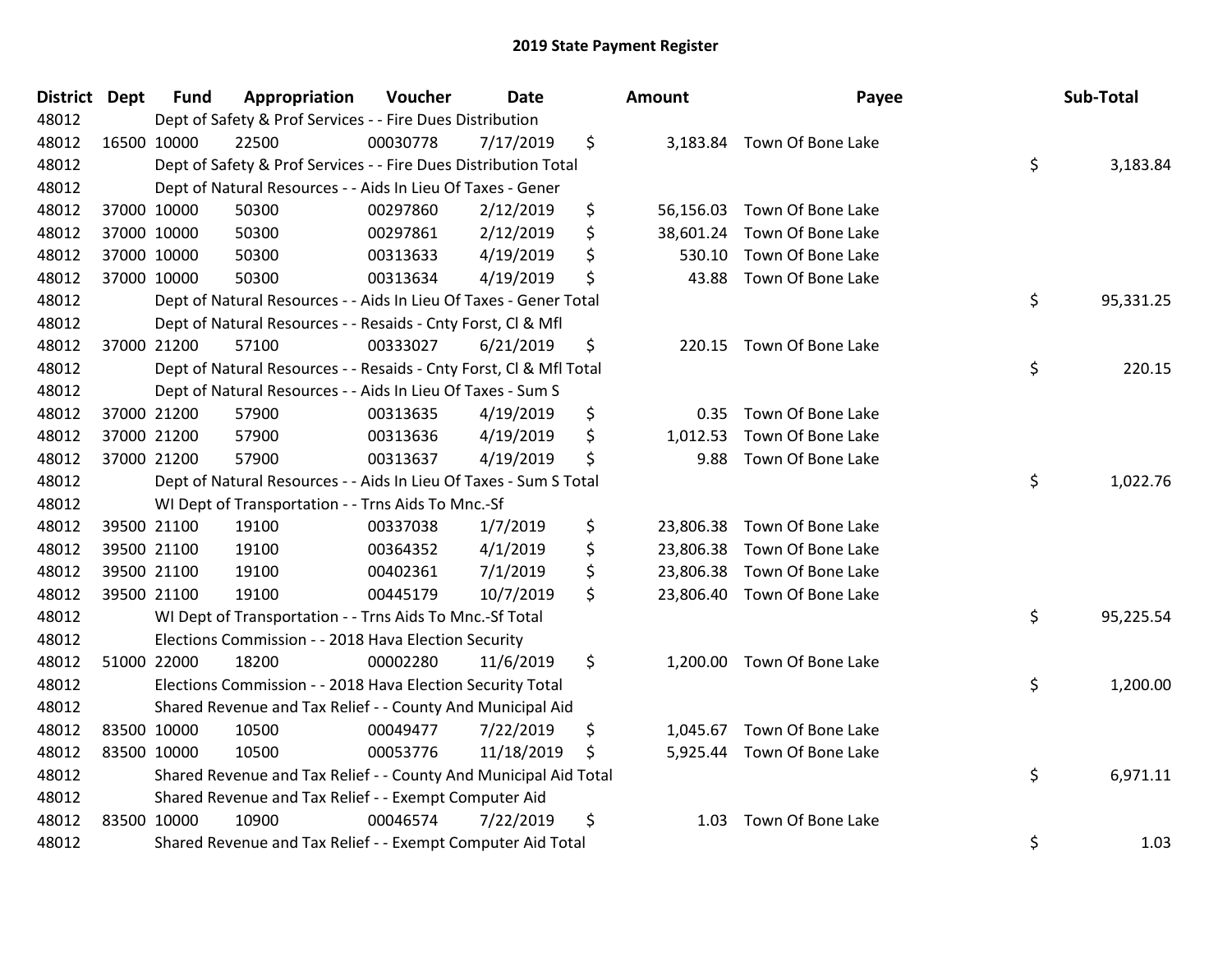| <b>District</b> | Dept        | <b>Fund</b> | Appropriation                                                 | Voucher  | Date     | Amount | Payee             | Sub-Total  |
|-----------------|-------------|-------------|---------------------------------------------------------------|----------|----------|--------|-------------------|------------|
| 48012           |             |             | Shared Revenue and Tax Relief - - Personal Property Aid       |          |          |        |                   |            |
| 48012           | 83500 10000 |             | 11100                                                         | 00041131 | 5/6/2019 | 8.72   | Town Of Bone Lake |            |
| 48012           |             |             | Shared Revenue and Tax Relief - - Personal Property Aid Total |          |          |        |                   | 8.72       |
| 48012 Total     |             |             |                                                               |          |          |        |                   | 203,164.40 |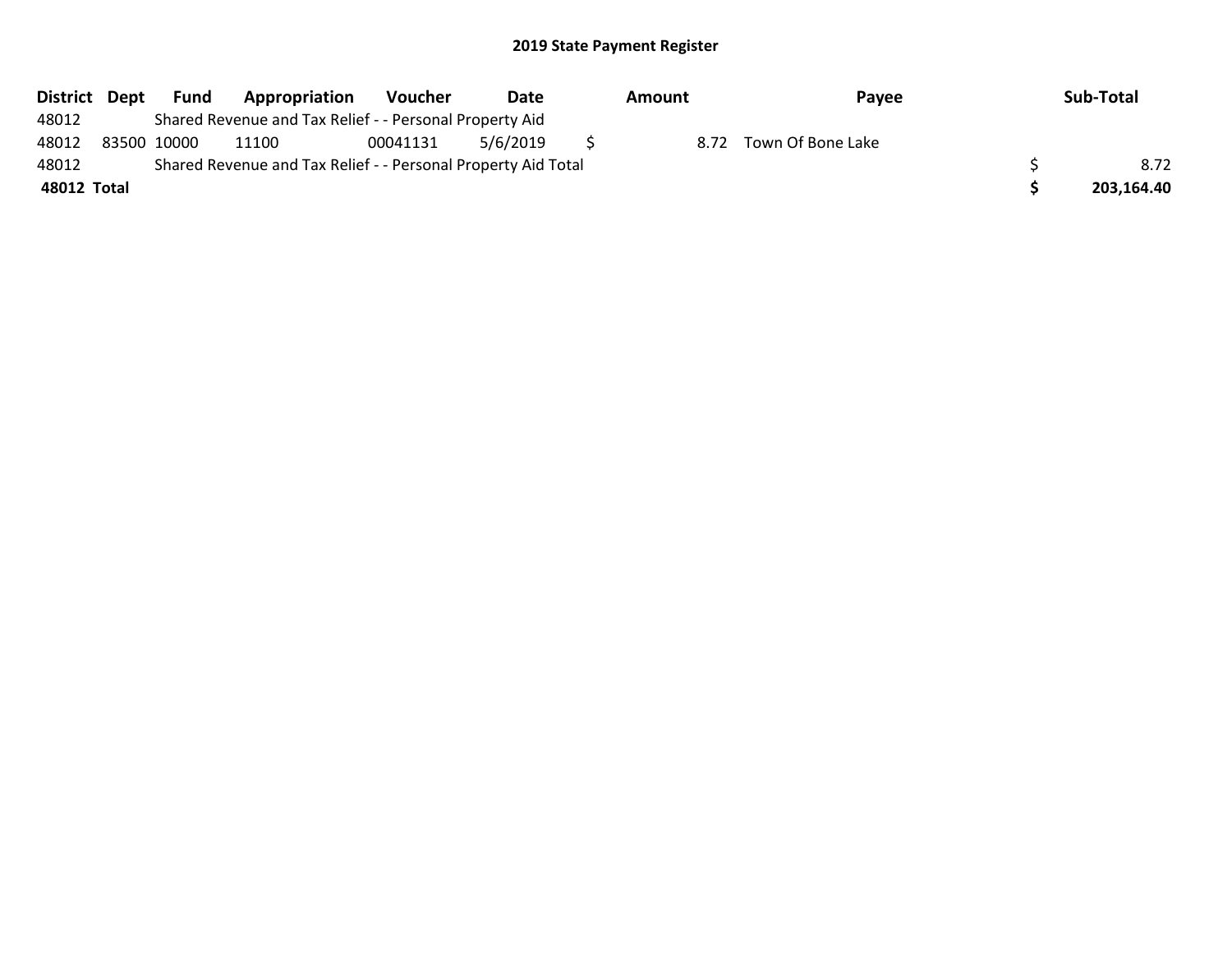| District Dept | <b>Fund</b> | Appropriation                                                      | Voucher  | <b>Date</b> | Amount      | Payee                        | Sub-Total        |
|---------------|-------------|--------------------------------------------------------------------|----------|-------------|-------------|------------------------------|------------------|
| 48014         |             | Dept of Safety & Prof Services - - Fire Dues Distribution          |          |             |             |                              |                  |
| 48014         | 16500 10000 | 22500                                                              | 00031229 | 7/18/2019   | \$          | 1,635.97 Town Of Clam Falls  |                  |
| 48014         |             | Dept of Safety & Prof Services - - Fire Dues Distribution Total    |          |             |             |                              | \$<br>1,635.97   |
| 48014         |             | Dept of Natural Resources - - Aids In Lieu Of Taxes - Gener        |          |             |             |                              |                  |
| 48014         | 37000 10000 | 50300                                                              | 00314783 | 4/19/2019   | \$          | 176.56 Town Of Clam Falls    |                  |
| 48014         |             | Dept of Natural Resources - - Aids In Lieu Of Taxes - Gener Total  |          |             |             |                              | \$<br>176.56     |
| 48014         |             | Dept of Natural Resources - - Resaids - Cnty Forst, Cl & Mfl       |          |             |             |                              |                  |
| 48014         | 37000 21200 | 57100                                                              | 00333028 | 6/24/2019   | \$          | 612.17 Town Of Clam Falls    |                  |
| 48014         |             | Dept of Natural Resources - - Resaids - Cnty Forst, Cl & Mfl Total |          |             |             |                              | \$<br>612.17     |
| 48014         |             | Dept of Natural Resources - - Aids In Lieu Of Taxes - Sum S        |          |             |             |                              |                  |
| 48014         | 37000 21200 | 57900                                                              | 00314782 | 4/19/2019   | \$          | 1,443.20 Town Of Clam Falls  |                  |
| 48014         |             | Dept of Natural Resources - - Aids In Lieu Of Taxes - Sum S Total  |          |             |             |                              | \$<br>1,443.20   |
| 48014         |             | WI Dept of Transportation - - Trns Aids To Mnc.-Sf                 |          |             |             |                              |                  |
| 48014         | 39500 21100 | 19100                                                              | 00337039 | 1/8/2019    | \$          | 26,643.32 Town Of Clam Falls |                  |
| 48014         | 39500 21100 | 19100                                                              | 00364353 | 4/1/2019    | \$          | 26,643.32 Town Of Clam Falls |                  |
| 48014         | 39500 21100 | 19100                                                              | 00402362 | 7/2/2019    | \$          | 26,643.32 Town Of Clam Falls |                  |
| 48014         | 39500 21100 | 19100                                                              | 00445180 | 10/8/2019   | \$          | 26,643.33 Town Of Clam Falls |                  |
| 48014         |             | WI Dept of Transportation - - Trns Aids To Mnc.-Sf Total           |          |             |             |                              | \$<br>106,573.29 |
| 48014         |             | Elections Commission - - 2018 Hava Election Security               |          |             |             |                              |                  |
| 48014         | 51000 22000 | 18200                                                              | 00002423 | 11/14/2019  | \$          | 1,200.00 Town Of Clam Falls  |                  |
| 48014         |             | Elections Commission - - 2018 Hava Election Security Total         |          |             |             |                              | \$<br>1,200.00   |
| 48014         |             | Shared Revenue and Tax Relief - - County And Municipal Aid         |          |             |             |                              |                  |
| 48014         | 83500 10000 | 10500                                                              | 00049478 | 7/23/2019   | \$          | 5,344.20 Town Of Clam Falls  |                  |
| 48014         | 83500 10000 | 10500                                                              | 00053777 | 11/18/2019  | \$          | 30,283.78 Town Of Clam Falls |                  |
| 48014         |             | Shared Revenue and Tax Relief - - County And Municipal Aid Total   |          |             |             |                              | \$<br>35,627.98  |
| 48014         |             | Shared Revenue and Tax Relief - - Exempt Computer Aid              |          |             |             |                              |                  |
| 48014         | 83500 10000 | 10900                                                              | 00046575 | 7/23/2019   | \$          | 2.08 Town Of Clam Falls      |                  |
| 48014         |             | Shared Revenue and Tax Relief - - Exempt Computer Aid Total        |          |             |             |                              | \$<br>2.08       |
| 48014         |             | Shared Revenue and Tax Relief - - Utility Aid                      |          |             |             |                              |                  |
| 48014         | 83500 10000 | 11000                                                              | 00049478 | 7/23/2019   | \$          | 11.17 Town Of Clam Falls     |                  |
| 48014         | 83500 10000 | 11000                                                              | 00053777 | 11/18/2019  | \$<br>63.33 | Town Of Clam Falls           |                  |
| 48014         |             | Shared Revenue and Tax Relief - - Utility Aid Total                |          |             |             |                              | \$<br>74.50      |
| 48014         |             | Shared Revenue and Tax Relief - - Personal Property Aid            |          |             |             |                              |                  |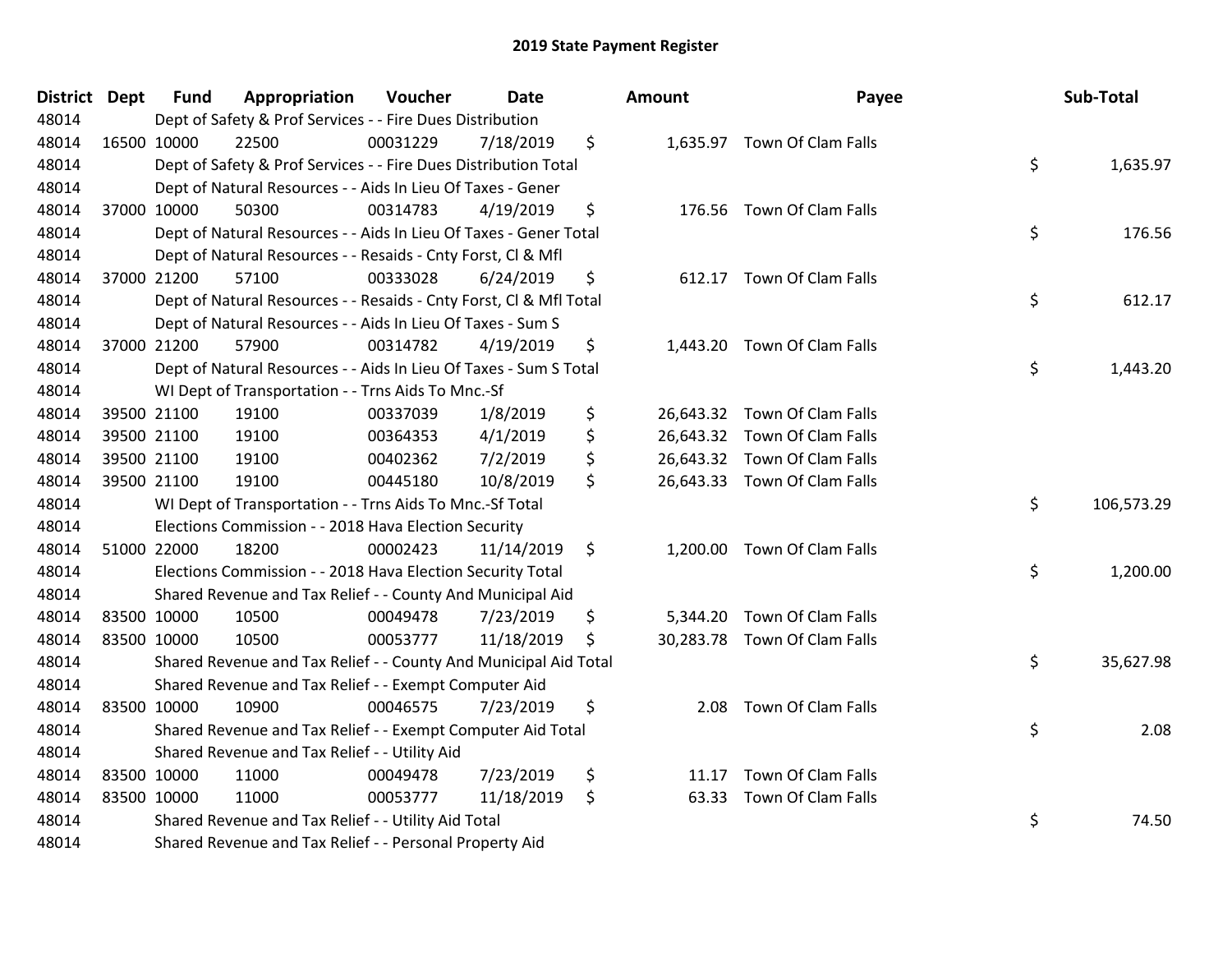| District Dept |                                                               | Fund | <b>Appropriation</b> | <b>Voucher</b> | Date     |  | Amount | Pavee                     |  | Sub-Total  |
|---------------|---------------------------------------------------------------|------|----------------------|----------------|----------|--|--------|---------------------------|--|------------|
| 48014         | 83500 10000                                                   |      | 11100                | 00041132       | 5/6/2019 |  |        | 543.66 Town Of Clam Falls |  |            |
| 48014         | Shared Revenue and Tax Relief - - Personal Property Aid Total |      |                      |                |          |  |        |                           |  | 543.66     |
| 48014 Total   |                                                               |      |                      |                |          |  |        |                           |  | 147,889.41 |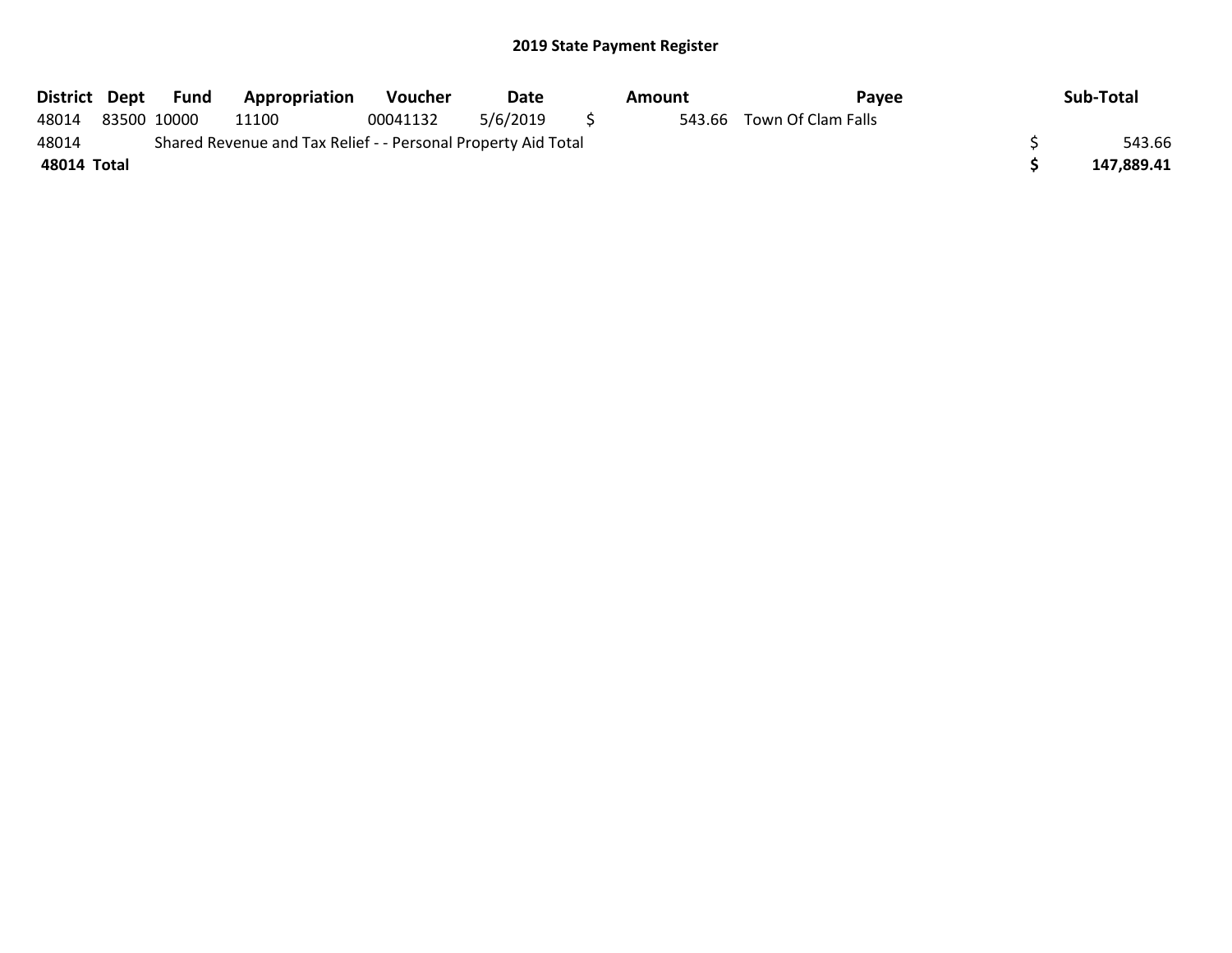| District Dept | <b>Fund</b> | Appropriation                                                      | Voucher  | <b>Date</b> | <b>Amount</b>   | Payee                    | Sub-Total        |
|---------------|-------------|--------------------------------------------------------------------|----------|-------------|-----------------|--------------------------|------------------|
| 48016         |             | Dept of Safety & Prof Services - - Fire Dues Distribution          |          |             |                 |                          |                  |
| 48016         | 16500 10000 | 22500                                                              | 00030830 | 7/17/2019   | \$              | 2,980.11 Town Of Clayton |                  |
| 48016         |             | Dept of Safety & Prof Services - - Fire Dues Distribution Total    |          |             |                 |                          | \$<br>2,980.11   |
| 48016         |             | Dept of Natural Resources - - Aids In Lieu Of Taxes - Gener        |          |             |                 |                          |                  |
| 48016         | 37000 10000 | 50300                                                              | 00297870 | 2/12/2019   | \$<br>912.93    | Town Of Clayton          |                  |
| 48016         | 37000 10000 | 50300                                                              | 00297871 | 2/12/2019   | \$<br>564.16    | Town Of Clayton          |                  |
| 48016         | 37000 10000 | 50300                                                              | 00313859 | 4/19/2019   | \$<br>147.08    | Town Of Clayton          |                  |
| 48016         |             | Dept of Natural Resources - - Aids In Lieu Of Taxes - Gener Total  |          |             |                 |                          | \$<br>1,624.17   |
| 48016         |             | Dept of Natural Resources - - Resaids - Cnty Forst, Cl & Mfl       |          |             |                 |                          |                  |
| 48016         | 37000 21200 | 57100                                                              | 00333029 | 6/21/2019   | \$<br>184.48    | Town Of Clayton          |                  |
| 48016         |             | Dept of Natural Resources - - Resaids - Cnty Forst, CI & Mfl Total |          |             |                 |                          | \$<br>184.48     |
| 48016         |             | Dept of Natural Resources - - Aids In Lieu Of Taxes - Sum S        |          |             |                 |                          |                  |
| 48016         | 37000 21200 | 57900                                                              | 00313858 | 4/19/2019   | \$<br>0.44      | Town Of Clayton          |                  |
| 48016         |             | Dept of Natural Resources - - Aids In Lieu Of Taxes - Sum S Total  |          |             |                 |                          | \$<br>0.44       |
| 48016         |             | WI Dept of Transportation - - Trns Aids To Mnc.-Sf                 |          |             |                 |                          |                  |
| 48016         | 39500 21100 | 19100                                                              | 00337040 | 1/7/2019    | \$<br>30,208.90 | Town Of Clayton          |                  |
| 48016         | 39500 21100 | 19100                                                              | 00364354 | 4/1/2019    | \$<br>30,208.90 | Town Of Clayton          |                  |
| 48016         | 39500 21100 | 19100                                                              | 00402363 | 7/1/2019    | \$<br>30,208.90 | Town Of Clayton          |                  |
| 48016         | 39500 21100 | 19100                                                              | 00445181 | 10/7/2019   | \$<br>30,208.92 | Town Of Clayton          |                  |
| 48016         |             | WI Dept of Transportation - - Trns Aids To Mnc.-Sf Total           |          |             |                 |                          | \$<br>120,835.62 |
| 48016         |             | Shared Revenue and Tax Relief - - County And Municipal Aid         |          |             |                 |                          |                  |
| 48016         | 83500 10000 | 10500                                                              | 00049479 | 7/22/2019   | \$<br>3,869.64  | Town Of Clayton          |                  |
| 48016         | 83500 10000 | 10500                                                              | 00053778 | 11/18/2019  | \$<br>21,927.95 | Town Of Clayton          |                  |
| 48016         |             | Shared Revenue and Tax Relief - - County And Municipal Aid Total   |          |             |                 |                          | \$<br>25,797.59  |
| 48016         |             | Shared Revenue and Tax Relief - - Exempt Computer Aid              |          |             |                 |                          |                  |
| 48016         | 83500 10000 | 10900                                                              | 00046576 | 7/22/2019   | \$<br>68.59     | Town Of Clayton          |                  |
| 48016         |             | Shared Revenue and Tax Relief - - Exempt Computer Aid Total        |          |             |                 |                          | \$<br>68.59      |
| 48016         |             | Shared Revenue and Tax Relief - - Utility Aid                      |          |             |                 |                          |                  |
| 48016         | 83500 10000 | 11000                                                              | 00049479 | 7/22/2019   | \$<br>78.46     | Town Of Clayton          |                  |
| 48016         | 83500 10000 | 11000                                                              | 00053778 | 11/18/2019  | \$<br>490.65    | Town Of Clayton          |                  |
| 48016         |             | Shared Revenue and Tax Relief - - Utility Aid Total                |          |             |                 |                          | \$<br>569.11     |
| 48016         |             | Shared Revenue and Tax Relief - - Personal Property Aid            |          |             |                 |                          |                  |
| 48016         | 83500 10000 | 11100                                                              | 00041133 | 5/6/2019    | \$              | 387.71 Town Of Clayton   |                  |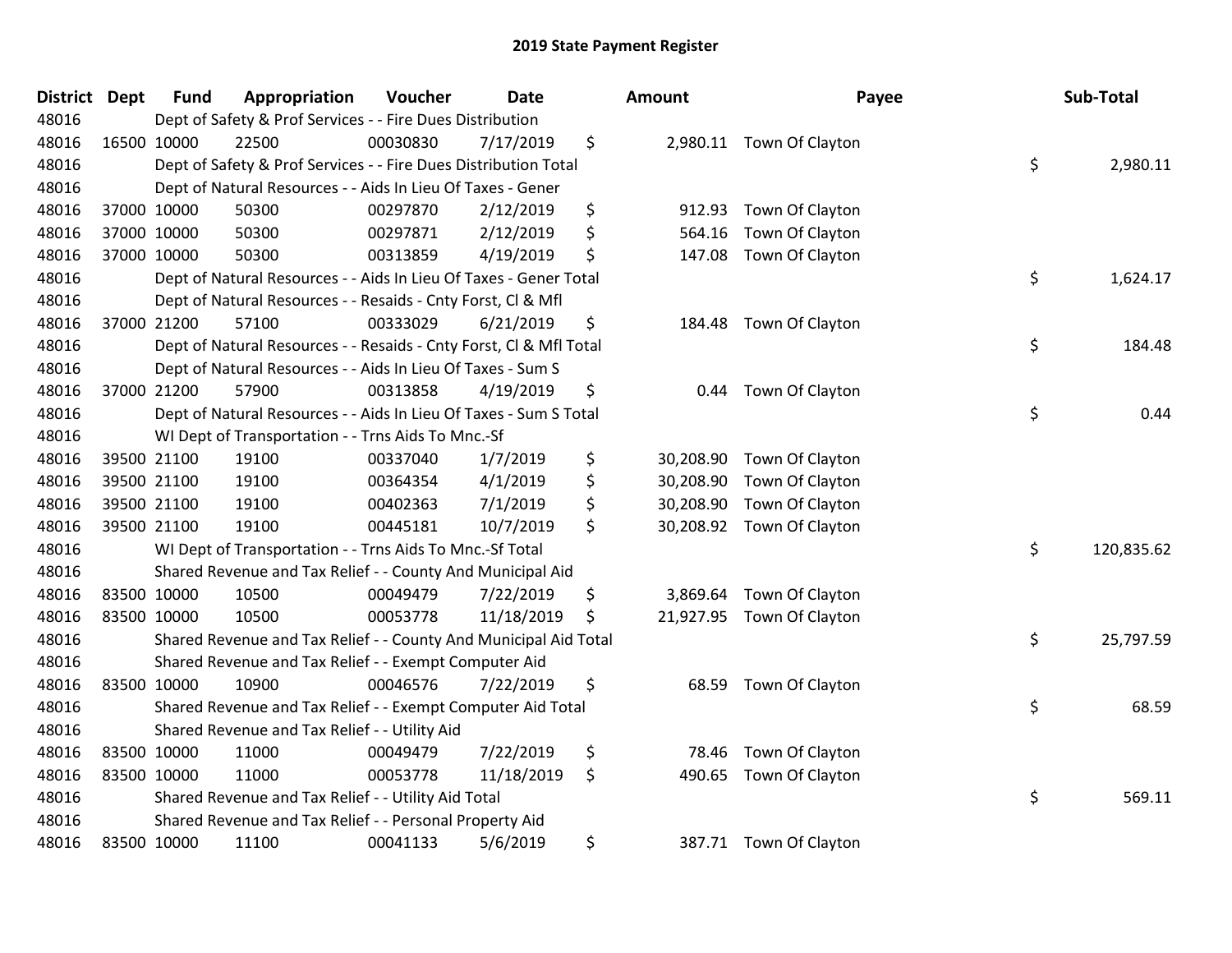| District Dept | Fund | <b>Appropriation</b>                                          | Voucher | Date | Amount | Payee | Sub-Total  |
|---------------|------|---------------------------------------------------------------|---------|------|--------|-------|------------|
| 48016         |      | Shared Revenue and Tax Relief - - Personal Property Aid Total |         |      |        |       | 387.71     |
| 48016 Total   |      |                                                               |         |      |        |       | 152,447.82 |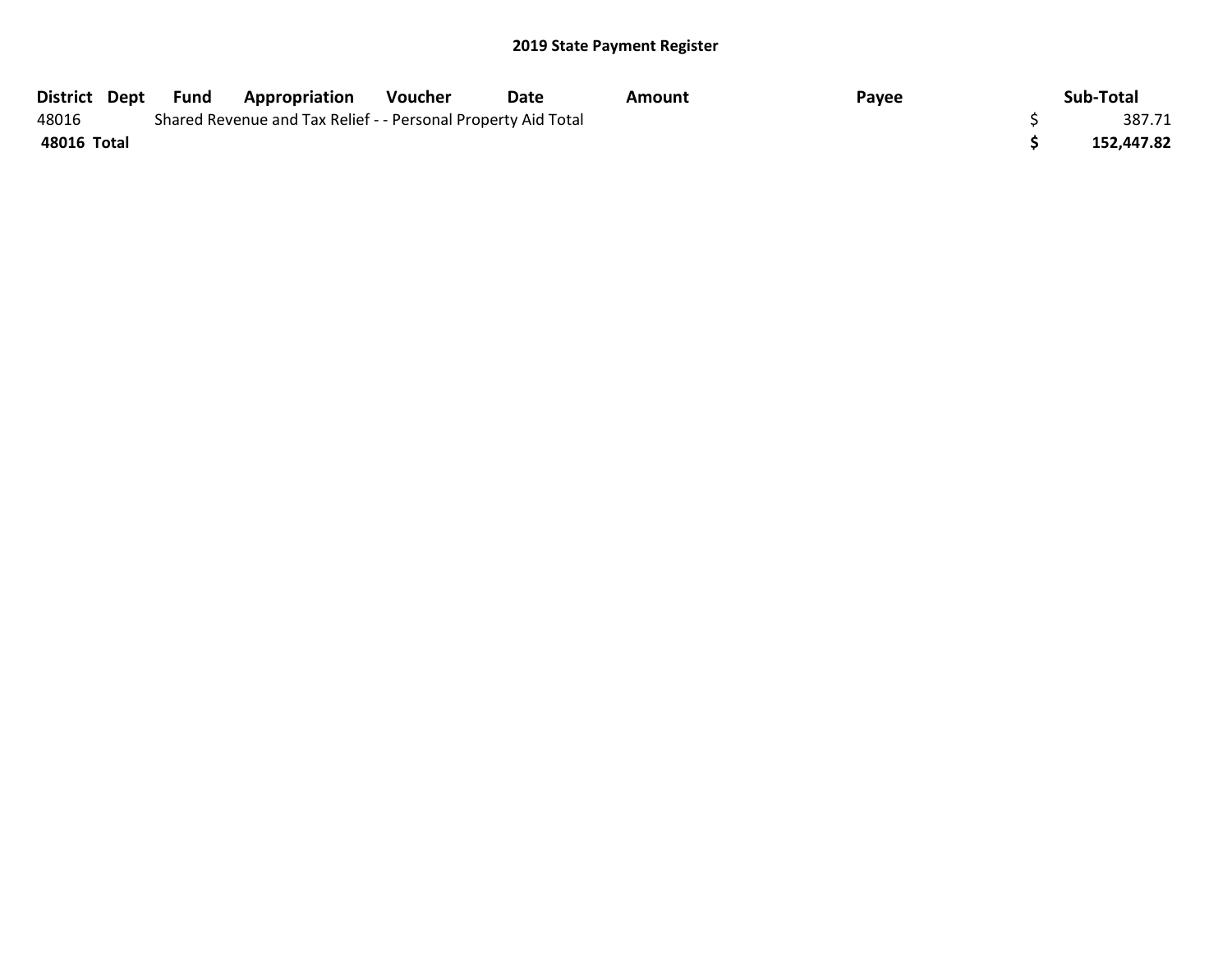| <b>District</b>    | <b>Dept</b> | <b>Fund</b> | Appropriation                                                      | Voucher  | <b>Date</b> | <b>Amount</b>   | Payee                         | Sub-Total        |
|--------------------|-------------|-------------|--------------------------------------------------------------------|----------|-------------|-----------------|-------------------------------|------------------|
| 48018              |             |             | Dept of Safety & Prof Services - - Fire Dues Distribution          |          |             |                 |                               |                  |
| 48018              |             | 16500 10000 | 22500                                                              | 00031026 | 7/17/2019   | \$              | 2,291.93 Clear Lake, Town of  |                  |
| 48018              |             |             | Dept of Safety & Prof Services - - Fire Dues Distribution Total    |          |             |                 |                               | \$<br>2,291.93   |
| 48018              |             |             | Dept of Natural Resources - - Aids In Lieu Of Taxes - Gener        |          |             |                 |                               |                  |
| 48018              |             | 37000 10000 | 50300                                                              | 00313326 | 4/19/2019   | \$<br>3.40      | Clear Lake, Town of           |                  |
| 48018              |             |             | Dept of Natural Resources - - Aids In Lieu Of Taxes - Gener Total  |          |             |                 |                               | \$<br>3.40       |
| 48018              |             |             | Dept of Natural Resources - - Resaids - Cnty Forst, Cl & Mfl       |          |             |                 |                               |                  |
| 48018              |             | 37000 21200 | 57100                                                              | 00333030 | 6/21/2019   | \$<br>110.34    | Clear Lake, Town of           |                  |
| 48018              |             |             | Dept of Natural Resources - - Resaids - Cnty Forst, CI & Mfl Total |          |             |                 |                               | \$<br>110.34     |
| 48018              |             |             | WI Dept of Transportation - - Trns Aids To Mnc.-Sf                 |          |             |                 |                               |                  |
| 48018              |             | 39500 21100 | 19100                                                              | 00337041 | 1/7/2019    | \$<br>35,458.73 | Clear Lake, Town of           |                  |
| 48018              |             | 39500 21100 | 19100                                                              | 00364355 | 4/1/2019    | \$<br>35,458.73 | Clear Lake, Town of           |                  |
| 48018              |             | 39500 21100 | 19100                                                              | 00402364 | 7/1/2019    | \$<br>35,458.73 | Clear Lake, Town of           |                  |
| 48018              |             | 39500 21100 | 19100                                                              | 00445182 | 10/7/2019   | \$<br>35,458.74 | Clear Lake, Town of           |                  |
| 48018              |             |             | WI Dept of Transportation - - Trns Aids To Mnc.-Sf Total           |          |             |                 |                               | \$<br>141,834.93 |
| 48018              |             |             | Elections Commission - - 2018 Hava Election Security               |          |             |                 |                               |                  |
| 48018              |             | 51000 22000 | 18200                                                              | 00002834 | 11/21/2019  | \$<br>1,200.00  | Clear Lake, Town of           |                  |
| 48018              |             |             | Elections Commission - - 2018 Hava Election Security Total         |          |             |                 |                               | \$<br>1,200.00   |
| 48018              |             |             | Shared Revenue and Tax Relief - - County And Municipal Aid         |          |             |                 |                               |                  |
| 48018              |             | 83500 10000 | 10500                                                              | 00049480 | 7/22/2019   | \$<br>11,594.85 | Clear Lake, Town of           |                  |
| 48018              |             | 83500 10000 | 10500                                                              | 00053779 | 11/18/2019  | \$              | 65,704.13 Clear Lake, Town of |                  |
| 48018              |             |             | Shared Revenue and Tax Relief - - County And Municipal Aid Total   |          |             |                 |                               | \$<br>77,298.98  |
| 48018              |             |             | Shared Revenue and Tax Relief - - Exempt Computer Aid              |          |             |                 |                               |                  |
| 48018              |             | 83500 10000 | 10900                                                              | 00046577 | 7/22/2019   | \$<br>8.32      | Clear Lake, Town of           |                  |
| 48018              |             |             | Shared Revenue and Tax Relief - - Exempt Computer Aid Total        |          |             |                 |                               | \$<br>8.32       |
| 48018              |             |             | Shared Revenue and Tax Relief - - Utility Aid                      |          |             |                 |                               |                  |
| 48018              |             | 83500 10000 | 11000                                                              | 00049480 | 7/22/2019   | \$<br>118.74    | Clear Lake, Town of           |                  |
| 48018              |             | 83500 10000 | 11000                                                              | 00053779 | 11/18/2019  | \$<br>688.25    | Clear Lake, Town of           |                  |
| 48018              |             |             | Shared Revenue and Tax Relief - - Utility Aid Total                |          |             |                 |                               | \$<br>806.99     |
| 48018              |             |             | Shared Revenue and Tax Relief - - Personal Property Aid            |          |             |                 |                               |                  |
| 48018              |             | 83500 10000 | 11100                                                              | 00041134 | 5/6/2019    | \$<br>195.90    | Clear Lake, Town of           |                  |
| 48018              |             |             | Shared Revenue and Tax Relief - - Personal Property Aid Total      |          |             |                 |                               | \$<br>195.90     |
| <b>48018 Total</b> |             |             |                                                                    |          |             |                 |                               | \$<br>223,750.79 |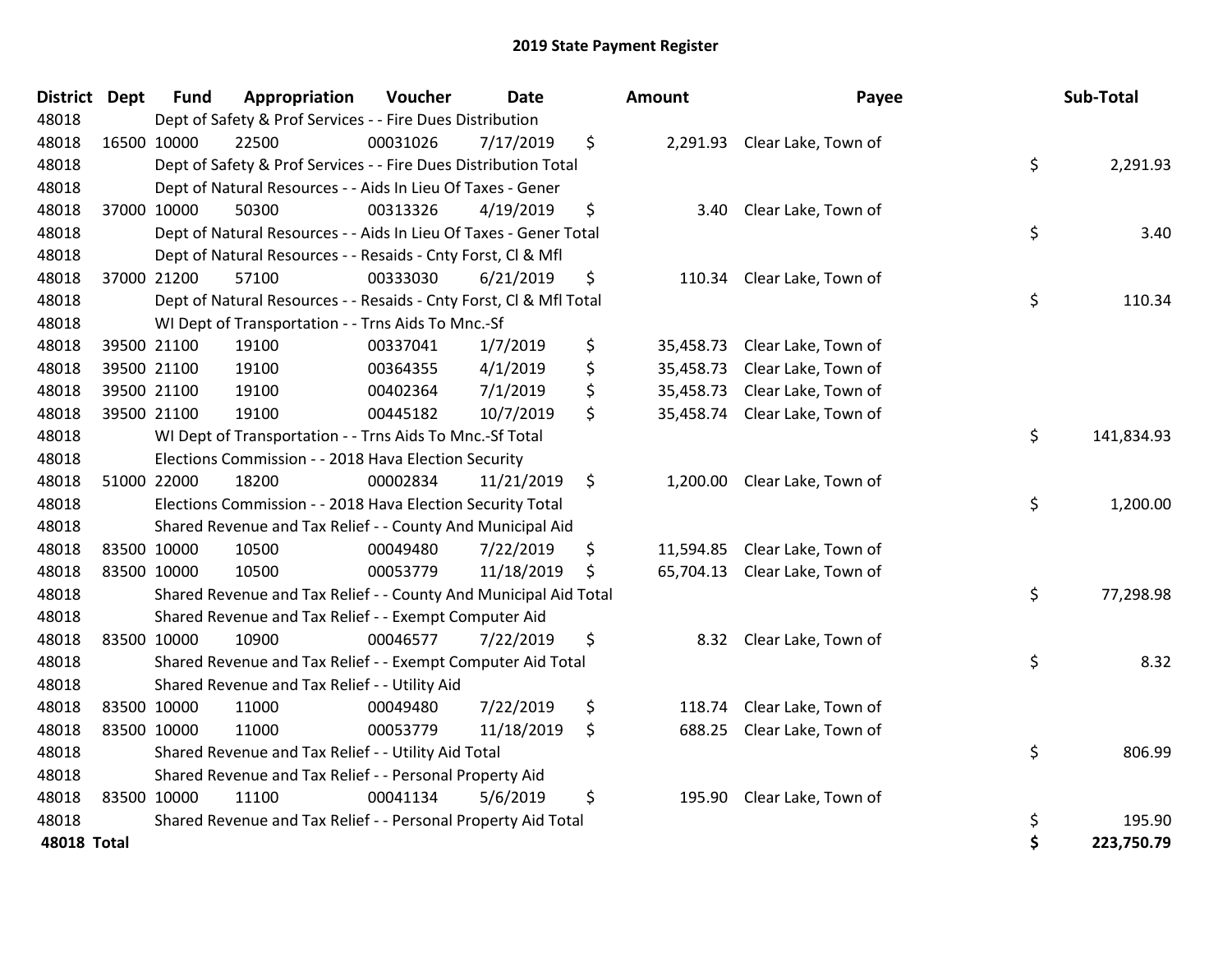| District Dept | <b>Fund</b> | Appropriation                                                      | Voucher  | <b>Date</b> | Amount       | Payee                    | Sub-Total        |
|---------------|-------------|--------------------------------------------------------------------|----------|-------------|--------------|--------------------------|------------------|
| 48020         |             | Dept of Safety & Prof Services - - Fire Dues Distribution          |          |             |              |                          |                  |
| 48020         | 16500 10000 | 22500                                                              | 00030467 | 7/16/2019   | \$           | 5,474.77 Town Of Eureka  |                  |
| 48020         |             | Dept of Safety & Prof Services - - Fire Dues Distribution Total    |          |             |              |                          | \$<br>5,474.77   |
| 48020         |             | Dept of Natural Resources - - Resaids - Cnty Forst, CI & Mfl       |          |             |              |                          |                  |
| 48020         | 37000 21200 | 57100                                                              | 00333031 | 6/21/2019   | \$           | 559.53 Town Of Eureka    |                  |
| 48020         |             | Dept of Natural Resources - - Resaids - Cnty Forst, Cl & Mfl Total |          |             |              |                          | \$<br>559.53     |
| 48020         |             | Dept of Natural Resources - - Aids In Lieu Of Taxes - Sum S        |          |             |              |                          |                  |
| 48020         | 37000 21200 | 57900                                                              | 00314310 | 4/19/2019   | \$<br>0.75   | Town Of Eureka           |                  |
| 48020         | 37000 21200 | 57900                                                              | 00314311 | 4/19/2019   | \$           | 122.35 Town Of Eureka    |                  |
| 48020         |             | Dept of Natural Resources - - Aids In Lieu Of Taxes - Sum S Total  |          |             |              |                          | \$<br>123.10     |
| 48020         |             | WI Dept of Transportation - - Trns Aids To Mnc.-Sf                 |          |             |              |                          |                  |
| 48020         | 39500 21100 | 19100                                                              | 00337042 | 1/7/2019    | \$           | 49,661.33 Town Of Eureka |                  |
| 48020         | 39500 21100 | 19100                                                              | 00364356 | 4/1/2019    | \$           | 49,661.33 Town Of Eureka |                  |
| 48020         | 39500 21100 | 19100                                                              | 00402365 | 7/1/2019    | \$           | 49,661.33 Town Of Eureka |                  |
| 48020         | 39500 21100 | 19100                                                              | 00445183 | 10/7/2019   | \$           | 49,661.36 Town Of Eureka |                  |
| 48020         |             | WI Dept of Transportation - - Trns Aids To Mnc.-Sf Total           |          |             |              |                          | \$<br>198,645.35 |
| 48020         |             | WI Dept of Transportation - - Loc Rd Imp Prg St Fd                 |          |             |              |                          |                  |
| 48020         | 39500 21100 | 27800                                                              | 00349718 | 2/6/2019    | \$           | 17,554.32 Town Of Eureka |                  |
| 48020         |             | WI Dept of Transportation - - Loc Rd Imp Prg St Fd Total           |          |             |              |                          | \$<br>17,554.32  |
| 48020         |             | Shared Revenue and Tax Relief - - County And Municipal Aid         |          |             |              |                          |                  |
| 48020         | 83500 10000 | 10500                                                              | 00049481 | 7/22/2019   | \$           | 7,701.51 Town Of Eureka  |                  |
| 48020         | 83500 10000 | 10500                                                              | 00053780 | 11/18/2019  | \$           | 43,641.90 Town Of Eureka |                  |
| 48020         |             | Shared Revenue and Tax Relief - - County And Municipal Aid Total   |          |             |              |                          | \$<br>51,343.41  |
| 48020         |             | Shared Revenue and Tax Relief - - Exempt Computer Aid              |          |             |              |                          |                  |
| 48020         | 83500 10000 | 10900                                                              | 00046578 | 7/22/2019   | \$<br>11.43  | Town Of Eureka           |                  |
| 48020         |             | Shared Revenue and Tax Relief - - Exempt Computer Aid Total        |          |             |              |                          | \$<br>11.43      |
| 48020         |             | Shared Revenue and Tax Relief - - Utility Aid                      |          |             |              |                          |                  |
| 48020         | 83500 10000 | 11000                                                              | 00049481 | 7/22/2019   | \$<br>78.74  | Town Of Eureka           |                  |
| 48020         | 83500 10000 | 11000                                                              | 00053780 | 11/18/2019  | \$           | 454.11 Town Of Eureka    |                  |
| 48020         |             | Shared Revenue and Tax Relief - - Utility Aid Total                |          |             |              |                          | \$<br>532.85     |
| 48020         |             | Shared Revenue and Tax Relief - - Personal Property Aid            |          |             |              |                          |                  |
| 48020         | 83500 10000 | 11100                                                              | 00041135 | 5/6/2019    | \$<br>662.29 | Town Of Eureka           |                  |
| 48020         |             | Shared Revenue and Tax Relief - - Personal Property Aid Total      |          |             |              |                          | \$<br>662.29     |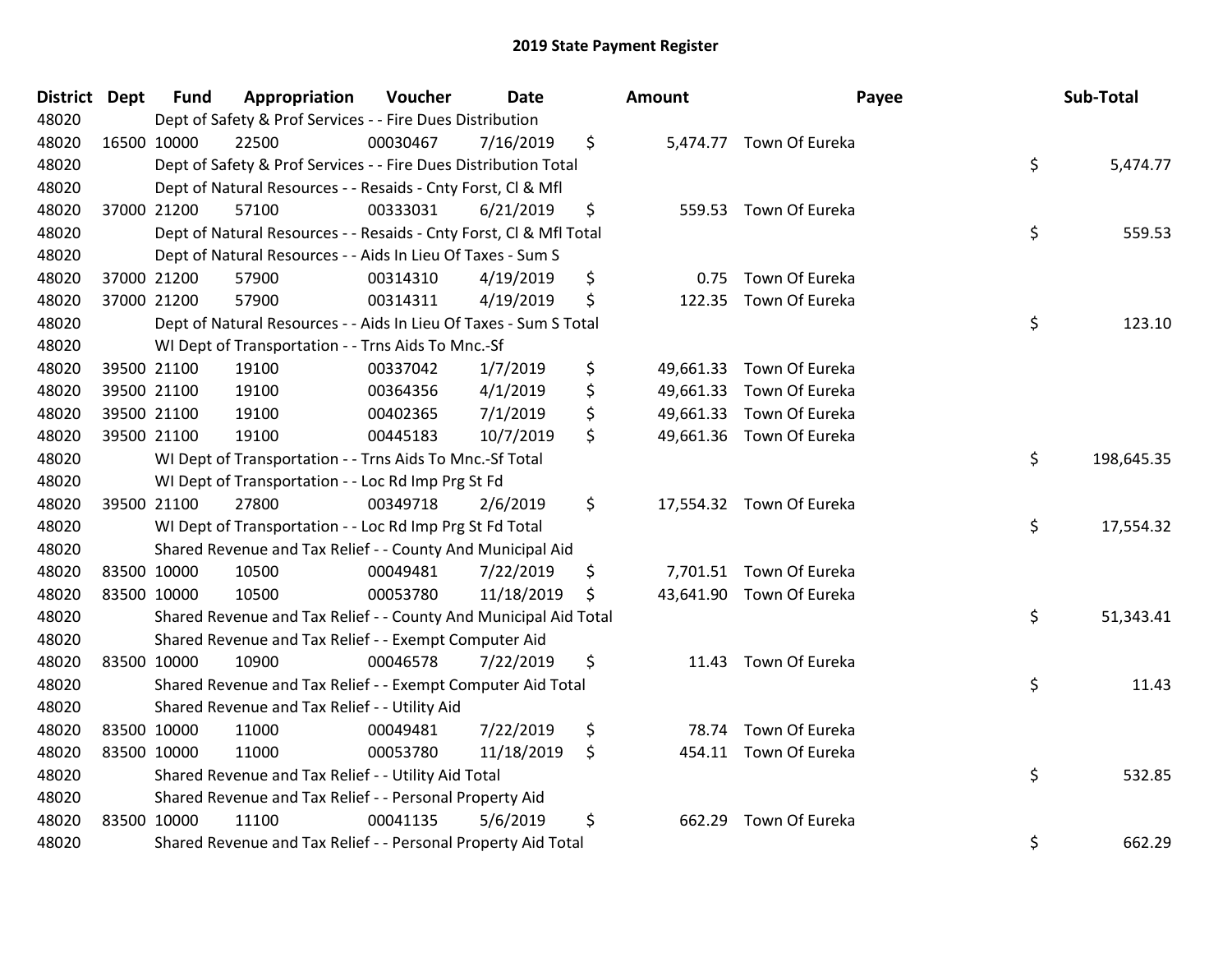| District Dept Fund | Appropriation | Voucher | Date | Amount | Payee | Sub-Total  |
|--------------------|---------------|---------|------|--------|-------|------------|
| 48020 Total        |               |         |      |        |       | 274,907.05 |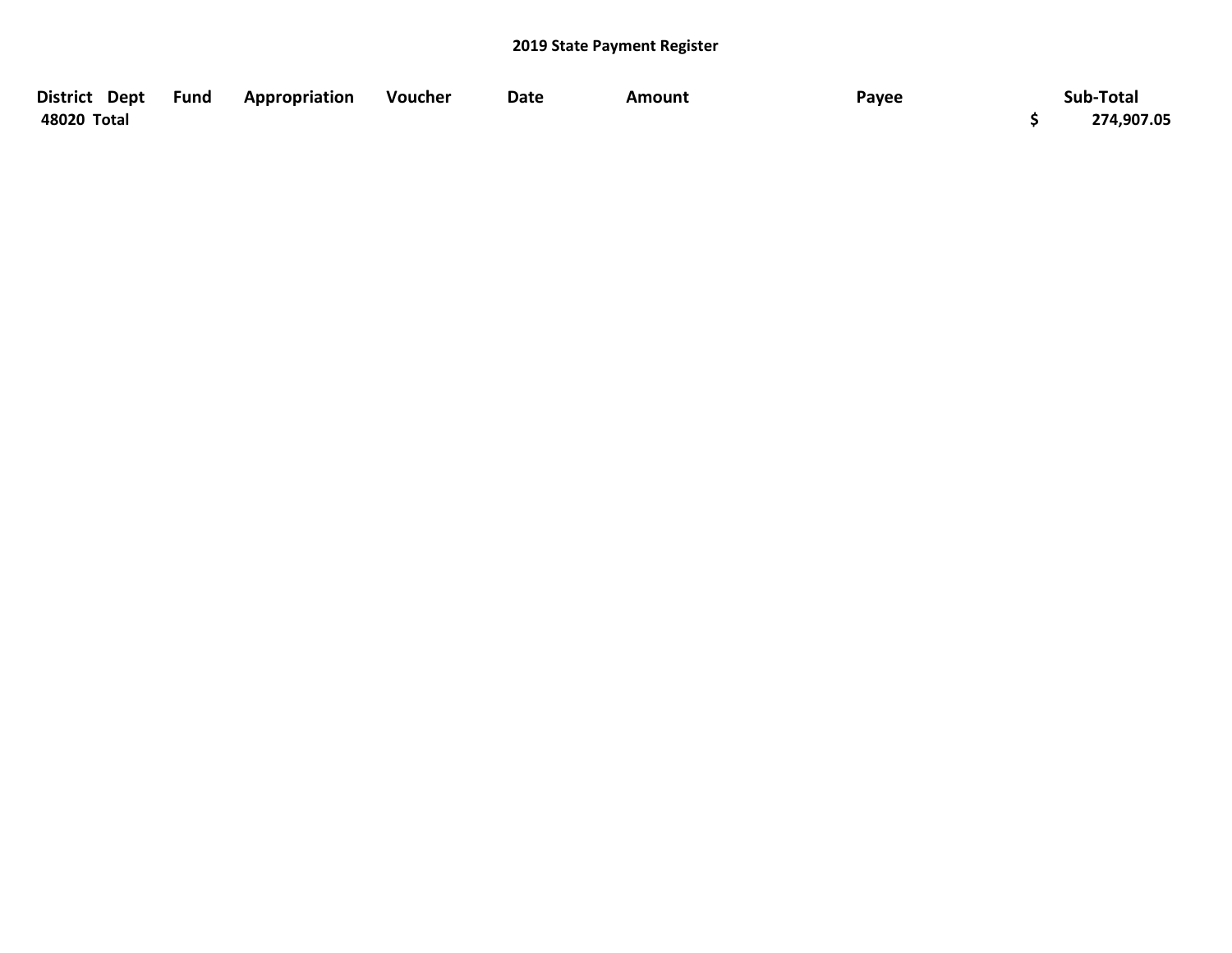| <b>District</b> | <b>Dept</b> | <b>Fund</b> | Appropriation                                                      | Voucher  | <b>Date</b> |     | Amount    | Payee                       | Sub-Total        |
|-----------------|-------------|-------------|--------------------------------------------------------------------|----------|-------------|-----|-----------|-----------------------------|------------------|
| 48022           |             |             | Dept of Safety & Prof Services - - Fire Dues Distribution          |          |             |     |           |                             |                  |
| 48022           |             | 16500 10000 | 22500                                                              | 00030345 | 7/16/2019   | \$  |           | 7,060.03 Town Of Farmington |                  |
| 48022           |             |             | Dept of Safety & Prof Services - - Fire Dues Distribution Total    |          |             |     |           |                             | \$<br>7,060.03   |
| 48022           |             |             | Dept of Natural Resources - - Resaids - Cnty Forst, CI & Mfl       |          |             |     |           |                             |                  |
| 48022           |             | 37000 21200 | 57100                                                              | 00333032 | 6/21/2019   | \$  | 185.73    | Town Of Farmington          |                  |
| 48022           |             |             | Dept of Natural Resources - - Resaids - Cnty Forst, Cl & Mfl Total |          |             |     |           |                             | \$<br>185.73     |
| 48022           |             |             | WI Dept of Transportation - - Trns Aids To Mnc.-Sf                 |          |             |     |           |                             |                  |
| 48022           |             | 39500 21100 | 19100                                                              | 00337043 | 1/7/2019    | \$  | 45,988.25 | Town Of Farmington          |                  |
| 48022           |             | 39500 21100 | 19100                                                              | 00364357 | 4/1/2019    | \$  | 45,988.25 | Town Of Farmington          |                  |
| 48022           |             | 39500 21100 | 19100                                                              | 00402366 | 7/1/2019    | \$  | 45,988.25 | Town Of Farmington          |                  |
| 48022           |             | 39500 21100 | 19100                                                              | 00445184 | 10/7/2019   | \$  | 45,988.25 | <b>Town Of Farmington</b>   |                  |
| 48022           |             |             | WI Dept of Transportation - - Trns Aids To Mnc .- Sf Total         |          |             |     |           |                             | \$<br>183,953.00 |
| 48022           |             |             | Elections Commission - - 2018 Hava Election Security               |          |             |     |           |                             |                  |
| 48022           |             | 51000 22000 | 18200                                                              | 00002540 | 11/15/2019  | \$  | 1,100.00  | Town Of Farmington          |                  |
| 48022           |             |             | Elections Commission - - 2018 Hava Election Security Total         |          |             |     |           |                             | \$<br>1,100.00   |
| 48022           |             |             | Shared Revenue and Tax Relief - - County And Municipal Aid         |          |             |     |           |                             |                  |
| 48022           |             | 83500 10000 | 10500                                                              | 00049482 | 7/22/2019   | \$  | 3,783.92  | Town Of Farmington          |                  |
| 48022           |             | 83500 10000 | 10500                                                              | 00053781 | 11/18/2019  | \$. | 21,442.23 | Town Of Farmington          |                  |
| 48022           |             |             | Shared Revenue and Tax Relief - - County And Municipal Aid Total   |          |             |     |           |                             | \$<br>25,226.15  |
| 48022           |             |             | Shared Revenue and Tax Relief - - Exempt Computer Aid              |          |             |     |           |                             |                  |
| 48022           |             | 83500 10000 | 10900                                                              | 00046579 | 7/22/2019   | \$  | 914.55    | Town Of Farmington          |                  |
| 48022           |             |             | Shared Revenue and Tax Relief - - Exempt Computer Aid Total        |          |             |     |           |                             | \$<br>914.55     |
| 48022           |             |             | Shared Revenue and Tax Relief - - Utility Aid                      |          |             |     |           |                             |                  |
| 48022           |             | 83500 10000 | 11000                                                              | 00049482 | 7/22/2019   | \$  | 221.31    | Town Of Farmington          |                  |
| 48022           |             | 83500 10000 | 11000                                                              | 00053781 | 11/18/2019  | \$  | 1,391.96  | Town Of Farmington          |                  |
| 48022           |             |             | Shared Revenue and Tax Relief - - Utility Aid Total                |          |             |     |           |                             | \$<br>1,613.27   |
| 48022           |             |             | Shared Revenue and Tax Relief - - Personal Property Aid            |          |             |     |           |                             |                  |
| 48022           |             | 83500 10000 | 11100                                                              | 00041136 | 5/6/2019    | \$  | 5,493.09  | Town Of Farmington          |                  |
| 48022           |             |             | Shared Revenue and Tax Relief - - Personal Property Aid Total      |          |             |     |           |                             | \$<br>5,493.09   |
| 48022 Total     |             |             |                                                                    |          |             |     |           |                             | \$<br>225,545.82 |

| District<br>Dept   | <b>Fund</b> | Appropriation                                                                                                                                                                                   | Voucher  | Date                                                      |                                                                                                                                                                                                                                                                                                                                                                                                                                                                                                                                                                                                            | <b>Amount</b>                                                                                                                                                                                                                                                                                                                             | Payee              |                                                                                                                                                                                                                                                                 | Sub-Total      |
|--------------------|-------------|-------------------------------------------------------------------------------------------------------------------------------------------------------------------------------------------------|----------|-----------------------------------------------------------|------------------------------------------------------------------------------------------------------------------------------------------------------------------------------------------------------------------------------------------------------------------------------------------------------------------------------------------------------------------------------------------------------------------------------------------------------------------------------------------------------------------------------------------------------------------------------------------------------------|-------------------------------------------------------------------------------------------------------------------------------------------------------------------------------------------------------------------------------------------------------------------------------------------------------------------------------------------|--------------------|-----------------------------------------------------------------------------------------------------------------------------------------------------------------------------------------------------------------------------------------------------------------|----------------|
|                    |             |                                                                                                                                                                                                 |          |                                                           |                                                                                                                                                                                                                                                                                                                                                                                                                                                                                                                                                                                                            |                                                                                                                                                                                                                                                                                                                                           |                    |                                                                                                                                                                                                                                                                 |                |
|                    |             | 22500                                                                                                                                                                                           |          | 7/16/2019                                                 | \$                                                                                                                                                                                                                                                                                                                                                                                                                                                                                                                                                                                                         |                                                                                                                                                                                                                                                                                                                                           |                    |                                                                                                                                                                                                                                                                 |                |
|                    |             |                                                                                                                                                                                                 |          |                                                           |                                                                                                                                                                                                                                                                                                                                                                                                                                                                                                                                                                                                            |                                                                                                                                                                                                                                                                                                                                           |                    | \$                                                                                                                                                                                                                                                              | 7,060.03       |
|                    |             |                                                                                                                                                                                                 |          |                                                           |                                                                                                                                                                                                                                                                                                                                                                                                                                                                                                                                                                                                            |                                                                                                                                                                                                                                                                                                                                           |                    |                                                                                                                                                                                                                                                                 |                |
|                    |             | 57100                                                                                                                                                                                           | 00333032 | 6/21/2019                                                 | \$                                                                                                                                                                                                                                                                                                                                                                                                                                                                                                                                                                                                         |                                                                                                                                                                                                                                                                                                                                           |                    |                                                                                                                                                                                                                                                                 |                |
|                    |             |                                                                                                                                                                                                 |          |                                                           |                                                                                                                                                                                                                                                                                                                                                                                                                                                                                                                                                                                                            |                                                                                                                                                                                                                                                                                                                                           |                    | \$                                                                                                                                                                                                                                                              | 185.73         |
|                    |             |                                                                                                                                                                                                 |          |                                                           |                                                                                                                                                                                                                                                                                                                                                                                                                                                                                                                                                                                                            |                                                                                                                                                                                                                                                                                                                                           |                    |                                                                                                                                                                                                                                                                 |                |
|                    |             | 19100                                                                                                                                                                                           | 00337043 | 1/7/2019                                                  | \$                                                                                                                                                                                                                                                                                                                                                                                                                                                                                                                                                                                                         | 45,988.25                                                                                                                                                                                                                                                                                                                                 | Town Of Farmington |                                                                                                                                                                                                                                                                 |                |
|                    |             | 19100                                                                                                                                                                                           | 00364357 | 4/1/2019                                                  | \$                                                                                                                                                                                                                                                                                                                                                                                                                                                                                                                                                                                                         |                                                                                                                                                                                                                                                                                                                                           |                    |                                                                                                                                                                                                                                                                 |                |
|                    |             | 19100                                                                                                                                                                                           | 00402366 | 7/1/2019                                                  | \$                                                                                                                                                                                                                                                                                                                                                                                                                                                                                                                                                                                                         | 45,988.25                                                                                                                                                                                                                                                                                                                                 | Town Of Farmington |                                                                                                                                                                                                                                                                 |                |
|                    |             | 19100                                                                                                                                                                                           | 00445184 | 10/7/2019                                                 | \$                                                                                                                                                                                                                                                                                                                                                                                                                                                                                                                                                                                                         |                                                                                                                                                                                                                                                                                                                                           |                    |                                                                                                                                                                                                                                                                 |                |
|                    |             |                                                                                                                                                                                                 |          |                                                           |                                                                                                                                                                                                                                                                                                                                                                                                                                                                                                                                                                                                            |                                                                                                                                                                                                                                                                                                                                           |                    | \$                                                                                                                                                                                                                                                              | 183,953.00     |
|                    |             |                                                                                                                                                                                                 |          |                                                           |                                                                                                                                                                                                                                                                                                                                                                                                                                                                                                                                                                                                            |                                                                                                                                                                                                                                                                                                                                           |                    |                                                                                                                                                                                                                                                                 |                |
|                    |             | 18200                                                                                                                                                                                           | 00002540 | 11/15/2019                                                | \$                                                                                                                                                                                                                                                                                                                                                                                                                                                                                                                                                                                                         |                                                                                                                                                                                                                                                                                                                                           |                    |                                                                                                                                                                                                                                                                 |                |
|                    |             |                                                                                                                                                                                                 |          |                                                           |                                                                                                                                                                                                                                                                                                                                                                                                                                                                                                                                                                                                            |                                                                                                                                                                                                                                                                                                                                           |                    | \$                                                                                                                                                                                                                                                              | 1,100.00       |
|                    |             |                                                                                                                                                                                                 |          |                                                           |                                                                                                                                                                                                                                                                                                                                                                                                                                                                                                                                                                                                            |                                                                                                                                                                                                                                                                                                                                           |                    |                                                                                                                                                                                                                                                                 |                |
|                    |             | 10500                                                                                                                                                                                           | 00049482 | 7/22/2019                                                 | \$                                                                                                                                                                                                                                                                                                                                                                                                                                                                                                                                                                                                         |                                                                                                                                                                                                                                                                                                                                           |                    |                                                                                                                                                                                                                                                                 |                |
|                    |             | 10500                                                                                                                                                                                           | 00053781 | 11/18/2019                                                | S                                                                                                                                                                                                                                                                                                                                                                                                                                                                                                                                                                                                          |                                                                                                                                                                                                                                                                                                                                           |                    |                                                                                                                                                                                                                                                                 |                |
|                    |             |                                                                                                                                                                                                 |          |                                                           |                                                                                                                                                                                                                                                                                                                                                                                                                                                                                                                                                                                                            |                                                                                                                                                                                                                                                                                                                                           |                    | \$                                                                                                                                                                                                                                                              | 25,226.15      |
|                    |             |                                                                                                                                                                                                 |          |                                                           |                                                                                                                                                                                                                                                                                                                                                                                                                                                                                                                                                                                                            |                                                                                                                                                                                                                                                                                                                                           |                    |                                                                                                                                                                                                                                                                 |                |
|                    |             | 10900                                                                                                                                                                                           | 00046579 | 7/22/2019                                                 | \$                                                                                                                                                                                                                                                                                                                                                                                                                                                                                                                                                                                                         |                                                                                                                                                                                                                                                                                                                                           |                    |                                                                                                                                                                                                                                                                 |                |
|                    |             |                                                                                                                                                                                                 |          |                                                           |                                                                                                                                                                                                                                                                                                                                                                                                                                                                                                                                                                                                            |                                                                                                                                                                                                                                                                                                                                           |                    |                                                                                                                                                                                                                                                                 | 914.55         |
|                    |             |                                                                                                                                                                                                 |          |                                                           |                                                                                                                                                                                                                                                                                                                                                                                                                                                                                                                                                                                                            |                                                                                                                                                                                                                                                                                                                                           |                    |                                                                                                                                                                                                                                                                 |                |
|                    |             | 11000                                                                                                                                                                                           | 00049482 | 7/22/2019                                                 | \$                                                                                                                                                                                                                                                                                                                                                                                                                                                                                                                                                                                                         | 221.31                                                                                                                                                                                                                                                                                                                                    | Town Of Farmington |                                                                                                                                                                                                                                                                 |                |
|                    |             | 11000                                                                                                                                                                                           | 00053781 | 11/18/2019                                                | \$                                                                                                                                                                                                                                                                                                                                                                                                                                                                                                                                                                                                         |                                                                                                                                                                                                                                                                                                                                           | Town Of Farmington |                                                                                                                                                                                                                                                                 |                |
|                    |             |                                                                                                                                                                                                 |          |                                                           |                                                                                                                                                                                                                                                                                                                                                                                                                                                                                                                                                                                                            |                                                                                                                                                                                                                                                                                                                                           |                    |                                                                                                                                                                                                                                                                 | 1,613.27       |
|                    |             |                                                                                                                                                                                                 |          |                                                           |                                                                                                                                                                                                                                                                                                                                                                                                                                                                                                                                                                                                            |                                                                                                                                                                                                                                                                                                                                           |                    |                                                                                                                                                                                                                                                                 |                |
|                    |             | 11100                                                                                                                                                                                           | 00041136 | 5/6/2019                                                  | \$                                                                                                                                                                                                                                                                                                                                                                                                                                                                                                                                                                                                         | 5,493.09                                                                                                                                                                                                                                                                                                                                  | Town Of Farmington |                                                                                                                                                                                                                                                                 |                |
|                    |             |                                                                                                                                                                                                 |          |                                                           |                                                                                                                                                                                                                                                                                                                                                                                                                                                                                                                                                                                                            |                                                                                                                                                                                                                                                                                                                                           |                    | \$                                                                                                                                                                                                                                                              | 5,493.09       |
| <b>48022 Total</b> |             |                                                                                                                                                                                                 |          |                                                           |                                                                                                                                                                                                                                                                                                                                                                                                                                                                                                                                                                                                            |                                                                                                                                                                                                                                                                                                                                           |                    |                                                                                                                                                                                                                                                                 | 225,545.82     |
|                    |             | 16500 10000<br>37000 21200<br>39500 21100<br>39500 21100<br>39500 21100<br>39500 21100<br>51000 22000<br>83500 10000<br>83500 10000<br>83500 10000<br>83500 10000<br>83500 10000<br>83500 10000 |          | 00030345<br>Shared Revenue and Tax Relief - - Utility Aid | Dept of Safety & Prof Services - - Fire Dues Distribution<br>Dept of Natural Resources - - Resaids - Cnty Forst, Cl & Mfl<br>WI Dept of Transportation - - Trns Aids To Mnc.-Sf<br>WI Dept of Transportation - - Trns Aids To Mnc.-Sf Total<br>Elections Commission - - 2018 Hava Election Security<br>Elections Commission - - 2018 Hava Election Security Total<br>Shared Revenue and Tax Relief - - County And Municipal Aid<br>Shared Revenue and Tax Relief - - Exempt Computer Aid<br>Shared Revenue and Tax Relief - - Utility Aid Total<br>Shared Revenue and Tax Relief - - Personal Property Aid | Dept of Safety & Prof Services - - Fire Dues Distribution Total<br>Dept of Natural Resources - - Resaids - Cnty Forst, CI & Mfl Total<br>Shared Revenue and Tax Relief - - County And Municipal Aid Total<br>Shared Revenue and Tax Relief - - Exempt Computer Aid Total<br>Shared Revenue and Tax Relief - - Personal Property Aid Total |                    | 7,060.03 Town Of Farmington<br>185.73 Town Of Farmington<br>45,988.25 Town Of Farmington<br>45,988.25 Town Of Farmington<br>1,100.00 Town Of Farmington<br>3,783.92 Town Of Farmington<br>21,442.23 Town Of Farmington<br>914.55 Town Of Farmington<br>1,391.96 | \$<br>\$<br>\$ |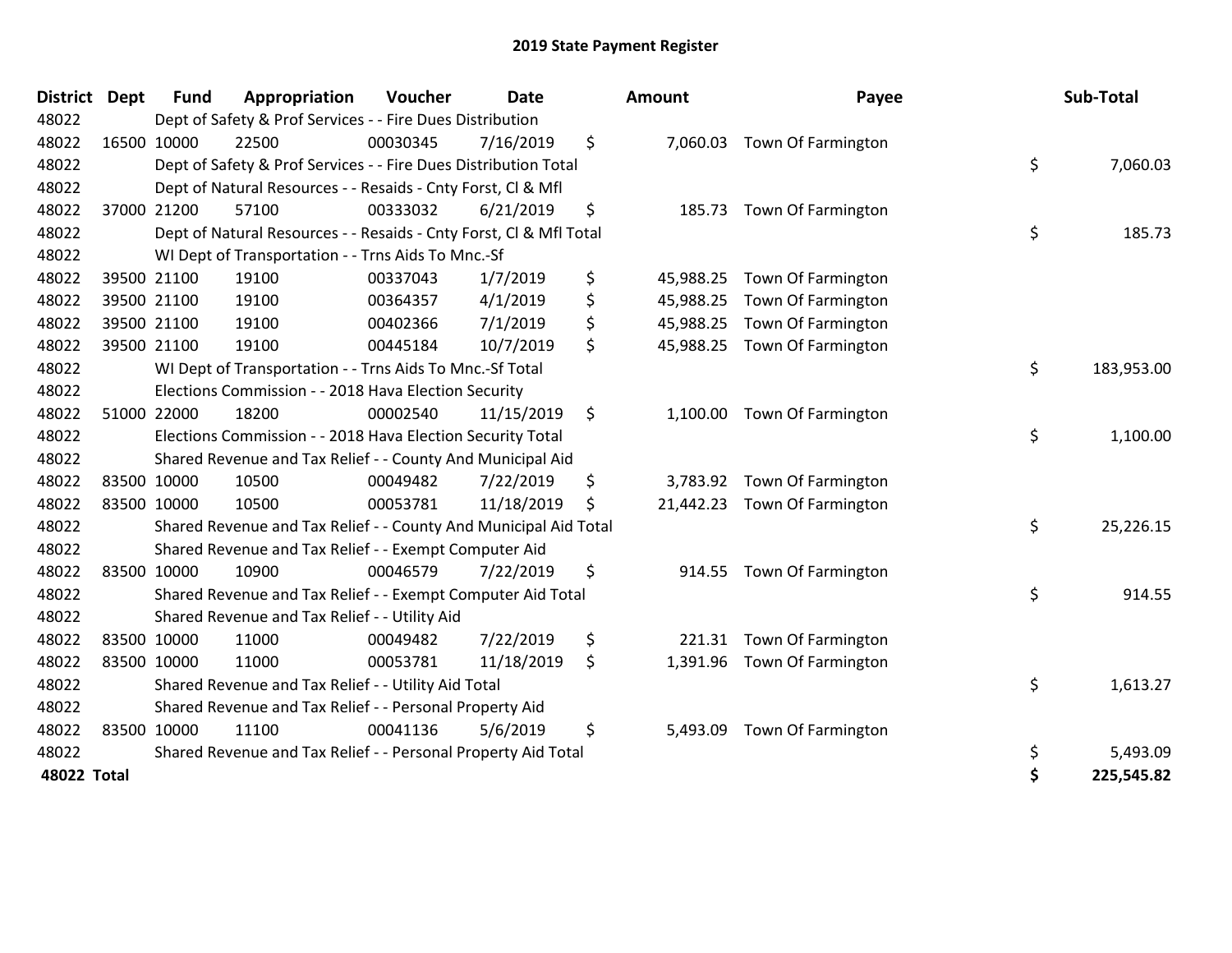| District Dept | <b>Fund</b>                                                       | Appropriation                                                      | Voucher  | <b>Date</b> |    | <b>Amount</b> | Payee                      |      | Sub-Total  |
|---------------|-------------------------------------------------------------------|--------------------------------------------------------------------|----------|-------------|----|---------------|----------------------------|------|------------|
| 48024         | Dept of Safety & Prof Services - - Fire Dues Distribution         |                                                                    |          |             |    |               |                            |      |            |
| 48024         | 16500 10000                                                       | 22500                                                              | 00030338 | 7/16/2019   | \$ |               | 7,123.62 Town Of Garfield  |      |            |
| 48024         |                                                                   | Dept of Safety & Prof Services - - Fire Dues Distribution Total    |          |             |    |               |                            | \$   | 7,123.62   |
| 48024         |                                                                   | Dept of Natural Resources - - Aids In Lieu Of Taxes - Gener        |          |             |    |               |                            |      |            |
| 48024         | 37000 10000                                                       | 50300                                                              | 00297876 | 2/12/2019   | \$ | 5,858.54      | Town Of Garfield           |      |            |
| 48024         | 37000 10000                                                       | 50300                                                              | 00313889 | 4/19/2019   | \$ | 0.80          | Town Of Garfield           |      |            |
| 48024         | 37000 10000                                                       | 50300                                                              | 00313890 | 4/19/2019   | \$ | 0.55          | Town Of Garfield           |      |            |
| 48024         |                                                                   | Dept of Natural Resources - - Aids In Lieu Of Taxes - Gener Total  |          |             |    |               |                            | \$   | 5,859.89   |
| 48024         |                                                                   | Dept of Natural Resources - - Resaids - Cnty Forst, Cl & Mfl       |          |             |    |               |                            |      |            |
| 48024         | 37000 21200                                                       | 57100                                                              | 00333033 | 6/21/2019   | \$ | 76.09         | Town Of Garfield           |      |            |
| 48024         |                                                                   | Dept of Natural Resources - - Resaids - Cnty Forst, Cl & Mfl Total |          |             |    |               |                            | \$   | 76.09      |
| 48024         |                                                                   | Dept of Natural Resources - - Aids In Lieu Of Taxes - Sum S        |          |             |    |               |                            |      |            |
| 48024         | 37000 21200                                                       | 57900                                                              | 00313888 | 4/19/2019   | \$ |               | 157.85 Town Of Garfield    |      |            |
| 48024         |                                                                   | Dept of Natural Resources - - Aids In Lieu Of Taxes - Sum S Total  |          |             |    |               |                            | \$   | 157.85     |
| 48024         |                                                                   | WI Dept of Transportation - - Trns Aids To Mnc.-Sf                 |          |             |    |               |                            |      |            |
| 48024         | 39500 21100                                                       | 19100                                                              | 00337044 | 1/7/2019    | \$ | 33,356.41     | Town Of Garfield           |      |            |
| 48024         | 39500 21100                                                       | 19100                                                              | 00364358 | 4/1/2019    | \$ |               | 33,356.41 Town Of Garfield |      |            |
| 48024         | 39500 21100                                                       | 19100                                                              | 00402367 | 7/1/2019    | \$ |               | 33,356.41 Town Of Garfield |      |            |
| 48024         | 39500 21100                                                       | 19100                                                              | 00445185 | 10/7/2019   | \$ |               | 33,356.42 Town Of Garfield |      |            |
| 48024         |                                                                   | WI Dept of Transportation - - Trns Aids To Mnc.-Sf Total           |          |             |    |               |                            | \$   | 133,425.65 |
| 48024         | Elections Commission - - 2018 Hava Election Security              |                                                                    |          |             |    |               |                            |      |            |
| 48024         | 51000 22000                                                       | 18200                                                              | 00002949 | 11/29/2019  | \$ |               | 1,200.00 Town Of Garfield  |      |            |
| 48024         |                                                                   | Elections Commission - - 2018 Hava Election Security Total         |          |             |    |               |                            | \$   | 1,200.00   |
| 48024         |                                                                   | Shared Revenue and Tax Relief - - County And Municipal Aid         |          |             |    |               |                            |      |            |
| 48024         | 83500 10000                                                       | 10500                                                              | 00049483 | 7/22/2019   | \$ |               | 2,309.51 Town Of Garfield  |      |            |
| 48024         | 83500 10000                                                       | 10500                                                              | 00053782 | 11/18/2019  | \$ |               | 13,087.19 Town Of Garfield |      |            |
| 48024         |                                                                   | Shared Revenue and Tax Relief - - County And Municipal Aid Total   |          |             |    |               |                            | \$   | 15,396.70  |
| 48024         | Shared Revenue and Tax Relief - - Exempt Computer Aid             |                                                                    |          |             |    |               |                            |      |            |
| 48024         | 83500 10000                                                       | 10900                                                              | 00046580 | 7/22/2019   | \$ |               | 4.16 Town Of Garfield      |      |            |
| 48024         | \$<br>Shared Revenue and Tax Relief - - Exempt Computer Aid Total |                                                                    |          |             |    |               |                            | 4.16 |            |
| 48024         | Shared Revenue and Tax Relief - - Utility Aid                     |                                                                    |          |             |    |               |                            |      |            |
| 48024         | 83500 10000                                                       | 11000                                                              | 00049483 | 7/22/2019   | \$ | 116.45        | <b>Town Of Garfield</b>    |      |            |
| 48024         | 83500 10000                                                       | 11000                                                              | 00053782 | 11/18/2019  | \$ |               | 686.78 Town Of Garfield    |      |            |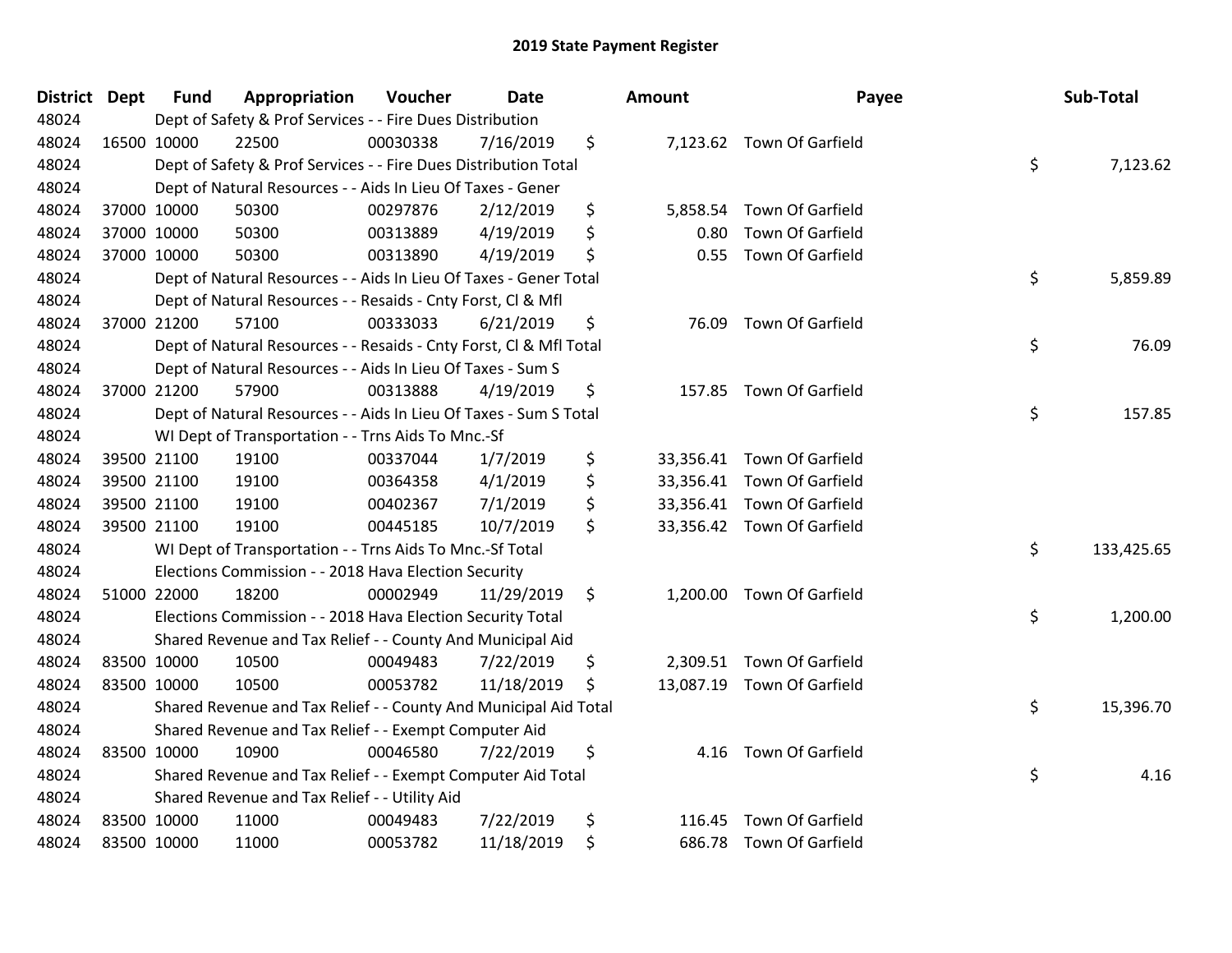| District Dept | <b>Fund</b> | Appropriation                                                 | Voucher  | Date     | Amount | Payee            | Sub-Total  |
|---------------|-------------|---------------------------------------------------------------|----------|----------|--------|------------------|------------|
| 48024         |             | Shared Revenue and Tax Relief - - Utility Aid Total           |          |          |        |                  | 803.23     |
| 48024         |             | Shared Revenue and Tax Relief - - Personal Property Aid       |          |          |        |                  |            |
| 48024         | 83500 10000 | 11100                                                         | 00041137 | 5/6/2019 | 38.43  | Town Of Garfield |            |
| 48024         |             | Shared Revenue and Tax Relief - - Personal Property Aid Total |          |          |        |                  | 38.43      |
| 48024 Total   |             |                                                               |          |          |        |                  | 164.085.62 |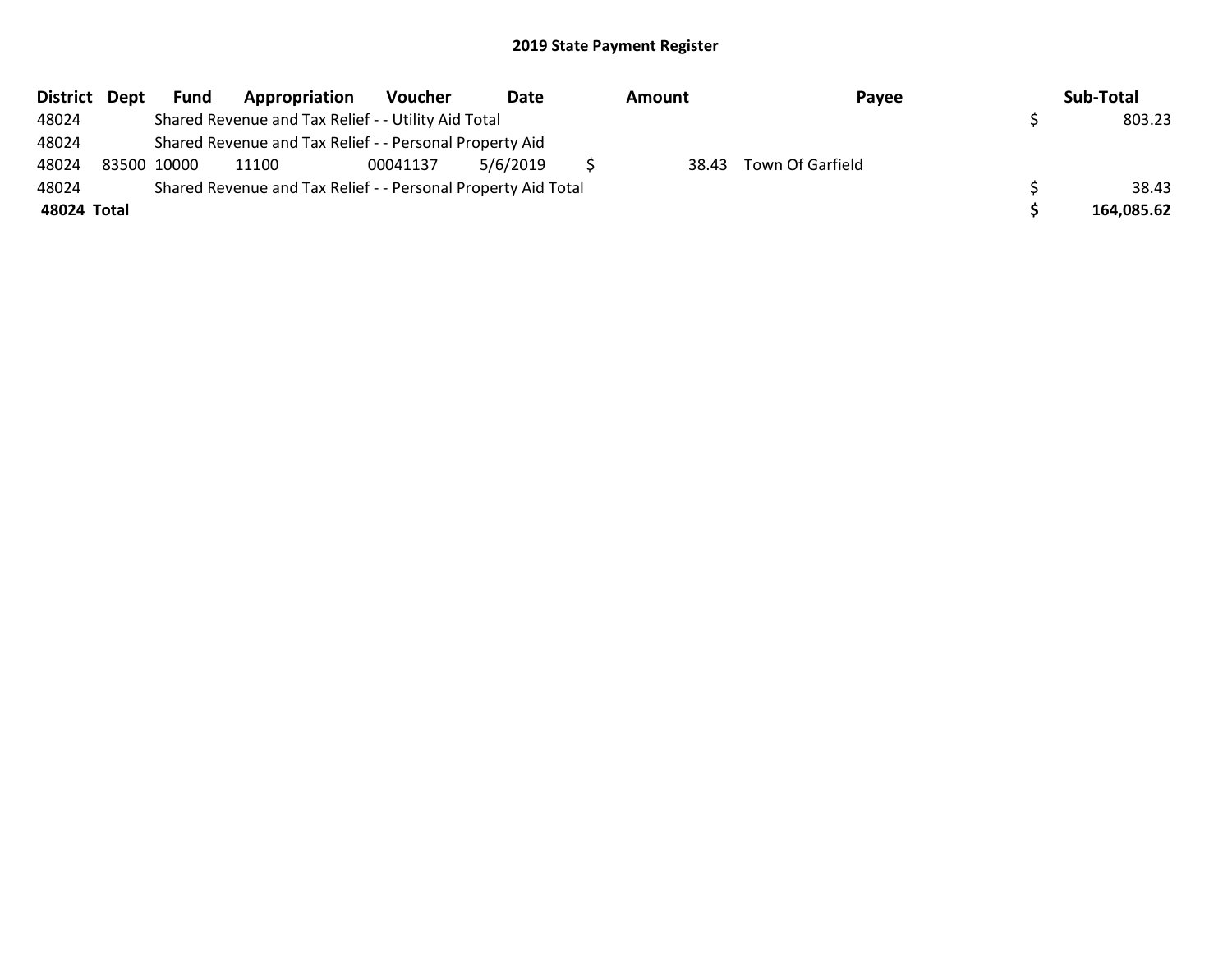| District | <b>Dept</b> | <b>Fund</b>                                   | Appropriation                                                      | Voucher  | <b>Date</b> |    | <b>Amount</b> | Payee                        | Sub-Total        |
|----------|-------------|-----------------------------------------------|--------------------------------------------------------------------|----------|-------------|----|---------------|------------------------------|------------------|
| 48026    |             |                                               | Dept of Safety & Prof Services - - Fire Dues Distribution          |          |             |    |               |                              |                  |
| 48026    |             | 16500 10000                                   | 22500                                                              | 00030200 | 7/16/2019   | \$ |               | 9,670.86 Town of Georgetown  |                  |
| 48026    |             |                                               | Dept of Safety & Prof Services - - Fire Dues Distribution Total    |          |             |    |               |                              | \$<br>9,670.86   |
| 48026    |             |                                               | Dept of Natural Resources - - Resaids - Cnty Forst, CI & Mfl       |          |             |    |               |                              |                  |
| 48026    |             | 37000 21200                                   | 57100                                                              | 00333034 | 6/21/2019   | \$ | 284.00        | Town of Georgetown           |                  |
| 48026    |             |                                               | Dept of Natural Resources - - Resaids - Cnty Forst, Cl & Mfl Total |          |             |    |               |                              | \$<br>284.00     |
| 48026    |             |                                               | Dept of Natural Resources - - Aids In Lieu Of Taxes - Sum S        |          |             |    |               |                              |                  |
| 48026    |             | 37000 21200                                   | 57900                                                              | 00314818 | 4/19/2019   | \$ | 31.09         | Town of Georgetown           |                  |
| 48026    |             | 37000 21200                                   | 57900                                                              | 00314819 | 4/19/2019   | \$ | 2.64          | Town of Georgetown           |                  |
| 48026    |             |                                               | Dept of Natural Resources - - Aids In Lieu Of Taxes - Sum S Total  |          |             |    |               |                              | \$<br>33.73      |
| 48026    |             |                                               | WI Dept of Transportation - - Trns Aids To Mnc.-Sf                 |          |             |    |               |                              |                  |
| 48026    |             | 39500 21100                                   | 19100                                                              | 00337045 | 1/7/2019    | \$ |               | 26,034.12 Town of Georgetown |                  |
| 48026    |             | 39500 21100                                   | 19100                                                              | 00364359 | 4/1/2019    | \$ |               | 26,034.12 Town of Georgetown |                  |
| 48026    |             | 39500 21100                                   | 19100                                                              | 00402368 | 7/1/2019    | \$ |               | 26,034.12 Town of Georgetown |                  |
| 48026    |             | 39500 21100                                   | 19100                                                              | 00445186 | 10/7/2019   | \$ |               | 26,034.15 Town of Georgetown |                  |
| 48026    |             |                                               | WI Dept of Transportation - - Trns Aids To Mnc.-Sf Total           |          |             |    |               |                              | \$<br>104,136.51 |
| 48026    |             |                                               | Elections Commission - - 2018 Hava Election Security               |          |             |    |               |                              |                  |
| 48026    |             | 51000 22000                                   | 18200                                                              | 00002886 | 11/26/2019  | \$ | 600.00        | Town of Georgetown           |                  |
| 48026    |             |                                               | Elections Commission - - 2018 Hava Election Security Total         |          |             |    |               |                              | \$<br>600.00     |
| 48026    |             |                                               | Shared Revenue and Tax Relief - - County And Municipal Aid         |          |             |    |               |                              |                  |
| 48026    |             | 83500 10000                                   | 10500                                                              | 00049484 | 7/22/2019   | \$ | 1,363.71      | Town of Georgetown           |                  |
| 48026    |             | 83500 10000                                   | 10500                                                              | 00053783 | 11/18/2019  | \$ | 7,727.70      | Town of Georgetown           |                  |
| 48026    |             |                                               | Shared Revenue and Tax Relief - - County And Municipal Aid Total   |          |             |    |               |                              | \$<br>9,091.41   |
| 48026    |             |                                               | Shared Revenue and Tax Relief - - Exempt Computer Aid              |          |             |    |               |                              |                  |
| 48026    |             | 83500 10000                                   | 10900                                                              | 00046581 | 7/22/2019   | \$ | 16.63         | Town of Georgetown           |                  |
| 48026    |             |                                               | Shared Revenue and Tax Relief - - Exempt Computer Aid Total        |          |             |    |               |                              | \$<br>16.63      |
| 48026    |             | Shared Revenue and Tax Relief - - Utility Aid |                                                                    |          |             |    |               |                              |                  |
| 48026    |             | 83500 10000                                   | 11000                                                              | 00049484 | 7/22/2019   | \$ | 107.74        | Town of Georgetown           |                  |
| 48026    |             | 83500 10000                                   | 11000                                                              | 00053783 | 11/18/2019  | \$ | 630.59        | Town of Georgetown           |                  |
| 48026    |             |                                               | Shared Revenue and Tax Relief - - Utility Aid Total                |          |             |    |               |                              | \$<br>738.33     |
| 48026    |             |                                               | Shared Revenue and Tax Relief - - Personal Property Aid            |          |             |    |               |                              |                  |
| 48026    |             | 83500 10000                                   | 11100                                                              | 00041138 | 5/6/2019    | \$ | 32.86         | Town of Georgetown           |                  |
| 48026    |             |                                               | Shared Revenue and Tax Relief - - Personal Property Aid Total      |          |             |    |               |                              | \$<br>32.86      |

| ount      | Payee              | Sub-Total        |
|-----------|--------------------|------------------|
| 9,670.86  | Town of Georgetown | \$<br>9,670.86   |
| 284.00    | Town of Georgetown | \$<br>284.00     |
| 31.09     | Town of Georgetown |                  |
| 2.64      | Town of Georgetown | \$<br>33.73      |
| 26,034.12 | Town of Georgetown |                  |
| 26,034.12 | Town of Georgetown |                  |
| 26,034.12 | Town of Georgetown |                  |
| 26,034.15 | Town of Georgetown |                  |
|           |                    | \$<br>104,136.51 |
| 600.00    | Town of Georgetown | \$<br>600.00     |
| 1,363.71  | Town of Georgetown |                  |
| 7,727.70  | Town of Georgetown |                  |
|           |                    | \$<br>9,091.41   |
| 16.63     | Town of Georgetown | \$<br>16.63      |
| 107.74    | Town of Georgetown |                  |
| 630.59    | Town of Georgetown |                  |
|           |                    | \$<br>738.33     |
| 32.86     | Town of Georgetown | \$<br>32.86      |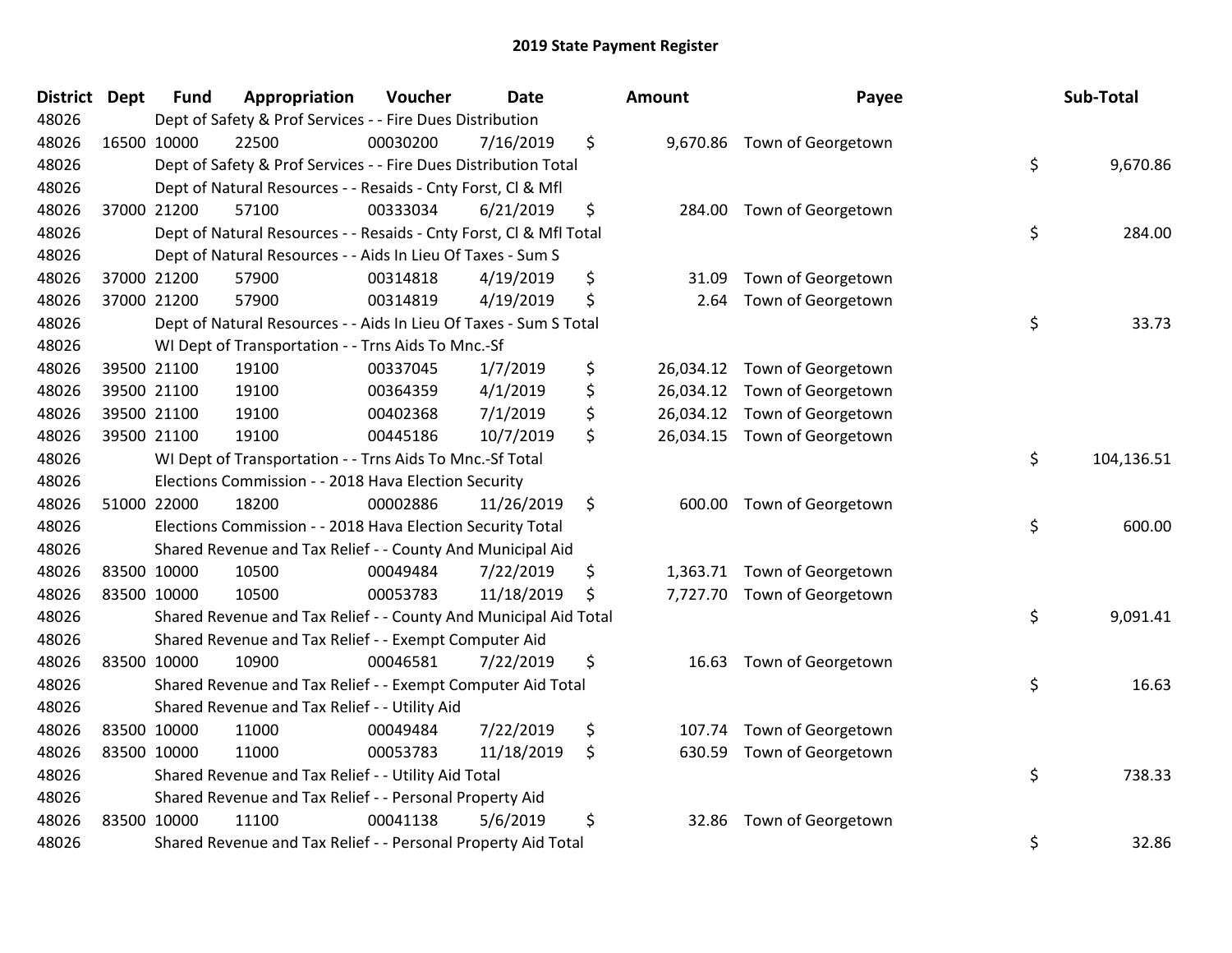| District Dept Fund | Appropriation | Voucher | Date | Amount | Payee | Sub-Total  |
|--------------------|---------------|---------|------|--------|-------|------------|
| 48026 Total        |               |         |      |        |       | 124,604.33 |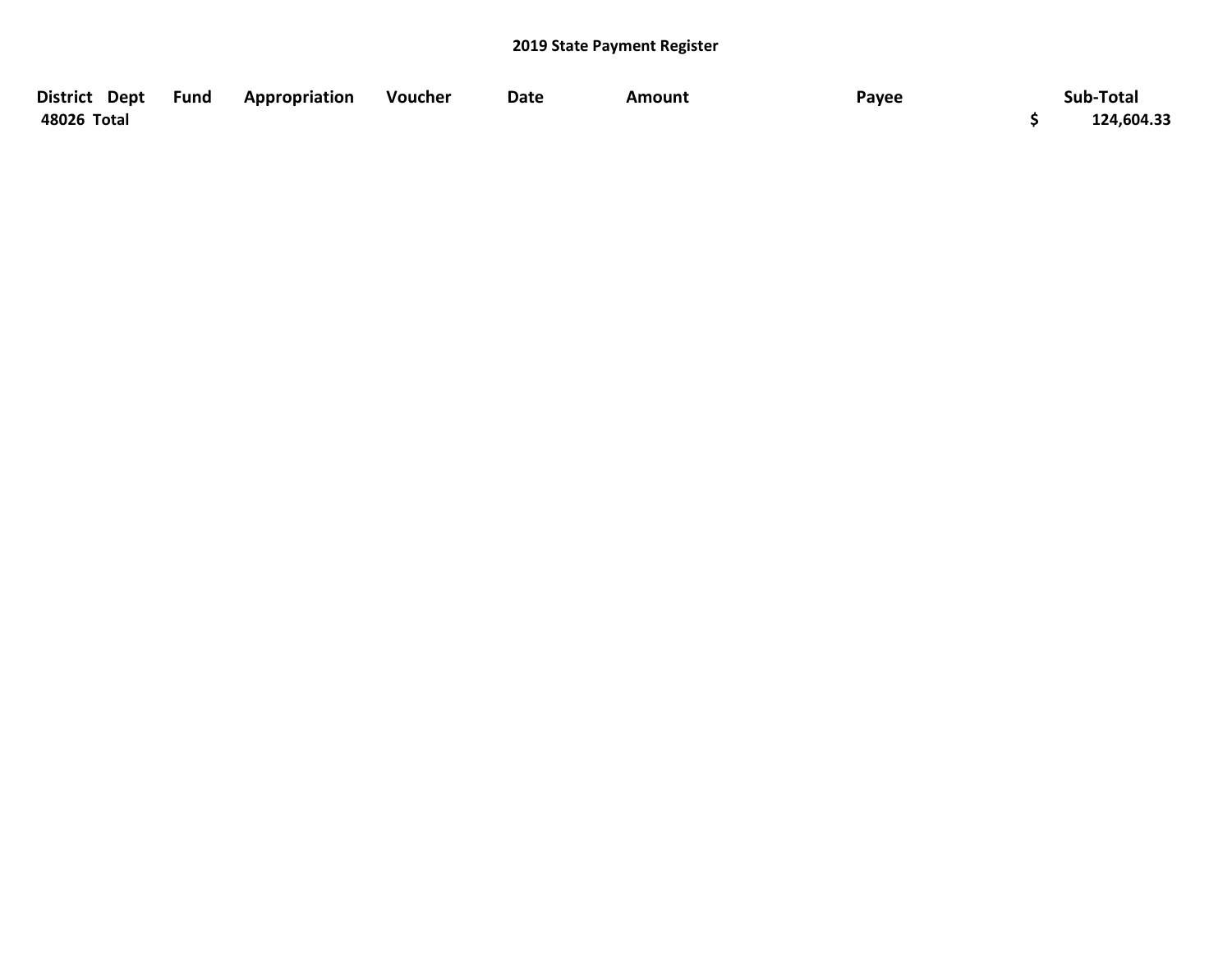| District Dept | <b>Fund</b> | Appropriation                                                      | Voucher  | <b>Date</b> | Amount          | Payee                      | Sub-Total       |
|---------------|-------------|--------------------------------------------------------------------|----------|-------------|-----------------|----------------------------|-----------------|
| 48028         |             | Dept of Safety & Prof Services - - Fire Dues Distribution          |          |             |                 |                            |                 |
| 48028         | 16500 10000 | 22500                                                              | 00030929 | 7/17/2019   | \$              | 2,625.50 Town Of Johnstown |                 |
| 48028         |             | Dept of Safety & Prof Services - - Fire Dues Distribution Total    |          |             |                 |                            | \$<br>2,625.50  |
| 48028         |             | Dept of Natural Resources - - Aids In Lieu Of Taxes - Gener        |          |             |                 |                            |                 |
| 48028         | 37000 10000 | 50300                                                              | 00297889 | 2/12/2019   | \$<br>4,719.86  | Town Of Johnstown          |                 |
| 48028         | 37000 10000 | 50300                                                              | 00314086 | 4/19/2019   | \$<br>527.30    | Town Of Johnstown          |                 |
| 48028         |             | Dept of Natural Resources - - Aids In Lieu Of Taxes - Gener Total  |          |             |                 |                            | \$<br>5,247.16  |
| 48028         |             | Dept of Natural Resources - - Resaids - Cnty Forst, CI & Mfl       |          |             |                 |                            |                 |
| 48028         | 37000 21200 | 57100                                                              | 00333035 | 6/21/2019   | \$              | 1,152.65 Town Of Johnstown |                 |
| 48028         |             | Dept of Natural Resources - - Resaids - Cnty Forst, Cl & Mfl Total |          |             |                 |                            | \$<br>1,152.65  |
| 48028         |             | Dept of Natural Resources - - Aids In Lieu Of Taxes - Sum S        |          |             |                 |                            |                 |
| 48028         | 37000 21200 | 57900                                                              | 00314084 | 4/19/2019   | \$<br>2.29      | Town Of Johnstown          |                 |
| 48028         | 37000 21200 | 57900                                                              | 00314085 | 4/19/2019   | \$<br>1,920.00  | Town Of Johnstown          |                 |
| 48028         |             | Dept of Natural Resources - - Aids In Lieu Of Taxes - Sum S Total  |          |             |                 |                            | \$<br>1,922.29  |
| 48028         |             | WI Dept of Transportation - - Trns Aids To Mnc.-Sf                 |          |             |                 |                            |                 |
| 48028         | 39500 21100 | 19100                                                              | 00337046 | 1/7/2019    | \$<br>23,436.09 | Town Of Johnstown          |                 |
| 48028         | 39500 21100 | 19100                                                              | 00364360 | 4/1/2019    | \$<br>23,436.09 | Town Of Johnstown          |                 |
| 48028         | 39500 21100 | 19100                                                              | 00402369 | 7/1/2019    | \$<br>23,436.09 | Town Of Johnstown          |                 |
| 48028         | 39500 21100 | 19100                                                              | 00445187 | 10/7/2019   | \$<br>23,436.09 | Town Of Johnstown          |                 |
| 48028         |             | WI Dept of Transportation - - Trns Aids To Mnc.-Sf Total           |          |             |                 |                            | \$<br>93,744.36 |
| 48028         |             | Elections Commission - - 2018 Hava Election Security               |          |             |                 |                            |                 |
| 48028         | 51000 22000 | 18200                                                              | 00002956 | 11/29/2019  | \$<br>600.00    | Town Of Johnstown          |                 |
| 48028         |             | Elections Commission - - 2018 Hava Election Security Total         |          |             |                 |                            | \$<br>600.00    |
| 48028         |             | Shared Revenue and Tax Relief - - County And Municipal Aid         |          |             |                 |                            |                 |
| 48028         | 83500 10000 | 10500                                                              | 00049485 | 7/22/2019   | \$<br>892.03    | Town Of Johnstown          |                 |
| 48028         | 83500 10000 | 10500                                                              | 00053784 | 11/18/2019  | \$<br>5,055.64  | Town Of Johnstown          |                 |
| 48028         |             | Shared Revenue and Tax Relief - - County And Municipal Aid Total   |          |             |                 |                            | \$<br>5,947.67  |
| 48028         |             | Shared Revenue and Tax Relief - - Exempt Computer Aid              |          |             |                 |                            |                 |
| 48028         | 83500 10000 | 10900                                                              | 00046582 | 7/22/2019   | \$<br>5.19      | Town Of Johnstown          |                 |
| 48028         |             | Shared Revenue and Tax Relief - - Exempt Computer Aid Total        |          |             |                 |                            | \$<br>5.19      |
| 48028         |             | Shared Revenue and Tax Relief - - Personal Property Aid            |          |             |                 |                            |                 |
| 48028         | 83500 10000 | 11100                                                              | 00041139 | 5/6/2019    | \$<br>225.12    | Town Of Johnstown          |                 |
| 48028         |             | Shared Revenue and Tax Relief - - Personal Property Aid Total      |          |             |                 |                            | \$<br>225.12    |

| unt       | Payee             | Sub-Total       |
|-----------|-------------------|-----------------|
| 2,625.50  | Town Of Johnstown | \$<br>2,625.50  |
| 4,719.86  | Town Of Johnstown |                 |
| 527.30    | Town Of Johnstown |                 |
|           |                   | \$<br>5,247.16  |
| 1,152.65  | Town Of Johnstown |                 |
|           |                   | \$<br>1,152.65  |
| 2.29      | Town Of Johnstown |                 |
| 1,920.00  | Town Of Johnstown |                 |
|           |                   | \$<br>1,922.29  |
| 23,436.09 | Town Of Johnstown |                 |
| 23,436.09 | Town Of Johnstown |                 |
| 23,436.09 | Town Of Johnstown |                 |
| 23,436.09 | Town Of Johnstown |                 |
|           |                   | \$<br>93,744.36 |
| 600.00    | Town Of Johnstown |                 |
|           |                   | \$<br>600.00    |
| 892.03    | Town Of Johnstown |                 |
| 5,055.64  | Town Of Johnstown |                 |
|           |                   | \$<br>5,947.67  |
| 5.19      | Town Of Johnstown |                 |
|           |                   | \$<br>5.19      |
| 225.12    | Town Of Johnstown |                 |
|           |                   | \$<br>225.12    |
|           |                   |                 |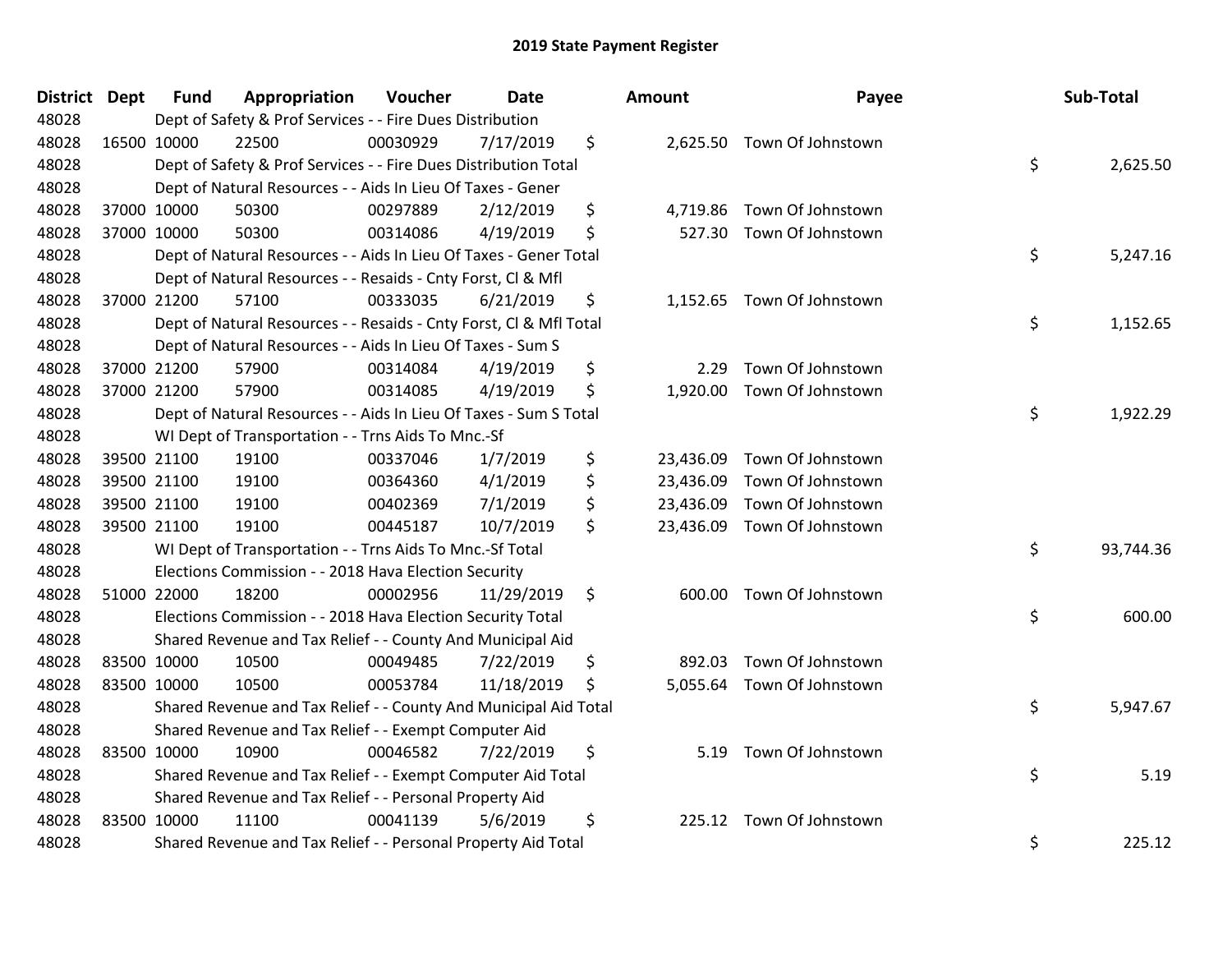| District Dept Fund | Appropriation | Voucher | Date | Amount | Payee | Sub-Total  |
|--------------------|---------------|---------|------|--------|-------|------------|
| 48028 Total        |               |         |      |        |       | 111,469.94 |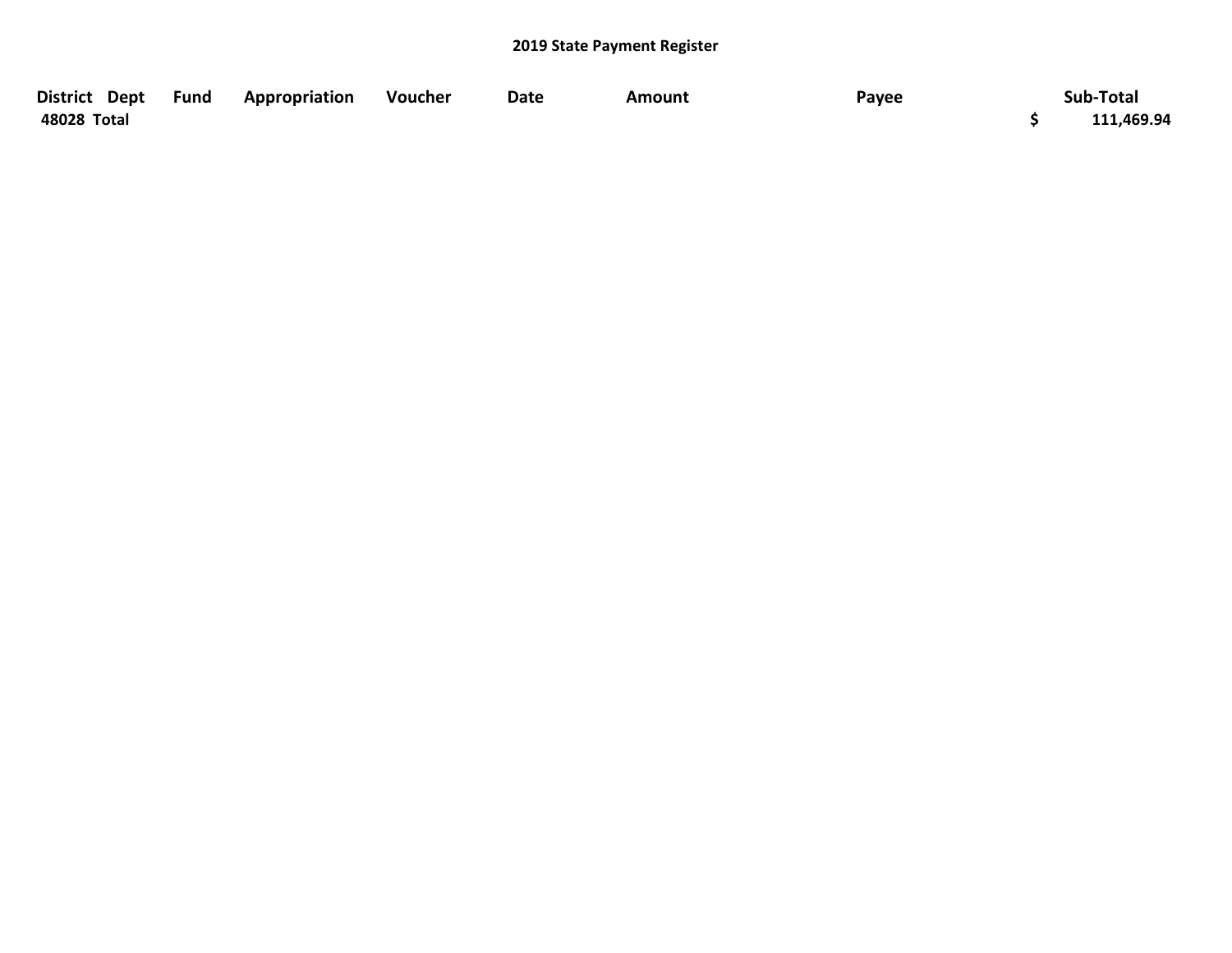| <b>District</b> | <b>Dept</b> | <b>Fund</b> | Appropriation                                                      | Voucher  | <b>Date</b> | <b>Amount</b>   | Payee                      | Sub-Total        |
|-----------------|-------------|-------------|--------------------------------------------------------------------|----------|-------------|-----------------|----------------------------|------------------|
| 48030           |             |             | Dept of Safety & Prof Services - - Fire Dues Distribution          |          |             |                 |                            |                  |
| 48030           |             | 16500 10000 | 22500                                                              | 00030754 | 7/17/2019   | \$              | 3,300.39 Town Of Laketown  |                  |
| 48030           |             |             | Dept of Safety & Prof Services - - Fire Dues Distribution Total    |          |             |                 |                            | \$<br>3,300.39   |
| 48030           |             |             | Dept of Natural Resources - - Aids In Lieu Of Taxes - Gener        |          |             |                 |                            |                  |
| 48030           |             | 37000 10000 | 50300                                                              | 00297841 | 2/12/2019   | \$<br>66.97     | Town Of Laketown           |                  |
| 48030           |             | 37000 10000 | 50300                                                              | 00313328 | 4/19/2019   | \$<br>4.90      | Town Of Laketown           |                  |
| 48030           |             |             | Dept of Natural Resources - - Aids In Lieu Of Taxes - Gener Total  |          |             |                 |                            | \$<br>71.87      |
| 48030           |             |             | Dept of Natural Resources - - Resaids - Cnty Forst, CI & Mfl       |          |             |                 |                            |                  |
| 48030           |             | 37000 21200 | 57100                                                              | 00333036 | 6/21/2019   | \$<br>298.27    | Town Of Laketown           |                  |
| 48030           |             |             | Dept of Natural Resources - - Resaids - Cnty Forst, CI & Mfl Total |          |             |                 |                            | \$<br>298.27     |
| 48030           |             |             | Dept of Natural Resources - - Aids In Lieu Of Taxes - Sum S        |          |             |                 |                            |                  |
| 48030           |             | 37000 21200 | 57900                                                              | 00313327 | 4/19/2019   | \$<br>0.49      | Town Of Laketown           |                  |
| 48030           |             | 37000 21200 | 57900                                                              | 00313329 | 4/19/2019   | \$<br>18.04     | Town Of Laketown           |                  |
| 48030           |             |             | Dept of Natural Resources - - Aids In Lieu Of Taxes - Sum S Total  |          |             |                 |                            | \$<br>18.53      |
| 48030           |             |             | WI Dept of Transportation - - Trns Aids To Mnc.-Sf                 |          |             |                 |                            |                  |
| 48030           |             | 39500 21100 | 19100                                                              | 00337047 | 1/7/2019    | \$<br>33,947.69 | Town Of Laketown           |                  |
| 48030           |             | 39500 21100 | 19100                                                              | 00364361 | 4/1/2019    | \$<br>33,947.69 | Town Of Laketown           |                  |
| 48030           |             | 39500 21100 | 19100                                                              | 00402370 | 7/1/2019    | \$              | 33,947.69 Town Of Laketown |                  |
| 48030           |             | 39500 21100 | 19100                                                              | 00445188 | 10/7/2019   | \$              | 33,947.69 Town Of Laketown |                  |
| 48030           |             |             | WI Dept of Transportation - - Trns Aids To Mnc.-Sf Total           |          |             |                 |                            | \$<br>135,790.76 |
| 48030           |             |             | Elections Commission - - 2018 Hava Election Security               |          |             |                 |                            |                  |
| 48030           |             | 51000 22000 | 18200                                                              | 00002615 | 11/18/2019  | \$              | 1,200.00 Town Of Laketown  |                  |
| 48030           |             |             | Elections Commission - - 2018 Hava Election Security Total         |          |             |                 |                            | \$<br>1,200.00   |
| 48030           |             |             | Shared Revenue and Tax Relief - - County And Municipal Aid         |          |             |                 |                            |                  |
| 48030           |             | 83500 10000 | 10500                                                              | 00049486 | 7/22/2019   | \$<br>6,927.47  | Town Of Laketown           |                  |
| 48030           |             | 83500 10000 | 10500                                                              | 00053785 | 11/18/2019  | \$              | 39,255.67 Town Of Laketown |                  |
| 48030           |             |             | Shared Revenue and Tax Relief - - County And Municipal Aid Total   |          |             |                 |                            | \$<br>46,183.14  |
| 48030           |             |             | Shared Revenue and Tax Relief - - Exempt Computer Aid              |          |             |                 |                            |                  |
| 48030           | 83500 10000 |             | 10900                                                              | 00046583 | 7/22/2019   | \$<br>58.20     | Town Of Laketown           |                  |
| 48030           |             |             | Shared Revenue and Tax Relief - - Exempt Computer Aid Total        |          |             |                 |                            | \$<br>58.20      |
| 48030           |             |             | Shared Revenue and Tax Relief - - Utility Aid                      |          |             |                 |                            |                  |
| 48030           |             | 83500 10000 | 11000                                                              | 00049486 | 7/22/2019   | \$<br>82.77     | Town Of Laketown           |                  |
| 48030           |             | 83500 10000 | 11000                                                              | 00053785 | 11/18/2019  | \$              | 467.18 Town Of Laketown    |                  |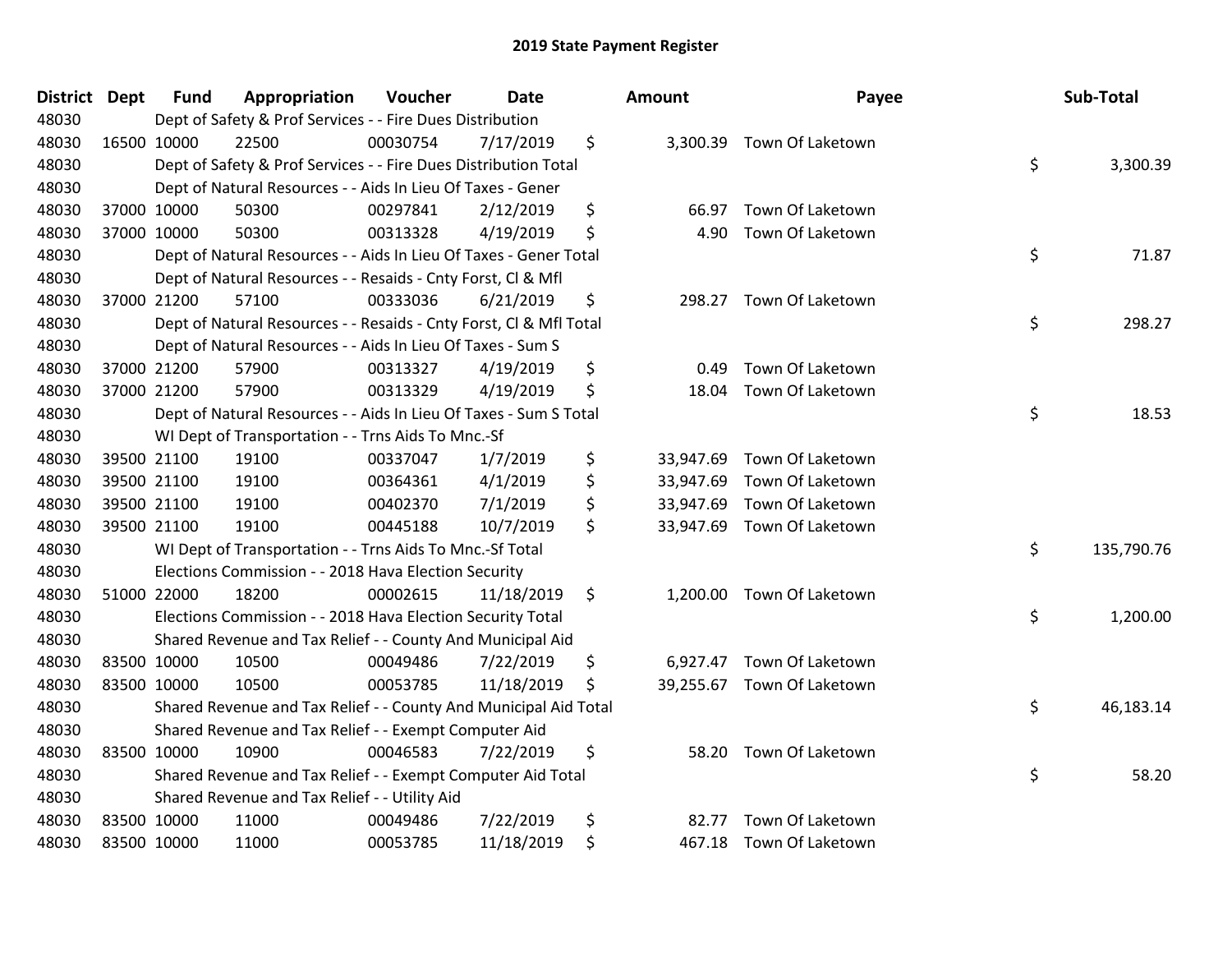| District Dept | <b>Fund</b> | Appropriation                                                 | Voucher  | Date     | Amount | Payee                   | Sub-Total  |
|---------------|-------------|---------------------------------------------------------------|----------|----------|--------|-------------------------|------------|
| 48030         |             | Shared Revenue and Tax Relief - - Utility Aid Total           |          |          |        |                         | 549.95     |
| 48030         |             | Shared Revenue and Tax Relief - - Personal Property Aid       |          |          |        |                         |            |
| 48030         | 83500 10000 | 11100                                                         | 00041140 | 5/6/2019 |        | 152.26 Town Of Laketown |            |
| 48030         |             | Shared Revenue and Tax Relief - - Personal Property Aid Total |          |          |        |                         | 152.26     |
| 48030 Total   |             |                                                               |          |          |        |                         | 187,623.37 |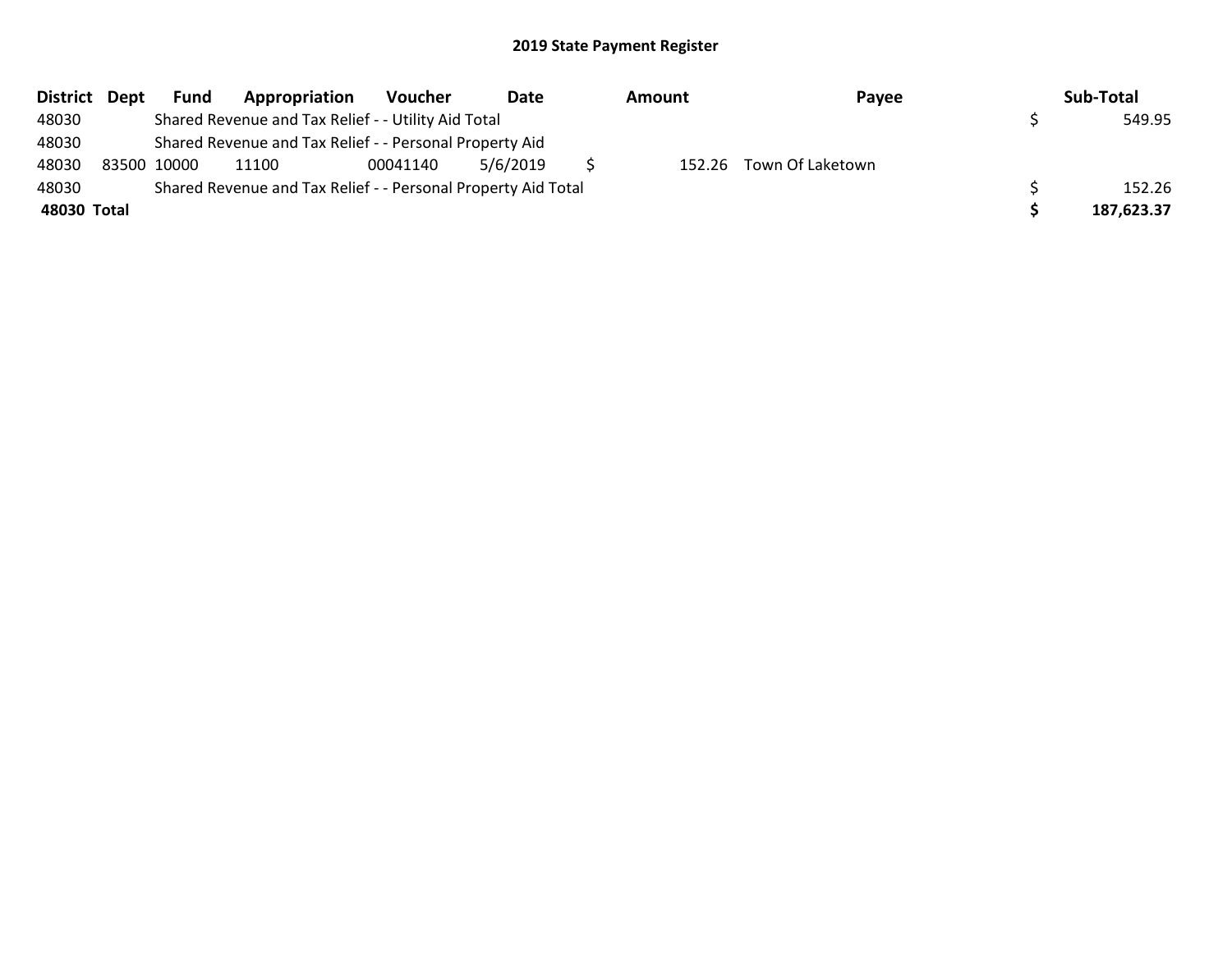| <b>District</b> | <b>Dept</b> | <b>Fund</b> | Appropriation                                                      | Voucher  | Date       | <b>Amount</b>   | Payee                     | Sub-Total        |
|-----------------|-------------|-------------|--------------------------------------------------------------------|----------|------------|-----------------|---------------------------|------------------|
| 48032           |             |             | Dept of Safety & Prof Services - - Fire Dues Distribution          |          |            |                 |                           |                  |
| 48032           |             | 16500 10000 | 22500                                                              | 00030225 | 7/16/2019  | \$              | 9,152.80 Town Of Lincoln  |                  |
| 48032           |             |             | Dept of Safety & Prof Services - - Fire Dues Distribution Total    |          |            |                 |                           | \$<br>9,152.80   |
| 48032           |             |             | Dept of Natural Resources - - Aids In Lieu Of Taxes - Gener        |          |            |                 |                           |                  |
| 48032           |             | 37000 10000 | 50300                                                              | 00297866 | 2/12/2019  | \$              | 2,749.85 Town Of Lincoln  |                  |
| 48032           |             |             | Dept of Natural Resources - - Aids In Lieu Of Taxes - Gener Total  |          |            |                 |                           | \$<br>2,749.85   |
| 48032           |             |             | Dept of Natural Resources - - Resaids - Cnty Forst, CI & Mfl       |          |            |                 |                           |                  |
| 48032           |             | 37000 21200 | 57100                                                              | 00333037 | 6/21/2019  | \$              | 174.10 Town Of Lincoln    |                  |
| 48032           |             |             | Dept of Natural Resources - - Resaids - Cnty Forst, Cl & Mfl Total |          |            |                 |                           | \$<br>174.10     |
| 48032           |             |             | WI Dept of Transportation - - Trns Aids To Mnc.-Sf                 |          |            |                 |                           |                  |
| 48032           |             | 39500 21100 | 19100                                                              | 00337048 | 1/7/2019   | \$<br>37,429.65 | Town Of Lincoln           |                  |
| 48032           |             | 39500 21100 | 19100                                                              | 00364362 | 4/1/2019   | \$<br>37,429.65 | Town Of Lincoln           |                  |
| 48032           |             | 39500 21100 | 19100                                                              | 00402371 | 7/1/2019   | \$<br>37,429.65 | Town Of Lincoln           |                  |
| 48032           |             | 39500 21100 | 19100                                                              | 00445189 | 10/7/2019  | \$              | 37,429.68 Town Of Lincoln |                  |
| 48032           |             |             | WI Dept of Transportation - - Trns Aids To Mnc.-Sf Total           |          |            |                 |                           | \$<br>149,718.63 |
| 48032           |             |             | Shared Revenue and Tax Relief - - County And Municipal Aid         |          |            |                 |                           |                  |
| 48032           |             | 83500 10000 | 10500                                                              | 00049487 | 7/22/2019  | \$              | 3,582.76 Town Of Lincoln  |                  |
| 48032           |             | 83500 10000 | 10500                                                              | 00053786 | 11/18/2019 | \$              | 20,302.30 Town Of Lincoln |                  |
| 48032           |             |             | Shared Revenue and Tax Relief - - County And Municipal Aid Total   |          |            |                 |                           | \$<br>23,885.06  |
| 48032           |             |             | Shared Revenue and Tax Relief - - Exempt Computer Aid              |          |            |                 |                           |                  |
| 48032           | 83500 10000 |             | 10900                                                              | 00046584 | 7/22/2019  | \$              | 33.26 Town Of Lincoln     |                  |
| 48032           |             |             | Shared Revenue and Tax Relief - - Exempt Computer Aid Total        |          |            |                 |                           | \$<br>33.26      |
| 48032           |             |             | Shared Revenue and Tax Relief - - Utility Aid                      |          |            |                 |                           |                  |
| 48032           |             | 83500 10000 | 11000                                                              | 00049487 | 7/22/2019  | \$<br>1,891.68  | Town Of Lincoln           |                  |
| 48032           | 83500 10000 |             | 11000                                                              | 00053786 | 11/18/2019 | \$              | 18,091.34 Town Of Lincoln |                  |
| 48032           |             |             | Shared Revenue and Tax Relief - - Utility Aid Total                |          |            |                 |                           | \$<br>19,983.02  |
| 48032           |             |             | Shared Revenue and Tax Relief - - Personal Property Aid            |          |            |                 |                           |                  |
| 48032           |             | 83500 10000 | 11100                                                              | 00041141 | 5/6/2019   | \$              | 1,792.24 Town Of Lincoln  |                  |
| 48032           |             |             | Shared Revenue and Tax Relief - - Personal Property Aid Total      |          |            |                 |                           | \$<br>1,792.24   |
| 48032 Total     |             |             |                                                                    |          |            |                 |                           | \$<br>207,488.96 |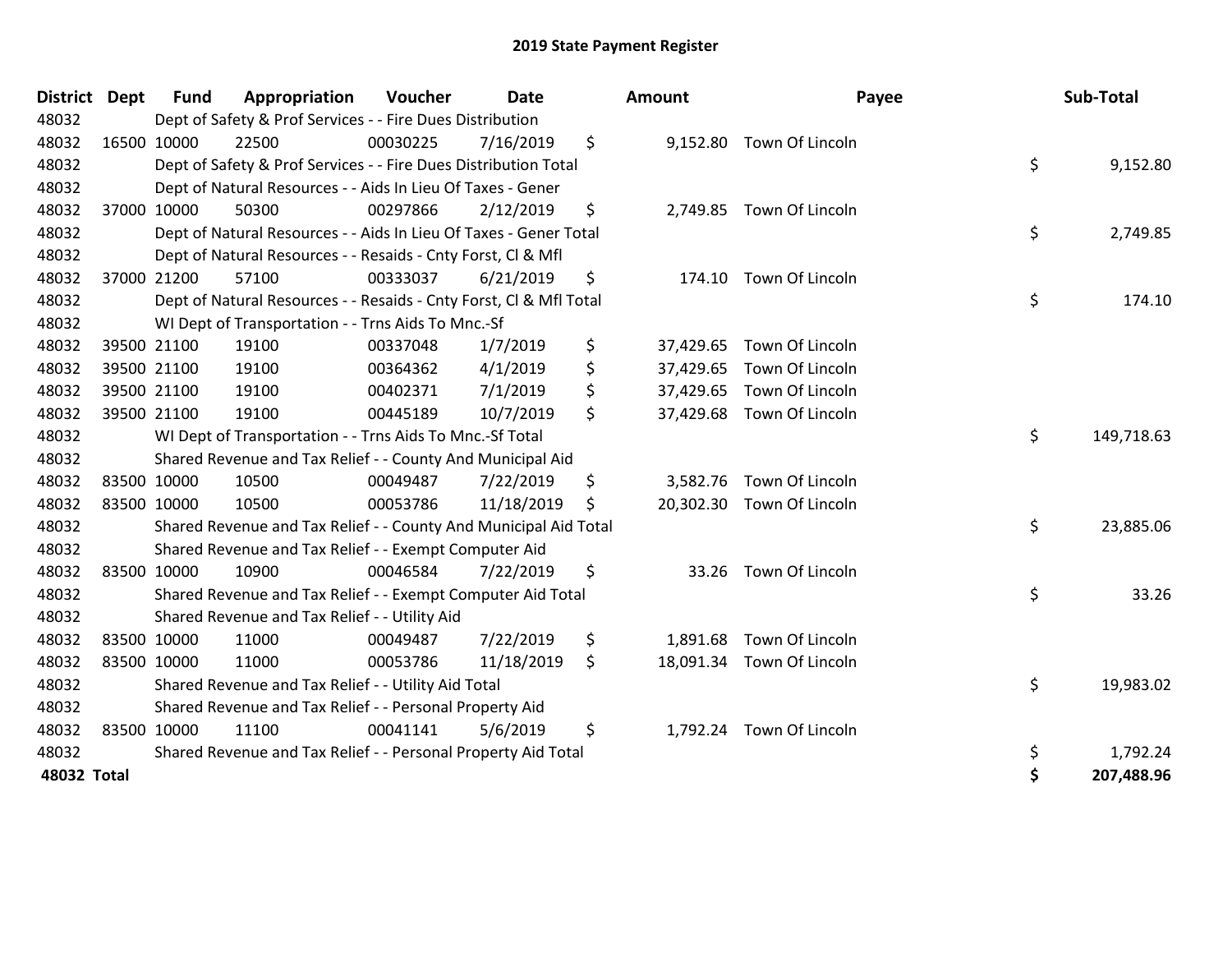| <b>District Dept</b> | <b>Fund</b> | Appropriation                                                      | Voucher  | <b>Date</b> | <b>Amount</b>   |                          | Payee | Sub-Total |
|----------------------|-------------|--------------------------------------------------------------------|----------|-------------|-----------------|--------------------------|-------|-----------|
| 48034                |             | Dept of Safety & Prof Services - - Fire Dues Distribution          |          |             |                 |                          |       |           |
| 48034                | 16500 10000 | 22500                                                              | 00031493 | 7/18/2019   | \$              | 833.20 Town Of Lorain    |       |           |
| 48034                |             | Dept of Safety & Prof Services - - Fire Dues Distribution Total    |          |             |                 |                          | \$    | 833.20    |
| 48034                |             | Dept of Natural Resources - - Aids In Lieu Of Taxes - Gener        |          |             |                 |                          |       |           |
| 48034                | 37000 10000 | 50300                                                              | 00297880 | 2/12/2019   | \$<br>3,850.20  | Town Of Lorain           |       |           |
| 48034                | 37000 10000 | 50300                                                              | 00297881 | 2/12/2019   | \$<br>2,196.63  | Town Of Lorain           |       |           |
| 48034                | 37000 10000 | 50300                                                              | 00313924 | 4/19/2019   | \$<br>122.00    | Town Of Lorain           |       |           |
| 48034                | 37000 10000 | 50300                                                              | 00313925 | 4/19/2019   | \$<br>97.39     | Town Of Lorain           |       |           |
| 48034                |             | Dept of Natural Resources - - Aids In Lieu Of Taxes - Gener Total  |          |             |                 |                          | \$    | 6,266.22  |
| 48034                |             | Dept of Natural Resources - - Resaids - Cnty Forst, Cl & Mfl       |          |             |                 |                          |       |           |
| 48034                | 37000 21200 | 57100                                                              | 00333038 | 6/21/2019   | \$              | 1,618.11 Town Of Lorain  |       |           |
| 48034                |             | Dept of Natural Resources - - Resaids - Cnty Forst, Cl & Mfl Total |          |             |                 |                          | \$    | 1,618.11  |
| 48034                |             | Dept of Natural Resources - - Aids In Lieu Of Taxes - Sum S        |          |             |                 |                          |       |           |
| 48034                | 37000 21200 | 57900                                                              | 00313923 | 4/19/2019   | \$<br>1,065.67  | Town Of Lorain           |       |           |
| 48034                | 37000 21200 | 57900                                                              | 00313926 | 4/19/2019   | \$<br>448.48    | Town Of Lorain           |       |           |
| 48034                |             | Dept of Natural Resources - - Aids In Lieu Of Taxes - Sum S Total  |          |             |                 |                          | \$    | 1,514.15  |
| 48034                |             | WI Dept of Transportation - - Trns Aids To Mnc.-Sf                 |          |             |                 |                          |       |           |
| 48034                | 39500 21100 | 19100                                                              | 00337049 | 1/7/2019    | \$              | 15,799.87 Town Of Lorain |       |           |
| 48034                | 39500 21100 | 19100                                                              | 00364363 | 4/1/2019    | \$<br>15,799.87 | Town Of Lorain           |       |           |
| 48034                | 39500 21100 | 19100                                                              | 00402372 | 7/1/2019    | \$<br>15,799.87 | Town Of Lorain           |       |           |
| 48034                | 39500 21100 | 19100                                                              | 00445190 | 10/7/2019   | \$              | 15,799.87 Town Of Lorain |       |           |
| 48034                |             | WI Dept of Transportation - - Trns Aids To Mnc.-Sf Total           |          |             |                 |                          | \$    | 63,199.48 |
| 48034                |             | Elections Commission - - 2018 Hava Election Security               |          |             |                 |                          |       |           |
| 48034                | 51000 22000 | 18200                                                              | 00002874 | 11/22/2019  | \$              | 1,200.00 Town Of Lorain  |       |           |
| 48034                |             | Elections Commission - - 2018 Hava Election Security Total         |          |             |                 |                          | \$    | 1,200.00  |
| 48034                |             | Shared Revenue and Tax Relief - - County And Municipal Aid         |          |             |                 |                          |       |           |
| 48034                | 83500 10000 | 10500                                                              | 00049488 | 7/22/2019   | \$<br>3,002.53  | Town Of Lorain           |       |           |
| 48034                | 83500 10000 | 10500                                                              | 00053787 | 11/18/2019  | \$              | 17,014.31 Town Of Lorain |       |           |
| 48034                |             | Shared Revenue and Tax Relief - - County And Municipal Aid Total   |          |             |                 |                          | \$    | 20,016.84 |
| 48034                |             | Shared Revenue and Tax Relief - - Utility Aid                      |          |             |                 |                          |       |           |
| 48034                | 83500 10000 | 11000                                                              | 00049488 | 7/22/2019   | \$<br>31.53     | Town Of Lorain           |       |           |
| 48034                | 83500 10000 | 11000                                                              | 00053787 | 11/18/2019  | \$<br>184.51    | Town Of Lorain           |       |           |
| 48034                |             | Shared Revenue and Tax Relief - - Utility Aid Total                |          |             |                 |                          | \$    | 216.04    |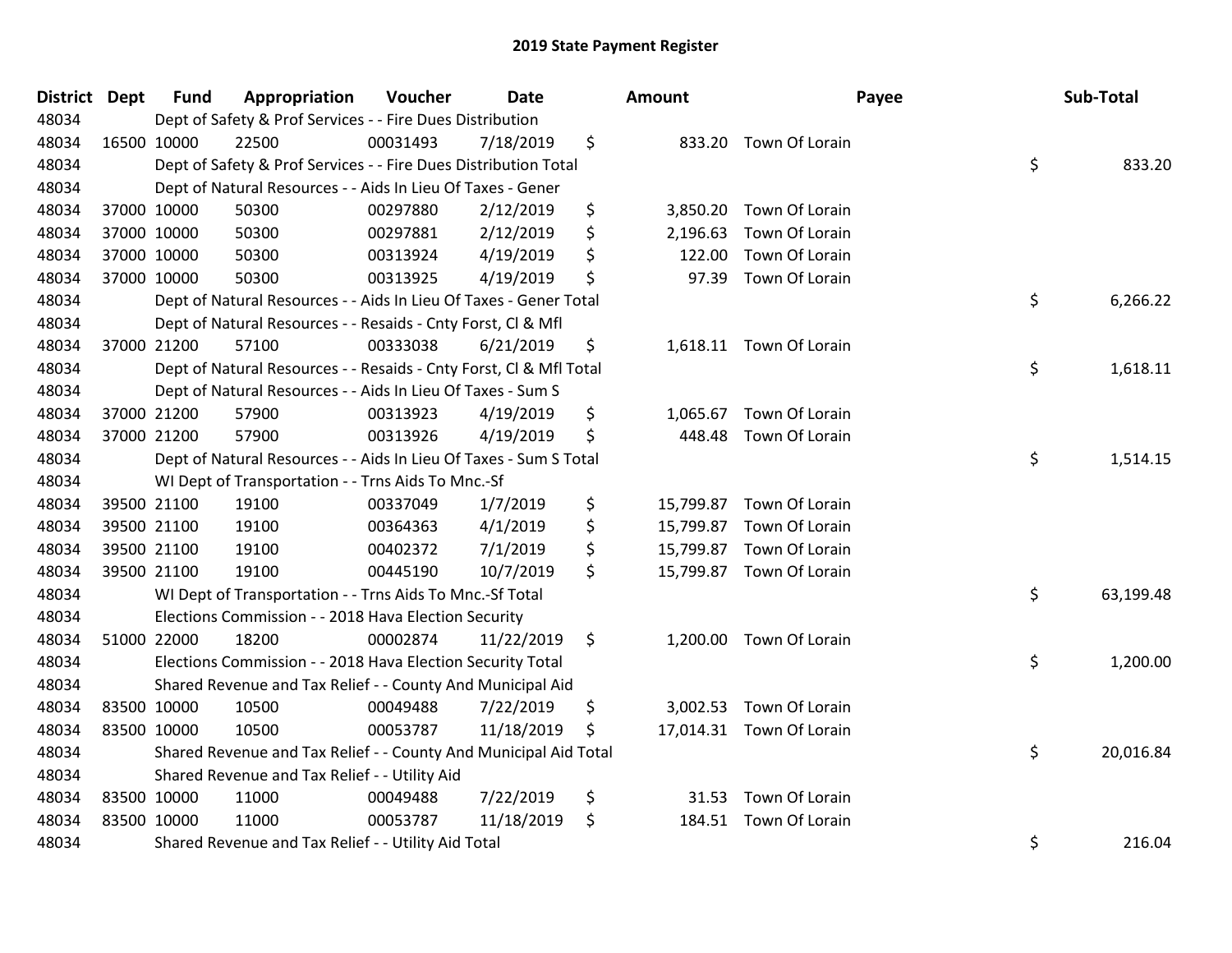| District Dept | Fund        | Appropriation                                                 | <b>Voucher</b> | Date     | Amount | Payee          | Sub-Total |
|---------------|-------------|---------------------------------------------------------------|----------------|----------|--------|----------------|-----------|
| 48034         |             | Shared Revenue and Tax Relief - - Personal Property Aid       |                |          |        |                |           |
| 48034         | 83500 10000 | 11100                                                         | 00041142       | 5/6/2019 | 15.49  | Town Of Lorain |           |
| 48034         |             | Shared Revenue and Tax Relief - - Personal Property Aid Total |                |          |        |                | 15.49     |
| 48034 Total   |             |                                                               |                |          |        |                | 94,879.53 |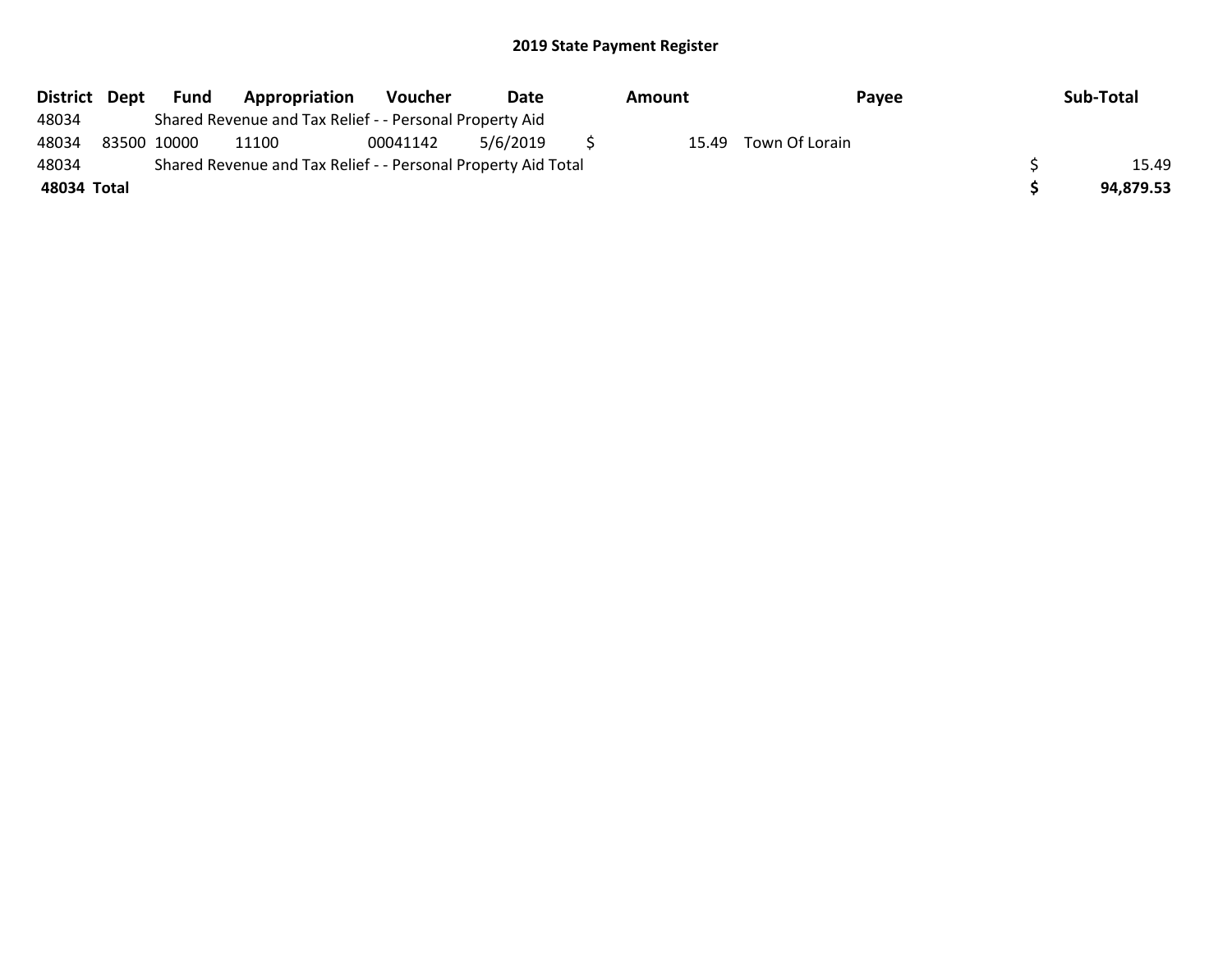| District Dept |             | <b>Fund</b> | Appropriation                                                      | Voucher  | <b>Date</b> | <b>Amount</b>   |                        | Payee | Sub-Total  |
|---------------|-------------|-------------|--------------------------------------------------------------------|----------|-------------|-----------------|------------------------|-------|------------|
| 48036         |             |             | Dept of Safety & Prof Services - - Fire Dues Distribution          |          |             |                 |                        |       |            |
| 48036         | 16500 10000 |             | 22500                                                              | 00030842 | 7/17/2019   | \$              | 2,911.26 Town Of Luck  |       |            |
| 48036         |             |             | Dept of Safety & Prof Services - - Fire Dues Distribution Total    |          |             |                 |                        | \$    | 2,911.26   |
| 48036         |             |             | Dept of Natural Resources - - Aids In Lieu Of Taxes - Gener        |          |             |                 |                        |       |            |
| 48036         |             | 37000 10000 | 50300                                                              | 00297905 | 2/12/2019   | \$              | 62,847.59 Town Of Luck |       |            |
| 48036         |             | 37000 10000 | 50300                                                              | 00297906 | 2/12/2019   | \$<br>16,568.05 | Town Of Luck           |       |            |
| 48036         |             | 37000 10000 | 50300                                                              | 00314413 | 4/19/2019   | \$<br>24.30     | Town Of Luck           |       |            |
| 48036         |             |             | Dept of Natural Resources - - Aids In Lieu Of Taxes - Gener Total  |          |             |                 |                        | \$    | 79,439.94  |
| 48036         |             |             | Dept of Natural Resources - - Gen Program Ops-State Funds          |          |             |                 |                        |       |            |
| 48036         |             | 37000 21200 | 16100                                                              | 00286168 | 1/4/2019    | \$              | 350.00 Town Of Luck    |       |            |
| 48036         |             |             | Dept of Natural Resources - - Gen Program Ops-State Funds Total    |          |             |                 |                        | \$    | 350.00     |
| 48036         |             |             | Dept of Natural Resources - - Resaids - Cnty Forst, Cl & Mfl       |          |             |                 |                        |       |            |
| 48036         |             | 37000 21200 | 57100                                                              | 00333039 | 7/24/2019   | \$              | 531.69 Town Of Luck    |       |            |
| 48036         |             |             | Dept of Natural Resources - - Resaids - Cnty Forst, Cl & Mfl Total |          |             |                 |                        | \$    | 531.69     |
| 48036         |             |             | Dept of Natural Resources - - Aids In Lieu Of Taxes - Sum S        |          |             |                 |                        |       |            |
| 48036         |             | 37000 21200 | 57900                                                              | 00314414 | 4/19/2019   | \$              | 15.00 Town Of Luck     |       |            |
| 48036         |             |             | Dept of Natural Resources - - Aids In Lieu Of Taxes - Sum S Total  |          |             |                 |                        | \$    | 15.00      |
| 48036         |             |             | WI Dept of Transportation - - Trns Aids To Mnc.-Sf                 |          |             |                 |                        |       |            |
| 48036         |             | 39500 21100 | 19100                                                              | 00337050 | 1/7/2019    | \$              | 28,883.01 Town Of Luck |       |            |
| 48036         |             | 39500 21100 | 19100                                                              | 00364364 | 4/1/2019    | \$              | 28,883.01 Town Of Luck |       |            |
| 48036         |             | 39500 21100 | 19100                                                              | 00402373 | 7/1/2019    | \$              | 28,883.01 Town Of Luck |       |            |
| 48036         |             | 39500 21100 | 19100                                                              | 00445191 | 10/7/2019   | \$              | 28,883.01 Town Of Luck |       |            |
| 48036         |             |             | WI Dept of Transportation - - Trns Aids To Mnc.-Sf Total           |          |             |                 |                        | \$    | 115,532.04 |
| 48036         |             |             | WI Dept of Transportation - - Loc Rd Imp Prg St Fd                 |          |             |                 |                        |       |            |
| 48036         |             | 39500 21100 | 27800                                                              | 00386173 | 5/24/2019   | \$              | 17,554.32 Town Of Luck |       |            |
| 48036         |             |             | WI Dept of Transportation - - Loc Rd Imp Prg St Fd Total           |          |             |                 |                        | \$    | 17,554.32  |
| 48036         |             |             | Elections Commission - - 2018 Hava Election Security               |          |             |                 |                        |       |            |
| 48036         |             | 51000 22000 | 18200                                                              | 00002953 | 12/4/2019   | \$              | 800.00 Town Of Luck    |       |            |
| 48036         |             |             | Elections Commission - - 2018 Hava Election Security Total         |          |             |                 |                        | \$    | 800.00     |
| 48036         |             |             | Shared Revenue and Tax Relief - - County And Municipal Aid         |          |             |                 |                        |       |            |
| 48036         |             | 83500 10000 | 10500                                                              | 00053788 | 11/18/2019  | \$              | 34,407.80 Town Of Luck |       |            |
| 48036         |             |             | Shared Revenue and Tax Relief - - County And Municipal Aid Total   |          |             |                 |                        | \$    | 34,407.80  |
| 48036         |             |             | Shared Revenue and Tax Relief - - Exempt Computer Aid              |          |             |                 |                        |       |            |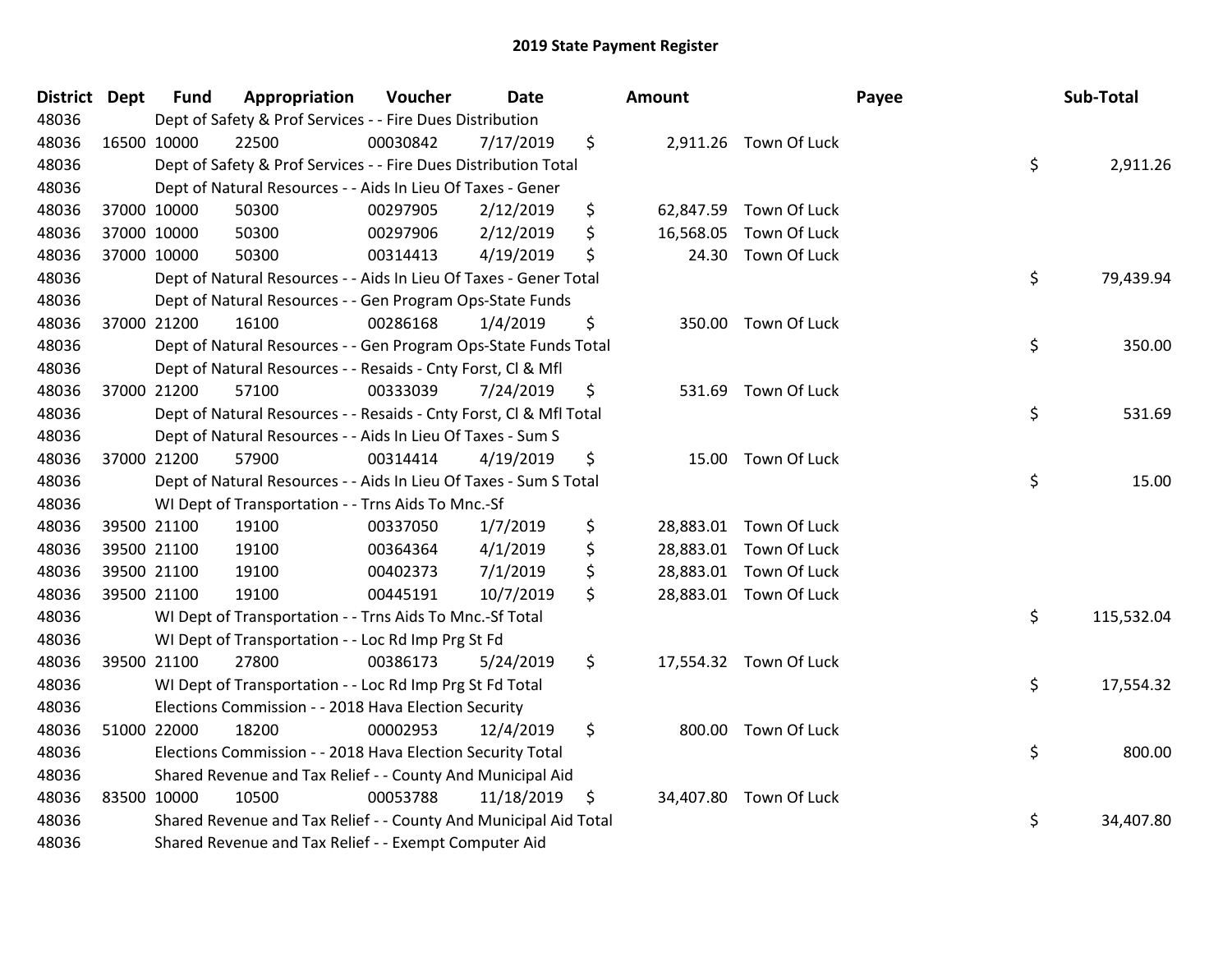| <b>District</b> | Dept        | Fund | Appropriation                                                 | <b>Voucher</b> | Date       |    | Amount   |              | Payee | Sub-Total  |
|-----------------|-------------|------|---------------------------------------------------------------|----------------|------------|----|----------|--------------|-------|------------|
| 48036           | 83500 10000 |      | 10900                                                         | 00046585       | 7/22/2019  | \$ | 36.37    | Town Of Luck |       |            |
| 48036           |             |      | Shared Revenue and Tax Relief - - Exempt Computer Aid Total   |                |            |    |          |              |       | 36.37      |
| 48036           |             |      | Shared Revenue and Tax Relief - - Utility Aid                 |                |            |    |          |              |       |            |
| 48036           | 83500 10000 |      | 11000                                                         | 00049489       | 7/22/2019  | S  | 258.77   | Town Of Luck |       |            |
| 48036           | 83500 10000 |      | 11000                                                         | 00053788       | 11/18/2019 | S  | 1,513.61 | Town Of Luck |       |            |
| 48036           |             |      | Shared Revenue and Tax Relief - - Utility Aid Total           |                |            |    |          |              |       | 1,772.38   |
| 48036           |             |      | Shared Revenue and Tax Relief - - Personal Property Aid       |                |            |    |          |              |       |            |
| 48036           | 83500 10000 |      | 11100                                                         | 00041143       | 5/6/2019   | \$ | 347.73   | Town Of Luck |       |            |
| 48036           |             |      | Shared Revenue and Tax Relief - - Personal Property Aid Total |                |            |    |          |              |       | 347.73     |
| 48036 Total     |             |      |                                                               |                |            |    |          |              |       | 253,698.53 |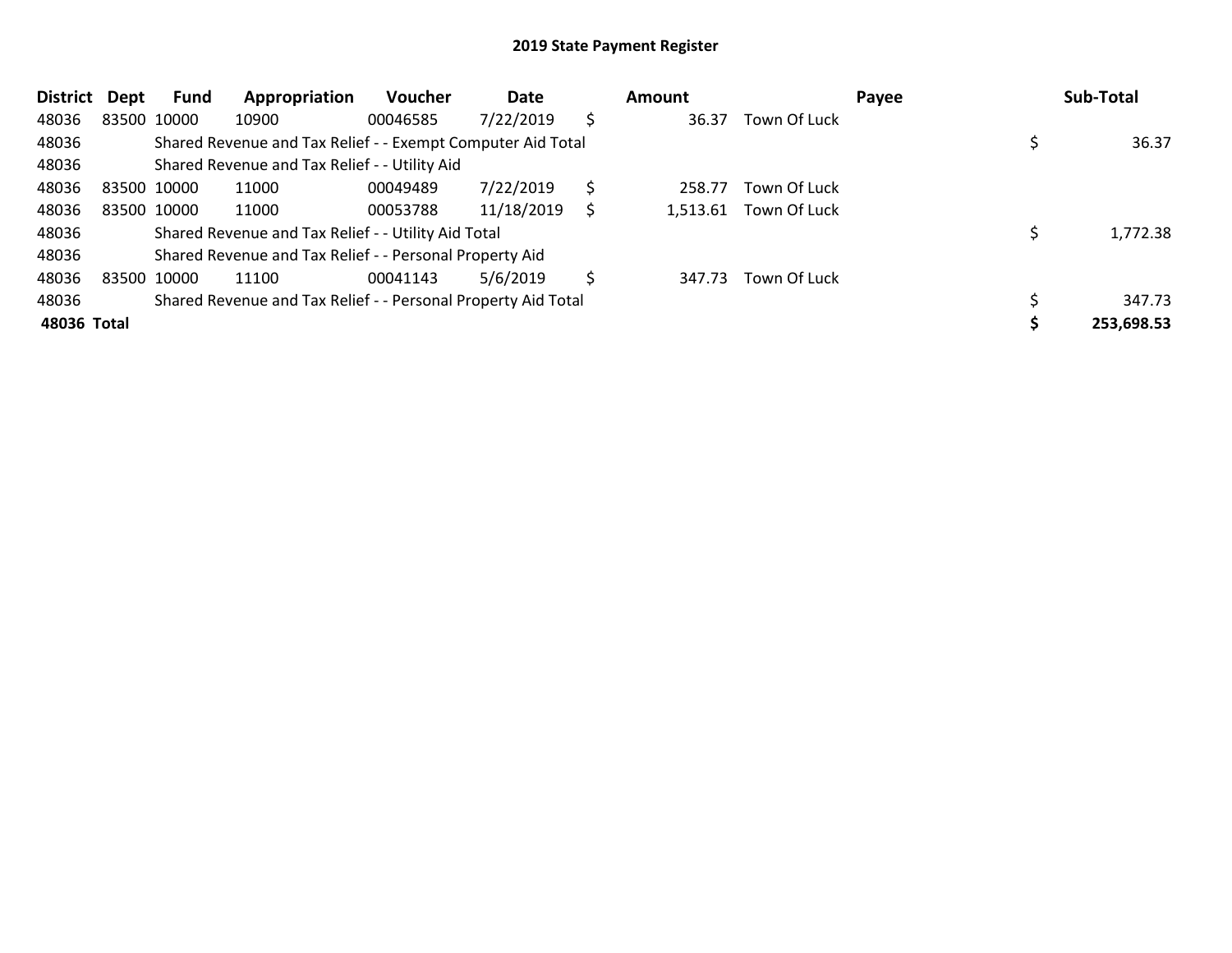| <b>District</b> | Dept | <b>Fund</b> | Appropriation                                                      | Voucher  | <b>Date</b> | <b>Amount</b>   | Payee                   | Sub-Total       |
|-----------------|------|-------------|--------------------------------------------------------------------|----------|-------------|-----------------|-------------------------|-----------------|
| 48038           |      |             | Dept of Safety & Prof Services - - Fire Dues Distribution          |          |             |                 |                         |                 |
| 48038           |      | 16500 10000 | 22500                                                              | 00031290 | 7/18/2019   | \$<br>1,477.80  | Town Of Mckinley        |                 |
| 48038           |      |             | Dept of Safety & Prof Services - - Fire Dues Distribution Total    |          |             |                 |                         | \$<br>1,477.80  |
| 48038           |      |             | Dept of Natural Resources - - Aids In Lieu Of Taxes - Gener        |          |             |                 |                         |                 |
| 48038           |      | 37000 10000 | 50300                                                              | 00313516 | 4/19/2019   | \$<br>1.00      | Town Of Mckinley        |                 |
| 48038           |      |             | Dept of Natural Resources - - Aids In Lieu Of Taxes - Gener Total  |          |             |                 |                         | \$<br>1.00      |
| 48038           |      |             | Dept of Natural Resources - - Resaids - Cnty Forst, CI & Mfl       |          |             |                 |                         |                 |
| 48038           |      | 37000 21200 | 57100                                                              | 00333040 | 6/21/2019   | \$<br>1,919.28  | Town Of Mckinley        |                 |
| 48038           |      |             | Dept of Natural Resources - - Resaids - Cnty Forst, Cl & Mfl Total |          |             |                 |                         | \$<br>1,919.28  |
| 48038           |      |             | WI Dept of Transportation - - Trns Aids To Mnc.-Sf                 |          |             |                 |                         |                 |
| 48038           |      | 39500 21100 | 19100                                                              | 00337051 | 1/7/2019    | \$<br>22,056.44 | Town Of Mckinley        |                 |
| 48038           |      | 39500 21100 | 19100                                                              | 00364365 | 4/1/2019    | \$<br>22,056.44 | Town Of Mckinley        |                 |
| 48038           |      | 39500 21100 | 19100                                                              | 00402374 | 7/1/2019    | \$<br>22,056.44 | Town Of Mckinley        |                 |
| 48038           |      | 39500 21100 | 19100                                                              | 00445192 | 10/7/2019   | \$<br>22,056.45 | Town Of Mckinley        |                 |
| 48038           |      |             | WI Dept of Transportation - - Trns Aids To Mnc.-Sf Total           |          |             |                 |                         | \$<br>88,225.77 |
| 48038           |      |             | Shared Revenue and Tax Relief - - County And Municipal Aid         |          |             |                 |                         |                 |
| 48038           |      | 83500 10000 | 10500                                                              | 00049490 | 7/22/2019   | \$<br>2,662.70  | <b>Town Of Mckinley</b> |                 |
| 48038           |      | 83500 10000 | 10500                                                              | 00053789 | 11/18/2019  | \$<br>15,088.62 | Town Of Mckinley        |                 |
| 48038           |      |             | Shared Revenue and Tax Relief - - County And Municipal Aid Total   |          |             |                 |                         | \$<br>17,751.32 |
| 48038           |      |             | Shared Revenue and Tax Relief - - Personal Property Aid            |          |             |                 |                         |                 |
| 48038           |      | 83500 10000 | 11100                                                              | 00041144 | 5/6/2019    | \$<br>4.66      | Town Of Mckinley        |                 |
| 48038           |      |             | Shared Revenue and Tax Relief - - Personal Property Aid Total      |          |             |                 |                         | \$<br>4.66      |
| 48038 Total     |      |             |                                                                    |          |             |                 |                         | 109,379.83      |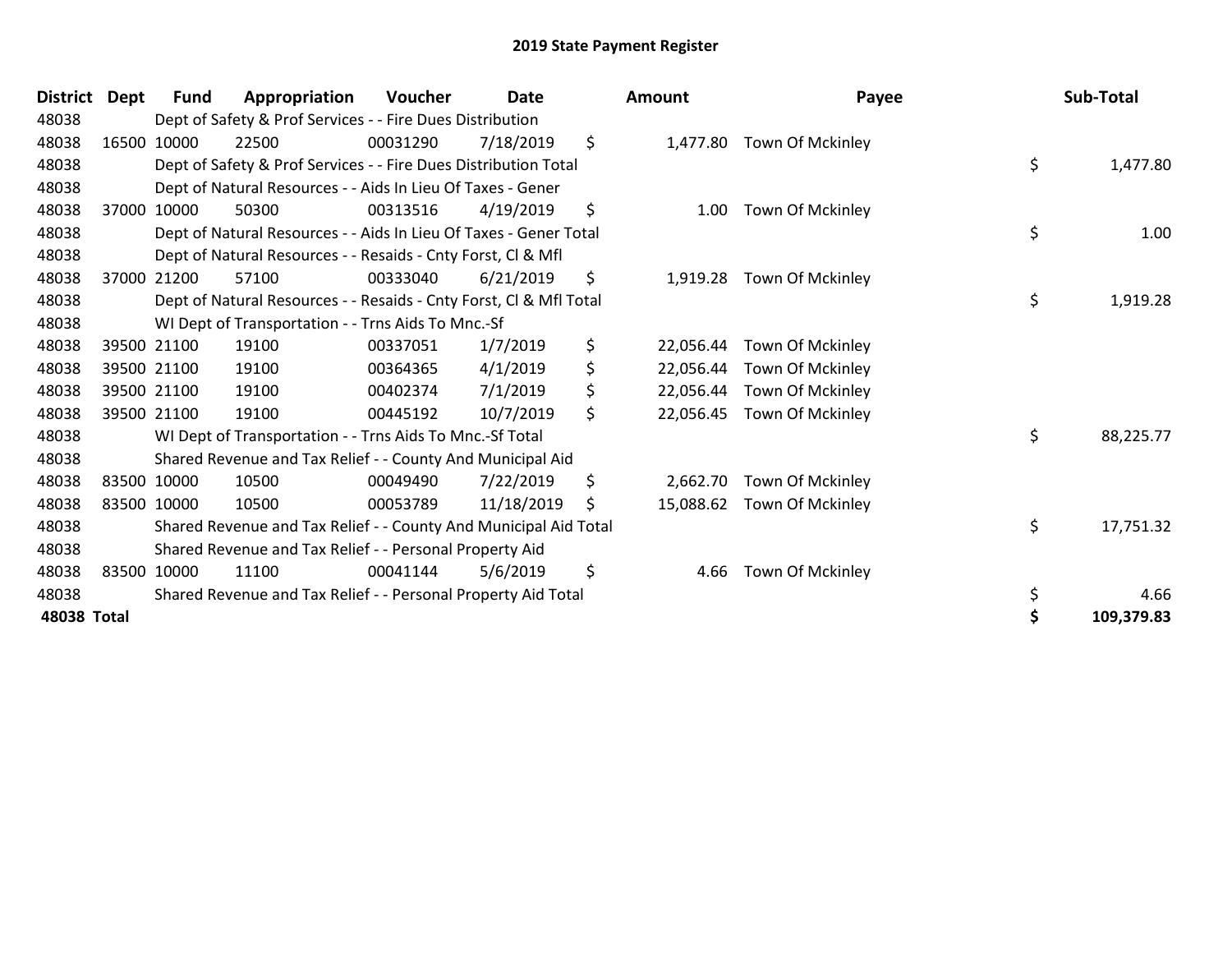| <b>District</b> | <b>Dept</b> | <b>Fund</b> | Appropriation                                                      | Voucher  | <b>Date</b> | <b>Amount</b>   | Payee                     | Sub-Total        |
|-----------------|-------------|-------------|--------------------------------------------------------------------|----------|-------------|-----------------|---------------------------|------------------|
| 48040           |             |             | Dept of Safety & Prof Services - - Fire Dues Distribution          |          |             |                 |                           |                  |
| 48040           |             | 16500 10000 | 22500                                                              | 00030208 | 7/16/2019   | \$              | 9,473.23 Town Of Milltown |                  |
| 48040           |             |             | Dept of Safety & Prof Services - - Fire Dues Distribution Total    |          |             |                 |                           | \$<br>9,473.23   |
| 48040           |             |             | Dept of Natural Resources - - Aids In Lieu Of Taxes - Gener        |          |             |                 |                           |                  |
| 48040           |             | 37000 10000 | 50300                                                              | 00313260 | 4/19/2019   | \$<br>43.43     | Town Of Milltown          |                  |
| 48040           |             |             | Dept of Natural Resources - - Aids In Lieu Of Taxes - Gener Total  |          |             |                 |                           | \$<br>43.43      |
| 48040           |             |             | Dept of Natural Resources - - Resaids - Cnty Forst, CI & Mfl       |          |             |                 |                           |                  |
| 48040           |             | 37000 21200 | 57100                                                              | 00333041 | 6/21/2019   | \$<br>437.36    | Town Of Milltown          |                  |
| 48040           |             |             | Dept of Natural Resources - - Resaids - Cnty Forst, CI & Mfl Total |          |             |                 |                           | \$<br>437.36     |
| 48040           |             |             | WI Dept of Transportation - - Trns Aids To Mnc.-Sf                 |          |             |                 |                           |                  |
| 48040           |             | 39500 21100 | 19100                                                              | 00337052 | 1/7/2019    | \$<br>37,788.00 | Town Of Milltown          |                  |
| 48040           |             | 39500 21100 | 19100                                                              | 00364366 | 4/1/2019    | \$<br>37,788.00 | Town Of Milltown          |                  |
| 48040           |             | 39500 21100 | 19100                                                              | 00402375 | 7/1/2019    | \$<br>37,788.00 | Town Of Milltown          |                  |
| 48040           |             | 39500 21100 | 19100                                                              | 00445193 | 10/7/2019   | \$<br>37,788.03 | Town Of Milltown          |                  |
| 48040           |             |             | WI Dept of Transportation - - Trns Aids To Mnc.-Sf Total           |          |             |                 |                           | \$<br>151,152.03 |
| 48040           |             |             | Shared Revenue and Tax Relief - - County And Municipal Aid         |          |             |                 |                           |                  |
| 48040           |             | 83500 10000 | 10500                                                              | 00049491 | 7/22/2019   | \$<br>1,916.87  | Town Of Milltown          |                  |
| 48040           |             | 83500 10000 | 10500                                                              | 00053790 | 11/18/2019  | \$<br>10,862.24 | Town Of Milltown          |                  |
| 48040           |             |             | Shared Revenue and Tax Relief - - County And Municipal Aid Total   |          |             |                 |                           | \$<br>12,779.11  |
| 48040           |             |             | Shared Revenue and Tax Relief - - Exempt Computer Aid              |          |             |                 |                           |                  |
| 48040           |             | 83500 10000 | 10900                                                              | 00046586 | 7/22/2019   | \$<br>2.08      | Town Of Milltown          |                  |
| 48040           |             |             | Shared Revenue and Tax Relief - - Exempt Computer Aid Total        |          |             |                 |                           | \$<br>2.08       |
| 48040           |             |             | Shared Revenue and Tax Relief - - Utility Aid                      |          |             |                 |                           |                  |
| 48040           |             | 83500 10000 | 11000                                                              | 00049491 | 7/22/2019   | \$<br>10.49     | Town Of Milltown          |                  |
| 48040           |             | 83500 10000 | 11000                                                              | 00053790 | 11/18/2019  | \$<br>58.83     | Town Of Milltown          |                  |
| 48040           |             |             | Shared Revenue and Tax Relief - - Utility Aid Total                |          |             |                 |                           | \$<br>69.32      |
| 48040           |             |             | Shared Revenue and Tax Relief - - Personal Property Aid            |          |             |                 |                           |                  |
| 48040           |             | 83500 10000 | 11100                                                              | 00041145 | 5/6/2019    | \$<br>18.23     | <b>Town Of Milltown</b>   |                  |
| 48040           |             |             | Shared Revenue and Tax Relief - - Personal Property Aid Total      |          |             |                 |                           | \$<br>18.23      |
| 48040 Total     |             |             |                                                                    |          |             |                 |                           | \$<br>173,974.79 |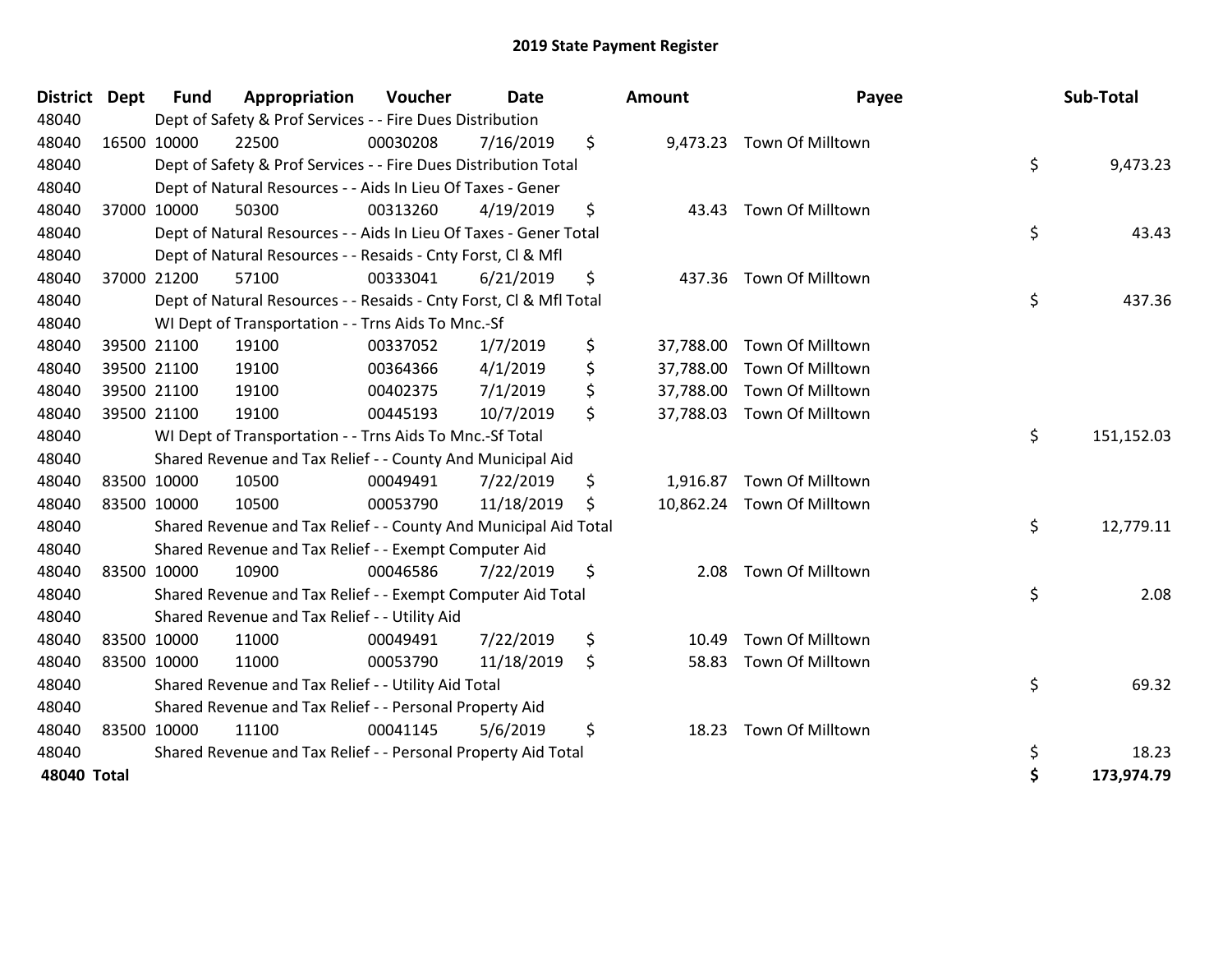| <b>District</b> | <b>Dept</b> | <b>Fund</b> | Appropriation                                                      | Voucher  | <b>Date</b> | Amount          |                           | Payee | Sub-Total  |
|-----------------|-------------|-------------|--------------------------------------------------------------------|----------|-------------|-----------------|---------------------------|-------|------------|
| 48042           |             |             | Dept of Safety & Prof Services - - Fire Dues Distribution          |          |             |                 |                           |       |            |
| 48042           | 16500 10000 |             | 22500                                                              | 00030118 | 7/16/2019   | \$              | 12,579.09 Town Of Osceola |       |            |
| 48042           |             |             | Dept of Safety & Prof Services - - Fire Dues Distribution Total    |          |             |                 |                           | \$    | 12,579.09  |
| 48042           |             |             | Dept of Natural Resources - - Aids In Lieu Of Taxes - Gener        |          |             |                 |                           |       |            |
| 48042           |             | 37000 10000 | 50300                                                              | 00297912 | 2/12/2019   | \$<br>3,065.83  | Town Of Osceola           |       |            |
| 48042           |             | 37000 10000 | 50300                                                              | 00314478 | 4/19/2019   | \$<br>375.27    | Town Of Osceola           |       |            |
| 48042           |             | 37000 10000 | 50300                                                              | 00314480 | 4/19/2019   | \$<br>147.16    | Town Of Osceola           |       |            |
| 48042           |             |             | Dept of Natural Resources - - Aids In Lieu Of Taxes - Gener Total  |          |             |                 |                           | \$    | 3,588.26   |
| 48042           |             |             | Dept of Natural Resources - - Resaids - Cnty Forst, Cl & Mfl       |          |             |                 |                           |       |            |
| 48042           |             | 37000 21200 | 57100                                                              | 00333042 | 6/21/2019   | \$<br>301.64    | Town Of Osceola           |       |            |
| 48042           |             |             | Dept of Natural Resources - - Resaids - Cnty Forst, Cl & Mfl Total |          |             |                 |                           | \$    | 301.64     |
| 48042           |             |             | Dept of Natural Resources - - Aids In Lieu Of Taxes - Sum S        |          |             |                 |                           |       |            |
| 48042           |             | 37000 21200 | 57900                                                              | 00314479 | 4/19/2019   | \$              | 20.71 Town Of Osceola     |       |            |
| 48042           |             | 37000 21200 | 57900                                                              | 00314481 | 4/19/2019   | \$<br>316.32    | Town Of Osceola           |       |            |
| 48042           |             |             | Dept of Natural Resources - - Aids In Lieu Of Taxes - Sum S Total  |          |             |                 |                           | \$    | 337.03     |
| 48042           |             |             | WI Dept of Transportation - - Trns Aids To Mnc.-Sf                 |          |             |                 |                           |       |            |
| 48042           |             | 39500 21100 | 19100                                                              | 00337053 | 1/7/2019    | \$<br>37,704.39 | Town Of Osceola           |       |            |
| 48042           |             | 39500 21100 | 19100                                                              | 00364367 | 4/1/2019    | \$<br>37,704.39 | Town Of Osceola           |       |            |
| 48042           |             | 39500 21100 | 19100                                                              | 00402376 | 7/1/2019    | \$              | 37,704.39 Town Of Osceola |       |            |
| 48042           |             | 39500 21100 | 19100                                                              | 00445194 | 10/7/2019   | \$              | 37,704.40 Town Of Osceola |       |            |
| 48042           |             |             | WI Dept of Transportation - - Trns Aids To Mnc.-Sf Total           |          |             |                 |                           | \$    | 150,817.57 |
| 48042           |             |             | Shared Revenue and Tax Relief - - County And Municipal Aid         |          |             |                 |                           |       |            |
| 48042           |             | 83500 10000 | 10500                                                              | 00049492 | 7/22/2019   | \$              | 3,640.01 Town Of Osceola  |       |            |
| 48042           | 83500 10000 |             | 10500                                                              | 00053791 | 11/18/2019  | \$              | 20,626.70 Town Of Osceola |       |            |
| 48042           |             |             | Shared Revenue and Tax Relief - - County And Municipal Aid Total   |          |             |                 |                           | \$    | 24,266.71  |
| 48042           |             |             | Shared Revenue and Tax Relief - - Exempt Computer Aid              |          |             |                 |                           |       |            |
| 48042           |             | 83500 10000 | 10900                                                              | 00046587 | 7/22/2019   | \$<br>62.35     | Town Of Osceola           |       |            |
| 48042           |             |             | Shared Revenue and Tax Relief - - Exempt Computer Aid Total        |          |             |                 |                           | \$    | 62.35      |
| 48042           |             |             | Shared Revenue and Tax Relief - - Utility Aid                      |          |             |                 |                           |       |            |
| 48042           |             | 83500 10000 | 11000                                                              | 00049492 | 7/22/2019   | \$<br>1,778.80  | Town Of Osceola           |       |            |
| 48042           |             | 83500 10000 | 11000                                                              | 00053791 | 11/18/2019  | \$              | 10,629.62 Town Of Osceola |       |            |
| 48042           |             |             | Shared Revenue and Tax Relief - - Utility Aid Total                |          |             |                 |                           | \$    | 12,408.42  |
| 48042           |             |             | Shared Revenue and Tax Relief - - Personal Property Aid            |          |             |                 |                           |       |            |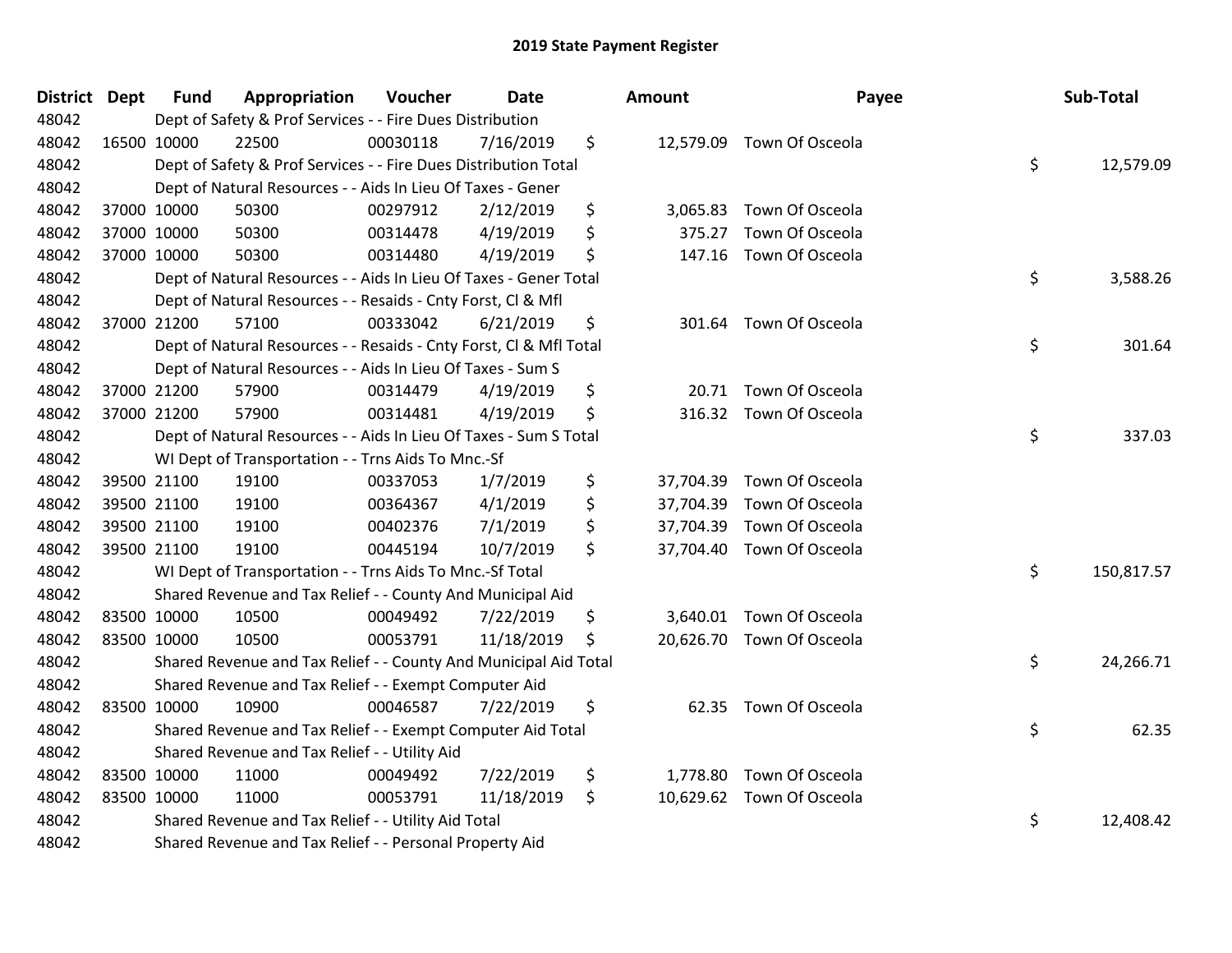| <b>District</b> | Dept | Fund        | Appropriation                                                       | <b>Voucher</b> | Date      |              | <b>Amount</b> | Payee           | Sub-Total  |
|-----------------|------|-------------|---------------------------------------------------------------------|----------------|-----------|--------------|---------------|-----------------|------------|
| 48042           |      | 83500 10000 | 11100                                                               | 00041146       | 5/6/2019  |              | 1,049.07      | Town Of Osceola |            |
| 48042           |      |             | Shared Revenue and Tax Relief - - Personal Property Aid Total       |                |           |              |               |                 | 1,049.07   |
| 48042           |      |             | Shared Revenue and Tax Relief - - Payments For Municipal Svcs       |                |           |              |               |                 |            |
| 48042           |      | 83500 10000 | 50100                                                               | 00037918       | 1/31/2019 |              | 106.47        | Town Of Osceola |            |
| 48042           |      |             | Shared Revenue and Tax Relief - - Payments For Municipal Svcs Total |                |           |              |               |                 | 106.47     |
| 48042           |      |             | Shared Revenue and Tax Relief - - Lottery & Gaming Credit           |                |           |              |               |                 |            |
| 48042           |      | 83500 52100 | 36300                                                               | 00038429       | 3/25/2019 | <sup>S</sup> | 198.96        | Town Of Osceola |            |
| 48042           |      |             | Shared Revenue and Tax Relief - - Lottery & Gaming Credit Total     |                |           |              |               |                 | 198.96     |
| 48042 Total     |      |             |                                                                     |                |           |              |               |                 | 205,715.57 |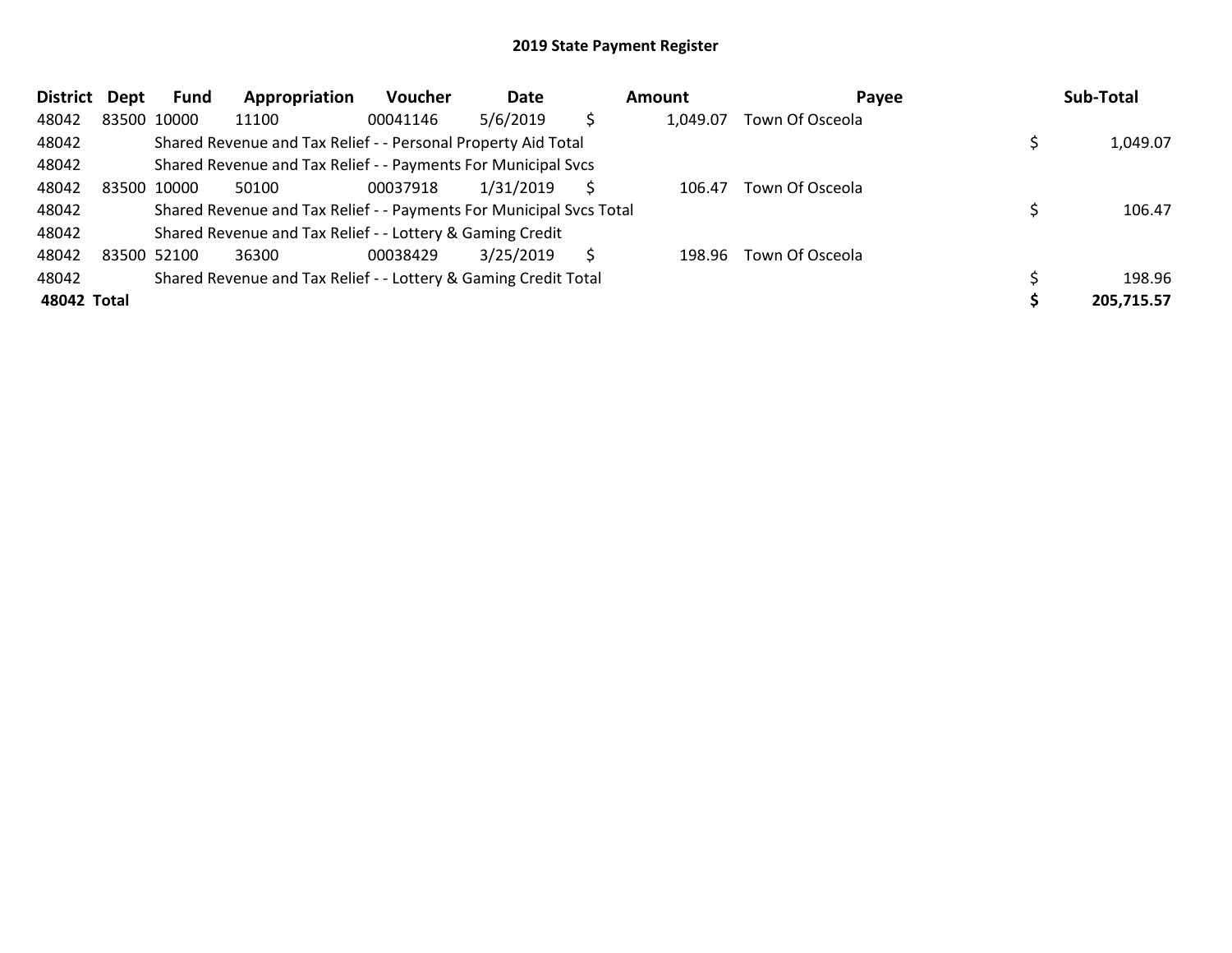| District | <b>Dept</b> | <b>Fund</b> | Appropriation                                                      | Voucher  | Date       | Amount       | Payee                               | Sub-Total       |
|----------|-------------|-------------|--------------------------------------------------------------------|----------|------------|--------------|-------------------------------------|-----------------|
| 48044    |             |             | Dept of Safety & Prof Services - - Fire Dues Distribution          |          |            |              |                                     |                 |
| 48044    |             | 16500 10000 | 22500                                                              | 00030450 | 7/16/2019  | \$           | 5,674.77 Town Of Saint Croix Falls  |                 |
| 48044    |             |             | Dept of Safety & Prof Services - - Fire Dues Distribution Total    |          |            |              |                                     | \$<br>5,674.77  |
| 48044    |             |             | Dept of Natural Resources - - Aids In Lieu Of Taxes - Gener        |          |            |              |                                     |                 |
| 48044    |             | 37000 10000 | 50300                                                              | 00314539 | 4/19/2019  | \$<br>198.54 | Town Of Saint Croix Falls           |                 |
| 48044    |             |             | Dept of Natural Resources - - Aids In Lieu Of Taxes - Gener Total  |          |            |              |                                     | \$<br>198.54    |
| 48044    |             |             | Dept of Natural Resources - - Resaids - Cnty Forst, Cl & Mfl       |          |            |              |                                     |                 |
| 48044    |             | 37000 21200 | 57100                                                              | 00333043 | 6/21/2019  | \$<br>193.09 | Town Of Saint Croix Falls           |                 |
| 48044    |             |             | Dept of Natural Resources - - Resaids - Cnty Forst, Cl & Mfl Total |          |            |              |                                     | \$<br>193.09    |
| 48044    |             |             | Dept of Natural Resources - - Aids In Lieu Of Taxes - Sum S        |          |            |              |                                     |                 |
| 48044    |             | 37000 21200 | 57900                                                              | 00314540 | 4/19/2019  | \$           | 472.37 Town Of Saint Croix Falls    |                 |
| 48044    |             |             | Dept of Natural Resources - - Aids In Lieu Of Taxes - Sum S Total  |          |            |              |                                     | \$<br>472.37    |
| 48044    |             |             | WI Dept of Transportation - - Trns Aids To Mnc.-Sf                 |          |            |              |                                     |                 |
| 48044    |             | 39500 21100 | 19100                                                              | 00337054 | 1/7/2019   | \$           | 24,355.85 Town Of Saint Croix Falls |                 |
| 48044    |             | 39500 21100 | 19100                                                              | 00364368 | 4/1/2019   | \$           | 24,355.85 Town Of Saint Croix Falls |                 |
| 48044    |             | 39500 21100 | 19100                                                              | 00402377 | 7/1/2019   | \$           | 24,355.85 Town Of Saint Croix Falls |                 |
| 48044    |             | 39500 21100 | 19100                                                              | 00445195 | 10/7/2019  | \$           | 24,355.87 Town Of Saint Croix Falls |                 |
| 48044    |             |             | WI Dept of Transportation - - Trns Aids To Mnc.-Sf Total           |          |            |              |                                     | \$<br>97,423.42 |
| 48044    |             |             | Shared Revenue and Tax Relief - - County And Municipal Aid         |          |            |              |                                     |                 |
| 48044    |             | 83500 10000 | 10500                                                              | 00049493 | 7/22/2019  | \$           | 2,213.72 Town Of Saint Croix Falls  |                 |
| 48044    |             | 83500 10000 | 10500                                                              | 00053792 | 11/18/2019 | \$           | 12,544.43 Town Of Saint Croix Falls |                 |
| 48044    |             |             | Shared Revenue and Tax Relief - - County And Municipal Aid Total   |          |            |              |                                     | \$<br>14,758.15 |
| 48044    |             |             | Shared Revenue and Tax Relief - - Exempt Computer Aid              |          |            |              |                                     |                 |
| 48044    |             | 83500 10000 | 10900                                                              | 00046588 | 7/22/2019  | \$           | 168.36 Town Of Saint Croix Falls    |                 |
| 48044    |             |             | Shared Revenue and Tax Relief - - Exempt Computer Aid Total        |          |            |              |                                     | \$<br>168.36    |
| 48044    |             |             | Shared Revenue and Tax Relief - - Utility Aid                      |          |            |              |                                     |                 |
| 48044    |             | 83500 10000 | 11000                                                              | 00049493 | 7/22/2019  | \$<br>1.26   | Town Of Saint Croix Falls           |                 |
| 48044    |             | 83500 10000 | 11000                                                              | 00053792 | 11/18/2019 | \$<br>7.60   | Town Of Saint Croix Falls           |                 |
| 48044    |             |             | Shared Revenue and Tax Relief - - Utility Aid Total                |          |            |              |                                     | \$<br>8.86      |
| 48044    |             |             | Shared Revenue and Tax Relief - - Personal Property Aid            |          |            |              |                                     |                 |
| 48044    |             | 83500 10000 | 11100                                                              | 00041147 | 5/6/2019   | \$           | 1,739.32 Town Of Saint Croix Falls  |                 |
| 48044    |             |             | Shared Revenue and Tax Relief - - Personal Property Aid Total      |          |            |              |                                     | \$<br>1,739.32  |
| 48044    |             |             | Shared Revenue and Tax Relief - - Payments For Municipal Svcs      |          |            |              |                                     |                 |

| Sub-Total | Payee                                                                                                | ount                   |
|-----------|------------------------------------------------------------------------------------------------------|------------------------|
| 5,674.77  | \$<br>5,674.77 Town Of Saint Croix Falls                                                             |                        |
| 198.54    | \$<br>198.54 Town Of Saint Croix Falls                                                               |                        |
| 193.09    | \$<br>Town Of Saint Croix Falls                                                                      | 193.09                 |
| 472.37    | \$<br><b>Town Of Saint Croix Falls</b>                                                               | 472.37                 |
|           | <b>Town Of Saint Croix Falls</b><br>Town Of Saint Croix Falls<br>24,355.85 Town Of Saint Croix Falls | 24,355.85<br>24,355.85 |
| 97,423.42 | \$<br>24,355.87 Town Of Saint Croix Falls                                                            |                        |
|           | 2,213.72 Town Of Saint Croix Falls<br>Town Of Saint Croix Falls                                      | 12,544.43              |
| 14,758.15 | \$<br><b>Town Of Saint Croix Falls</b>                                                               | 168.36                 |
| 168.36    | \$                                                                                                   |                        |
|           | 1.26 Town Of Saint Croix Falls<br>Town Of Saint Croix Falls                                          | 7.60                   |
| 8.86      | \$<br><b>Town Of Saint Croix Falls</b>                                                               | 1,739.32               |
| 1,739.32  | \$                                                                                                   |                        |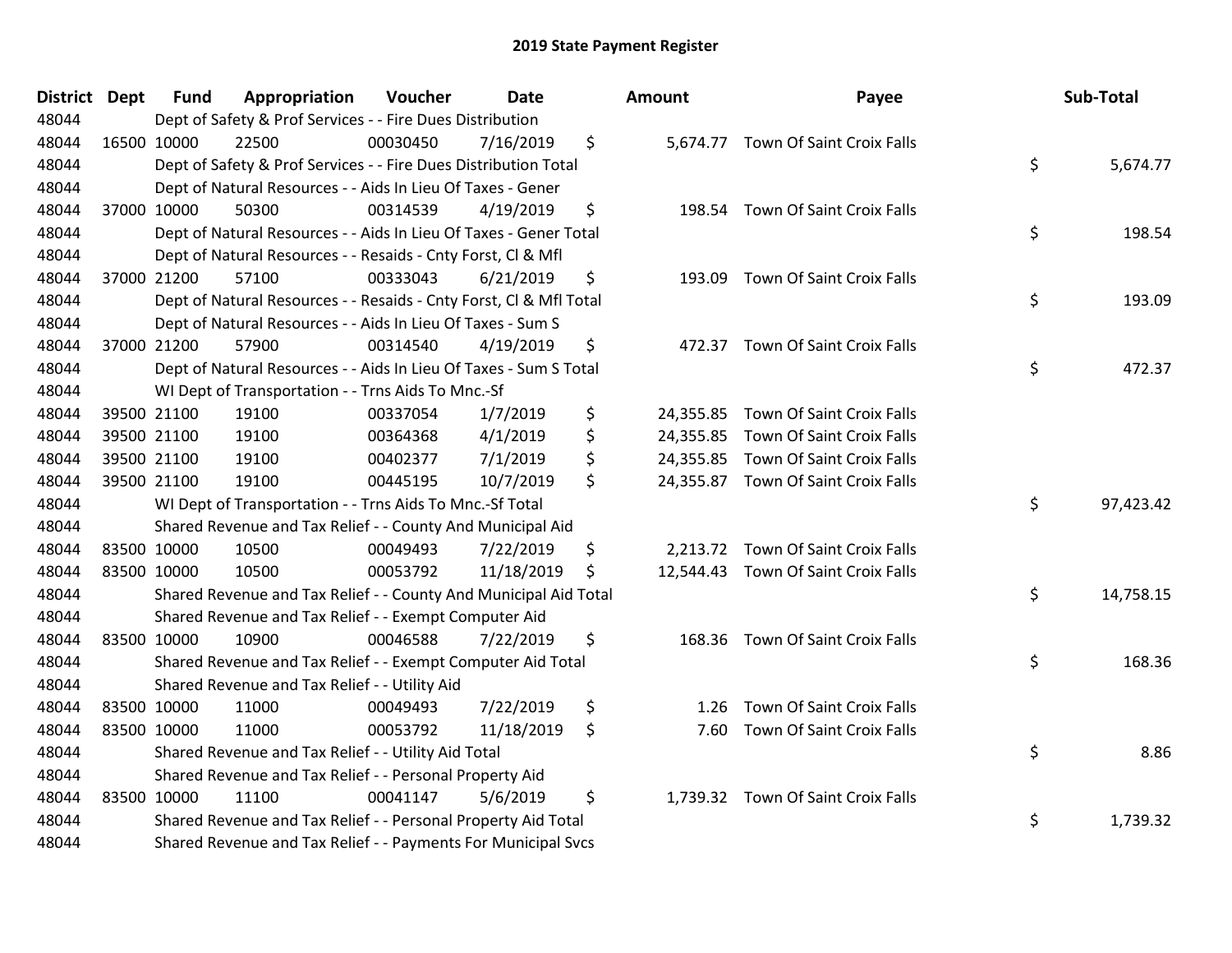| District Dept |                                                                     | Fund        | <b>Appropriation</b> | <b>Voucher</b> | Date      |     | Amount | Pavee                            |  | Sub-Total  |
|---------------|---------------------------------------------------------------------|-------------|----------------------|----------------|-----------|-----|--------|----------------------------------|--|------------|
| 48044         |                                                                     | 83500 10000 | 50100                | 00037929       | 1/31/2019 | - 5 |        | 228.64 Town Of Saint Croix Falls |  |            |
| 48044         | Shared Revenue and Tax Relief - - Payments For Municipal Svcs Total |             |                      |                |           |     |        |                                  |  |            |
| 48044 Total   |                                                                     |             |                      |                |           |     |        |                                  |  | 120,865.52 |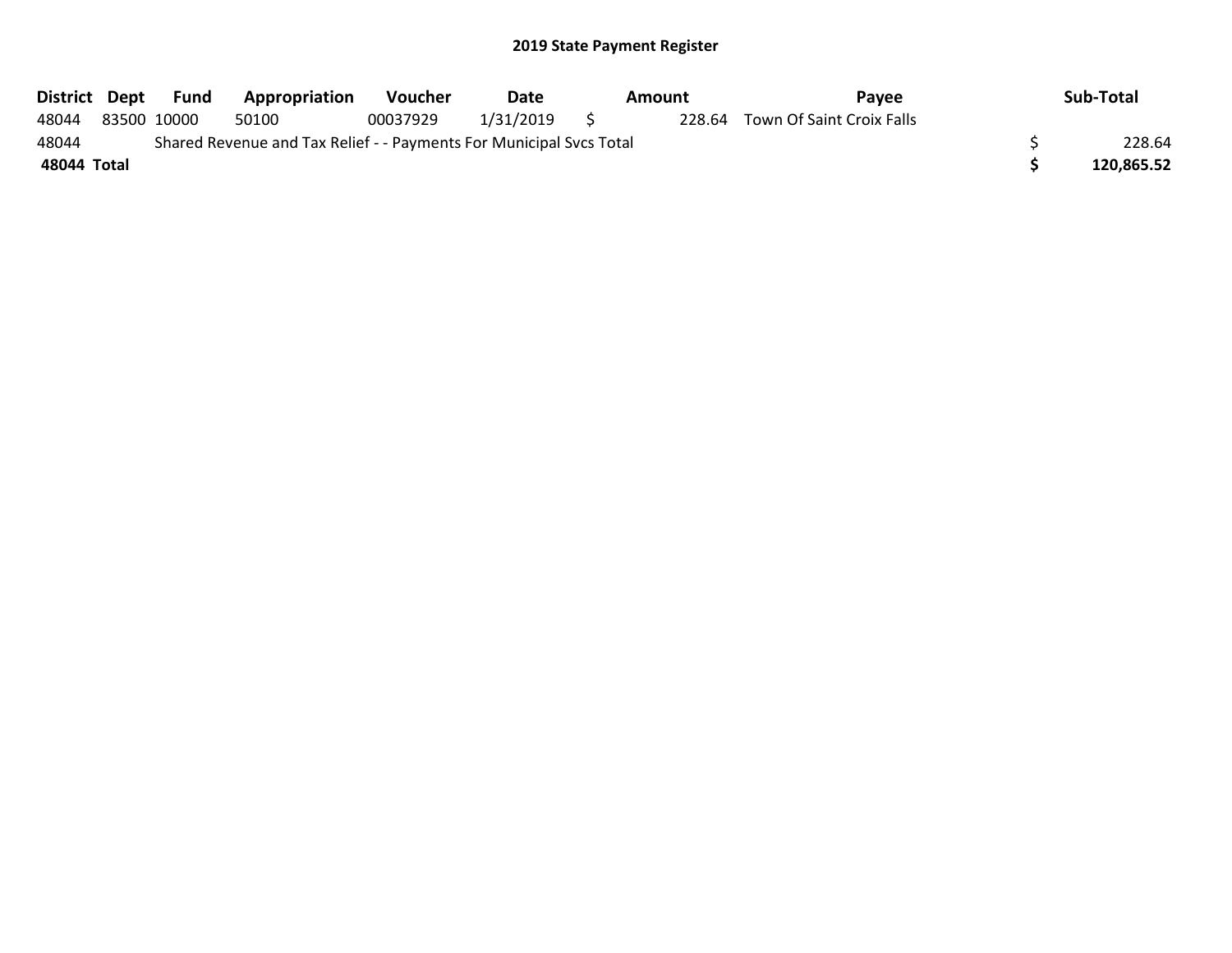| District Dept | <b>Fund</b> | Appropriation                                                      | Voucher  | <b>Date</b> | <b>Amount</b>   | Payee                      | Sub-Total        |
|---------------|-------------|--------------------------------------------------------------------|----------|-------------|-----------------|----------------------------|------------------|
| 48046         |             | Dept of Safety & Prof Services - - Fire Dues Distribution          |          |             |                 |                            |                  |
| 48046         | 16500 10000 | 22500                                                              | 00031064 | 7/17/2019   | \$              | 2,173.12 Town Of Sterling  |                  |
| 48046         |             | Dept of Safety & Prof Services - - Fire Dues Distribution Total    |          |             |                 |                            | \$<br>2,173.12   |
| 48046         |             | Dept of Natural Resources - - Aids In Lieu Of Taxes - Gener        |          |             |                 |                            |                  |
| 48046         | 37000 10000 | 50300                                                              | 00297928 | 2/12/2019   | \$<br>24,684.75 | Town Of Sterling           |                  |
| 48046         | 37000 10000 | 50300                                                              | 00297929 | 2/12/2019   | \$<br>845.44    | Town Of Sterling           |                  |
| 48046         | 37000 10000 | 50300                                                              | 00314800 | 4/19/2019   | \$<br>4.00      | Town Of Sterling           |                  |
| 48046         |             | Dept of Natural Resources - - Aids In Lieu Of Taxes - Gener Total  |          |             |                 |                            | \$<br>25,534.19  |
| 48046         |             | Dept of Natural Resources - - Resaids - Cnty Forst, Cl & Mfl       |          |             |                 |                            |                  |
| 48046         | 37000 21200 | 57100                                                              | 00333044 | 6/21/2019   | \$<br>3,711.18  | Town Of Sterling           |                  |
| 48046         |             | Dept of Natural Resources - - Resaids - Cnty Forst, Cl & Mfl Total |          |             |                 |                            | \$<br>3,711.18   |
| 48046         |             | Dept of Natural Resources - - Aids In Lieu Of Taxes - Sum S        |          |             |                 |                            |                  |
| 48046         | 37000 21200 | 57900                                                              | 00314801 | 4/19/2019   | \$<br>3,122.74  | Town Of Sterling           |                  |
| 48046         | 37000 21200 | 57900                                                              | 00314802 | 4/19/2019   | \$<br>0.40      | Town Of Sterling           |                  |
| 48046         |             | Dept of Natural Resources - - Aids In Lieu Of Taxes - Sum S Total  |          |             |                 |                            | \$<br>3,123.14   |
| 48046         |             | WI Dept of Transportation - - Trns Aids To Mnc.-Sf                 |          |             |                 |                            |                  |
| 48046         | 39500 21100 | 19100                                                              | 00337055 | 1/7/2019    | \$<br>51,291.83 | Town Of Sterling           |                  |
| 48046         | 39500 21100 | 19100                                                              | 00364369 | 4/1/2019    | \$<br>51,291.83 | Town Of Sterling           |                  |
| 48046         | 39500 21100 | 19100                                                              | 00402378 | 7/1/2019    | \$<br>51,291.83 | Town Of Sterling           |                  |
| 48046         | 39500 21100 | 19100                                                              | 00445196 | 10/7/2019   | \$<br>51,291.83 | Town Of Sterling           |                  |
| 48046         |             | WI Dept of Transportation - - Trns Aids To Mnc.-Sf Total           |          |             |                 |                            | \$<br>205,167.32 |
| 48046         |             | Shared Revenue and Tax Relief - - County And Municipal Aid         |          |             |                 |                            |                  |
| 48046         | 83500 10000 | 10500                                                              | 00049494 | 7/22/2019   | \$<br>3,919.80  | Town Of Sterling           |                  |
| 48046         | 83500 10000 | 10500                                                              | 00053793 | 11/18/2019  | \$              | 22,212.20 Town Of Sterling |                  |
| 48046         |             | Shared Revenue and Tax Relief - - County And Municipal Aid Total   |          |             |                 |                            | \$<br>26,132.00  |
| 48046         |             | Shared Revenue and Tax Relief - - Exempt Computer Aid              |          |             |                 |                            |                  |
| 48046         | 83500 10000 | 10900                                                              | 00046589 | 7/22/2019   | \$<br>19.75     | Town Of Sterling           |                  |
| 48046         |             | Shared Revenue and Tax Relief - - Exempt Computer Aid Total        |          |             |                 |                            | \$<br>19.75      |
| 48046         |             | Shared Revenue and Tax Relief - - Personal Property Aid            |          |             |                 |                            |                  |
| 48046         | 83500 10000 | 11100                                                              | 00041148 | 5/6/2019    | \$<br>190.54    | Town Of Sterling           |                  |
| 48046         |             | Shared Revenue and Tax Relief - - Personal Property Aid Total      |          |             |                 |                            | \$<br>190.54     |
| 48046         |             | Shared Revenue and Tax Relief - - Payments For Municipal Svcs      |          |             |                 |                            |                  |
| 48046         | 83500 10000 | 50100                                                              | 00037990 | 1/31/2019   | \$              | 106.97 Town Of Sterling    |                  |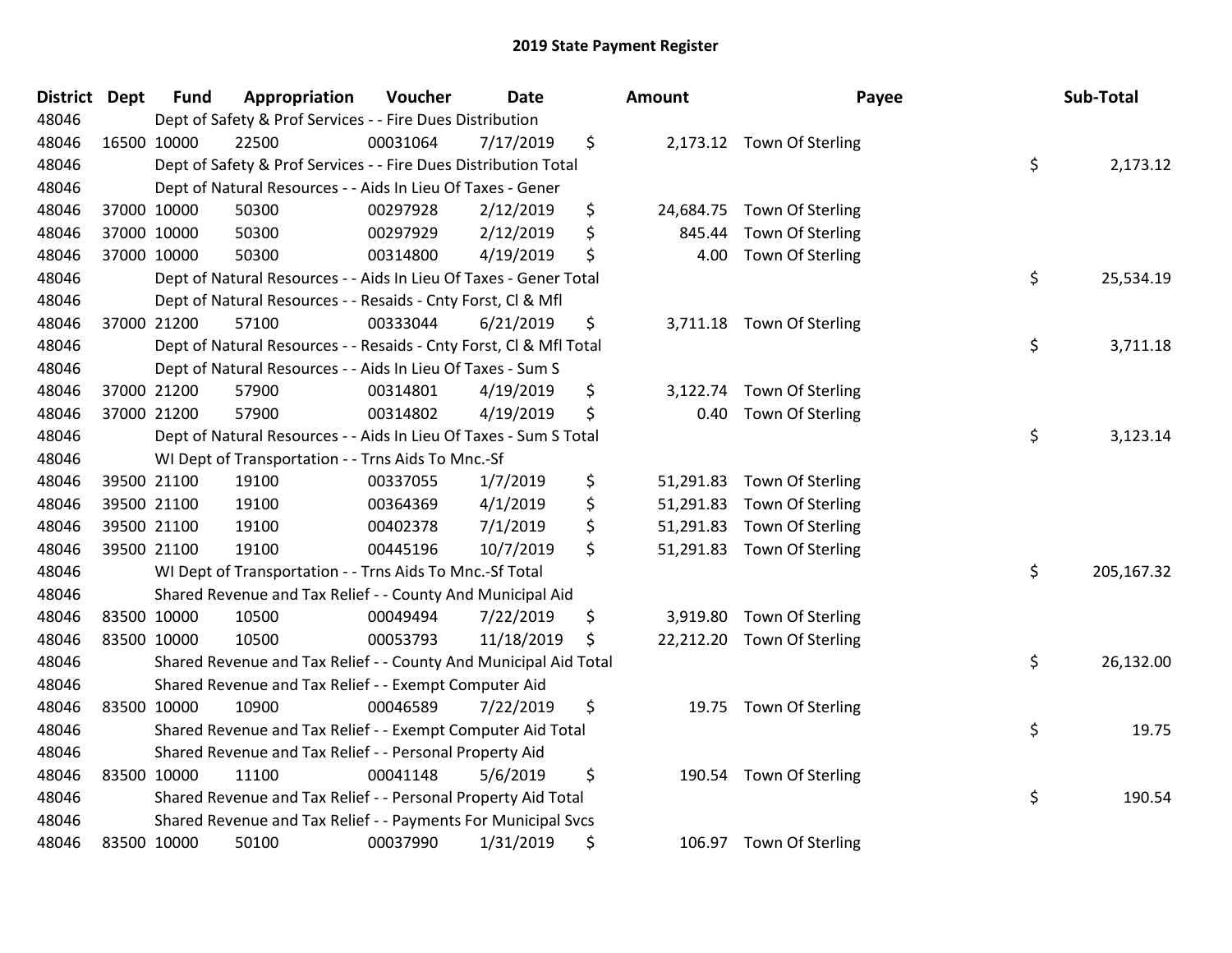| District Dept Fund |  | <b>Appropriation</b>                                                | Voucher | Date | Amount | Payee | Sub-Total  |
|--------------------|--|---------------------------------------------------------------------|---------|------|--------|-------|------------|
| 48046              |  | Shared Revenue and Tax Relief - - Payments For Municipal Svcs Total |         |      |        |       | 106.97     |
| 48046 Total        |  |                                                                     |         |      |        |       | 266,158.21 |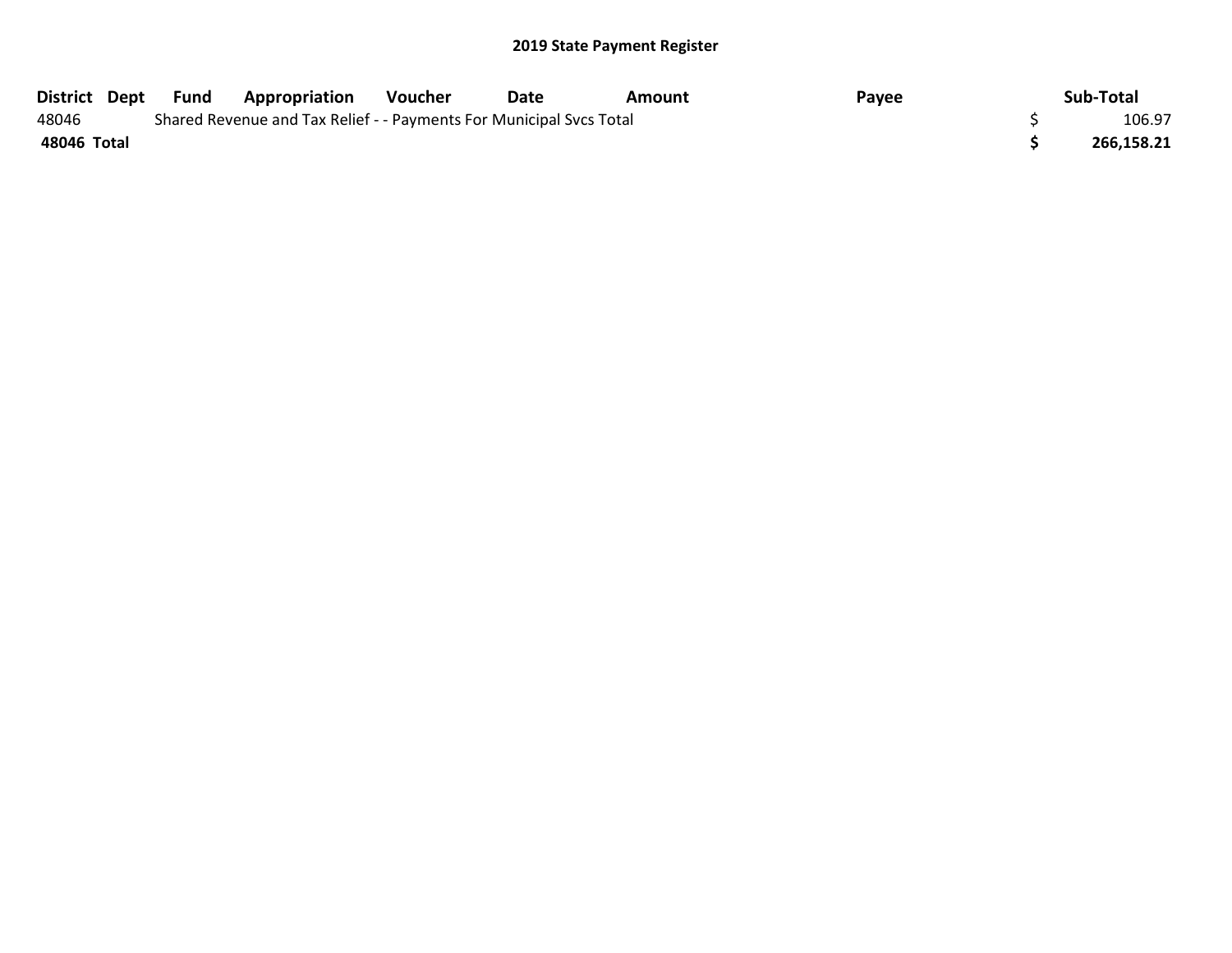|               | District Dept | <b>Fund</b> | Appropriation                                                      | Voucher  | Date       | <b>Amount</b> | Payee                         |    | Sub-Total         |
|---------------|---------------|-------------|--------------------------------------------------------------------|----------|------------|---------------|-------------------------------|----|-------------------|
| 48048         |               |             | Dept of Safety & Prof Services - - Fire Dues Distribution          |          |            |               |                               |    |                   |
| 48048         |               | 16500 10000 | 22500                                                              | 00031015 | 7/17/2019  | \$            | 2,336.78 Town Of West Sweden  |    |                   |
| 48048         |               |             | Dept of Safety & Prof Services - - Fire Dues Distribution Total    |          |            |               |                               | \$ | 2,336.78          |
| 48048         |               |             | Dept of Natural Resources - - Aids In Lieu Of Taxes - Gener        |          |            |               |                               |    |                   |
| 48048         |               | 37000 10000 | 50300                                                              | 00314631 | 4/19/2019  | \$<br>22.53   | Town Of West Sweden           |    |                   |
| 48048         |               |             | Dept of Natural Resources - - Aids In Lieu Of Taxes - Gener Total  |          |            |               |                               | \$ | 22.53             |
| 48048         |               |             | Dept of Natural Resources - - Resaids - Cnty Forst, Cl & Mfl       |          |            |               |                               |    |                   |
| 48048         |               | 37000 21200 | 57100                                                              | 00333045 | 6/21/2019  | \$            | 293.74 Town Of West Sweden    |    |                   |
| 48048         |               |             | Dept of Natural Resources - - Resaids - Cnty Forst, Cl & Mfl Total |          |            |               |                               | \$ | 293.74            |
| 48048         |               |             | Dept of Natural Resources - - Aids In Lieu Of Taxes - Sum S        |          |            |               |                               |    |                   |
| 48048         |               | 37000 21200 | 57900                                                              | 00314630 | 4/19/2019  | \$            | 4.71 Town Of West Sweden      |    |                   |
| 48048         |               |             | Dept of Natural Resources - - Aids In Lieu Of Taxes - Sum S Total  |          |            |               |                               | \$ | 4.71              |
| 48048         |               |             | WI Dept of Transportation - - Trns Aids To Mnc.-Sf                 |          |            |               |                               |    |                   |
| 48048         |               | 39500 21100 | 19100                                                              | 00337056 | 1/7/2019   | \$            | 31,134.64 Town Of West Sweden |    |                   |
| 48048         |               | 39500 21100 | 19100                                                              | 00364370 | 4/1/2019   | \$            | 31,134.64 Town Of West Sweden |    |                   |
| 48048         |               | 39500 21100 | 19100                                                              | 00402379 | 7/1/2019   | \$            | 31,134.64 Town Of West Sweden |    |                   |
| 48048         |               | 39500 21100 | 19100                                                              | 00445197 | 10/7/2019  | \$            | 31,134.65 Town Of West Sweden |    |                   |
| 48048         |               |             | WI Dept of Transportation - - Trns Aids To Mnc.-Sf Total           |          |            |               |                               | \$ | 124,538.57        |
| 48048         |               |             | WI Dept of Transportation - - Loc Rd Imp Prg St Fd                 |          |            |               |                               |    |                   |
| 48048         |               | 39500 21100 | 27800                                                              | 00452822 | 10/24/2019 | \$            | 17,554.34 Town Of West Sweden |    |                   |
| 48048         |               |             | WI Dept of Transportation - - Loc Rd Imp Prg St Fd Total           |          |            |               |                               | \$ | 17,554.34         |
| 48048         |               |             | Shared Revenue and Tax Relief - - County And Municipal Aid         |          |            |               |                               |    |                   |
| 48048         |               | 83500 10000 | 10500                                                              | 00049495 | 7/22/2019  | \$            | 6,185.78 Town Of West Sweden  |    |                   |
| 48048         |               | 83500 10000 | 10500                                                              | 00053794 | 11/18/2019 | \$            | 35,052.73 Town Of West Sweden |    |                   |
| 48048         |               |             | Shared Revenue and Tax Relief - - County And Municipal Aid Total   |          |            |               |                               | \$ | 41,238.51         |
| 48048         |               |             | Shared Revenue and Tax Relief - - Utility Aid                      |          |            |               |                               |    |                   |
| 48048         |               | 83500 10000 | 11000                                                              | 00049495 | 7/22/2019  | \$<br>25.36   | Town Of West Sweden           |    |                   |
| 48048         |               | 83500 10000 | 11000                                                              | 00053794 | 11/18/2019 | \$<br>106.04  | Town Of West Sweden           |    |                   |
| 48048         |               |             | Shared Revenue and Tax Relief - - Utility Aid Total                |          |            |               |                               | \$ | 131.40            |
| 48048         |               |             | Shared Revenue and Tax Relief - - Personal Property Aid            |          |            |               |                               |    |                   |
| 48048         |               | 83500 10000 | 11100                                                              | 00041149 | 5/6/2019   | \$<br>24.92   | Town Of West Sweden           |    |                   |
| 48048         |               |             | Shared Revenue and Tax Relief - - Personal Property Aid Total      |          |            |               |                               | \$ | 24.92             |
| $ABOAB$ Total |               |             |                                                                    |          |            |               |                               | ¢  | <b>186 145 50</b> |

| District Dept      |             | <b>Fund</b> | Appropriation                                                      | <b>Voucher</b> | Date       | <b>Amount</b> | Payee                         | Sub-Total        |
|--------------------|-------------|-------------|--------------------------------------------------------------------|----------------|------------|---------------|-------------------------------|------------------|
| 48048              |             |             | Dept of Safety & Prof Services - - Fire Dues Distribution          |                |            |               |                               |                  |
| 48048              | 16500 10000 |             | 22500                                                              | 00031015       | 7/17/2019  | \$            | 2,336.78 Town Of West Sweden  |                  |
| 48048              |             |             | Dept of Safety & Prof Services - - Fire Dues Distribution Total    |                |            |               |                               | \$<br>2,336.78   |
| 48048              |             |             | Dept of Natural Resources - - Aids In Lieu Of Taxes - Gener        |                |            |               |                               |                  |
| 48048              | 37000 10000 |             | 50300                                                              | 00314631       | 4/19/2019  | \$            | 22.53 Town Of West Sweden     |                  |
| 48048              |             |             | Dept of Natural Resources - - Aids In Lieu Of Taxes - Gener Total  |                |            |               |                               | \$<br>22.53      |
| 48048              |             |             | Dept of Natural Resources - - Resaids - Cnty Forst, Cl & Mfl       |                |            |               |                               |                  |
| 48048              | 37000 21200 |             | 57100                                                              | 00333045       | 6/21/2019  | \$            | 293.74 Town Of West Sweden    |                  |
| 48048              |             |             | Dept of Natural Resources - - Resaids - Cnty Forst, Cl & Mfl Total |                |            |               |                               | \$<br>293.74     |
| 48048              |             |             | Dept of Natural Resources - - Aids In Lieu Of Taxes - Sum S        |                |            |               |                               |                  |
| 48048              | 37000 21200 |             | 57900                                                              | 00314630       | 4/19/2019  | \$            | 4.71 Town Of West Sweden      |                  |
| 48048              |             |             | Dept of Natural Resources - - Aids In Lieu Of Taxes - Sum S Total  |                |            |               |                               | \$<br>4.71       |
| 48048              |             |             | WI Dept of Transportation - - Trns Aids To Mnc.-Sf                 |                |            |               |                               |                  |
| 48048              | 39500 21100 |             | 19100                                                              | 00337056       | 1/7/2019   | \$            | 31,134.64 Town Of West Sweden |                  |
| 48048              | 39500 21100 |             | 19100                                                              | 00364370       | 4/1/2019   | \$            | 31,134.64 Town Of West Sweden |                  |
| 48048              | 39500 21100 |             | 19100                                                              | 00402379       | 7/1/2019   | \$            | 31,134.64 Town Of West Sweden |                  |
| 48048              | 39500 21100 |             | 19100                                                              | 00445197       | 10/7/2019  | \$            | 31,134.65 Town Of West Sweden |                  |
| 48048              |             |             | WI Dept of Transportation - - Trns Aids To Mnc.-Sf Total           |                |            |               |                               | \$<br>124,538.57 |
| 48048              |             |             | WI Dept of Transportation - - Loc Rd Imp Prg St Fd                 |                |            |               |                               |                  |
| 48048              | 39500 21100 |             | 27800                                                              | 00452822       | 10/24/2019 | \$            | 17,554.34 Town Of West Sweden |                  |
| 48048              |             |             | WI Dept of Transportation - - Loc Rd Imp Prg St Fd Total           |                |            |               |                               | \$<br>17,554.34  |
| 48048              |             |             | Shared Revenue and Tax Relief - - County And Municipal Aid         |                |            |               |                               |                  |
| 48048              | 83500 10000 |             | 10500                                                              | 00049495       | 7/22/2019  | \$            | 6,185.78 Town Of West Sweden  |                  |
| 48048              | 83500 10000 |             | 10500                                                              | 00053794       | 11/18/2019 | \$            | 35,052.73 Town Of West Sweden |                  |
| 48048              |             |             | Shared Revenue and Tax Relief - - County And Municipal Aid Total   |                |            |               |                               | \$<br>41,238.51  |
| 48048              |             |             | Shared Revenue and Tax Relief - - Utility Aid                      |                |            |               |                               |                  |
| 48048              | 83500 10000 |             | 11000                                                              | 00049495       | 7/22/2019  | \$<br>25.36   | Town Of West Sweden           |                  |
| 48048              | 83500 10000 |             | 11000                                                              | 00053794       | 11/18/2019 | \$            | 106.04 Town Of West Sweden    |                  |
| 48048              |             |             | Shared Revenue and Tax Relief - - Utility Aid Total                |                |            |               |                               | \$<br>131.40     |
| 48048              |             |             | Shared Revenue and Tax Relief - - Personal Property Aid            |                |            |               |                               |                  |
| 48048              | 83500 10000 |             | 11100                                                              | 00041149       | 5/6/2019   | \$            | 24.92 Town Of West Sweden     |                  |
| 48048              |             |             | Shared Revenue and Tax Relief - - Personal Property Aid Total      |                |            |               |                               | \$<br>24.92      |
| <b>48048 Total</b> |             |             |                                                                    |                |            |               |                               | \$<br>186,145.50 |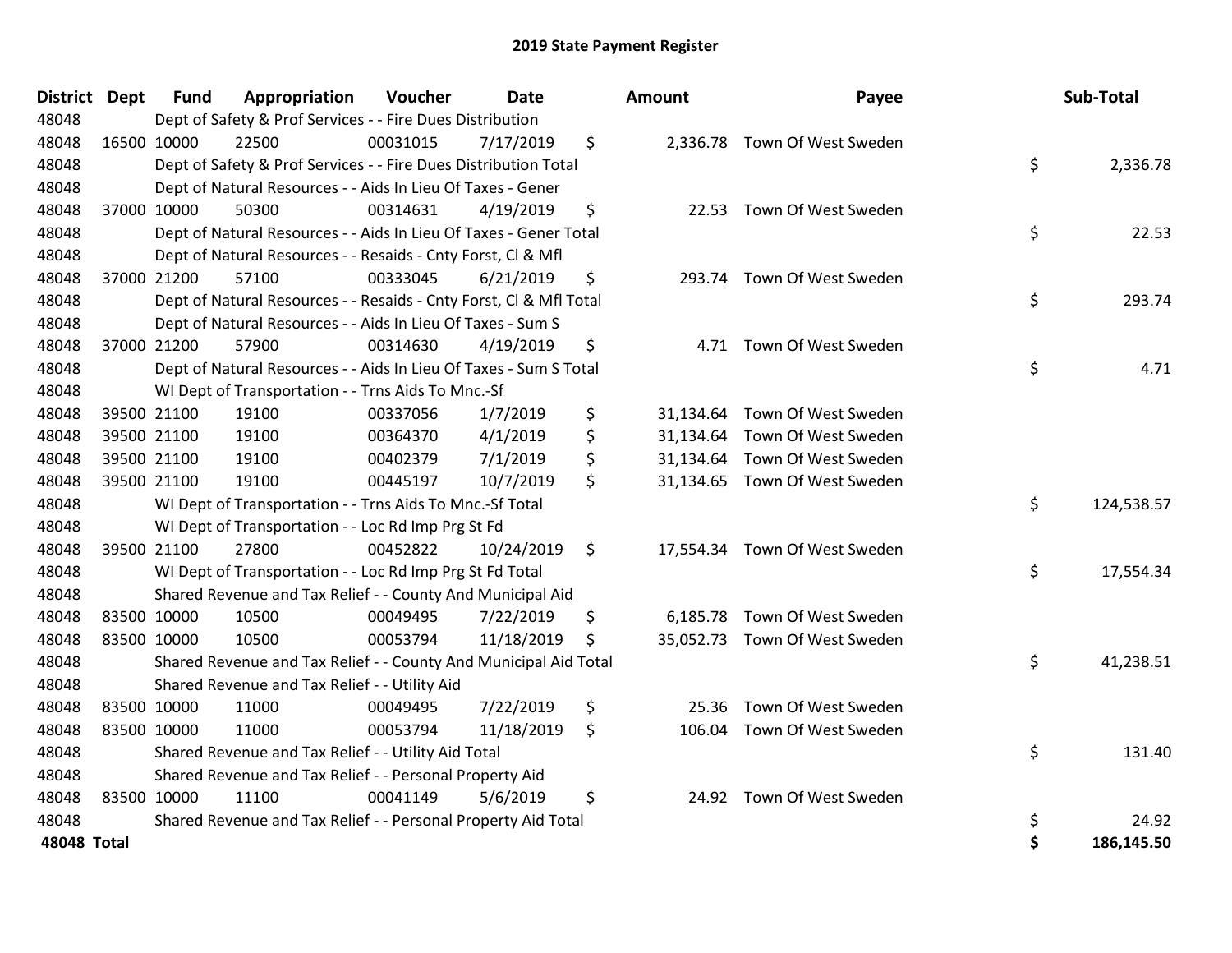| <b>District</b> | <b>Dept</b> | <b>Fund</b> | Appropriation                                                     | Voucher  | <b>Date</b> | <b>Amount</b>   | Payee                            | Sub-Total       |
|-----------------|-------------|-------------|-------------------------------------------------------------------|----------|-------------|-----------------|----------------------------------|-----------------|
| 48106           |             |             | Dept of Safety & Prof Services - - Fire Dues Distribution         |          |             |                 |                                  |                 |
| 48106           |             | 16500 10000 | 22500                                                             | 00030577 | 7/16/2019   | \$              | 4,482.64 Village Of Balsam Lake  |                 |
| 48106           |             |             | Dept of Safety & Prof Services - - Fire Dues Distribution Total   |          |             |                 |                                  | \$<br>4,482.64  |
| 48106           |             |             | Dept of Natural Resources - - GPO -Federal Funds                  |          |             |                 |                                  |                 |
| 48106           |             | 37000 21200 | 38100                                                             | 00307321 | 3/27/2019   | \$              | 1,975.42 Village Of Balsam Lake  |                 |
| 48106           |             |             | Dept of Natural Resources - - GPO -Federal Funds Total            |          |             |                 |                                  | \$<br>1,975.42  |
| 48106           |             |             | Dept of Natural Resources - - Enf A - Boating Enforcement         |          |             |                 |                                  |                 |
| 48106           |             | 37000 21200 | 55000                                                             | 00307321 | 3/27/2019   | \$              | 3,720.01 Village Of Balsam Lake  |                 |
| 48106           |             |             | Dept of Natural Resources - - Enf A - Boating Enforcement Total   |          |             |                 |                                  | \$<br>3,720.01  |
| 48106           |             |             | Dept of Natural Resources - - Aids In Lieu Of Taxes - Sum S       |          |             |                 |                                  |                 |
| 48106           |             | 37000 21200 | 57900                                                             | 00314662 | 4/19/2019   | \$              | 138.12 Village Of Balsam Lake    |                 |
| 48106           |             |             | Dept of Natural Resources - - Aids In Lieu Of Taxes - Sum S Total |          |             |                 |                                  | \$<br>138.12    |
| 48106           |             |             | WI Dept of Transportation - - Trns Aids To Mnc.-Sf                |          |             |                 |                                  |                 |
| 48106           |             | 39500 21100 | 19100                                                             | 00343870 | 1/24/2019   | \$<br>14,771.80 | Village Of Balsam Lake           |                 |
| 48106           |             | 39500 21100 | 19100                                                             | 00364371 | 4/1/2019    | \$<br>14,771.80 | Village Of Balsam Lake           |                 |
| 48106           |             | 39500 21100 | 19100                                                             | 00402380 | 7/1/2019    | \$<br>14,771.80 | Village Of Balsam Lake           |                 |
| 48106           |             | 39500 21100 | 19100                                                             | 00445198 | 10/7/2019   | \$              | 14,771.82 Village Of Balsam Lake |                 |
| 48106           |             |             | WI Dept of Transportation - - Trns Aids To Mnc.-Sf Total          |          |             |                 |                                  | \$<br>59,087.22 |
| 48106           |             |             | Department of Justice - - Law Enforcement Train, Local            |          |             |                 |                                  |                 |
| 48106           |             | 45500 10000 | 23100                                                             | 00076766 | 12/30/2019  | \$              | 160.00 Village Of Balsam Lake    |                 |
| 48106           |             |             | Department of Justice - - Law Enforcement Train, Local Total      |          |             |                 |                                  | \$<br>160.00    |
| 48106           |             |             | Shared Revenue and Tax Relief - - County And Municipal Aid        |          |             |                 |                                  |                 |
| 48106           |             | 83500 10000 | 10500                                                             | 00049496 | 7/22/2019   | \$<br>2,538.89  | Village Of Balsam Lake           |                 |
| 48106           |             | 83500 10000 | 10500                                                             | 00053795 | 11/18/2019  | \$<br>14,387.03 | Village Of Balsam Lake           |                 |
| 48106           |             |             | Shared Revenue and Tax Relief - - County And Municipal Aid Total  |          |             |                 |                                  | \$<br>16,925.92 |
| 48106           |             |             | Shared Revenue and Tax Relief - - Exempt Computer Aid             |          |             |                 |                                  |                 |
| 48106           |             | 83500 10000 | 10900                                                             | 00046590 | 7/22/2019   | \$<br>227.60    | Village Of Balsam Lake           |                 |
| 48106           |             | 83500 10000 | 10900                                                             | 00047954 | 7/22/2019   | \$<br>707.90    | Village Of Balsam Lake           |                 |
| 48106           |             |             | Shared Revenue and Tax Relief - - Exempt Computer Aid Total       |          |             |                 |                                  | \$<br>935.50    |
| 48106           |             |             | Shared Revenue and Tax Relief - - Utility Aid                     |          |             |                 |                                  |                 |
| 48106           |             | 83500 10000 | 11000                                                             | 00049496 | 7/22/2019   | \$<br>800.53    | Village Of Balsam Lake           |                 |
| 48106           |             | 83500 10000 | 11000                                                             | 00053795 | 11/18/2019  | \$<br>4,492.56  | Village Of Balsam Lake           |                 |
| 48106           |             |             | Shared Revenue and Tax Relief - - Utility Aid Total               |          |             |                 |                                  | \$<br>5,293.09  |

| District | Dept | <b>Fund</b> | Appropriation                                                     | <b>Voucher</b> | Date       |    | <b>Amount</b> | Payee                            | Sub-Total       |
|----------|------|-------------|-------------------------------------------------------------------|----------------|------------|----|---------------|----------------------------------|-----------------|
| 48106    |      |             | Dept of Safety & Prof Services - - Fire Dues Distribution         |                |            |    |               |                                  |                 |
| 48106    |      | 16500 10000 | 22500                                                             | 00030577       | 7/16/2019  | \$ |               | 4,482.64 Village Of Balsam Lake  |                 |
| 48106    |      |             | Dept of Safety & Prof Services - - Fire Dues Distribution Total   |                |            |    |               |                                  | \$<br>4,482.64  |
| 48106    |      |             | Dept of Natural Resources - - GPO -Federal Funds                  |                |            |    |               |                                  |                 |
| 48106    |      | 37000 21200 | 38100                                                             | 00307321       | 3/27/2019  | \$ |               | 1,975.42 Village Of Balsam Lake  |                 |
| 48106    |      |             | Dept of Natural Resources - - GPO -Federal Funds Total            |                |            |    |               |                                  | \$<br>1,975.42  |
| 48106    |      |             | Dept of Natural Resources - - Enf A - Boating Enforcement         |                |            |    |               |                                  |                 |
| 48106    |      | 37000 21200 | 55000                                                             | 00307321       | 3/27/2019  | \$ |               | 3,720.01 Village Of Balsam Lake  |                 |
| 48106    |      |             | Dept of Natural Resources - - Enf A - Boating Enforcement Total   |                |            |    |               |                                  | \$<br>3,720.01  |
| 48106    |      |             | Dept of Natural Resources - - Aids In Lieu Of Taxes - Sum S       |                |            |    |               |                                  |                 |
| 48106    |      | 37000 21200 | 57900                                                             | 00314662       | 4/19/2019  | \$ |               | 138.12 Village Of Balsam Lake    |                 |
| 48106    |      |             | Dept of Natural Resources - - Aids In Lieu Of Taxes - Sum S Total |                |            |    |               |                                  | \$<br>138.12    |
| 48106    |      |             | WI Dept of Transportation - - Trns Aids To Mnc.-Sf                |                |            |    |               |                                  |                 |
| 48106    |      | 39500 21100 | 19100                                                             | 00343870       | 1/24/2019  | \$ | 14,771.80     | Village Of Balsam Lake           |                 |
| 48106    |      | 39500 21100 | 19100                                                             | 00364371       | 4/1/2019   | \$ | 14,771.80     | Village Of Balsam Lake           |                 |
| 48106    |      | 39500 21100 | 19100                                                             | 00402380       | 7/1/2019   | \$ |               | 14,771.80 Village Of Balsam Lake |                 |
| 48106    |      | 39500 21100 | 19100                                                             | 00445198       | 10/7/2019  | \$ |               | 14,771.82 Village Of Balsam Lake |                 |
| 48106    |      |             | WI Dept of Transportation - - Trns Aids To Mnc.-Sf Total          |                |            |    |               |                                  | \$<br>59,087.22 |
| 48106    |      |             | Department of Justice - - Law Enforcement Train, Local            |                |            |    |               |                                  |                 |
| 48106    |      | 45500 10000 | 23100                                                             | 00076766       | 12/30/2019 | \$ | 160.00        | Village Of Balsam Lake           |                 |
| 48106    |      |             | Department of Justice - - Law Enforcement Train, Local Total      |                |            |    |               |                                  | \$<br>160.00    |
| 48106    |      |             | Shared Revenue and Tax Relief - - County And Municipal Aid        |                |            |    |               |                                  |                 |
| 48106    |      | 83500 10000 | 10500                                                             | 00049496       | 7/22/2019  | \$ | 2,538.89      | Village Of Balsam Lake           |                 |
| 48106    |      | 83500 10000 | 10500                                                             | 00053795       | 11/18/2019 | S  |               | 14,387.03 Village Of Balsam Lake |                 |
| 48106    |      |             | Shared Revenue and Tax Relief - - County And Municipal Aid Total  |                |            |    |               |                                  | \$<br>16,925.92 |
| 48106    |      |             | Shared Revenue and Tax Relief - - Exempt Computer Aid             |                |            |    |               |                                  |                 |
| 48106    |      | 83500 10000 | 10900                                                             | 00046590       | 7/22/2019  | \$ | 227.60        | Village Of Balsam Lake           |                 |
| 48106    |      | 83500 10000 | 10900                                                             | 00047954       | 7/22/2019  | \$ | 707.90        | Village Of Balsam Lake           |                 |
| 48106    |      |             | Shared Revenue and Tax Relief - - Exempt Computer Aid Total       |                |            |    |               |                                  | \$<br>935.50    |
| 48106    |      |             | Shared Revenue and Tax Relief - - Utility Aid                     |                |            |    |               |                                  |                 |
| 48106    |      | 83500 10000 | 11000                                                             | 00049496       | 7/22/2019  | \$ |               | 800.53 Village Of Balsam Lake    |                 |
| 48106    |      | 83500 10000 | 11000                                                             | 00053795       | 11/18/2019 | \$ | 4,492.56      | Village Of Balsam Lake           |                 |
| 48106    |      |             | Shared Revenue and Tax Relief - - Utility Aid Total               |                |            |    |               |                                  | \$<br>5,293.09  |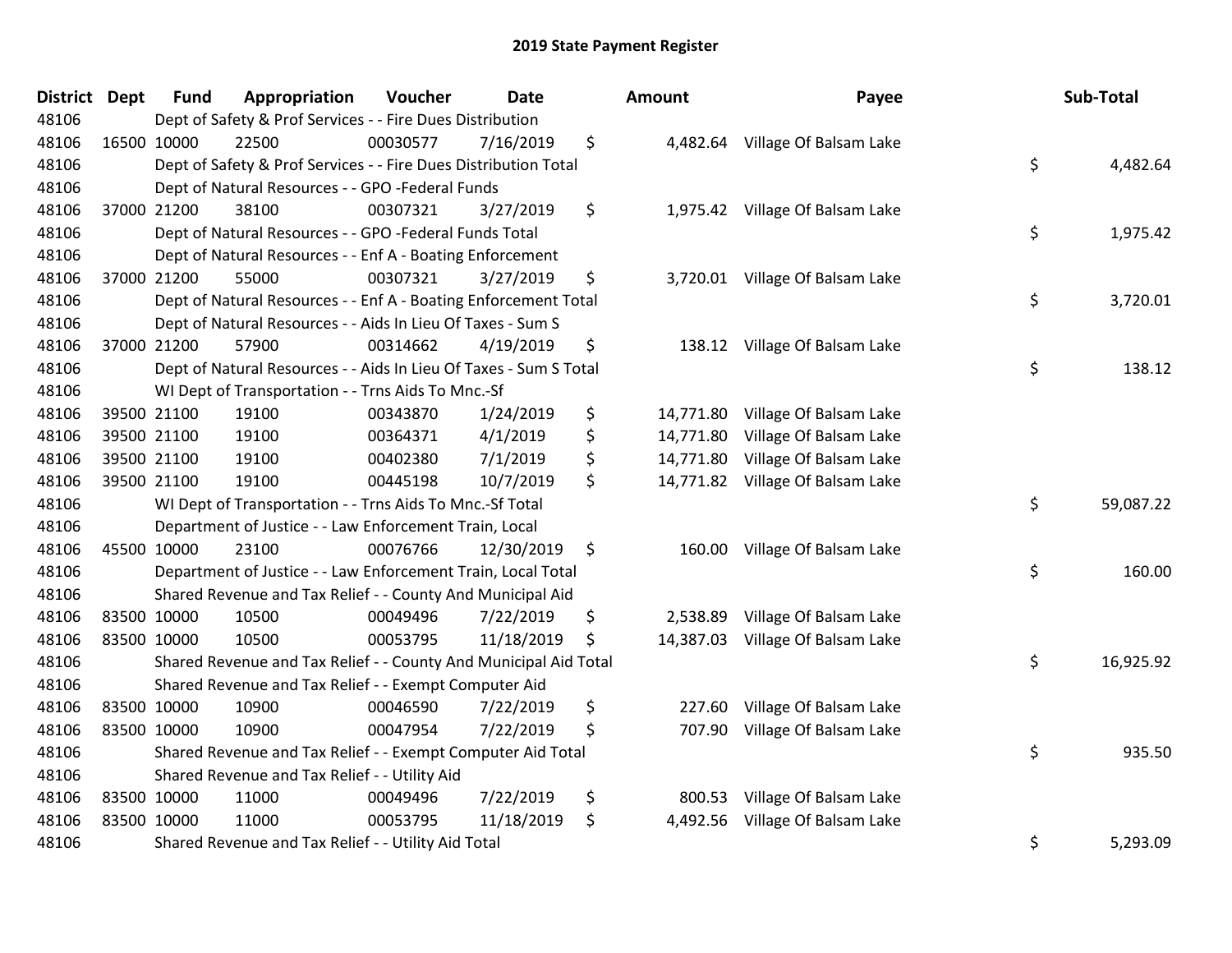| District    | Dept | Fund        | Appropriation                                                   | <b>Voucher</b> | Date      |   | <b>Amount</b> | Payee                  | Sub-Total  |
|-------------|------|-------------|-----------------------------------------------------------------|----------------|-----------|---|---------------|------------------------|------------|
| 48106       |      |             | Shared Revenue and Tax Relief - - Personal Property Aid         |                |           |   |               |                        |            |
| 48106       |      | 83500 10000 | 11100                                                           | 00041150       | 5/6/2019  | Ś | 965.81        | Village Of Balsam Lake |            |
| 48106       |      | 83500 10000 | 11100                                                           | 00042705       | 5/6/2019  | Ś | 169.34        | Village Of Balsam Lake |            |
| 48106       |      |             | Shared Revenue and Tax Relief - - Personal Property Aid Total   |                |           |   |               |                        | 1,135.15   |
| 48106       |      |             | Shared Revenue and Tax Relief - - Lottery & Gaming Credit       |                |           |   |               |                        |            |
| 48106       |      | 83500 52100 | 36300                                                           | 00038430       | 3/25/2019 |   | 10.376.88     | Village Of Balsam Lake |            |
| 48106       |      |             | Shared Revenue and Tax Relief - - Lottery & Gaming Credit Total |                |           |   |               |                        | 10,376.88  |
| 48106 Total |      |             |                                                                 |                |           |   |               |                        | 104,229.95 |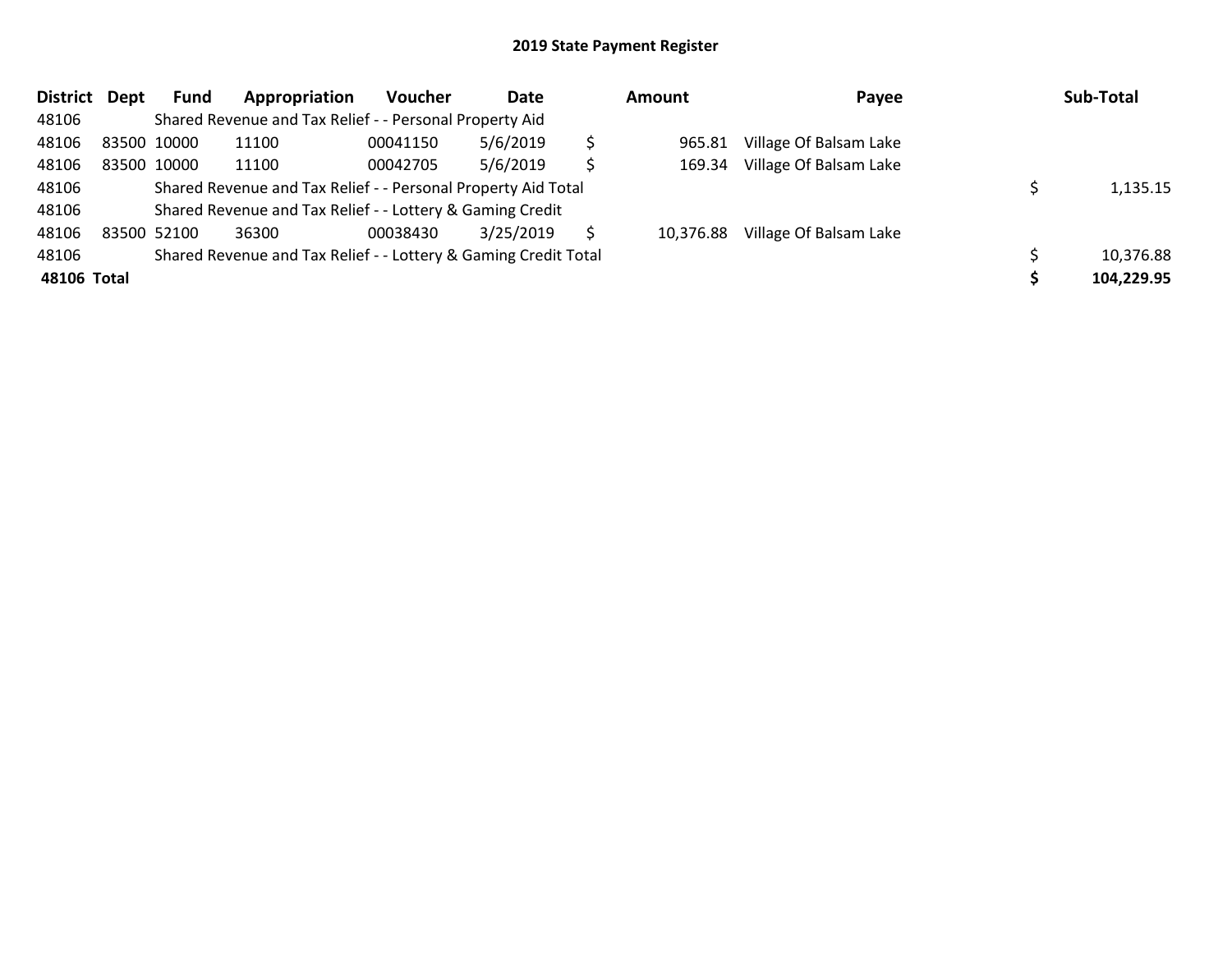| <b>District Dept</b> | <b>Fund</b> | Appropriation                                                         | Voucher  | <b>Date</b> |               | Amount   | Payee                          | Sub-Total        |
|----------------------|-------------|-----------------------------------------------------------------------|----------|-------------|---------------|----------|--------------------------------|------------------|
| 48111                |             | Dept of Safety & Prof Services - - Fire Dues Distribution             |          |             |               |          |                                |                  |
| 48111                | 16500 10000 | 22500                                                                 | 00031223 | 7/18/2019   | \$            |          | 1,659.18 Village Of Centuria   |                  |
| 48111                |             | Dept of Safety & Prof Services - - Fire Dues Distribution Total       |          |             |               |          |                                | \$<br>1,659.18   |
| 48111                |             | Dept of Natural Resources - - Aids In Lieu Of Taxes - Gener           |          |             |               |          |                                |                  |
| 48111                | 37000 10000 | 50300                                                                 | 00314669 | 4/19/2019   | \$            |          | 10.48 Village Of Centuria      |                  |
| 48111                |             | Dept of Natural Resources - - Aids In Lieu Of Taxes - Gener Total     |          |             |               |          |                                | \$<br>10.48      |
| 48111                |             | WI Dept of Transportation - - Trns Aids To Mnc.-Sf                    |          |             |               |          |                                |                  |
| 48111                | 39500 21100 | 19100                                                                 | 00337058 | 1/7/2019    | \$            |          | 14,707.12 Village Of Centuria  |                  |
| 48111                | 39500 21100 | 19100                                                                 | 00364372 | 4/1/2019    | \$            |          | 14,707.12 Village Of Centuria  |                  |
| 48111                | 39500 21100 | 19100                                                                 | 00402381 | 7/1/2019    | \$            |          | 14,707.12 Village Of Centuria  |                  |
| 48111                | 39500 21100 | 19100                                                                 | 00445199 | 10/7/2019   | \$            |          | 14,707.12 Village Of Centuria  |                  |
| 48111                |             | WI Dept of Transportation - - Trns Aids To Mnc.-Sf Total              |          |             |               |          |                                | \$<br>58,828.48  |
| 48111                |             | Department of Justice - - Law Enforcement Train, Local                |          |             |               |          |                                |                  |
| 48111                | 45500 10000 | 23100                                                                 | 00072521 | 10/9/2019   | \$            |          | 160.00 Village Of Centuria     |                  |
| 48111                |             | Department of Justice - - Law Enforcement Train, Local Total          |          |             |               |          |                                | \$<br>160.00     |
| 48111                |             | Elections Commission - - 2018 Hava Election Security                  |          |             |               |          |                                |                  |
| 48111                | 51000 22000 | 18200                                                                 | 00002708 | 11/19/2019  | $\ddot{\phi}$ |          | 1,100.00 Village Of Centuria   |                  |
| 48111                |             | Elections Commission - - 2018 Hava Election Security Total            |          |             |               |          |                                | \$<br>1,100.00   |
| 48111                |             | Shared Revenue and Tax Relief - - Expenditure Restraint Program       |          |             |               |          |                                |                  |
| 48111                | 83500 10000 | 10100                                                                 | 00049497 | 7/22/2019   | \$.           |          | 4,587.59 Village Of Centuria   |                  |
| 48111                |             | Shared Revenue and Tax Relief - - Expenditure Restraint Program Total |          |             |               |          |                                | \$<br>4,587.59   |
| 48111                |             | Shared Revenue and Tax Relief - - County And Municipal Aid            |          |             |               |          |                                |                  |
| 48111                | 83500 10000 | 10500                                                                 | 00049497 | 7/22/2019   | \$            |          | 40,136.43 Village Of Centuria  |                  |
| 48111                | 83500 10000 | 10500                                                                 | 00053796 | 11/18/2019  | \$            |          | 227,439.74 Village Of Centuria |                  |
| 48111                |             | Shared Revenue and Tax Relief - - County And Municipal Aid Total      |          |             |               |          |                                | \$<br>267,576.17 |
| 48111                |             | Shared Revenue and Tax Relief - - Exempt Computer Aid                 |          |             |               |          |                                |                  |
| 48111                | 83500 10000 | 10900                                                                 | 00046591 | 7/22/2019   | \$            | 299.30   | Village Of Centuria            |                  |
| 48111                | 83500 10000 | 10900                                                                 | 00047955 | 7/22/2019   | \$            |          | 648.18 Village Of Centuria     |                  |
| 48111                |             | Shared Revenue and Tax Relief - - Exempt Computer Aid Total           |          |             |               |          |                                | \$<br>947.48     |
| 48111                |             | Shared Revenue and Tax Relief - - Utility Aid                         |          |             |               |          |                                |                  |
| 48111                | 83500 10000 | 11000                                                                 | 00049497 | 7/22/2019   | \$            | 2,523.23 | Village Of Centuria            |                  |
| 48111                | 83500 10000 | 11000                                                                 | 00053796 | 11/18/2019  | \$            |          | 14,262.58 Village Of Centuria  |                  |
| 48111                |             | Shared Revenue and Tax Relief - - Utility Aid Total                   |          |             |               |          |                                | \$<br>16,785.81  |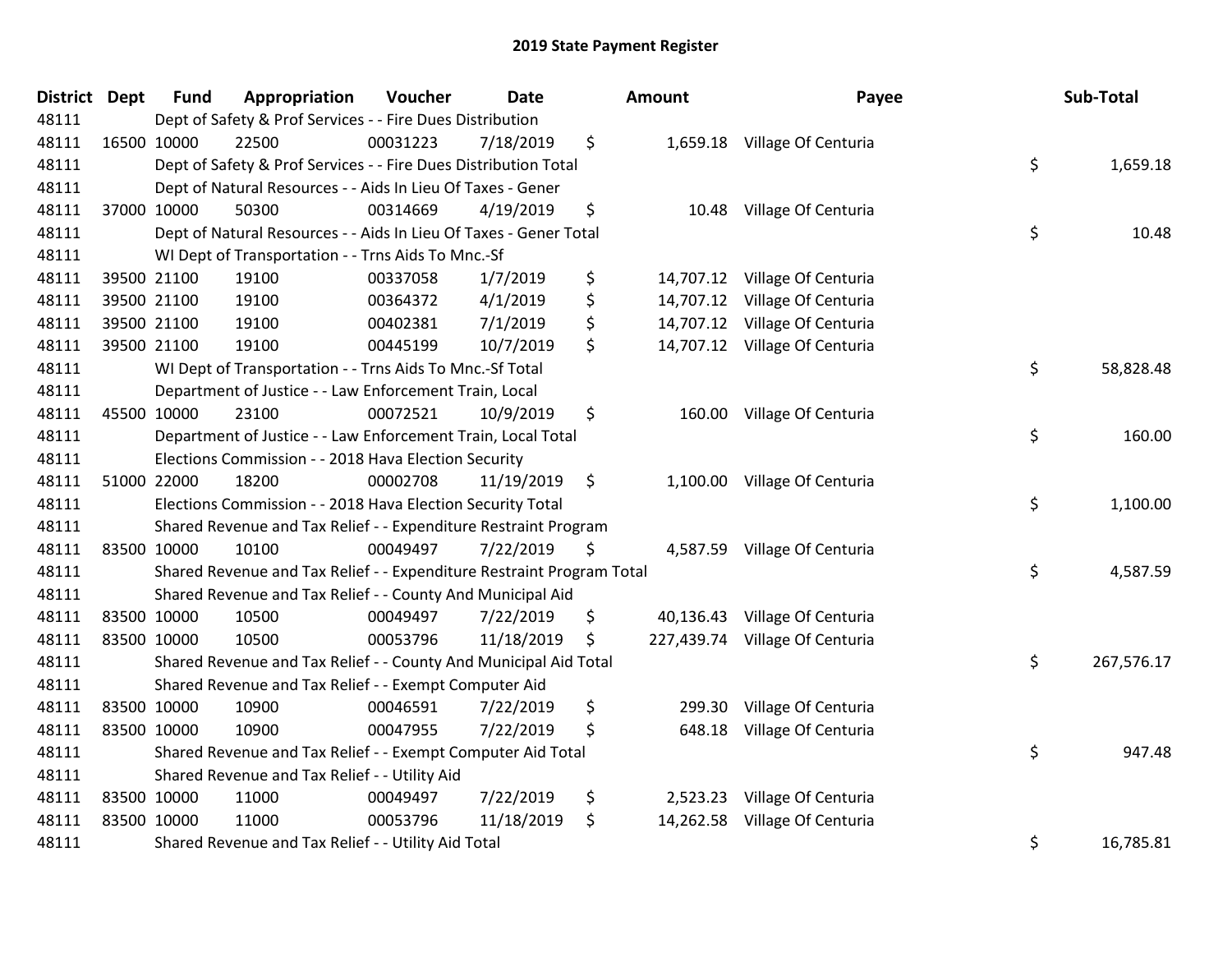| <b>District</b> | Dept        | <b>Fund</b> | Appropriation                                                   | Voucher  | Date      |    | <b>Amount</b> | Payee               | Sub-Total  |
|-----------------|-------------|-------------|-----------------------------------------------------------------|----------|-----------|----|---------------|---------------------|------------|
| 48111           |             |             | Shared Revenue and Tax Relief - - Personal Property Aid         |          |           |    |               |                     |            |
| 48111           | 83500 10000 |             | 11100                                                           | 00041151 | 5/6/2019  | \$ | 870.42        | Village Of Centuria |            |
| 48111           |             | 83500 10000 | 11100                                                           | 00042706 | 5/6/2019  | \$ | 278.59        | Village Of Centuria |            |
| 48111           |             |             | Shared Revenue and Tax Relief - - Personal Property Aid Total   |          |           |    |               |                     | 1,149.01   |
| 48111           |             |             | Shared Revenue and Tax Relief - - Lottery & Gaming Credit       |          |           |    |               |                     |            |
| 48111           |             | 83500 52100 | 36300                                                           | 00038431 | 3/25/2019 | S  | 3,102.48      | Village Of Centuria |            |
| 48111           |             |             | Shared Revenue and Tax Relief - - Lottery & Gaming Credit Total |          |           |    |               |                     | 3,102.48   |
| 48111 Total     |             |             |                                                                 |          |           |    |               |                     | 355,906.68 |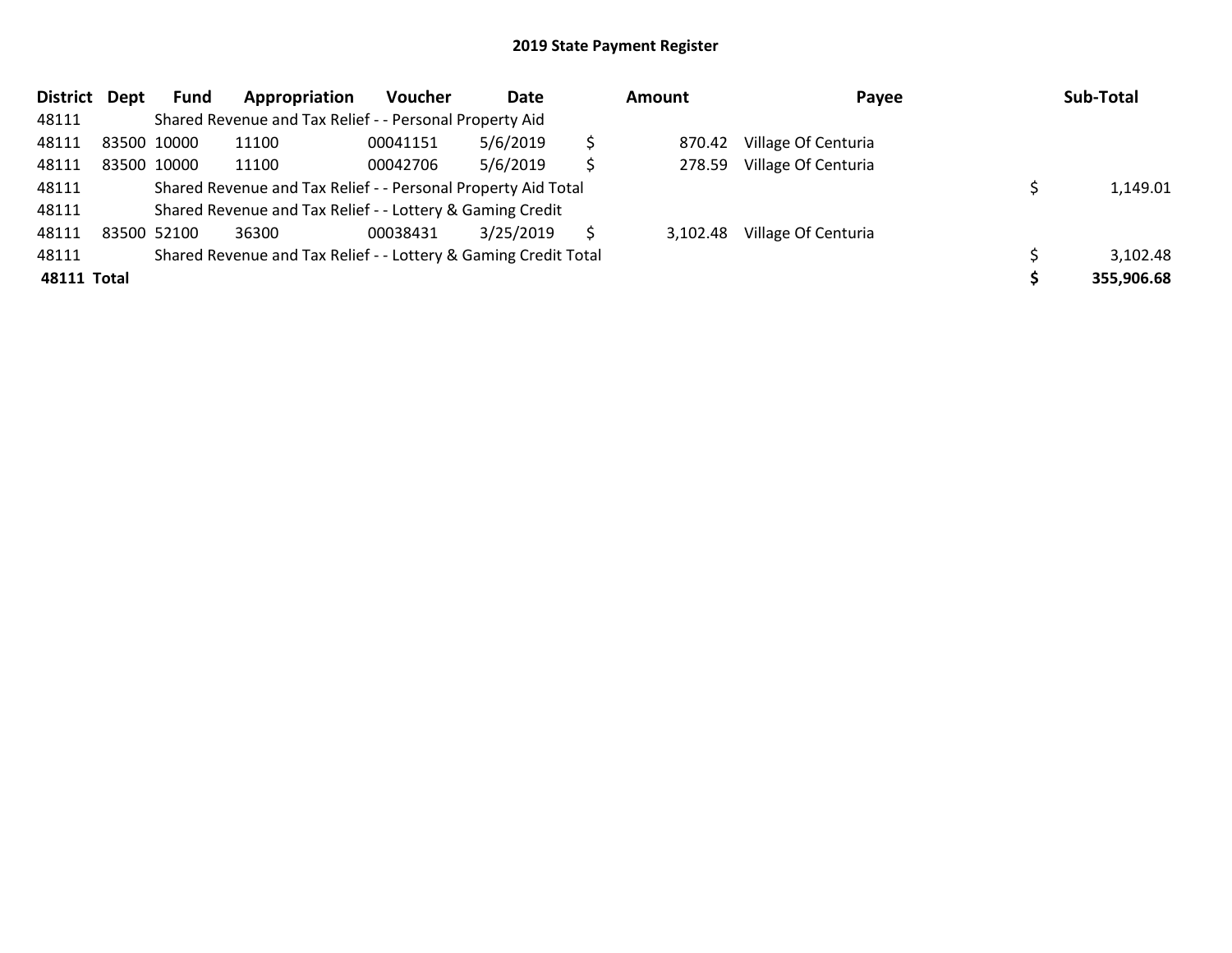| <b>District</b>    | Dept | <b>Fund</b> | Appropriation                                                    | Voucher  | <b>Date</b> | <b>Amount</b>    | Payee              | Sub-Total        |
|--------------------|------|-------------|------------------------------------------------------------------|----------|-------------|------------------|--------------------|------------------|
| 48112              |      |             | Dept of Safety & Prof Services - - Fire Dues Distribution        |          |             |                  |                    |                  |
| 48112              |      | 16500 10000 | 22500                                                            | 00031440 | 7/18/2019   | \$<br>1,012.07   | Village Of Clayton |                  |
| 48112              |      |             | Dept of Safety & Prof Services - - Fire Dues Distribution Total  |          |             |                  |                    | \$<br>1,012.07   |
| 48112              |      |             | WI Dept of Transportation - - Trns Aids To Mnc.-Sf               |          |             |                  |                    |                  |
| 48112              |      | 39500 21100 | 19100                                                            | 00337059 | 1/7/2019    | \$<br>7,454.54   | Village Of Clayton |                  |
| 48112              |      | 39500 21100 | 19100                                                            | 00364373 | 4/1/2019    | \$<br>7,454.54   | Village Of Clayton |                  |
| 48112              |      | 39500 21100 | 19100                                                            | 00402382 | 7/1/2019    | \$<br>7,454.54   | Village Of Clayton |                  |
| 48112              |      | 39500 21100 | 19100                                                            | 00445200 | 10/7/2019   | \$<br>7,454.57   | Village Of Clayton |                  |
| 48112              |      |             | WI Dept of Transportation - - Trns Aids To Mnc.-Sf Total         |          |             |                  |                    | \$<br>29,818.19  |
| 48112              |      |             | Shared Revenue and Tax Relief - - County And Municipal Aid       |          |             |                  |                    |                  |
| 48112              |      | 83500 10000 | 10500                                                            | 00049498 | 7/22/2019   | \$<br>19,099.35  | Village Of Clayton |                  |
| 48112              |      | 83500 10000 | 10500                                                            | 00053797 | 11/18/2019  | \$<br>108,229.68 | Village Of Clayton |                  |
| 48112              |      |             | Shared Revenue and Tax Relief - - County And Municipal Aid Total |          |             |                  |                    | \$<br>127,329.03 |
| 48112              |      |             | Shared Revenue and Tax Relief - - Exempt Computer Aid            |          |             |                  |                    |                  |
| 48112              |      | 83500 10000 | 10900                                                            | 00046592 | 7/22/2019   | \$<br>167.32     | Village Of Clayton |                  |
| 48112              |      | 83500 10000 | 10900                                                            | 00047956 | 7/22/2019   | \$<br>113.84     | Village Of Clayton |                  |
| 48112              |      |             | Shared Revenue and Tax Relief - - Exempt Computer Aid Total      |          |             |                  |                    | \$<br>281.16     |
| 48112              |      |             | Shared Revenue and Tax Relief - - Personal Property Aid          |          |             |                  |                    |                  |
| 48112              |      | 83500 10000 | 11100                                                            | 00041152 | 5/6/2019    | \$<br>215.91     | Village Of Clayton |                  |
| 48112              |      | 83500 10000 | 11100                                                            | 00042707 | 5/6/2019    | \$<br>33.22      | Village Of Clayton |                  |
| 48112              |      |             | Shared Revenue and Tax Relief - - Personal Property Aid Total    |          |             |                  |                    | \$<br>249.13     |
| <b>48112 Total</b> |      |             |                                                                  |          |             |                  |                    | 158,689.58       |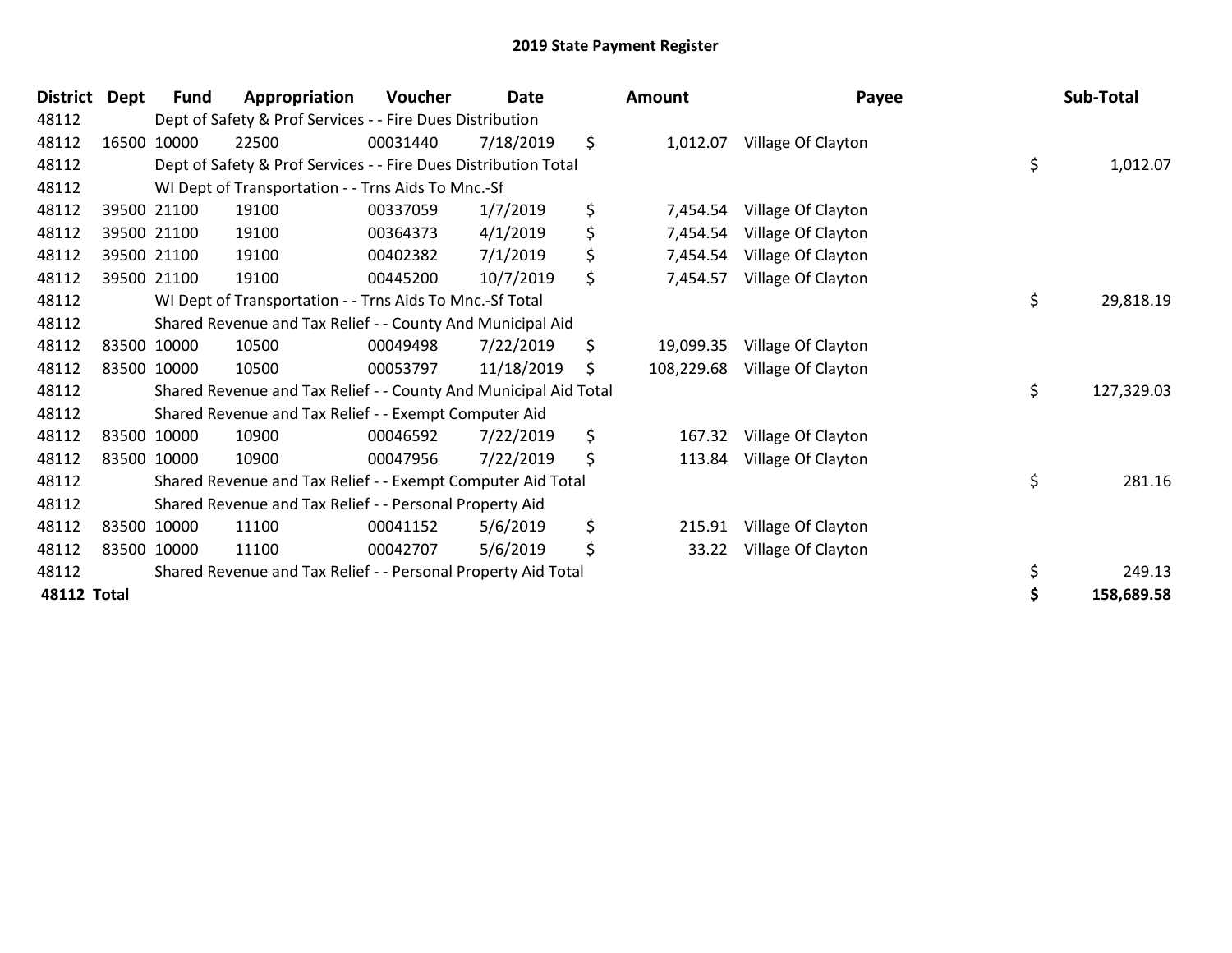| <b>District</b> | <b>Dept</b> | <b>Fund</b> | Appropriation                                                                   | Voucher   | <b>Date</b>   |               | Amount    | Payee                            | Sub-Total        |
|-----------------|-------------|-------------|---------------------------------------------------------------------------------|-----------|---------------|---------------|-----------|----------------------------------|------------------|
| 48113           |             |             | Dept of Safety & Prof Services - - Fire Dues Distribution                       |           |               |               |           |                                  |                  |
| 48113           |             | 16500 10000 | 22500                                                                           | 00030863  | 7/17/2019     | \$            |           | 2,842.63 Village Of Clear Lake   |                  |
| 48113           |             |             | Dept of Safety & Prof Services - - Fire Dues Distribution Total                 |           |               |               |           |                                  | \$<br>2,842.63   |
| 48113           |             |             | WI Dept of Transportation - - Trns Aids To Mnc.-Sf                              |           |               |               |           |                                  |                  |
| 48113           |             | 39500 21100 | 19100                                                                           | 00337060  | 1/7/2019      | \$            | 18,788.48 | Village Of Clear Lake            |                  |
| 48113           |             | 39500 21100 | 19100                                                                           | 00364374  | 4/1/2019      | \$            | 18,788.48 | Village Of Clear Lake            |                  |
| 48113           |             | 39500 21100 | 19100                                                                           | 00402383  | 7/1/2019      | \$            | 18,788.48 | Village Of Clear Lake            |                  |
| 48113           |             | 39500 21100 | 19100                                                                           | 00445201  | 10/7/2019     | \$            | 18,788.48 | Village Of Clear Lake            |                  |
| 48113           |             |             | WI Dept of Transportation - - Trns Aids To Mnc.-Sf Total                        |           |               |               |           |                                  | \$<br>75,153.92  |
| 48113           |             |             | WI Dept of Transportation - - Trns Facl Econ Astsf                              |           |               |               |           |                                  |                  |
| 48113           |             | 39500 21100 | 26000                                                                           | 00426130  | 8/21/2019     | \$            |           | 154,219.64 Village Of Clear Lake |                  |
| 48113           |             |             | WI Dept of Transportation - - Trns Facl Econ Astsf Total                        |           |               |               |           |                                  | \$<br>154,219.64 |
| 48113           |             |             | Department of Health Services - - Emergency Medical Services, Ai                |           |               |               |           |                                  |                  |
| 48113           |             | 43500 10000 | 11900                                                                           | 00307876  | 9/4/2019      | \$            |           | 5,362.44 Village Of Clear Lake   |                  |
| 48113           |             |             | Department of Health Services - - Emergency Medical Services, Ai Total          |           |               |               |           |                                  | \$<br>5,362.44   |
| 48113           |             |             | Department of Health Services - - Prepaid Medical Transport Reimbursement       |           |               |               |           |                                  |                  |
| 48113           |             | 43500 10000 | 16300                                                                           | AMBULANCE | 11/18/2019 \$ |               | 3,115.30  | Village Of Clear Lake            |                  |
| 48113           |             |             | Department of Health Services - - Prepaid Medical Transport Reimbursement Total |           |               |               |           |                                  | \$<br>3,115.30   |
| 48113           |             |             | Department of Justice - - Law Enforcement Train, Local                          |           |               |               |           |                                  |                  |
| 48113           |             | 45500 10000 | 23100                                                                           | 00062801  | 4/8/2019      | \$            |           | 640.00 Village Of Clear Lake     |                  |
| 48113           |             |             | Department of Justice - - Law Enforcement Train, Local Total                    |           |               |               |           |                                  | \$<br>640.00     |
| 48113           |             |             | Elections Commission - - 2018 Hava Election Security                            |           |               |               |           |                                  |                  |
| 48113           |             | 51000 22000 | 18200                                                                           | 00002527  | 11/15/2019    | $\ddot{\phi}$ |           | 600.00 Village Of Clear Lake     |                  |
| 48113           |             |             | Elections Commission - - 2018 Hava Election Security Total                      |           |               |               |           |                                  | \$<br>600.00     |
| 48113           |             |             | Shared Revenue and Tax Relief - - County And Municipal Aid                      |           |               |               |           |                                  |                  |
| 48113           |             | 83500 10000 | 10500                                                                           | 00049499  | 7/22/2019     | \$            | 49,504.09 | Village Of Clear Lake            |                  |
| 48113           | 83500 10000 |             | 10500                                                                           | 00053798  | 11/18/2019    | \$            |           | 277,407.86 Village Of Clear Lake |                  |
| 48113           |             |             | Shared Revenue and Tax Relief - - County And Municipal Aid Total                |           |               |               |           |                                  | \$<br>326,911.95 |
| 48113           |             |             | Shared Revenue and Tax Relief - - Exempt Computer Aid                           |           |               |               |           |                                  |                  |
| 48113           |             | 83500 10000 | 10900                                                                           | 00046593  | 7/22/2019     | \$            | 1,607.73  | Village Of Clear Lake            |                  |
| 48113           |             | 83500 10000 | 10900                                                                           | 00047957  | 7/22/2019     | \$            | 767.67    | Village Of Clear Lake            |                  |
| 48113           |             |             | Shared Revenue and Tax Relief - - Exempt Computer Aid Total                     |           |               |               |           |                                  | \$<br>2,375.40   |
| 48113           |             |             | Shared Revenue and Tax Relief - - Utility Aid                                   |           |               |               |           |                                  |                  |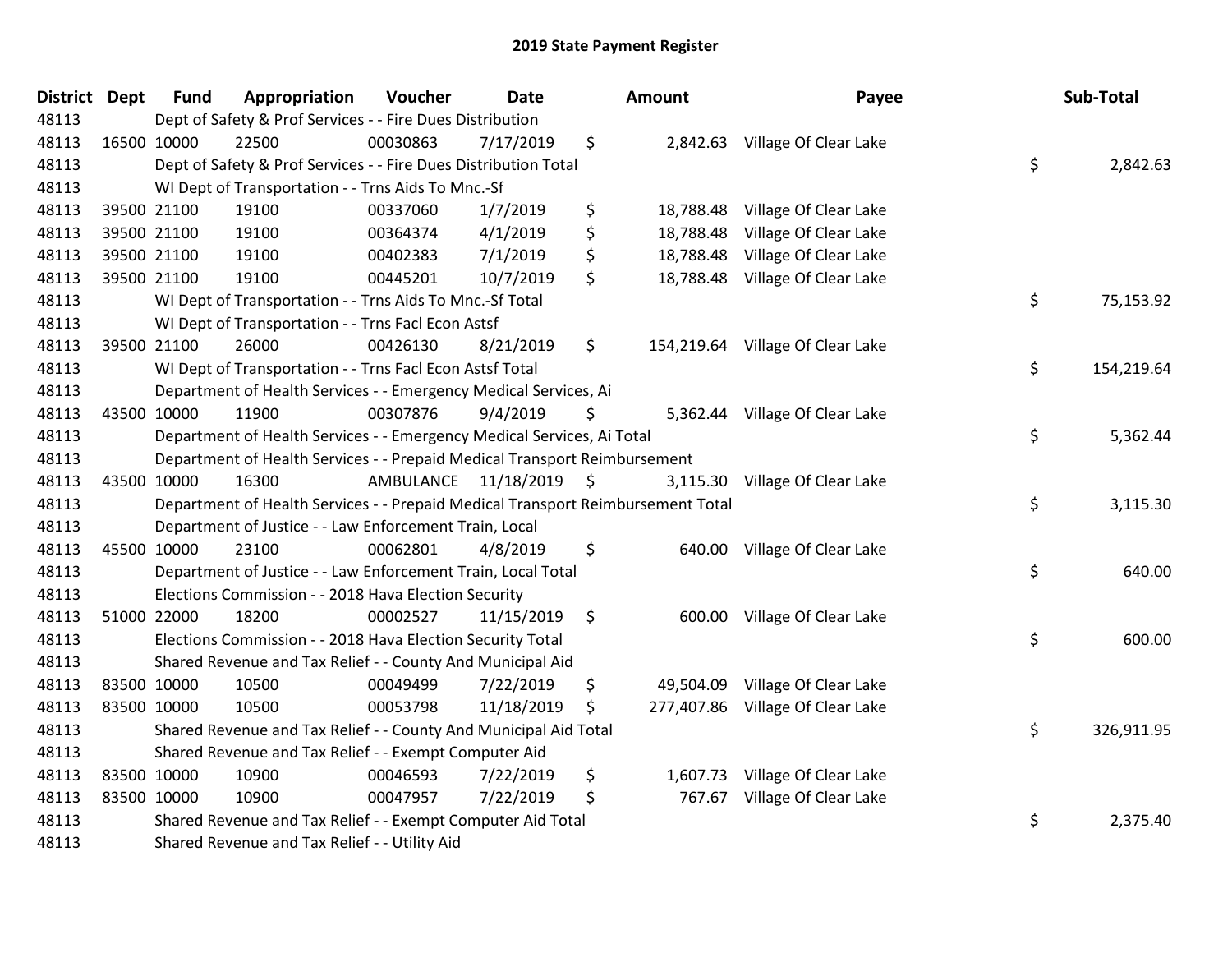| <b>District</b> | Dept        | Fund        | Appropriation                                                   | Voucher  | Date       |     | Amount   | Payee                 | Sub-Total  |
|-----------------|-------------|-------------|-----------------------------------------------------------------|----------|------------|-----|----------|-----------------------|------------|
| 48113           |             | 83500 10000 | 11000                                                           | 00049499 | 7/22/2019  | \$  | 262.13   | Village Of Clear Lake |            |
| 48113           |             | 83500 10000 | 11000                                                           | 00053798 | 11/18/2019 | \$  | 1,523.06 | Village Of Clear Lake |            |
| 48113           |             |             | Shared Revenue and Tax Relief - - Utility Aid Total             |          |            |     |          |                       | 1,785.19   |
| 48113           |             |             | Shared Revenue and Tax Relief - - Personal Property Aid         |          |            |     |          |                       |            |
| 48113           | 83500 10000 |             | 11100                                                           | 00041153 | 5/6/2019   | \$  | 3,925.98 | Village Of Clear Lake |            |
| 48113           | 83500 10000 |             | 11100                                                           | 00042708 | 5/6/2019   | \$. | 1,202.05 | Village Of Clear Lake |            |
| 48113           |             |             | Shared Revenue and Tax Relief - - Personal Property Aid Total   |          |            |     |          |                       | 5,128.03   |
| 48113           |             |             | Shared Revenue and Tax Relief - - Lottery & Gaming Credit       |          |            |     |          |                       |            |
| 48113           |             | 83500 52100 | 36300                                                           | 00038432 | 3/25/2019  | S   | 3,230.13 | Village Of Clear Lake |            |
| 48113           |             |             | Shared Revenue and Tax Relief - - Lottery & Gaming Credit Total |          |            |     |          |                       | 3,230.13   |
| 48113 Total     |             |             |                                                                 |          |            |     |          |                       | 581,364.63 |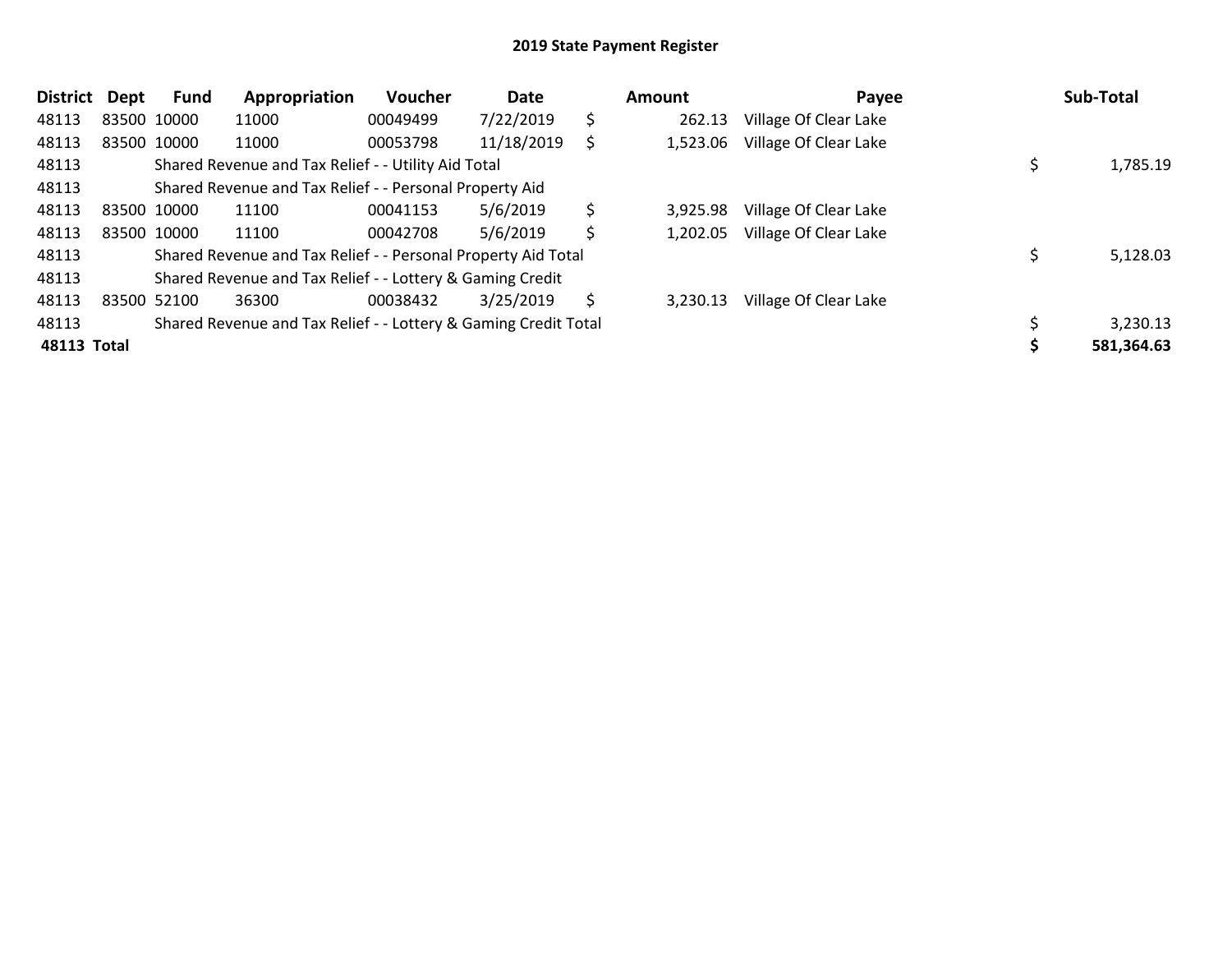| <b>District Dept</b> | <b>Fund</b> | Appropriation                                                         | Voucher  | <b>Date</b> |               | <b>Amount</b> | Payee                        | Sub-Total        |
|----------------------|-------------|-----------------------------------------------------------------------|----------|-------------|---------------|---------------|------------------------------|------------------|
| 48116                |             | Dept of Safety & Prof Services - - Fire Dues Distribution             |          |             |               |               |                              |                  |
| 48116                | 16500 10000 | 22500                                                                 | 00030934 | 7/17/2019   | \$            |               | 2,611.06 Village of Dresser  |                  |
| 48116                |             | Dept of Safety & Prof Services - - Fire Dues Distribution Total       |          |             |               |               |                              | \$<br>2,611.06   |
| 48116                |             | WI Dept of Transportation - - Trns Aids To Mnc.-Sf                    |          |             |               |               |                              |                  |
| 48116                | 39500 21100 | 19100                                                                 | 00337061 | 1/7/2019    | \$            | 11,258.47     | Village of Dresser           |                  |
| 48116                | 39500 21100 | 19100                                                                 | 00364375 | 4/1/2019    | \$            | 11,258.47     | Village of Dresser           |                  |
| 48116                | 39500 21100 | 19100                                                                 | 00402384 | 7/1/2019    | \$            | 11,258.47     | Village of Dresser           |                  |
| 48116                | 39500 21100 | 19100                                                                 | 00445202 | 10/7/2019   | \$            | 11,258.49     | Village of Dresser           |                  |
| 48116                |             | WI Dept of Transportation - - Trns Aids To Mnc.-Sf Total              |          |             |               |               |                              | \$<br>45,033.90  |
| 48116                |             | Department of Justice - - Law Enforcement Train, Local                |          |             |               |               |                              |                  |
| 48116                | 45500 10000 | 23100                                                                 | 00073074 | 10/18/2019  | \$            |               | 160.00 Village of Dresser    |                  |
| 48116                |             | Department of Justice - - Law Enforcement Train, Local Total          |          |             |               |               |                              | \$<br>160.00     |
| 48116                |             | Elections Commission - - 2018 Hava Election Security                  |          |             |               |               |                              |                  |
| 48116                | 51000 22000 | 18200                                                                 | 00002701 | 11/19/2019  | $\ddot{\phi}$ |               | 1,200.00 Village of Dresser  |                  |
| 48116                |             | Elections Commission - - 2018 Hava Election Security Total            |          |             |               |               |                              | \$<br>1,200.00   |
| 48116                |             | Shared Revenue and Tax Relief - - Expenditure Restraint Program       |          |             |               |               |                              |                  |
| 48116                | 83500 10000 | 10100                                                                 | 00049500 | 7/22/2019   | \$            |               | 13,271.66 Village of Dresser |                  |
| 48116                |             | Shared Revenue and Tax Relief - - Expenditure Restraint Program Total |          |             |               |               |                              | \$<br>13,271.66  |
| 48116                |             | Shared Revenue and Tax Relief - - County And Municipal Aid            |          |             |               |               |                              |                  |
| 48116                | 83500 10000 | 10500                                                                 | 00049500 | 7/22/2019   | \$            |               | 16,149.07 Village of Dresser |                  |
| 48116                | 83500 10000 | 10500                                                                 | 00053799 | 11/18/2019  | \$            |               | 91,511.37 Village of Dresser |                  |
| 48116                |             | Shared Revenue and Tax Relief - - County And Municipal Aid Total      |          |             |               |               |                              | \$<br>107,660.44 |
| 48116                |             | Shared Revenue and Tax Relief - - Exempt Computer Aid                 |          |             |               |               |                              |                  |
| 48116                | 83500 10000 | 10900                                                                 | 00046594 | 7/22/2019   | \$            |               | 1,624.36 Village of Dresser  |                  |
| 48116                |             | Shared Revenue and Tax Relief - - Exempt Computer Aid Total           |          |             |               |               |                              | \$<br>1,624.36   |
| 48116                |             | Shared Revenue and Tax Relief - - Utility Aid                         |          |             |               |               |                              |                  |
| 48116                | 83500 10000 | 11000                                                                 | 00049500 | 7/22/2019   | \$            | 1,817.86      | Village of Dresser           |                  |
| 48116                | 83500 10000 | 11000                                                                 | 00053799 | 11/18/2019  | \$            | 10,485.09     | Village of Dresser           |                  |
| 48116                |             | Shared Revenue and Tax Relief - - Utility Aid Total                   |          |             |               |               |                              | \$<br>12,302.95  |
| 48116                |             | Shared Revenue and Tax Relief - - Personal Property Aid               |          |             |               |               |                              |                  |
| 48116                | 83500 10000 | 11100                                                                 | 00041154 | 5/6/2019    | \$            |               | 7,072.48 Village of Dresser  |                  |
| 48116                |             | Shared Revenue and Tax Relief - - Personal Property Aid Total         |          |             |               |               |                              | \$<br>7,072.48   |
| 48116                |             | Shared Revenue and Tax Relief - - Lottery & Gaming Credit             |          |             |               |               |                              |                  |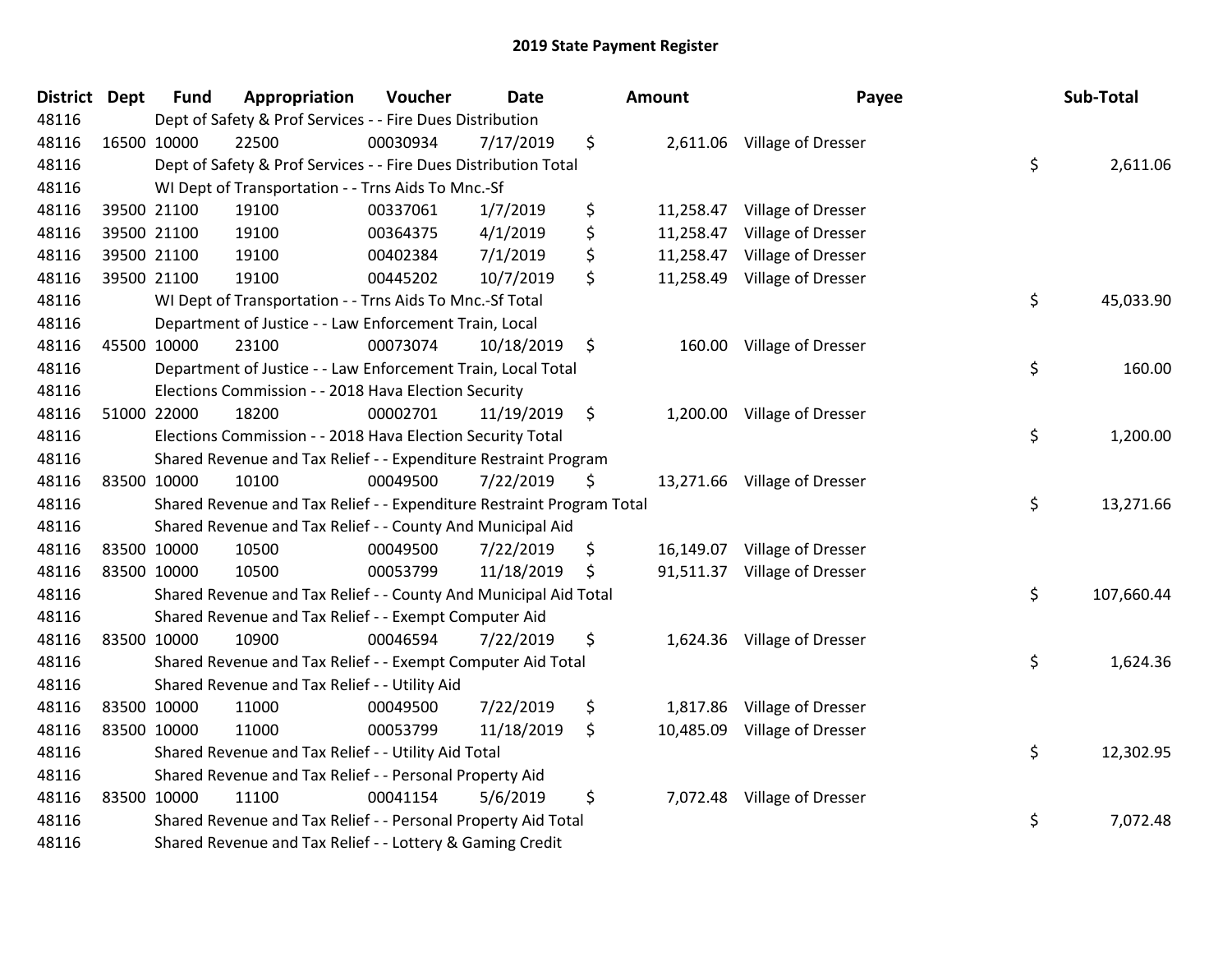| District Dept | Fund        | <b>Appropriation</b>                                            | <b>Voucher</b> | Date         | Amount | Payee              | Sub-Total  |
|---------------|-------------|-----------------------------------------------------------------|----------------|--------------|--------|--------------------|------------|
| 48116         | 83500 52100 | 36300                                                           | 00038433       | 3/25/2019 \$ | 809.43 | Village of Dresser |            |
| 48116         |             | Shared Revenue and Tax Relief - - Lottery & Gaming Credit Total |                |              |        |                    | 809.43     |
| 48116 Total   |             |                                                                 |                |              |        |                    | 191,746.28 |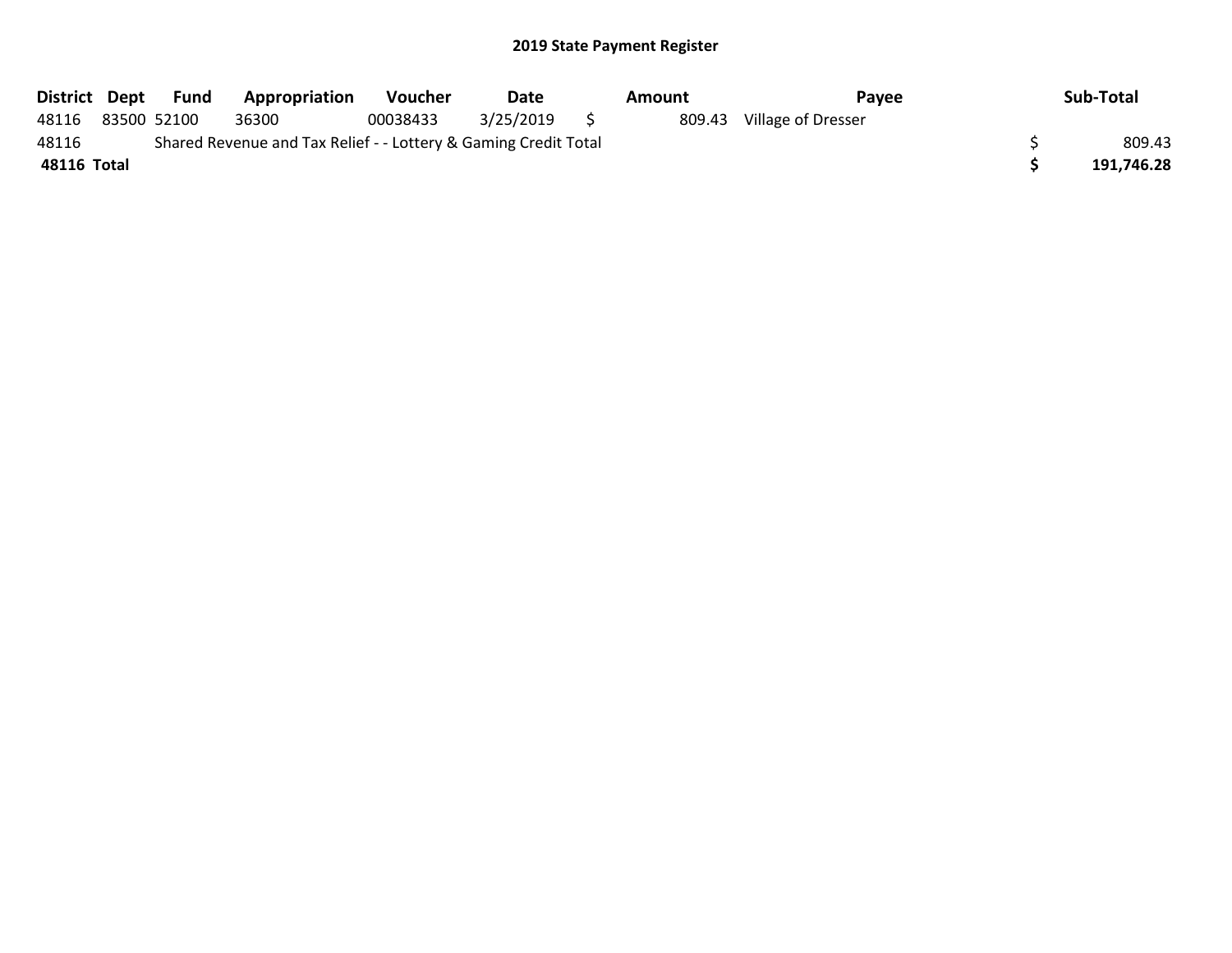| <b>District</b> | <b>Dept</b> | <b>Fund</b> | Appropriation                                                         | Voucher  | <b>Date</b> |     | <b>Amount</b> | Payee                           | Sub-Total        |
|-----------------|-------------|-------------|-----------------------------------------------------------------------|----------|-------------|-----|---------------|---------------------------------|------------------|
| 48126           |             |             | Dept of Safety & Prof Services - - Fire Dues Distribution             |          |             |     |               |                                 |                  |
| 48126           |             | 16500 10000 | 22500                                                                 | 00030904 | 7/17/2019   | \$  |               | 2,721.35 Frederic, Village of   |                  |
| 48126           |             |             | Dept of Safety & Prof Services - - Fire Dues Distribution Total       |          |             |     |               |                                 | \$<br>2,721.35   |
| 48126           |             |             | Dept of Natural Resources - - Aids In Lieu Of Taxes - Gener           |          |             |     |               |                                 |                  |
| 48126           |             | 37000 10000 | 50300                                                                 | 00314675 | 4/19/2019   | \$  | 14.39         | Frederic, Village of            |                  |
| 48126           |             |             | Dept of Natural Resources - - Aids In Lieu Of Taxes - Gener Total     |          |             |     |               |                                 | \$<br>14.39      |
| 48126           |             |             | WI Dept of Transportation - - Trns Aids To Mnc.-Sf                    |          |             |     |               |                                 |                  |
| 48126           |             | 39500 21100 | 19100                                                                 | 00337062 | 1/7/2019    | \$  | 16,943.19     | Frederic, Village of            |                  |
| 48126           |             | 39500 21100 | 19100                                                                 | 00364376 | 4/1/2019    | \$  | 16,943.19     | Frederic, Village of            |                  |
| 48126           |             | 39500 21100 | 19100                                                                 | 00402385 | 7/1/2019    | \$  | 16,943.19     | Frederic, Village of            |                  |
| 48126           |             | 39500 21100 | 19100                                                                 | 00445203 | 10/7/2019   | \$  |               | 16,943.20 Frederic, Village of  |                  |
| 48126           |             |             | WI Dept of Transportation - - Trns Aids To Mnc.-Sf Total              |          |             |     |               |                                 | \$<br>67,772.77  |
| 48126           |             |             | WI Dept of Transportation - - Loc Rd Imp Prg St Fd                    |          |             |     |               |                                 |                  |
| 48126           |             | 39500 21100 | 27800                                                                 | 00395863 | 6/20/2019   | \$  |               | 9,000.00 Frederic, Village of   |                  |
| 48126           |             |             | WI Dept of Transportation - - Loc Rd Imp Prg St Fd Total              |          |             |     |               |                                 | \$<br>9,000.00   |
| 48126           |             |             | Department of Justice - - Law Enforcement Train, Local                |          |             |     |               |                                 |                  |
| 48126           |             | 45500 10000 | 23100                                                                 | 00073132 | 10/17/2019  | \$  | 480.00        | Frederic, Village of            |                  |
| 48126           |             |             | Department of Justice - - Law Enforcement Train, Local Total          |          |             |     |               |                                 | \$<br>480.00     |
| 48126           |             |             | Public Defender Board - - Transcript, Discovery And Int               |          |             |     |               |                                 |                  |
| 48126           |             | 55000 10000 | 10600                                                                 | 00182598 | 2/19/2019   | \$  | 11.40         | Frederic, Village of            |                  |
| 48126           |             |             | Public Defender Board - - Transcript, Discovery And Int Total         |          |             |     |               |                                 | \$<br>11.40      |
| 48126           |             |             | Shared Revenue and Tax Relief - - Expenditure Restraint Program       |          |             |     |               |                                 |                  |
| 48126           |             | 83500 10000 | 10100                                                                 | 00049501 | 7/22/2019   | \$  |               | 6,045.32 Frederic, Village of   |                  |
| 48126           |             |             | Shared Revenue and Tax Relief - - Expenditure Restraint Program Total |          |             |     |               |                                 | \$<br>6,045.32   |
| 48126           |             |             | Shared Revenue and Tax Relief - - County And Municipal Aid            |          |             |     |               |                                 |                  |
| 48126           |             | 83500 10000 | 10500                                                                 | 00049501 | 7/22/2019   | \$  |               | 49,585.43 Frederic, Village of  |                  |
| 48126           |             | 83500 10000 | 10500                                                                 | 00053800 | 11/18/2019  | \$. |               | 280,984.11 Frederic, Village of |                  |
| 48126           |             |             | Shared Revenue and Tax Relief - - County And Municipal Aid Total      |          |             |     |               |                                 | \$<br>330,569.54 |
| 48126           |             |             | Shared Revenue and Tax Relief - - Exempt Computer Aid                 |          |             |     |               |                                 |                  |
| 48126           |             | 83500 10000 | 10900                                                                 | 00046595 | 7/22/2019   | \$  | 907.27        | Frederic, Village of            |                  |
| 48126           |             | 83500 10000 | 10900                                                                 | 00047958 | 7/22/2019   | \$  | 79.14         | Frederic, Village of            |                  |
| 48126           |             |             | Shared Revenue and Tax Relief - - Exempt Computer Aid Total           |          |             |     |               |                                 | \$<br>986.41     |
| 48126           |             |             | Shared Revenue and Tax Relief - - Utility Aid                         |          |             |     |               |                                 |                  |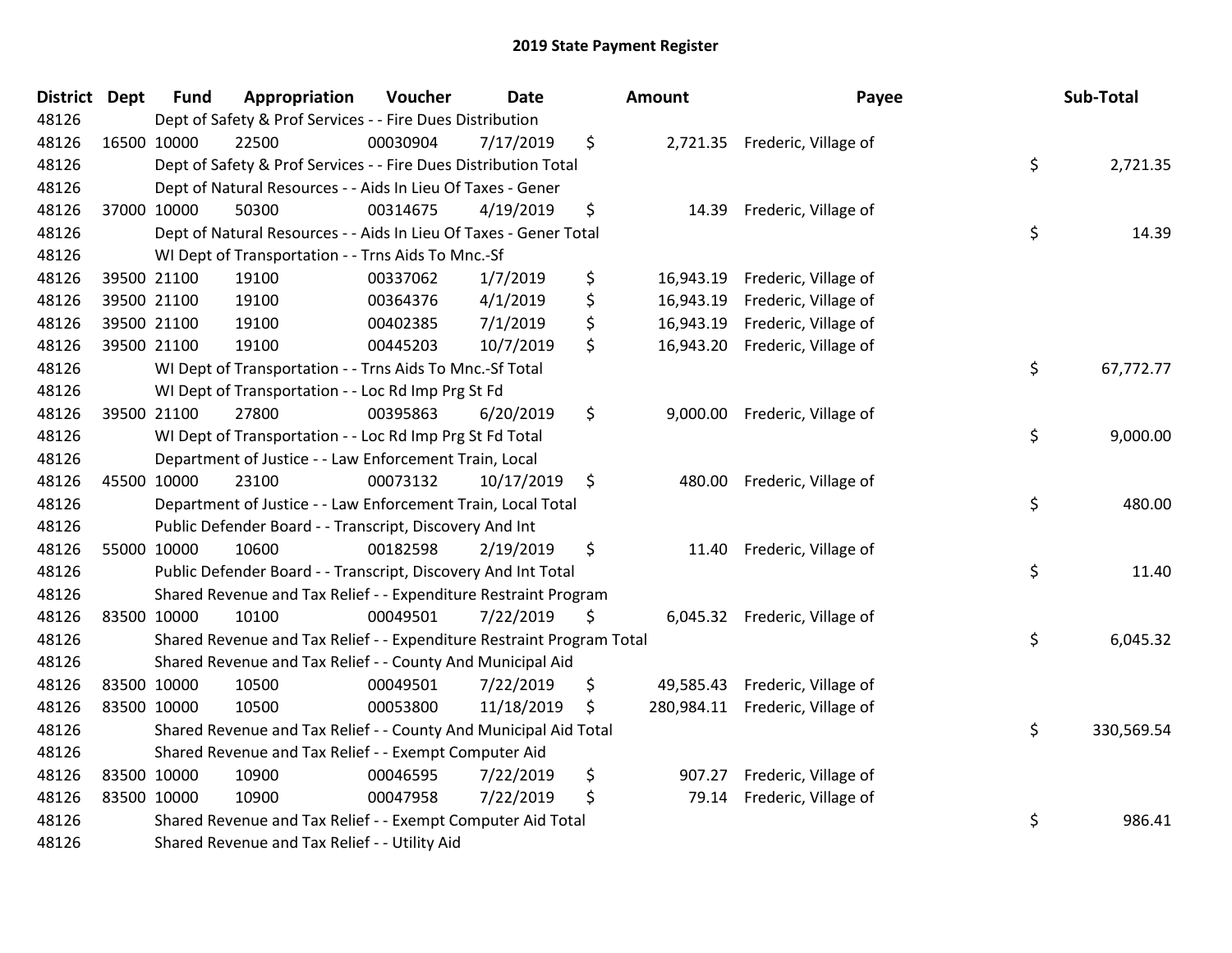| <b>District</b> | <b>Dept</b> | <b>Fund</b> | Appropriation                                                   | <b>Voucher</b> | Date       |    | Amount    | Payee                | Sub-Total  |
|-----------------|-------------|-------------|-----------------------------------------------------------------|----------------|------------|----|-----------|----------------------|------------|
| 48126           |             | 83500 10000 | 11000                                                           | 00049501       | 7/22/2019  | \$ | 3.988.49  | Frederic, Village of |            |
| 48126           |             | 83500 10000 | 11000                                                           | 00053800       | 11/18/2019 |    | 20,232.20 | Frederic, Village of |            |
| 48126           |             |             | Shared Revenue and Tax Relief - - Utility Aid Total             |                |            |    |           |                      | 24,220.69  |
| 48126           |             |             | Shared Revenue and Tax Relief - - Personal Property Aid         |                |            |    |           |                      |            |
| 48126           |             | 83500 10000 | 11100                                                           | 00041155       | 5/6/2019   |    | 6,691.99  | Frederic, Village of |            |
| 48126           |             |             | Shared Revenue and Tax Relief - - Personal Property Aid Total   |                |            |    |           |                      | 6,691.99   |
| 48126           |             |             | Shared Revenue and Tax Relief - - Lottery & Gaming Credit       |                |            |    |           |                      |            |
| 48126           | 83500 52100 |             | 36300                                                           | 00038434       | 3/25/2019  | S  | 1,808.64  | Frederic, Village of |            |
| 48126           |             |             | Shared Revenue and Tax Relief - - Lottery & Gaming Credit Total |                |            |    |           |                      | 1,808.64   |
| 48126 Total     |             |             |                                                                 |                |            |    |           |                      | 450,322.50 |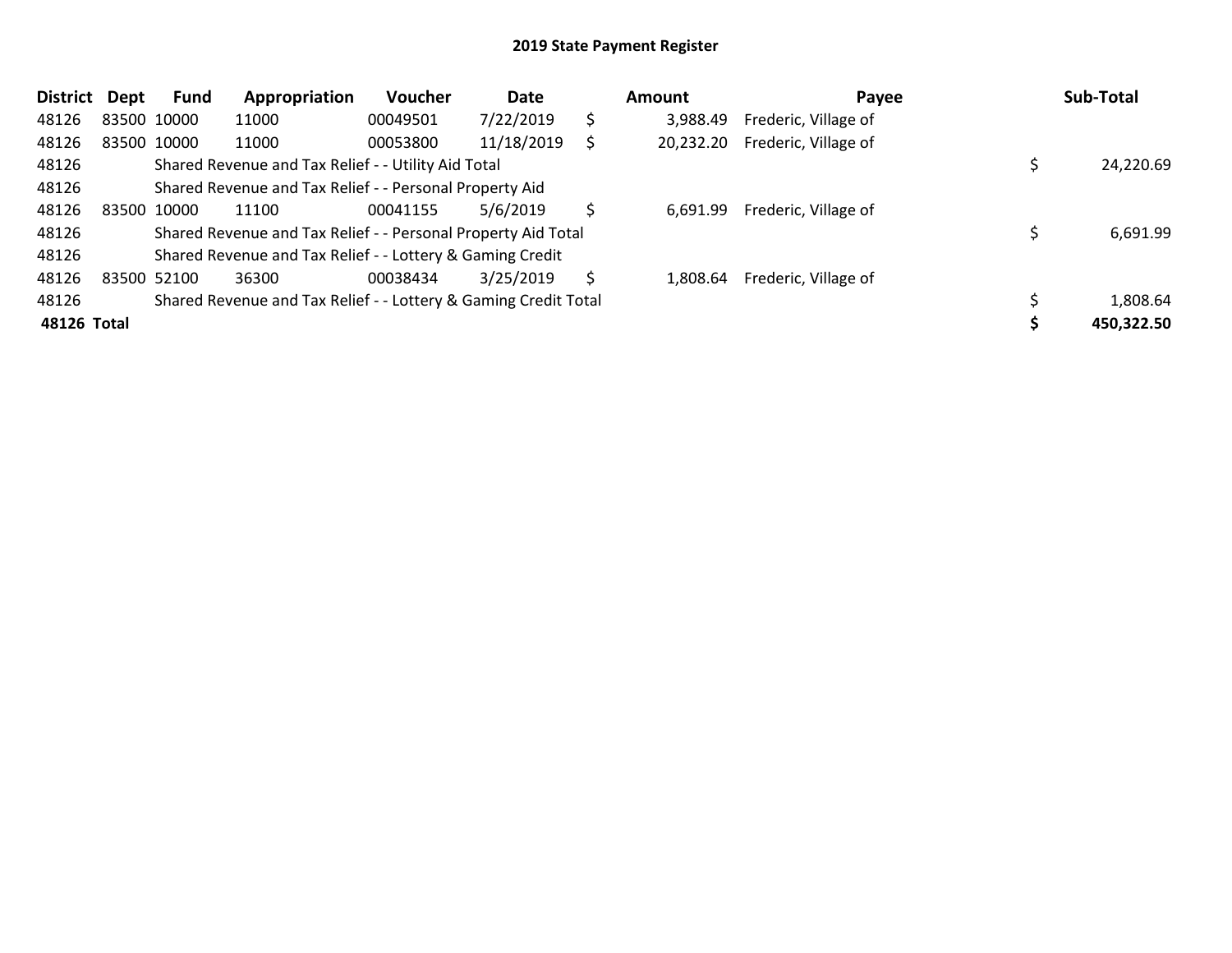| District Dept | <b>Fund</b> | Appropriation                                                                   | Voucher                 | <b>Date</b>     | <b>Amount</b>   |                            | Payee | Sub-Total  |
|---------------|-------------|---------------------------------------------------------------------------------|-------------------------|-----------------|-----------------|----------------------------|-------|------------|
| 48146         |             | Dept of Safety & Prof Services - - Fire Dues Distribution                       |                         |                 |                 |                            |       |            |
| 48146         | 16500 10000 | 22500                                                                           | 00030772                | 7/17/2019       | \$              | 3,215.53 Village Of Luck   |       |            |
| 48146         |             | Dept of Safety & Prof Services - - Fire Dues Distribution Total                 |                         |                 |                 |                            | \$    | 3,215.53   |
| 48146         |             | Dept of Natural Resources - - Aids In Lieu Of Taxes - Gener                     |                         |                 |                 |                            |       |            |
| 48146         | 37000 10000 | 50300                                                                           | 00314682                | 4/19/2019       | \$<br>7.92      | Village Of Luck            |       |            |
| 48146         |             | Dept of Natural Resources - - Aids In Lieu Of Taxes - Gener Total               |                         |                 |                 |                            | \$    | 7.92       |
| 48146         |             | WI Dept of Transportation - - Trns Aids To Mnc.-Sf                              |                         |                 |                 |                            |       |            |
| 48146         | 39500 21100 | 19100                                                                           | 00337063                | 1/7/2019        | \$              | 19,101.61 Village Of Luck  |       |            |
| 48146         | 39500 21100 | 19100                                                                           | 00364377                | 4/1/2019        | \$              | 19,101.61 Village Of Luck  |       |            |
| 48146         | 39500 21100 | 19100                                                                           | 00402386                | 7/1/2019        | \$<br>19,101.61 | Village Of Luck            |       |            |
| 48146         | 39500 21100 | 19100                                                                           | 00445204                | 10/7/2019       | \$              | 19,101.61 Village Of Luck  |       |            |
| 48146         |             | WI Dept of Transportation - - Trns Aids To Mnc.-Sf Total                        |                         |                 |                 |                            | \$    | 76,406.44  |
| 48146         |             | WI Dept of Transportation - - Loc Rd Imp Prg St Fd                              |                         |                 |                 |                            |       |            |
| 48146         | 39500 21100 | 27800                                                                           | 00473920                | 12/26/2019      | \$              | 10,792.78 Village Of Luck  |       |            |
| 48146         |             | WI Dept of Transportation - - Loc Rd Imp Prg St Fd Total                        |                         |                 |                 |                            | \$    | 10,792.78  |
| 48146         |             | Department of Health Services - - Prepaid Medical Transport Reimbursement       |                         |                 |                 |                            |       |            |
| 48146         | 43500 10000 | 16300                                                                           | AMBULANCE 11/18/2019 \$ |                 | 16,573.38       | Village Of Luck            |       |            |
| 48146         |             | Department of Health Services - - Prepaid Medical Transport Reimbursement Total |                         |                 |                 |                            | \$    | 16,573.38  |
| 48146         |             | Department of Justice - - Law Enforcement Train, Local                          |                         |                 |                 |                            |       |            |
| 48146         | 45500 10000 | 23100                                                                           | 00073633                | $10/28/2019$ \$ |                 | 960.00 Village Of Luck     |       |            |
| 48146         |             | Department of Justice - - Law Enforcement Train, Local Total                    |                         |                 |                 |                            | \$    | 960.00     |
| 48146         |             | Department of Administration - - Federal Aid, Local Assistance                  |                         |                 |                 |                            |       |            |
| 48146         | 50500 10000 | 74300                                                                           | 00096081                | 2/4/2019        | \$              | 14,830.69 Village Of Luck  |       |            |
| 48146         | 50500 10000 | 74300                                                                           | 00113681                | 12/11/2019      | \$<br>25,000.00 | Village Of Luck            |       |            |
| 48146         |             | Department of Administration - - Federal Aid, Local Assistance Total            |                         |                 |                 |                            | \$    | 39,830.69  |
| 48146         |             | Shared Revenue and Tax Relief - - Expenditure Restraint Program                 |                         |                 |                 |                            |       |            |
| 48146         | 83500 10000 | 10100                                                                           | 00049502                | 7/22/2019       | \$              | 15,271.61 Village Of Luck  |       |            |
| 48146         |             | Shared Revenue and Tax Relief - - Expenditure Restraint Program Total           |                         |                 |                 |                            | \$    | 15,271.61  |
| 48146         |             | Shared Revenue and Tax Relief - - County And Municipal Aid                      |                         |                 |                 |                            |       |            |
| 48146         | 83500 10000 | 10500                                                                           | 00049502                | 7/22/2019       | \$<br>27,864.89 | Village Of Luck            |       |            |
| 48146         | 83500 10000 | 10500                                                                           | 00053801                | 11/18/2019      | \$              | 141,327.64 Village Of Luck |       |            |
| 48146         |             | Shared Revenue and Tax Relief - - County And Municipal Aid Total                |                         |                 |                 |                            | \$    | 169,192.53 |
| 48146         |             | Shared Revenue and Tax Relief - - Exempt Computer Aid                           |                         |                 |                 |                            |       |            |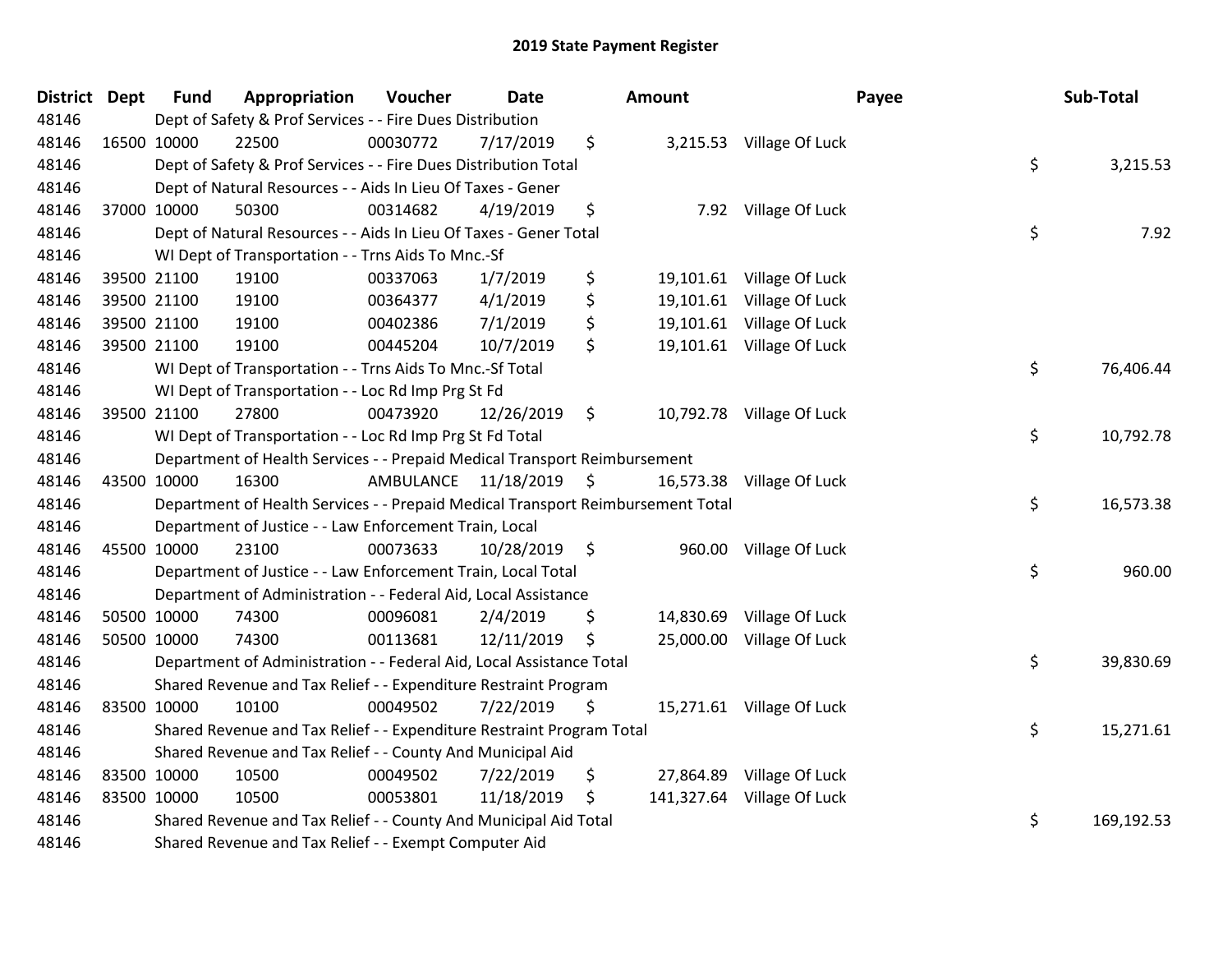| <b>District</b> | <b>Dept</b> | <b>Fund</b> | Appropriation                                                   | <b>Voucher</b> | Date       | <b>Amount</b>  |                 | Payee | Sub-Total  |
|-----------------|-------------|-------------|-----------------------------------------------------------------|----------------|------------|----------------|-----------------|-------|------------|
| 48146           |             | 83500 10000 | 10900                                                           | 00046596       | 7/22/2019  | \$<br>505.07   | Village Of Luck |       |            |
| 48146           |             | 83500 10000 | 10900                                                           | 00047959       | 7/22/2019  | \$<br>348.00   | Village Of Luck |       |            |
| 48146           |             |             | Shared Revenue and Tax Relief - - Exempt Computer Aid Total     |                |            |                |                 | \$    | 853.07     |
| 48146           |             |             | Shared Revenue and Tax Relief - - Utility Aid                   |                |            |                |                 |       |            |
| 48146           |             | 83500 10000 | 11000                                                           | 00049502       | 7/22/2019  | \$<br>105.51   | Village Of Luck |       |            |
| 48146           |             | 83500 10000 | 11000                                                           | 00053801       | 11/18/2019 | \$<br>366.06   | Village Of Luck |       |            |
| 48146           |             |             | Shared Revenue and Tax Relief - - Utility Aid Total             |                |            |                |                 | \$    | 471.57     |
| 48146           |             |             | Shared Revenue and Tax Relief - - Personal Property Aid         |                |            |                |                 |       |            |
| 48146           |             | 83500 10000 | 11100                                                           | 00041156       | 5/6/2019   | \$<br>2,234.60 | Village Of Luck |       |            |
| 48146           |             | 83500 10000 | 11100                                                           | 00042709       | 5/6/2019   | \$<br>11.12    | Village Of Luck |       |            |
| 48146           |             |             | Shared Revenue and Tax Relief - - Personal Property Aid Total   |                |            |                |                 | \$    | 2,245.72   |
| 48146           |             |             | Shared Revenue and Tax Relief - - Lottery & Gaming Credit       |                |            |                |                 |       |            |
| 48146           |             | 83500 52100 | 36300                                                           | 00038435       | 3/25/2019  | \$<br>2,658.36 | Village Of Luck |       |            |
| 48146           |             |             | Shared Revenue and Tax Relief - - Lottery & Gaming Credit Total |                |            |                |                 |       | 2,658.36   |
| 48146 Total     |             |             |                                                                 |                |            |                |                 |       | 338,479.60 |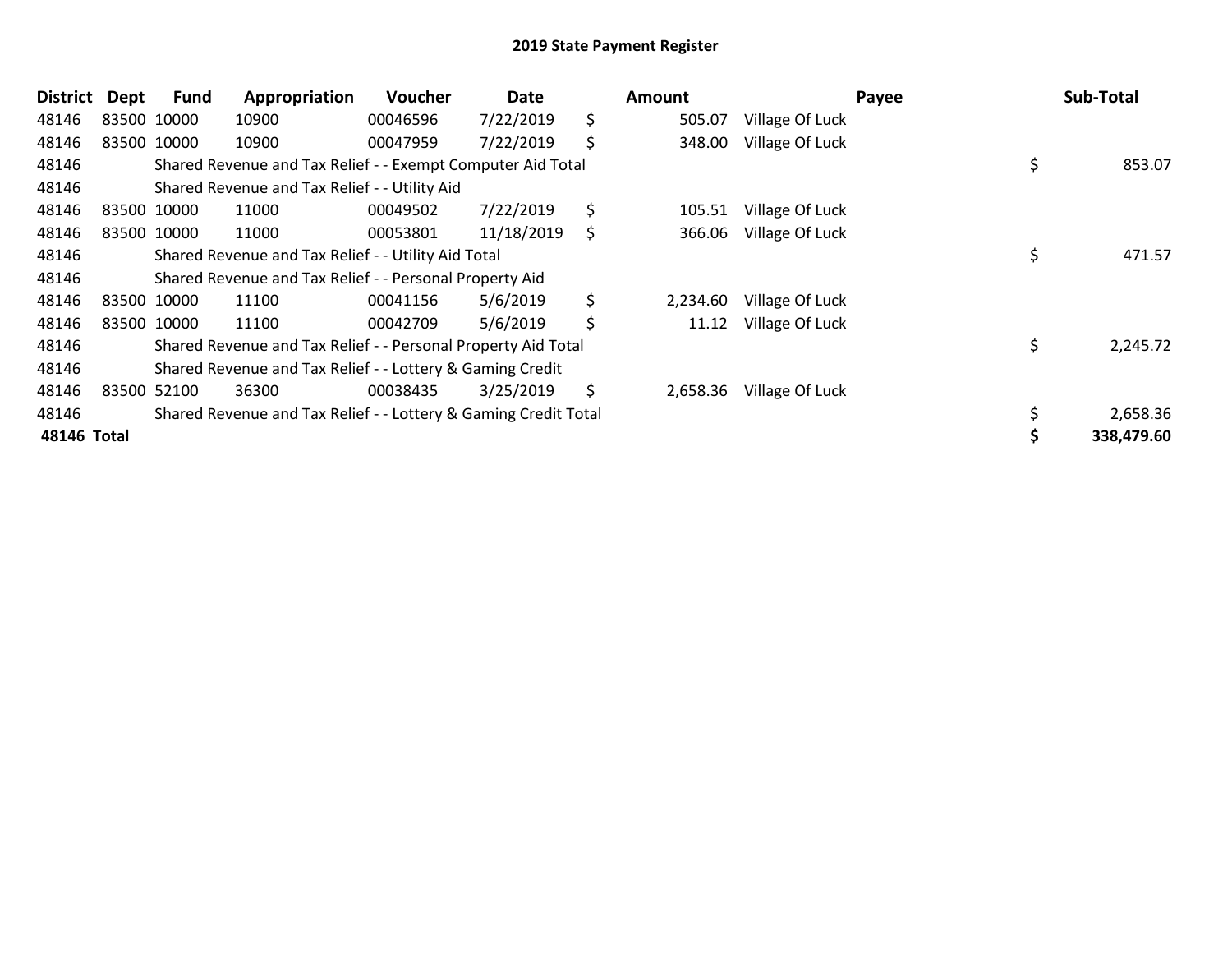| <b>District Dept</b> | <b>Fund</b>                                                          | Appropriation                                                         | Voucher  | <b>Date</b> |    | Amount    | Payee                          |    | Sub-Total  |
|----------------------|----------------------------------------------------------------------|-----------------------------------------------------------------------|----------|-------------|----|-----------|--------------------------------|----|------------|
| 48151                | Dept of Safety & Prof Services - - Fire Dues Distribution            |                                                                       |          |             |    |           |                                |    |            |
| 48151                | 16500 10000                                                          | 22500                                                                 | 00031128 | 7/17/2019   | \$ |           | 1,960.83 Village Of Milltown   |    |            |
| 48151                | Dept of Safety & Prof Services - - Fire Dues Distribution Total      |                                                                       |          |             |    |           |                                |    | 1,960.83   |
| 48151                | Dept of Natural Resources - - Aids In Lieu Of Taxes - Gener          |                                                                       |          |             |    |           |                                |    |            |
| 48151                | 37000 10000                                                          | 50300                                                                 | 00314683 | 4/19/2019   | \$ | 20.52     | Village Of Milltown            |    |            |
| 48151                |                                                                      | Dept of Natural Resources - - Aids In Lieu Of Taxes - Gener Total     |          |             |    |           |                                | \$ | 20.52      |
| 48151                |                                                                      | WI Dept of Transportation - - Trns Aids To Mnc.-Sf                    |          |             |    |           |                                |    |            |
| 48151                | 39500 21100                                                          | 19100                                                                 | 00337064 | 1/7/2019    | \$ | 15,930.76 | Village Of Milltown            |    |            |
| 48151                | 39500 21100                                                          | 19100                                                                 | 00364378 | 4/1/2019    | \$ | 15,930.76 | Village Of Milltown            |    |            |
| 48151                | 39500 21100                                                          | 19100                                                                 | 00402387 | 7/1/2019    | \$ | 15,930.76 | Village Of Milltown            |    |            |
| 48151                | 39500 21100                                                          | 19100                                                                 | 00445205 | 10/7/2019   | \$ | 15,930.79 | Village Of Milltown            |    |            |
| 48151                |                                                                      | WI Dept of Transportation - - Trns Aids To Mnc.-Sf Total              |          |             |    |           |                                | \$ | 63,723.07  |
| 48151                |                                                                      | Department of Justice - - Law Enforcement Train, Local                |          |             |    |           |                                |    |            |
| 48151                | 45500 10000                                                          | 23100                                                                 | 00076781 | 12/20/2019  | \$ | 640.00    | Village Of Milltown            |    |            |
| 48151                | Department of Justice - - Law Enforcement Train, Local Total         |                                                                       |          |             |    |           |                                | \$ | 640.00     |
| 48151                |                                                                      | Department of Administration - - Federal Aid, Local Assistance        |          |             |    |           |                                |    |            |
| 48151                | 50500 10000                                                          | 74300                                                                 | 00111664 | 11/12/2019  | \$ |           | 216,384.65 Village Of Milltown |    |            |
| 48151                | Department of Administration - - Federal Aid, Local Assistance Total |                                                                       |          |             |    |           |                                | \$ | 216,384.65 |
| 48151                |                                                                      | Shared Revenue and Tax Relief - - Expenditure Restraint Program       |          |             |    |           |                                |    |            |
| 48151                | 83500 10000                                                          | 10100                                                                 | 00049503 | 7/22/2019   | \$ |           | 17,748.78 Village Of Milltown  |    |            |
| 48151                |                                                                      | Shared Revenue and Tax Relief - - Expenditure Restraint Program Total |          |             |    |           |                                | \$ | 17,748.78  |
| 48151                |                                                                      | Shared Revenue and Tax Relief - - County And Municipal Aid            |          |             |    |           |                                |    |            |
| 48151                | 83500 10000                                                          | 10500                                                                 | 00049503 | 7/22/2019   | \$ |           | 35,491.22 Village Of Milltown  |    |            |
| 48151                | 83500 10000                                                          | 10500                                                                 | 00053802 | 11/18/2019  | \$ |           | 201,116.93 Village Of Milltown |    |            |
| 48151                |                                                                      | Shared Revenue and Tax Relief - - County And Municipal Aid Total      |          |             |    |           |                                | \$ | 236,608.15 |
| 48151                |                                                                      | Shared Revenue and Tax Relief - - Exempt Computer Aid                 |          |             |    |           |                                |    |            |
| 48151                | 83500 10000                                                          | 10900                                                                 | 00046597 | 7/22/2019   | \$ | 515.47    | Village Of Milltown            |    |            |
| 48151                | 83500 10000                                                          | 10900                                                                 | 00047960 | 7/22/2019   | \$ | 239.14    | Village Of Milltown            |    |            |
| 48151                | Shared Revenue and Tax Relief - - Exempt Computer Aid Total          |                                                                       |          |             |    |           |                                | \$ | 754.61     |
| 48151                | Shared Revenue and Tax Relief - - Utility Aid                        |                                                                       |          |             |    |           |                                |    |            |
| 48151                | 83500 10000                                                          | 11000                                                                 | 00049503 | 7/22/2019   | \$ | 54.55     | Village Of Milltown            |    |            |
| 48151                | 83500 10000                                                          | 11000                                                                 | 00053802 | 11/18/2019  | \$ | 300.67    | Village Of Milltown            |    |            |
| 48151                | Shared Revenue and Tax Relief - - Utility Aid Total                  |                                                                       |          |             |    |           |                                | \$ | 355.22     |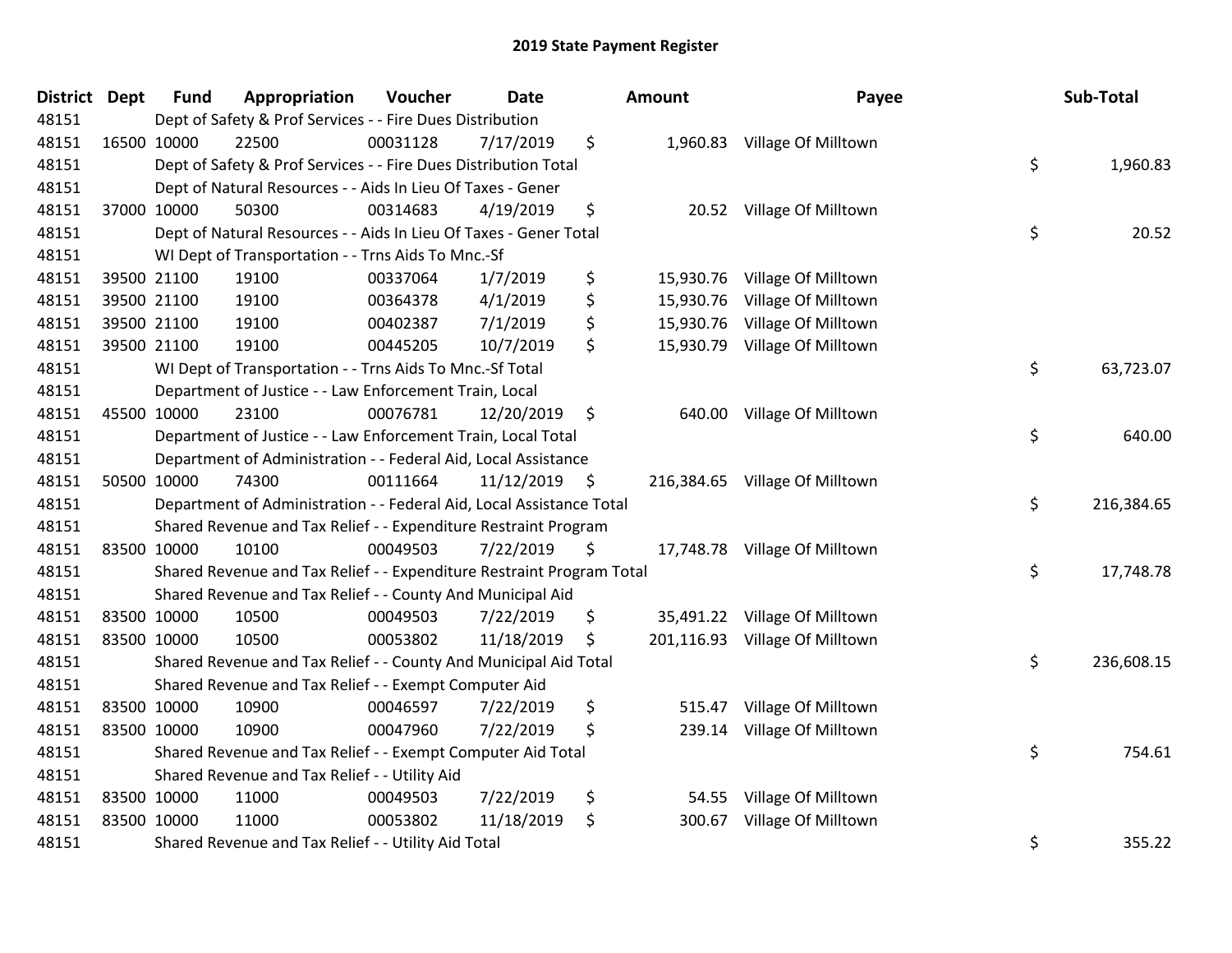| District Dept |                                                               | Fund | Appropriation                                           | Voucher  | Date     | Amount |          | Payee               | Sub-Total  |
|---------------|---------------------------------------------------------------|------|---------------------------------------------------------|----------|----------|--------|----------|---------------------|------------|
| 48151         |                                                               |      | Shared Revenue and Tax Relief - - Personal Property Aid |          |          |        |          |                     |            |
| 48151         | 83500 10000                                                   |      | 11100                                                   | 00041157 | 5/6/2019 |        | 3.650.74 | Village Of Milltown |            |
| 48151         | 83500 10000                                                   |      | 11100                                                   | 00042710 | 5/6/2019 |        | 1.362.26 | Village Of Milltown |            |
| 48151         | Shared Revenue and Tax Relief - - Personal Property Aid Total |      |                                                         |          |          |        |          |                     | 5,013.00   |
| 48151 Total   |                                                               |      |                                                         |          |          |        |          |                     | 543,208.83 |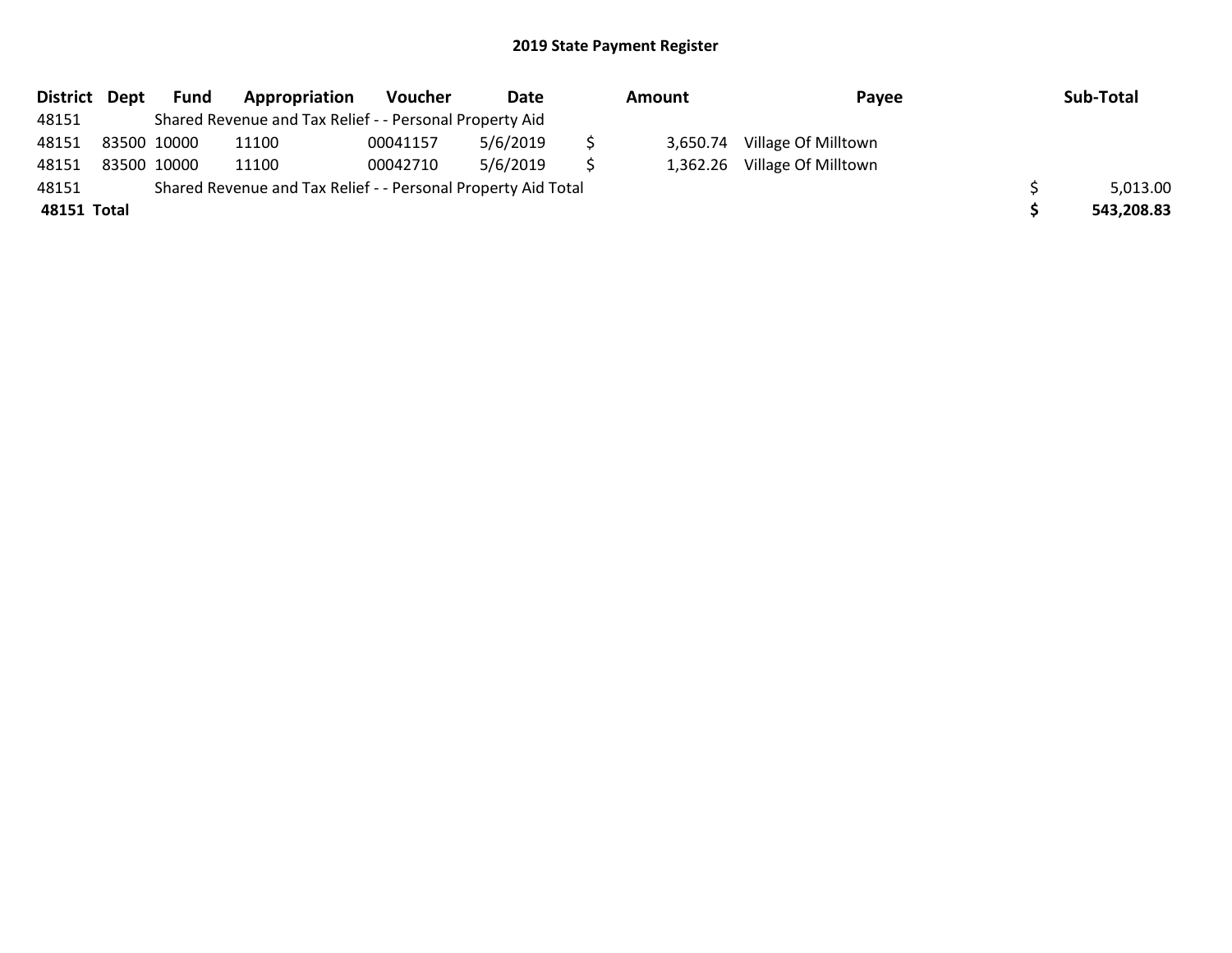| <b>District</b> | <b>Dept</b> | <b>Fund</b>                                                           | Appropriation                                                                            | Voucher  | <b>Date</b>             |     | Amount    | Payee                          |    | Sub-Total  |
|-----------------|-------------|-----------------------------------------------------------------------|------------------------------------------------------------------------------------------|----------|-------------------------|-----|-----------|--------------------------------|----|------------|
| 48165           |             | Dept of Safety & Prof Services - - Fire Dues Distribution             |                                                                                          |          |                         |     |           |                                |    |            |
| 48165           |             | 16500 10000                                                           | 22500                                                                                    | 00030255 | 7/16/2019               | \$  |           | 8,543.05 Osceola, Village of   |    |            |
| 48165           |             | \$<br>Dept of Safety & Prof Services - - Fire Dues Distribution Total |                                                                                          |          |                         |     |           |                                |    | 8,543.05   |
| 48165           |             | Dept of Natural Resources - - Aids In Lieu Of Taxes - Gener           |                                                                                          |          |                         |     |           |                                |    |            |
| 48165           |             | 37000 10000                                                           | 50300                                                                                    | 00297920 | 2/12/2019               | \$  | 2,242.29  | Osceola, Village of            |    |            |
| 48165           |             |                                                                       | Dept of Natural Resources - - Aids In Lieu Of Taxes - Gener Total                        |          |                         |     |           |                                | \$ | 2,242.29   |
| 48165           |             |                                                                       | WI Dept of Transportation - - Trns Aids To Mnc.-Sf                                       |          |                         |     |           |                                |    |            |
| 48165           |             | 39500 21100                                                           | 19100                                                                                    | 00337065 | 1/7/2019                | \$  | 47,188.50 | Osceola, Village of            |    |            |
| 48165           |             | 39500 21100                                                           | 19100                                                                                    | 00364379 | 4/1/2019                | \$  | 47,188.50 | Osceola, Village of            |    |            |
| 48165           |             | 39500 21100                                                           | 19100                                                                                    | 00402388 | 7/1/2019                | \$  | 47,188.50 | Osceola, Village of            |    |            |
| 48165           |             | 39500 21100                                                           | 19100                                                                                    | 00445206 | 10/7/2019               | \$  | 47,188.53 | Osceola, Village of            |    |            |
| 48165           |             |                                                                       | WI Dept of Transportation - - Trns Aids To Mnc.-Sf Total                                 |          |                         |     |           |                                | \$ | 188,754.03 |
| 48165           |             |                                                                       | WI Dept of Transportation - - Trnsprt Alternats Ff                                       |          |                         |     |           |                                |    |            |
| 48165           |             | 39500 21100                                                           | 22700                                                                                    | 00473214 | 12/20/2019              | \$  |           | 192,488.78 Osceola, Village of |    |            |
| 48165           |             |                                                                       | WI Dept of Transportation - - Trnsprt Alternats Ff Total                                 |          |                         |     |           |                                | \$ | 192,488.78 |
| 48165           |             |                                                                       | WI Dept of Transportation - - Loc Rd Imp Prg St Fd                                       |          |                         |     |           |                                |    |            |
| 48165           |             | 39500 21100                                                           | 27800                                                                                    | 00359334 | 3/8/2019                | \$  | 8,309.23  | Osceola, Village of            |    |            |
| 48165           |             |                                                                       | WI Dept of Transportation - - Loc Rd Imp Prg St Fd Total                                 |          |                         |     |           |                                | \$ | 8,309.23   |
| 48165           |             |                                                                       | Department of Health Services - - Prepaid Medical Transport Reimbursement                |          |                         |     |           |                                |    |            |
| 48165           | 43500 10000 |                                                                       | 16300                                                                                    |          | AMBULANCE 11/18/2019 \$ |     | 3,115.30  | Osceola, Village of            |    |            |
| 48165           |             |                                                                       | Department of Health Services - - Prepaid Medical Transport Reimbursement Total          |          |                         |     |           |                                | \$ | 3,115.30   |
| 48165           |             |                                                                       | Department of Justice - - Law Enforcement Train, Local                                   |          |                         |     |           |                                |    |            |
| 48165           | 45500 10000 |                                                                       | 23100                                                                                    | 00073951 | $10/31/2019$ \$         |     |           | 1,120.00 Osceola, Village of   |    |            |
| 48165           |             |                                                                       | Department of Justice - - Law Enforcement Train, Local Total                             |          |                         |     |           |                                | \$ | 1,120.00   |
| 48165           |             |                                                                       | Department of Administration - - Federal Aid, Local Assistance                           |          |                         |     |           |                                |    |            |
| 48165           |             | 50500 10000                                                           | 74300                                                                                    | 00100256 | 4/17/2019               | \$  |           | 137,396.25 Osceola, Village of |    |            |
| 48165           |             |                                                                       | Department of Administration - - Federal Aid, Local Assistance Total                     |          |                         |     |           |                                | \$ | 137,396.25 |
| 48165           |             |                                                                       | Shared Revenue and Tax Relief - - Expenditure Restraint Program                          |          |                         |     |           |                                |    |            |
| 48165           | 83500 10000 |                                                                       | 10100                                                                                    | 00049504 | 7/22/2019               | \$. |           | 20,211.26 Osceola, Village of  |    |            |
| 48165           |             |                                                                       | \$<br>20,211.26<br>Shared Revenue and Tax Relief - - Expenditure Restraint Program Total |          |                         |     |           |                                |    |            |
| 48165           |             | Shared Revenue and Tax Relief - - County And Municipal Aid            |                                                                                          |          |                         |     |           |                                |    |            |
| 48165           |             | 83500 10000                                                           | 10500                                                                                    | 00049504 | 7/22/2019               | \$  | 48,645.73 | Osceola, Village of            |    |            |
| 48165           | 83500 10000 |                                                                       | 10500                                                                                    | 00053803 | 11/18/2019              | \$  |           | 272,543.85 Osceola, Village of |    |            |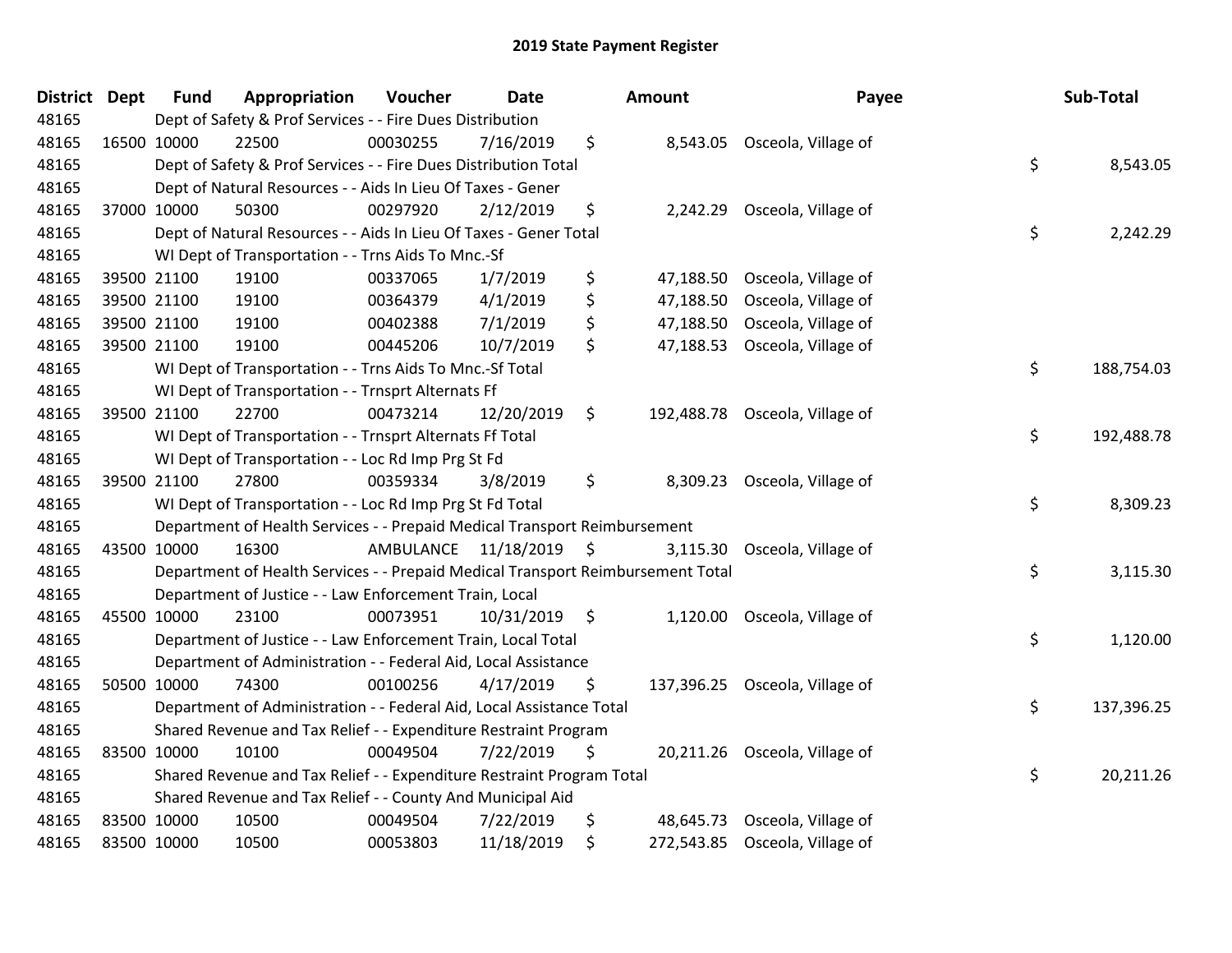| <b>District</b> | <b>Dept</b> | <b>Fund</b>                                               | Appropriation                                                    | <b>Voucher</b> | Date      |    | Amount    | Payee               |  | Sub-Total  |
|-----------------|-------------|-----------------------------------------------------------|------------------------------------------------------------------|----------------|-----------|----|-----------|---------------------|--|------------|
| 48165           |             |                                                           | Shared Revenue and Tax Relief - - County And Municipal Aid Total |                |           |    |           |                     |  | 321,189.58 |
| 48165           |             | Shared Revenue and Tax Relief - - Exempt Computer Aid     |                                                                  |                |           |    |           |                     |  |            |
| 48165           |             | 83500 10000                                               | 10900                                                            | 00046598       | 7/22/2019 | \$ | 801.26    | Osceola, Village of |  |            |
| 48165           |             | 83500 10000                                               | 10900                                                            | 00047961       | 7/22/2019 | S. | 16,439.99 | Osceola, Village of |  |            |
| 48165           |             |                                                           | Shared Revenue and Tax Relief - - Exempt Computer Aid Total      |                |           |    |           |                     |  | 17,241.25  |
| 48165           |             |                                                           | Shared Revenue and Tax Relief - - Personal Property Aid          |                |           |    |           |                     |  |            |
| 48165           |             | 83500 10000                                               | 11100                                                            | 00041158       | 5/6/2019  | \$ | 7.131.83  | Osceola, Village of |  |            |
| 48165           |             | 83500 10000                                               | 11100                                                            | 00042711       | 5/6/2019  | \$ | 4,675.26  | Osceola, Village of |  |            |
| 48165           |             |                                                           | Shared Revenue and Tax Relief - - Personal Property Aid Total    |                |           |    |           |                     |  | 11,807.09  |
| 48165           |             | Shared Revenue and Tax Relief - - Lottery & Gaming Credit |                                                                  |                |           |    |           |                     |  |            |
| 48165           |             | 83500 52100                                               | 36300                                                            | 00038436       | 3/25/2019 | \$ | 7,655.23  | Osceola, Village of |  |            |
| 48165           |             |                                                           | Shared Revenue and Tax Relief - - Lottery & Gaming Credit Total  |                |           |    |           |                     |  | 7,655.23   |
| 48165 Total     |             |                                                           |                                                                  |                |           |    |           |                     |  | 920,073.34 |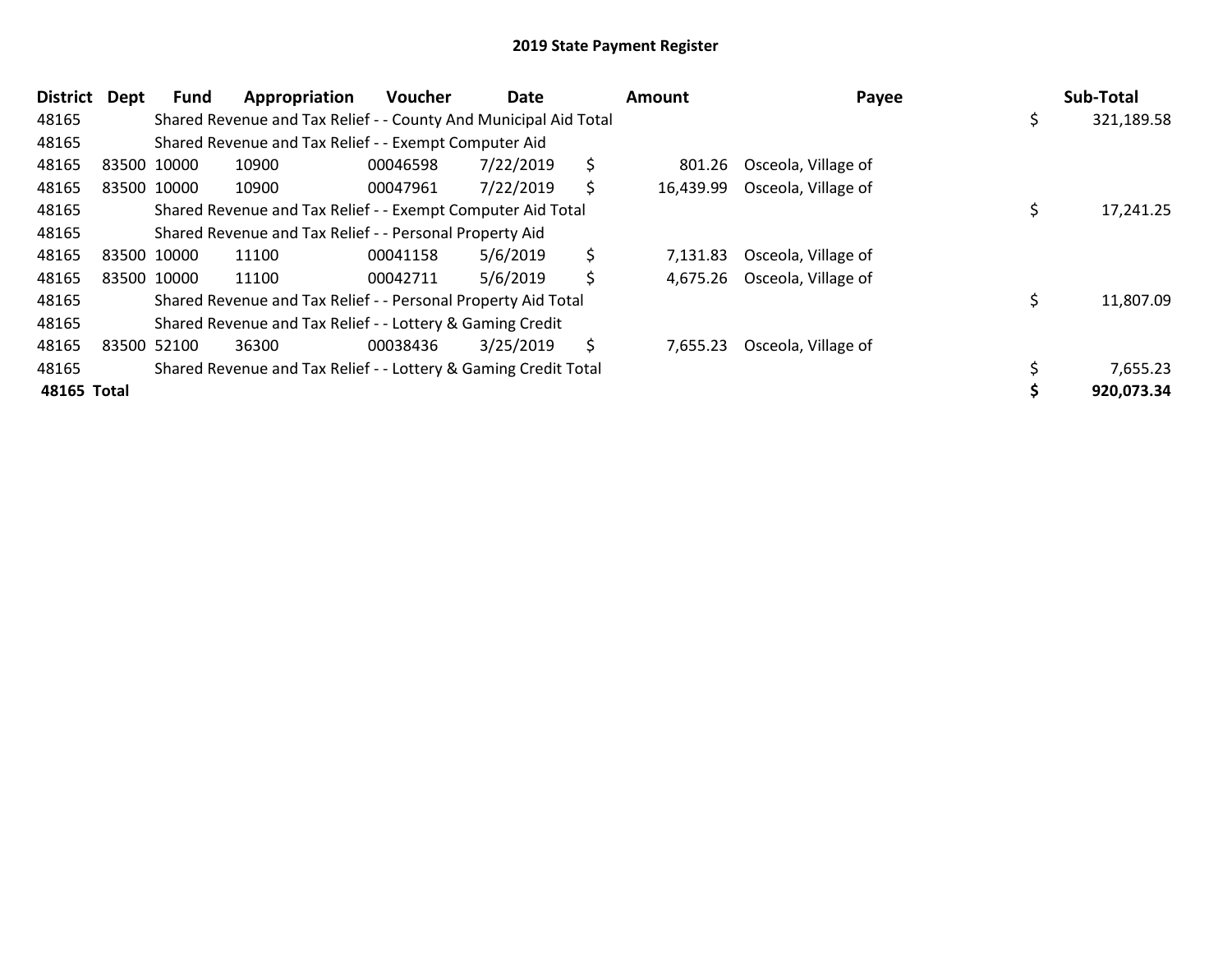| <b>District</b> | Dept                                                          | Fund        | Appropriation                                               | <b>Voucher</b> | Date      |   | <b>Amount</b> | Payee                            |  | Sub-Total  |
|-----------------|---------------------------------------------------------------|-------------|-------------------------------------------------------------|----------------|-----------|---|---------------|----------------------------------|--|------------|
| 48168           |                                                               |             | Shared Revenue and Tax Relief - - Exempt Computer Aid       |                |           |   |               |                                  |  |            |
| 48168           |                                                               | 83500 10000 | 10900                                                       | 00046599       | 7/22/2019 |   | 551.85        | VILLAGE OF TURTLE LAKE           |  |            |
| 48168           |                                                               |             | Shared Revenue and Tax Relief - - Exempt Computer Aid Total |                |           |   |               |                                  |  |            |
| 48168           |                                                               |             | Shared Revenue and Tax Relief - - Personal Property Aid     |                |           |   |               |                                  |  |            |
| 48168           |                                                               | 83500 10000 | 11100                                                       | 00041159       | 5/6/2019  |   | 20.634.23     | VILLAGE OF TURTLE LAKE           |  |            |
| 48168           |                                                               | 83500 10000 | 11100                                                       | 00042712       | 5/6/2019  | S |               | 85,199.81 VILLAGE OF TURTLE LAKE |  |            |
| 48168           | Shared Revenue and Tax Relief - - Personal Property Aid Total |             |                                                             |                |           |   |               |                                  |  | 105,834.04 |
| 48168 Total     |                                                               |             |                                                             |                |           |   |               |                                  |  | 106,385.89 |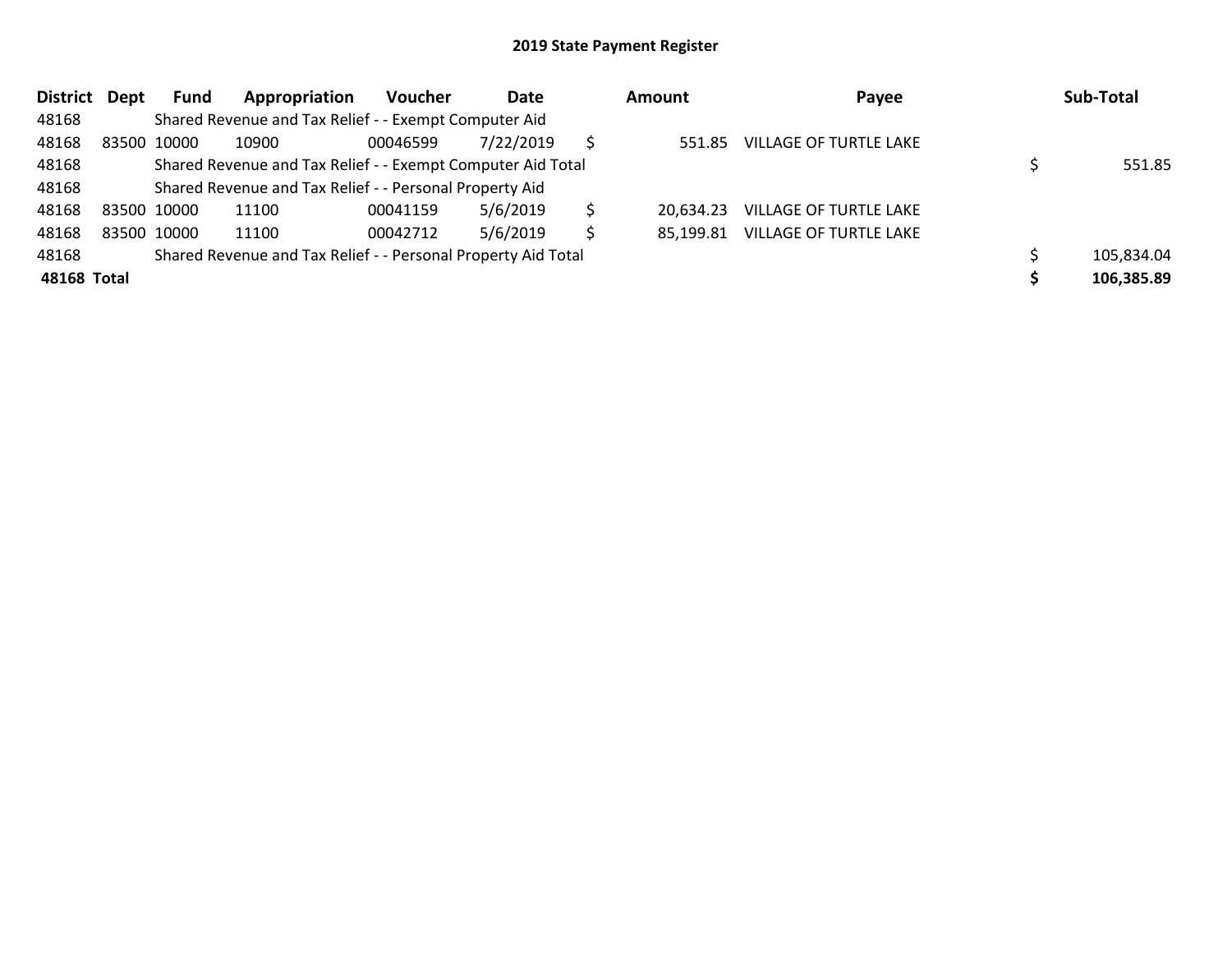| <b>District Dept</b> |             | <b>Fund</b>                                                               | Appropriation                                                                   | Voucher              | <b>Date</b> |    | Amount    |                         | Payee | Sub-Total  |
|----------------------|-------------|---------------------------------------------------------------------------|---------------------------------------------------------------------------------|----------------------|-------------|----|-----------|-------------------------|-------|------------|
| 48201                |             |                                                                           | Dept of Ag, Trade & Cons Protc - - Retail Petroleum                             |                      |             |    |           |                         |       |            |
| 48201                | 11500 27200 |                                                                           | 16100                                                                           | 00042764             | 1/15/2019   | \$ | 434.00    | City Of Amery           |       |            |
| 48201                | 11500 27200 |                                                                           | 16100                                                                           | 00043691             | 2/13/2019   | \$ | 5,612.00  | City Of Amery           |       |            |
| 48201                | 11500 27200 |                                                                           | 16100                                                                           | 00047354             | 6/7/2019    | \$ | 92.00     | City Of Amery           |       |            |
| 48201                | 11500 27200 |                                                                           | 16100                                                                           | 00047586             | 6/11/2019   | \$ | 460.00    | City Of Amery           |       |            |
| 48201                | 11500 27200 |                                                                           | 16100                                                                           | 00048485             | 7/12/2019   | \$ | 552.00    | City Of Amery           |       |            |
| 48201                | 11500 27200 |                                                                           | 16100                                                                           | 00048516             | 7/12/2019   | \$ | 342.00    | City Of Amery           |       |            |
| 48201                | 11500 27200 |                                                                           | 16100                                                                           | 00048527             | 7/15/2019   | \$ | 1,288.00  | City Of Amery           |       |            |
| 48201                | 11500 27200 |                                                                           | 16100                                                                           | 00049367             | 8/8/2019    | \$ | 425.00    | City Of Amery           |       |            |
| 48201                | 11500 27200 |                                                                           | 16100                                                                           | 00051955             | 10/21/2019  | \$ | 7,084.00  | City Of Amery           |       |            |
| 48201                |             |                                                                           | Dept of Ag, Trade & Cons Protc - - Retail Petroleum Total                       |                      |             |    |           |                         | \$    | 16,289.00  |
| 48201                |             |                                                                           | Dept of Safety & Prof Services - - Fire Dues Distribution                       |                      |             |    |           |                         |       |            |
| 48201                | 16500 10000 |                                                                           | 22500                                                                           | 00030216             | 7/16/2019   | \$ |           | 9,325.86 City Of Amery  |       |            |
| 48201                |             |                                                                           | Dept of Safety & Prof Services - - Fire Dues Distribution Total                 |                      |             |    |           |                         | \$    | 9,325.86   |
| 48201                |             |                                                                           | Dept of Natural Resources - - Aids In Lieu Of Taxes - Gener                     |                      |             |    |           |                         |       |            |
| 48201                | 37000 10000 |                                                                           | 50300                                                                           | 00297893             | 2/12/2019   | \$ |           | 691.82 City Of Amery    |       |            |
| 48201                |             |                                                                           | Dept of Natural Resources - - Aids In Lieu Of Taxes - Gener Total               |                      |             |    |           |                         | \$    | 691.82     |
| 48201                |             |                                                                           | Dept of Natural Resources - - Resaids - Cnty Forst, Cl & Mfl                    |                      |             |    |           |                         |       |            |
| 48201                | 37000 21200 |                                                                           | 57100                                                                           | 00333046             | 6/21/2019   | \$ | 2.80      | City Of Amery           |       |            |
| 48201                |             |                                                                           | Dept of Natural Resources - - Resaids - Cnty Forst, Cl & Mfl Total              |                      |             |    |           |                         | \$    | 2.80       |
| 48201                |             |                                                                           | Dept of Natural Resources - - Land Acquisition                                  |                      |             |    |           |                         |       |            |
| 48201                | 37000 36300 |                                                                           | TA100                                                                           | 00349244             | 8/8/2019    | \$ |           | 56,536.31 City Of Amery |       |            |
| 48201                |             |                                                                           | Dept of Natural Resources - - Land Acquisition Total                            |                      |             |    |           |                         | \$    | 56,536.31  |
| 48201                |             |                                                                           | WI Dept of Transportation - - Trns Aids To Mnc.-Sf                              |                      |             |    |           |                         |       |            |
| 48201                | 39500 21100 |                                                                           | 19100                                                                           | 00337066             | 1/7/2019    | \$ | 49,514.18 | City Of Amery           |       |            |
| 48201                | 39500 21100 |                                                                           | 19100                                                                           | 00364380             | 4/1/2019    | \$ | 49,514.18 | City Of Amery           |       |            |
| 48201                | 39500 21100 |                                                                           | 19100                                                                           | 00402389             | 7/1/2019    | \$ | 49,514.18 | City Of Amery           |       |            |
| 48201                | 39500 21100 |                                                                           | 19100                                                                           | 00445207             | 10/7/2019   | \$ | 49,514.18 | City Of Amery           |       |            |
| 48201                |             |                                                                           | WI Dept of Transportation - - Trns Aids To Mnc.-Sf Total                        |                      |             |    |           |                         | \$    | 198,056.72 |
| 48201                |             | Department of Health Services - - Prepaid Medical Transport Reimbursement |                                                                                 |                      |             |    |           |                         |       |            |
| 48201                | 43500 10000 |                                                                           | 16300                                                                           | AMBULANCE 11/18/2019 |             | \$ | 25,109.30 | City Of Amery           |       |            |
| 48201                |             |                                                                           | Department of Health Services - - Prepaid Medical Transport Reimbursement Total |                      |             |    |           |                         | \$    | 25,109.30  |
| 48201                |             | Department of Justice - - Law Enforcement Train, Local                    |                                                                                 |                      |             |    |           |                         |       |            |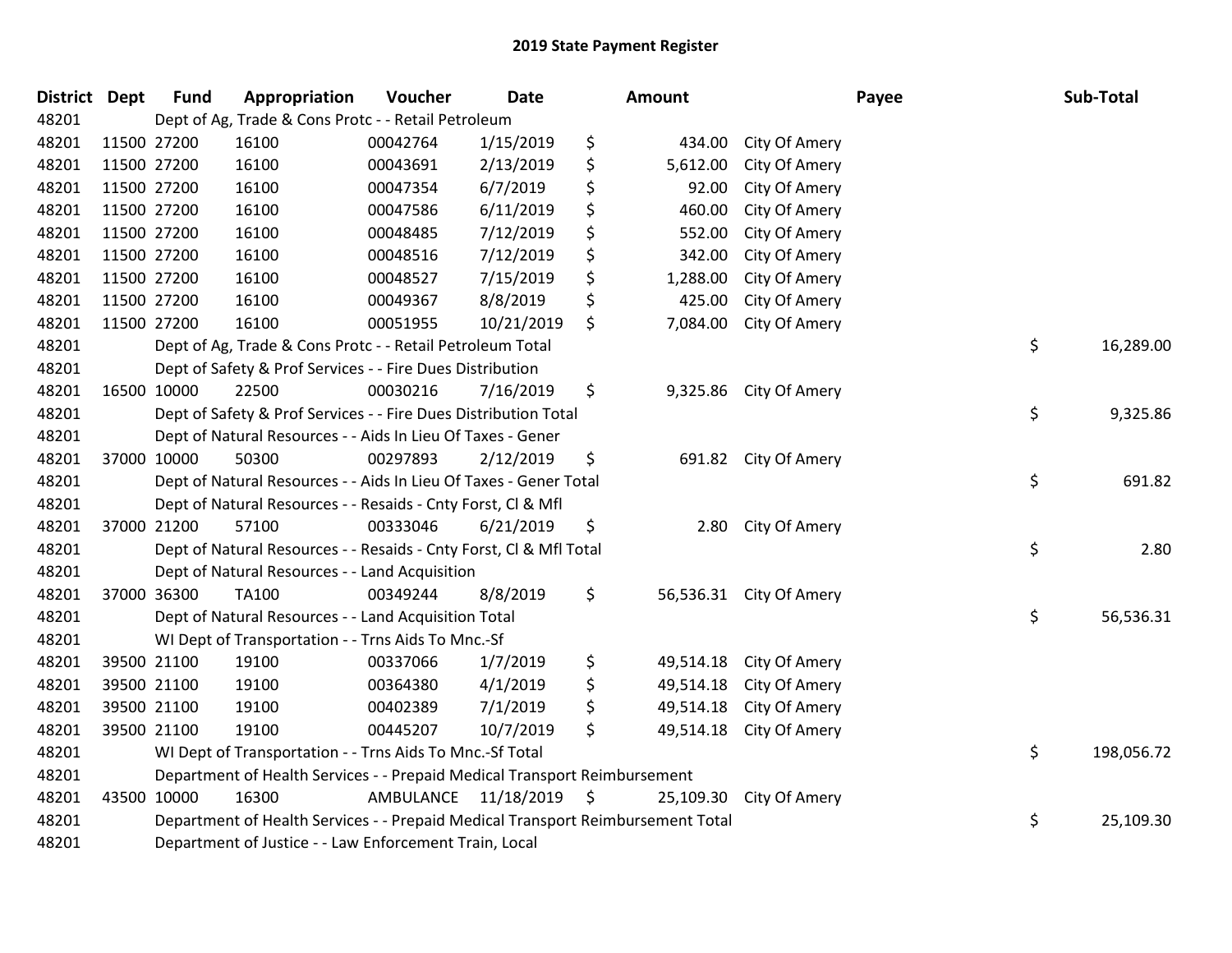| <b>District</b> | Dept | Fund                                                      | Appropriation                                                    | Voucher  | Date       |    | Amount     |               | Payee | Sub-Total        |
|-----------------|------|-----------------------------------------------------------|------------------------------------------------------------------|----------|------------|----|------------|---------------|-------|------------------|
| 48201           |      | 45500 10000                                               | 23100                                                            | 00072362 | 10/9/2019  | \$ | 1,920.00   | City Of Amery |       |                  |
| 48201           |      |                                                           | Department of Justice - - Law Enforcement Train, Local Total     |          |            |    |            |               |       | \$<br>1,920.00   |
| 48201           |      |                                                           | Shared Revenue and Tax Relief - - County And Municipal Aid       |          |            |    |            |               |       |                  |
| 48201           |      | 83500 10000                                               | 10500                                                            | 00049505 | 7/22/2019  | \$ | 77,198.46  | City Of Amery |       |                  |
| 48201           |      | 83500 10000                                               | 10500                                                            | 00053804 | 11/18/2019 | \$ | 412,348.64 | City Of Amery |       |                  |
| 48201           |      |                                                           | Shared Revenue and Tax Relief - - County And Municipal Aid Total |          |            |    |            |               |       | \$<br>489,547.10 |
| 48201           |      |                                                           | Shared Revenue and Tax Relief - - Exempt Computer Aid            |          |            |    |            |               |       |                  |
| 48201           |      | 83500 10000                                               | 10900                                                            | 00046600 | 7/22/2019  | \$ | 7,033.68   | City Of Amery |       |                  |
| 48201           |      | 83500 10000                                               | 10900                                                            | 00047962 | 7/22/2019  | \$ | 7,782.28   | City Of Amery |       |                  |
| 48201           |      |                                                           | Shared Revenue and Tax Relief - - Exempt Computer Aid Total      |          |            |    |            |               |       | \$<br>14,815.96  |
| 48201           |      |                                                           | Shared Revenue and Tax Relief - - Utility Aid                    |          |            |    |            |               |       |                  |
| 48201           |      | 83500 10000                                               | 11000                                                            | 00049505 | 7/22/2019  | \$ | 3,165.99   | City Of Amery |       |                  |
| 48201           |      | 83500 10000                                               | 11000                                                            | 00053804 | 11/18/2019 | \$ | 18,119.14  | City Of Amery |       |                  |
| 48201           |      |                                                           | Shared Revenue and Tax Relief - - Utility Aid Total              |          |            |    |            |               |       | \$<br>21,285.13  |
| 48201           |      |                                                           | Shared Revenue and Tax Relief - - Personal Property Aid          |          |            |    |            |               |       |                  |
| 48201           |      | 83500 10000                                               | 11100                                                            | 00041160 | 5/6/2019   | \$ | 5,499.48   | City Of Amery |       |                  |
| 48201           |      | 83500 10000                                               | 11100                                                            | 00042713 | 5/6/2019   | \$ | 6,663.17   | City Of Amery |       |                  |
| 48201           |      |                                                           | Shared Revenue and Tax Relief - - Personal Property Aid Total    |          |            |    |            |               |       | \$<br>12,162.65  |
| 48201           |      | Shared Revenue and Tax Relief - - Lottery & Gaming Credit |                                                                  |          |            |    |            |               |       |                  |
| 48201           |      | 83500 52100                                               | 36300                                                            | 00038437 | 3/25/2019  | \$ | 8,158.20   | City Of Amery |       |                  |
| 48201           |      |                                                           | Shared Revenue and Tax Relief - - Lottery & Gaming Credit Total  |          |            |    |            |               |       | \$<br>8,158.20   |
| 48201 Total     |      |                                                           |                                                                  |          |            |    |            |               |       | \$<br>853,900.85 |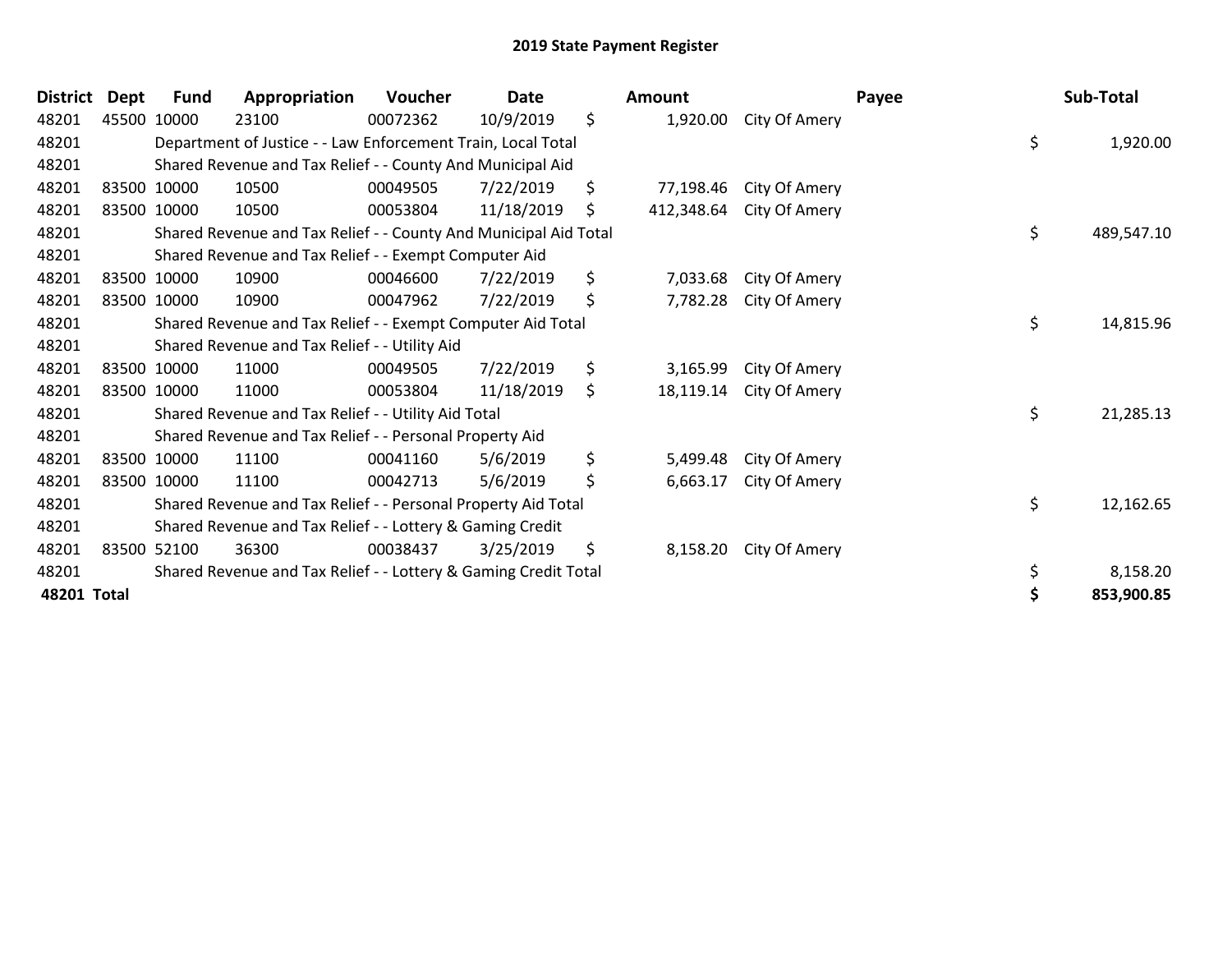| <b>District</b> | <b>Dept</b> | <b>Fund</b>                                                       | Appropriation                                                         | Voucher  | <b>Date</b> |    | <b>Amount</b> | Payee                      |    | Sub-Total |  |
|-----------------|-------------|-------------------------------------------------------------------|-----------------------------------------------------------------------|----------|-------------|----|---------------|----------------------------|----|-----------|--|
| 48281           |             |                                                                   | Dept of Safety & Prof Services - - Fire Dues Distribution             |          |             |    |               |                            |    |           |  |
| 48281           | 16500 10000 |                                                                   | 22500                                                                 | 00030206 | 7/16/2019   | \$ | 9,485.60      | Saint Croix Falls, City of |    |           |  |
| 48281           |             |                                                                   | \$<br>Dept of Safety & Prof Services - - Fire Dues Distribution Total |          |             |    |               |                            |    |           |  |
| 48281           |             |                                                                   | Dept of Natural Resources - - Aids In Lieu Of Taxes - Gener           |          |             |    |               |                            |    |           |  |
| 48281           |             | 37000 10000                                                       | 50300                                                                 | 00297921 | 2/12/2019   | \$ | 2,479.21      | Saint Croix Falls, City of |    |           |  |
| 48281           |             | 37000 10000                                                       | 50300                                                                 | 00314696 | 4/19/2019   | \$ | 121.31        | Saint Croix Falls, City of |    |           |  |
| 48281           |             | 37000 10000                                                       | 50300                                                                 | 00314697 | 4/19/2019   | \$ | 31.86         | Saint Croix Falls, City of |    |           |  |
| 48281           |             |                                                                   | Dept of Natural Resources - - Aids In Lieu Of Taxes - Gener Total     |          |             |    |               |                            | \$ | 2,632.38  |  |
| 48281           |             |                                                                   | Dept of Natural Resources - - Gen Program Ops-State Funds             |          |             |    |               |                            |    |           |  |
| 48281           |             | 37000 21200                                                       | 16100                                                                 | 00288392 | 1/4/2019    | \$ | 2,627.06      | Saint Croix Falls, City of |    |           |  |
| 48281           |             | 37000 21200                                                       | 16100                                                                 | 00288393 | 1/25/2019   | \$ | 85.91         | Saint Croix Falls, City of |    |           |  |
| 48281           |             | 37000 21200                                                       | 16100                                                                 | 00288475 | 1/7/2019    | \$ | 138.36        | Saint Croix Falls, City of |    |           |  |
| 48281           |             | 37000 21200                                                       | 16100                                                                 | 00289518 | 1/7/2019    | \$ | 1,202.91      | Saint Croix Falls, City of |    |           |  |
| 48281           |             | 37000 21200                                                       | 16100                                                                 | 00309206 | 4/8/2019    | \$ | 147.61        | Saint Croix Falls, City of |    |           |  |
| 48281           |             | 37000 21200                                                       | 16100                                                                 | 00310534 | 4/10/2019   | \$ | 425.52        | Saint Croix Falls, City of |    |           |  |
| 48281           |             | 37000 21200                                                       | 16100                                                                 | 00310535 | 4/10/2019   | \$ | 860.66        | Saint Croix Falls, City of |    |           |  |
| 48281           |             | 37000 21200                                                       | 16100                                                                 | 00310537 | 4/10/2019   | \$ | 76.10         | Saint Croix Falls, City of |    |           |  |
| 48281           |             | 37000 21200                                                       | 16100                                                                 | 00334738 | 7/2/2019    | \$ | 263.40        | Saint Croix Falls, City of |    |           |  |
| 48281           | 37000 21200 |                                                                   | 16100                                                                 | 00335675 | 6/28/2019   | \$ | 988.79        | Saint Croix Falls, City of |    |           |  |
| 48281           |             | 37000 21200                                                       | 16100                                                                 | 00335676 | 6/28/2019   | \$ | 1,199.51      | Saint Croix Falls, City of |    |           |  |
| 48281           |             | 37000 21200                                                       | 16100                                                                 | 00335677 | 6/28/2019   | \$ | 115.98        | Saint Croix Falls, City of |    |           |  |
| 48281           |             | 37000 21200                                                       | 16100                                                                 | 00364212 | 11/1/2019   | \$ | 388.14        | Saint Croix Falls, City of |    |           |  |
| 48281           |             | 37000 21200                                                       | 16100                                                                 | 00364367 | 10/17/2019  | \$ | 115.98        | Saint Croix Falls, City of |    |           |  |
| 48281           |             | 37000 21200                                                       | 16100                                                                 | 00364379 | 10/17/2019  | \$ | 3,102.35      | Saint Croix Falls, City of |    |           |  |
| 48281           |             | 37000 21200                                                       | 16100                                                                 | 00364428 | 10/17/2019  | \$ | 2,556.25      | Saint Croix Falls, City of |    |           |  |
| 48281           |             | Dept of Natural Resources - - Gen Program Ops-State Funds Total   |                                                                       |          |             |    |               |                            |    | 14,294.53 |  |
| 48281           |             | Dept of Natural Resources - - Aids In Lieu Of Taxes - Sum S       |                                                                       |          |             |    |               |                            |    |           |  |
| 48281           |             | 37000 21200                                                       | 57900                                                                 | 00314694 | 4/19/2019   | \$ | 148.16        | Saint Croix Falls, City of |    |           |  |
| 48281           |             | 37000 21200                                                       | 57900                                                                 | 00314695 | 4/19/2019   | \$ | 9.90          | Saint Croix Falls, City of |    |           |  |
| 48281           |             | Dept of Natural Resources - - Aids In Lieu Of Taxes - Sum S Total |                                                                       |          |             |    |               |                            |    | 158.06    |  |
| 48281           |             |                                                                   | WI Dept of Transportation - - Trns Aids To Mnc.-Sf                    |          |             |    |               |                            |    |           |  |
| 48281           |             | 39500 21100                                                       | 19100                                                                 | 00337067 | 1/7/2019    | \$ | 39,081.08     | Saint Croix Falls, City of |    |           |  |
| 48281           |             | 39500 21100                                                       | 19100                                                                 | 00364381 | 4/1/2019    | \$ | 39,081.08     | Saint Croix Falls, City of |    |           |  |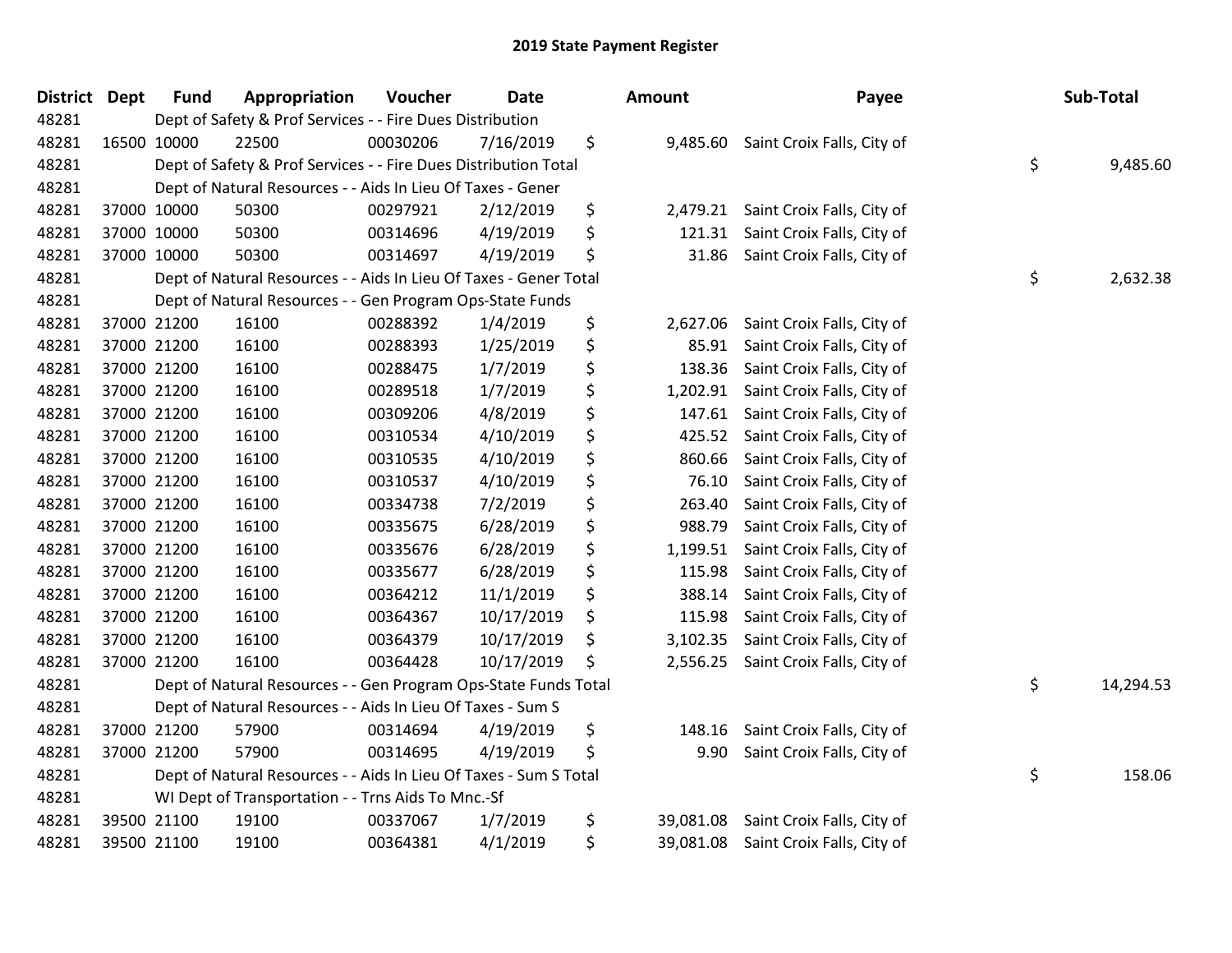| <b>District</b> | <b>Dept</b> | <b>Fund</b>                                                   | Appropriation                                                         | Voucher  | <b>Date</b> |    | Amount    | Payee                                 |    | Sub-Total  |
|-----------------|-------------|---------------------------------------------------------------|-----------------------------------------------------------------------|----------|-------------|----|-----------|---------------------------------------|----|------------|
| 48281           |             | 39500 21100                                                   | 19100                                                                 | 00402390 | 7/1/2019    | \$ | 39,081.08 | Saint Croix Falls, City of            |    |            |
| 48281           |             | 39500 21100                                                   | 19100                                                                 | 00445208 | 10/7/2019   | \$ |           | 39,081.10 Saint Croix Falls, City of  |    |            |
| 48281           |             |                                                               | WI Dept of Transportation - - Trns Aids To Mnc.-Sf Total              |          |             |    |           |                                       | \$ | 156,324.34 |
| 48281           |             |                                                               | Department of Justice - - Law Enforcement Train, Local                |          |             |    |           |                                       |    |            |
| 48281           |             | 45500 10000                                                   | 23100                                                                 | 00074581 | 11/12/2019  | \$ | 960.00    | Saint Croix Falls, City of            |    |            |
| 48281           |             |                                                               | Department of Justice - - Law Enforcement Train, Local Total          |          |             |    |           |                                       | \$ | 960.00     |
| 48281           |             |                                                               | Elections Commission - - 2018 Hava Election Security                  |          |             |    |           |                                       |    |            |
| 48281           |             | 51000 22000                                                   | 18200                                                                 | 00002185 | 10/30/2019  | \$ | 1,200.00  | Saint Croix Falls, City of            |    |            |
| 48281           |             |                                                               | Elections Commission - - 2018 Hava Election Security Total            |          |             |    |           |                                       | \$ | 1,200.00   |
| 48281           |             |                                                               | Shared Revenue and Tax Relief - - Expenditure Restraint Program       |          |             |    |           |                                       |    |            |
| 48281           | 83500 10000 |                                                               | 10100                                                                 | 00049506 | 7/22/2019   | \$ |           | 17,512.58 Saint Croix Falls, City of  |    |            |
| 48281           |             |                                                               | Shared Revenue and Tax Relief - - Expenditure Restraint Program Total |          |             |    |           |                                       | \$ | 17,512.58  |
| 48281           |             |                                                               | Shared Revenue and Tax Relief - - County And Municipal Aid            |          |             |    |           |                                       |    |            |
| 48281           |             | 83500 10000                                                   | 10500                                                                 | 00049506 | 7/22/2019   | \$ |           | 22,024.43 Saint Croix Falls, City of  |    |            |
| 48281           |             | 83500 10000                                                   | 10500                                                                 | 00053805 | 11/18/2019  | \$ |           | 124,805.08 Saint Croix Falls, City of |    |            |
| 48281           |             |                                                               | Shared Revenue and Tax Relief - - County And Municipal Aid Total      |          |             |    |           |                                       | \$ | 146,829.51 |
| 48281           |             |                                                               | Shared Revenue and Tax Relief - - Exempt Computer Aid                 |          |             |    |           |                                       |    |            |
| 48281           |             | 83500 10000                                                   | 10900                                                                 | 00046601 | 7/22/2019   | \$ |           | 1,752.18 Saint Croix Falls, City of   |    |            |
| 48281           | 83500 10000 |                                                               | 10900                                                                 | 00047963 | 7/22/2019   | \$ |           | 7,182.98 Saint Croix Falls, City of   |    |            |
| 48281           |             |                                                               | Shared Revenue and Tax Relief - - Exempt Computer Aid Total           |          |             |    |           |                                       | \$ | 8,935.16   |
| 48281           |             |                                                               | Shared Revenue and Tax Relief - - Utility Aid                         |          |             |    |           |                                       |    |            |
| 48281           |             | 83500 10000                                                   | 11000                                                                 | 00049506 | 7/22/2019   | \$ |           | 13,721.68 Saint Croix Falls, City of  |    |            |
| 48281           | 83500 10000 |                                                               | 11000                                                                 | 00053805 | 11/18/2019  | \$ |           | 78,944.64 Saint Croix Falls, City of  |    |            |
| 48281           |             |                                                               | Shared Revenue and Tax Relief - - Utility Aid Total                   |          |             |    |           |                                       | \$ | 92,666.32  |
| 48281           |             |                                                               | Shared Revenue and Tax Relief - - Personal Property Aid               |          |             |    |           |                                       |    |            |
| 48281           |             | 83500 10000                                                   | 11100                                                                 | 00041161 | 5/6/2019    | \$ | 6,093.91  | Saint Croix Falls, City of            |    |            |
| 48281           |             | 83500 10000                                                   | 11100                                                                 | 00042714 | 5/6/2019    | \$ | 7,961.88  | Saint Croix Falls, City of            |    |            |
| 48281           |             |                                                               | Shared Revenue and Tax Relief - - Personal Property Aid Total         |          |             |    |           |                                       | \$ | 14,055.79  |
| 48281           |             | Shared Revenue and Tax Relief - - Payments For Municipal Svcs |                                                                       |          |             |    |           |                                       |    |            |
| 48281           |             | 83500 10000                                                   | 50100                                                                 | 00037958 | 1/31/2019   | \$ |           | 2,393.91 Saint Croix Falls, City of   |    |            |
| 48281           |             |                                                               | Shared Revenue and Tax Relief - - Payments For Municipal Svcs Total   |          |             |    |           |                                       | \$ | 2,393.91   |
| 48281           |             |                                                               | Shared Revenue and Tax Relief - - Lottery & Gaming Credit             |          |             |    |           |                                       |    |            |
| 48281           |             | 83500 52100                                                   | 36300                                                                 | 00038438 | 3/25/2019   | \$ |           | 2,330.52 Saint Croix Falls, City of   |    |            |